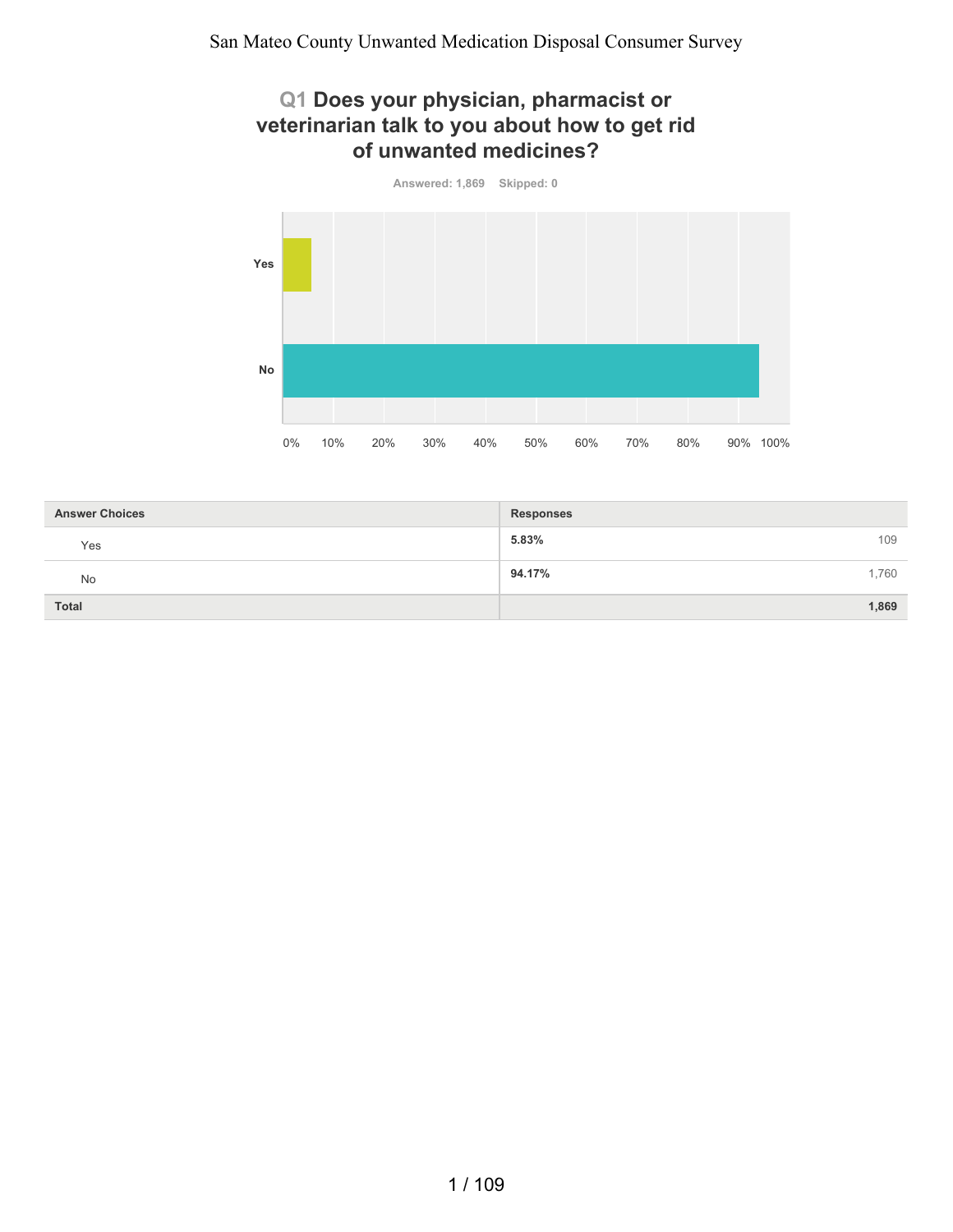#### **Q2 Who gives you advice on what to do with your unused medicine and what do they tell you? (Provide responses to all that apply)**

**Answered: 88 Skipped: 1,781**

| <b>Answer Choices</b> | <b>Responses</b> |
|-----------------------|------------------|
| Physician             | 61.36%<br>54     |
| Pharmacist            | 65.91%<br>58     |
| Veterinarian          | 28.41%<br>25     |

| Physician                                             | <b>Date</b>        |
|-------------------------------------------------------|--------------------|
| told me about diposing of them                        | 4/2/2015 1:35 PM   |
| Kaiser health                                         | 3/29/2015 3:38 PM  |
| Dr. Liu                                               | 3/27/2015 10:18 AM |
| dcv; z                                                | 3/27/2015 8:00 AM  |
| no                                                    | 3/26/2015 9:38 PM  |
| Menlo Clinic                                          | 3/26/2015 5:39 PM  |
| Drop off at our office                                | 3/25/2015 10:23 PM |
| Dispose at correct sites                              | 3/25/2015 10:10 PM |
| yes                                                   | 3/25/2015 9:55 PM  |
| No                                                    | 3/25/2015 9:43 PM  |
| Drop in container at local police station             | 3/25/2015 8:44 PM  |
| Dr R Hoddinott                                        | 3/25/2015 7:09 PM  |
| <b>No</b>                                             | 3/25/2015 6:50 PM  |
| None                                                  | 3/25/2015 5:48 PM  |
| Take to drop box at the police station                | 3/25/2015 5:27 PM  |
| Dr. Hom                                               | 3/25/2015 4:47 PM  |
| Bring them to drop off at medical center              | 3/25/2015 4:33 PM  |
| n/a                                                   | 3/25/2015 4:14 PM  |
| Υ                                                     | 3/25/2015 4:08 PM  |
| Gave me a list of drop off places when I asked        | 3/25/2015 4:06 PM  |
| Sheriff office or San carlos pd                       | 3/25/2015 4:04 PM  |
| <b>County Depositories</b>                            | 3/25/2015 3:59 PM  |
| Marta Kochanska MD                                    | 3/25/2015 3:35 PM  |
| Dr. Jolly Philip, MD                                  | 3/25/2015 3:27 PM  |
| Every physician and pharmacist at Kaiser will tell me | 3/25/2015 3:20 PM  |
| No                                                    | 3/25/2015 3:18 PM  |
|                                                       |                    |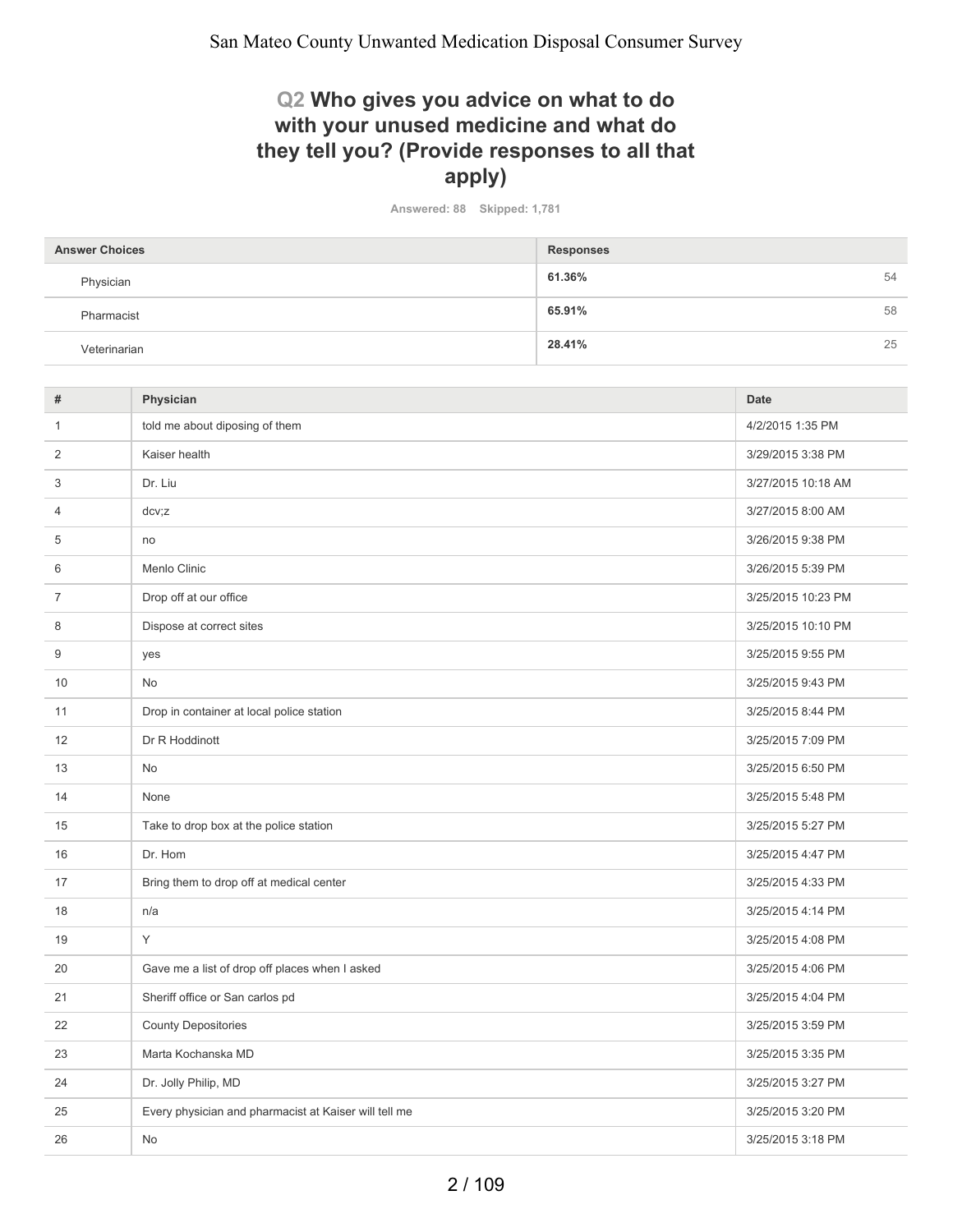| 27             | Bring to the pharmacy at PAMF.                                                                                                            | 3/25/2015 3:14 PM  |
|----------------|-------------------------------------------------------------------------------------------------------------------------------------------|--------------------|
| 28             | Our doctors are in a large medical practice. Its pharmacy collects and safely disposes of all our unused<br>medicines.                    | 3/25/2015 3:00 PM  |
| 29             | drop off in box at police station                                                                                                         | 3/25/2015 2:44 PM  |
| 30             | Bring back to them or to biohazard waste facility                                                                                         | 3/25/2015 2:39 PM  |
| 31             | drop it off at any fire station or any police station . This information is inaccurate as I can find no place near Menlo<br>Park to do so | 3/25/2015 2:37 PM  |
| 32             | use proper disposal site not down the drain                                                                                               | 3/25/2015 2:22 PM  |
| 33             | Turn in or dispose of properly                                                                                                            | 3/25/2015 2:12 PM  |
| 34             | Dr. Ann Omachi                                                                                                                            | 3/25/2015 1:59 PM  |
| 35             | Dr. Lynn Murphy                                                                                                                           | 3/25/2015 1:59 PM  |
| 36             | Dr. Ann Omachi                                                                                                                            | 3/25/2015 1:53 PM  |
| 37             | Kaiser                                                                                                                                    | 3/25/2015 1:27 PM  |
| 38             | Bring it in to their office                                                                                                               | 3/25/2015 1:00 PM  |
| 39             | Yes                                                                                                                                       | 3/25/2015 12:52 PM |
| 40             | can bring to office to dispose or some local police departments will take back                                                            | 3/25/2015 12:51 PM |
| 41             | Find Deposal Site or give to pharmacist                                                                                                   | 3/25/2015 12:38 PM |
| 42             | SM Co Courthouse drop off                                                                                                                 | 3/25/2015 12:37 PM |
| 43             | deposit in my clinic pharmacy "unused meds" bin                                                                                           | 3/25/2015 12:10 PM |
| 44             | Take to hospital or drugstore                                                                                                             | 3/25/2015 11:52 AM |
| 45             | Dr Foresti-lorente                                                                                                                        | 3/25/2015 11:47 AM |
| 46             | take medications to local Sheriffs Office for disposal                                                                                    | 3/25/2015 11:45 AM |
| 47             | return to pharmacy                                                                                                                        | 3/25/2015 11:36 AM |
| 48             | yes                                                                                                                                       | 3/25/2015 11:19 AM |
| 49             | Dr                                                                                                                                        | 3/25/2015 11:01 AM |
| 50             | Dr Byrne PAMF                                                                                                                             | 3/25/2015 10:56 AM |
| 51             | Yes                                                                                                                                       | 3/25/2015 10:56 AM |
| 52             | They have no clue                                                                                                                         | 3/25/2015 10:51 AM |
| 53             | Dr.Kelly Traver, Menlo Medical Clinic                                                                                                     | 3/25/2015 10:51 AM |
| 54             | Take to pharmacist                                                                                                                        | 3/25/2015 10:50 AM |
| #              | <b>Pharmacist</b>                                                                                                                         | <b>Date</b>        |
| 1              | told me about disposing of them                                                                                                           | 4/2/2015 1:35 PM   |
| 2              | Kaiser health                                                                                                                             | 3/29/2015 3:38 PM  |
| 3              | Kaiser                                                                                                                                    | 3/27/2015 10:18 AM |
| 4              | yes, when asked. Police Dept or RWC Sheriffs office                                                                                       | 3/26/2015 9:38 PM  |
| 5              | Kaiser Pharmacy adviced to bring to the nearby police station                                                                             | 3/26/2015 9:04 PM  |
| 6              | Take to the police station                                                                                                                | 3/26/2015 7:04 AM  |
| $\overline{7}$ | $\times$                                                                                                                                  | 3/25/2015 11:57 PM |
| 8              | Purchase packet for proper mail In Disposal                                                                                               | 3/25/2015 10:23 PM |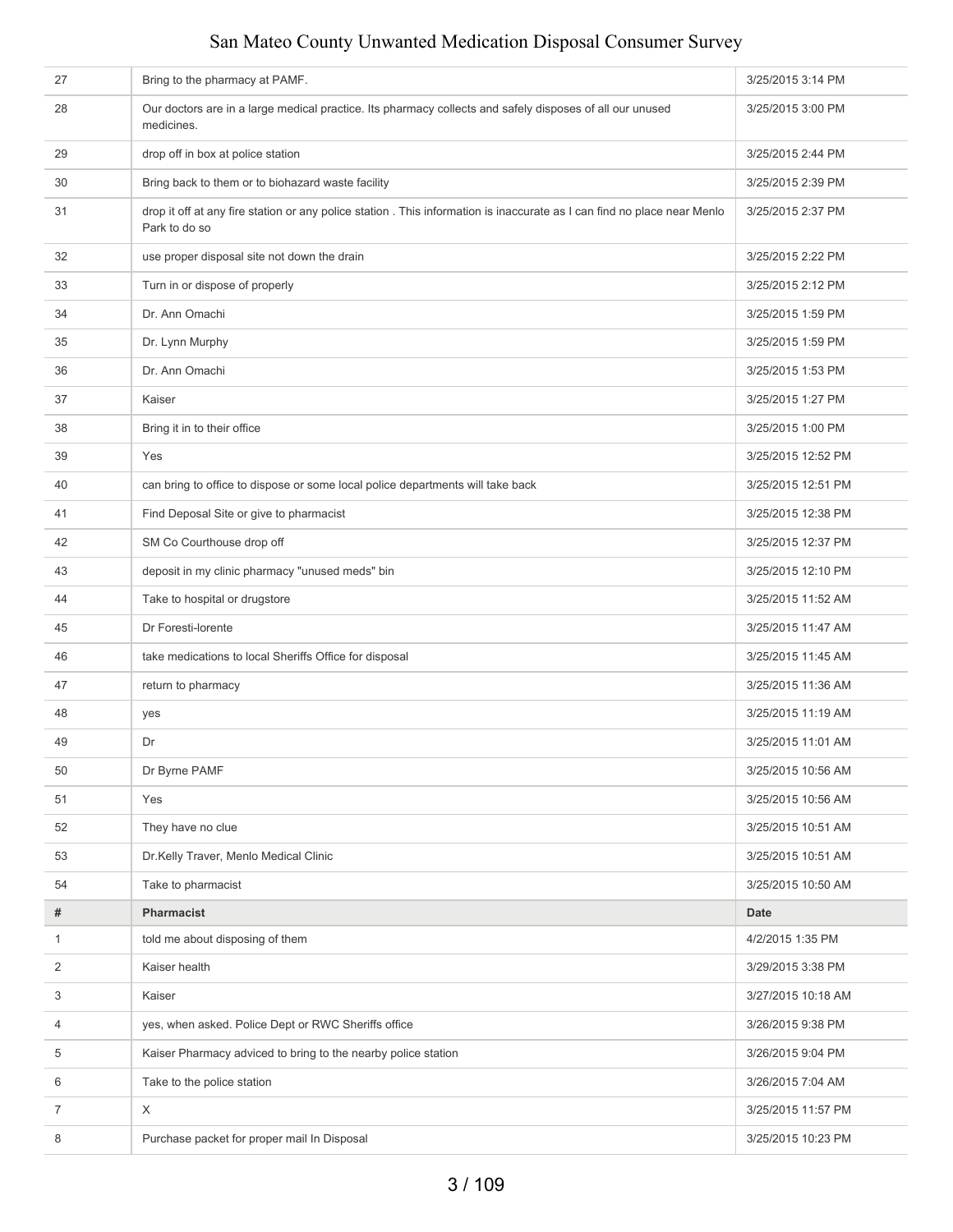| $9$ | Same as above                                                                                                                             | 3/25/2015 10:10 PM |
|-----|-------------------------------------------------------------------------------------------------------------------------------------------|--------------------|
| 10  | drop off box at local police department                                                                                                   | 3/25/2015 10:07 PM |
| 11  | Take to police station drop off for old meds                                                                                              | 3/25/2015 9:55 PM  |
| 12  | No                                                                                                                                        | 3/25/2015 9:43 PM  |
| 13  | Take unused meds to police station                                                                                                        | 3/25/2015 7:12 PM  |
| 14  | No                                                                                                                                        | 3/25/2015 6:50 PM  |
| 15  | There is a flyer from Kaiser Redwood City Pharmacy.                                                                                       | 3/25/2015 6:02 PM  |
| 16  | Take to Police/Sheriff Dept authorized dropoffs                                                                                           | 3/25/2015 5:48 PM  |
| 17  | Take to local police department                                                                                                           | 3/25/2015 5:33 PM  |
| 18  | Take to the police station for drop-off                                                                                                   | 3/25/2015 4:18 PM  |
| 19  | take old meds to specific collection sites for proper disposal                                                                            | 3/25/2015 4:14 PM  |
| 20  | take it to police station or use a special envelope for destruction                                                                       | 3/25/2015 4:10 PM  |
| 21  | N                                                                                                                                         | 3/25/2015 4:08 PM  |
| 22  | Same                                                                                                                                      | 3/25/2015 4:04 PM  |
| 23  | Walgreen's - drop them off at police dept.                                                                                                | 3/25/2015 4:00 PM  |
| 24  | <b>County Depositories</b>                                                                                                                | 3/25/2015 3:59 PM  |
| 25  | police station                                                                                                                            | 3/25/2015 3:58 PM  |
| 26  | CVS at Borel Square                                                                                                                       | 3/25/2015 3:42 PM  |
| 27  | CVS Burlingame                                                                                                                            | 3/25/2015 3:35 PM  |
| 28  | <b>CVS</b>                                                                                                                                | 3/25/2015 3:27 PM  |
| 29  | No                                                                                                                                        | 3/25/2015 3:18 PM  |
| 30  | <b>CVS</b>                                                                                                                                | 3/25/2015 2:51 PM  |
| 31  | drop off in box at police station                                                                                                         | 3/25/2015 2:44 PM  |
| 32  | Walgreens                                                                                                                                 | 3/25/2015 2:39 PM  |
| 33  | Same as ohysicians -- but their information is also inaccurate since no fire stations or polie stations near Menlo<br>Park take old meds. | 3/25/2015 2:37 PM  |
| 34  | bring it back to them                                                                                                                     | 3/25/2015 2:35 PM  |
| 35  | Take it to the police station and put it in the drop box, without a label.                                                                | 3/25/2015 2:27 PM  |
| 36  | use proper disposal site not down the drain                                                                                               | 3/25/2015 2:22 PM  |
| 37  | CVS & Walgreen Pharacists                                                                                                                 | 3/25/2015 1:59 PM  |
| 38  | Bring to police station for disposal                                                                                                      | 3/25/2015 1:39 PM  |
| 39  | Has told us we can bring back any unused to the pharmacy and they'll dispose of properly. Not to flush down<br>toilet.                    | 3/25/2015 1:34 PM  |
| 40  | No                                                                                                                                        | 3/25/2015 1:00 PM  |
| 41  | X                                                                                                                                         | 3/25/2015 12:46 PM |
| 42  | Give to pharmacist                                                                                                                        | 3/25/2015 12:38 PM |
| 43  | They usually advice me if I can dispose of it in the sink.                                                                                | 3/25/2015 12:25 PM |
| 44  | I am a retired pharmacist. I don't flush meds. I dispose of them at the Pacifica police station.                                          | 3/25/2015 12:10 PM |
| 45  | Take to hospital or drugstore                                                                                                             | 3/25/2015 11:52 AM |
|     |                                                                                                                                           |                    |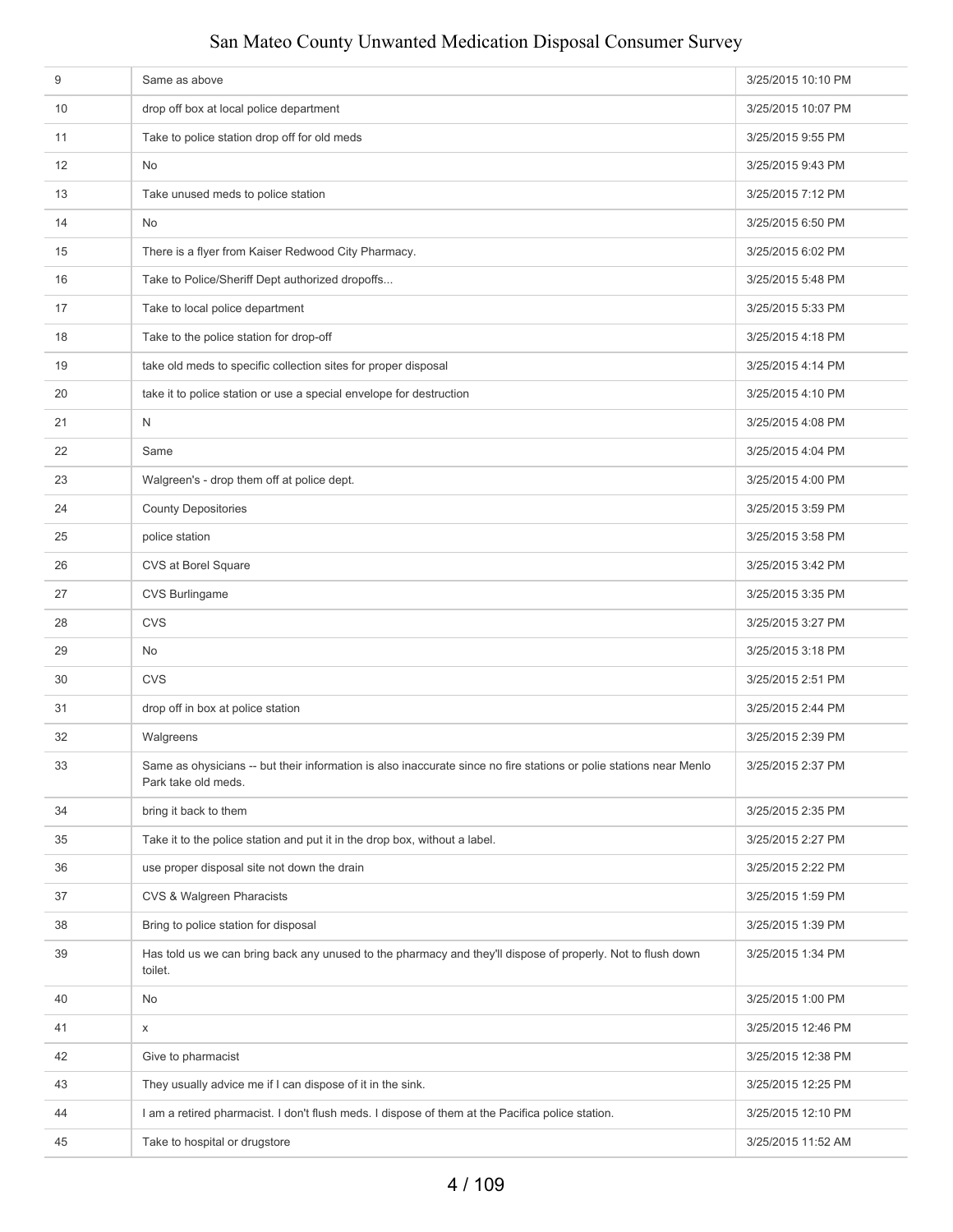| 46           | Peter cruz                                                                                                                                                                                | 3/25/2015 11:47 AM |
|--------------|-------------------------------------------------------------------------------------------------------------------------------------------------------------------------------------------|--------------------|
| 47           | place pills in coffee grounds                                                                                                                                                             | 3/25/2015 11:45 AM |
| 48           | Ten years ago was told to place pills in coffee grounds.                                                                                                                                  | 3/25/2015 11:42 AM |
| 49           | return to pharmacy                                                                                                                                                                        | 3/25/2015 11:36 AM |
| 50           | Kaiser                                                                                                                                                                                    | 3/25/2015 11:27 AM |
| 51           | gave us list of PD's that take old meds                                                                                                                                                   | 3/25/2015 11:20 AM |
| 52           | no                                                                                                                                                                                        | 3/25/2015 11:19 AM |
| 53           | Return them to the pharmacy for disposal                                                                                                                                                  | 3/25/2015 11:03 AM |
| 54           | Kaiser                                                                                                                                                                                    | 3/25/2015 11:03 AM |
| 55           | can dispose at PD                                                                                                                                                                         | 3/25/2015 11:00 AM |
| 56           | They advise to bring it to a Recycling Facility                                                                                                                                           | 3/25/2015 10:51 AM |
| 57           | Walgreens, Santa Cruz Avenue                                                                                                                                                              | 3/25/2015 10:51 AM |
| 58           | take to doctor                                                                                                                                                                            | 3/25/2015 10:50 AM |
| #            | Veterinarian                                                                                                                                                                              | <b>Date</b>        |
| $\mathbf{1}$ | n/a                                                                                                                                                                                       | 3/26/2015 9:38 PM  |
| 2            | Na                                                                                                                                                                                        | 3/25/2015 10:23 PM |
| 3            | Same as above                                                                                                                                                                             | 3/25/2015 10:10 PM |
| 4            | Yes                                                                                                                                                                                       | 3/25/2015 9:43 PM  |
| 5            | Dr. Gary Hanes, Portola Valley, CA (practice limited to Equine)                                                                                                                           | 3/25/2015 8:53 PM  |
| 6            | No                                                                                                                                                                                        | 3/25/2015 6:50 PM  |
| 7            | I am a veterinarian, and I tell my clients to dispose of them at medical drop boxes. They can find out where the<br>closest drop box is to them from local pharmacies or police stations. | 3/25/2015 4:41 PM  |
| 8            | Take to the police station for drop-off                                                                                                                                                   | 3/25/2015 4:18 PM  |
| 9            | n/a                                                                                                                                                                                       | 3/25/2015 4:14 PM  |
| 10           | N                                                                                                                                                                                         | 3/25/2015 4:08 PM  |
| 11           | N/A                                                                                                                                                                                       | 3/25/2015 3:59 PM  |
| 12           | Laurelwood Vet. Clinic                                                                                                                                                                    | 3/25/2015 3:42 PM  |
| 13           | Dr. Beverly Ort, DVM                                                                                                                                                                      | 3/25/2015 3:27 PM  |
| 14           | N/A                                                                                                                                                                                       | 3/25/2015 3:18 PM  |
| 15           | I've returned unused vet meds to my vet for proper disposal                                                                                                                               | 3/25/2015 3:01 PM  |
| 16           | use proper disposal site not down the drain                                                                                                                                               | 3/25/2015 2:22 PM  |
| 17           | Has said the same as pharmacist                                                                                                                                                           | 3/25/2015 1:34 PM  |
| 18           | Paul lunsman                                                                                                                                                                              | 3/25/2015 1:27 PM  |
| 19           | No                                                                                                                                                                                        | 3/25/2015 1:00 PM  |
| 20           | return to them as I already add disposal fee to my bill                                                                                                                                   | 3/25/2015 12:15 PM |
| 21           | Never had any left over                                                                                                                                                                   | 3/25/2015 11:52 AM |
| 22           | Dr. Jennings                                                                                                                                                                              | 3/25/2015 11:25 AM |
| 23           | no                                                                                                                                                                                        | 3/25/2015 11:19 AM |
| 24           | Proper sharps disposal; medication disposal--return to clinic or pharmacy.                                                                                                                | 3/25/2015 10:57 AM |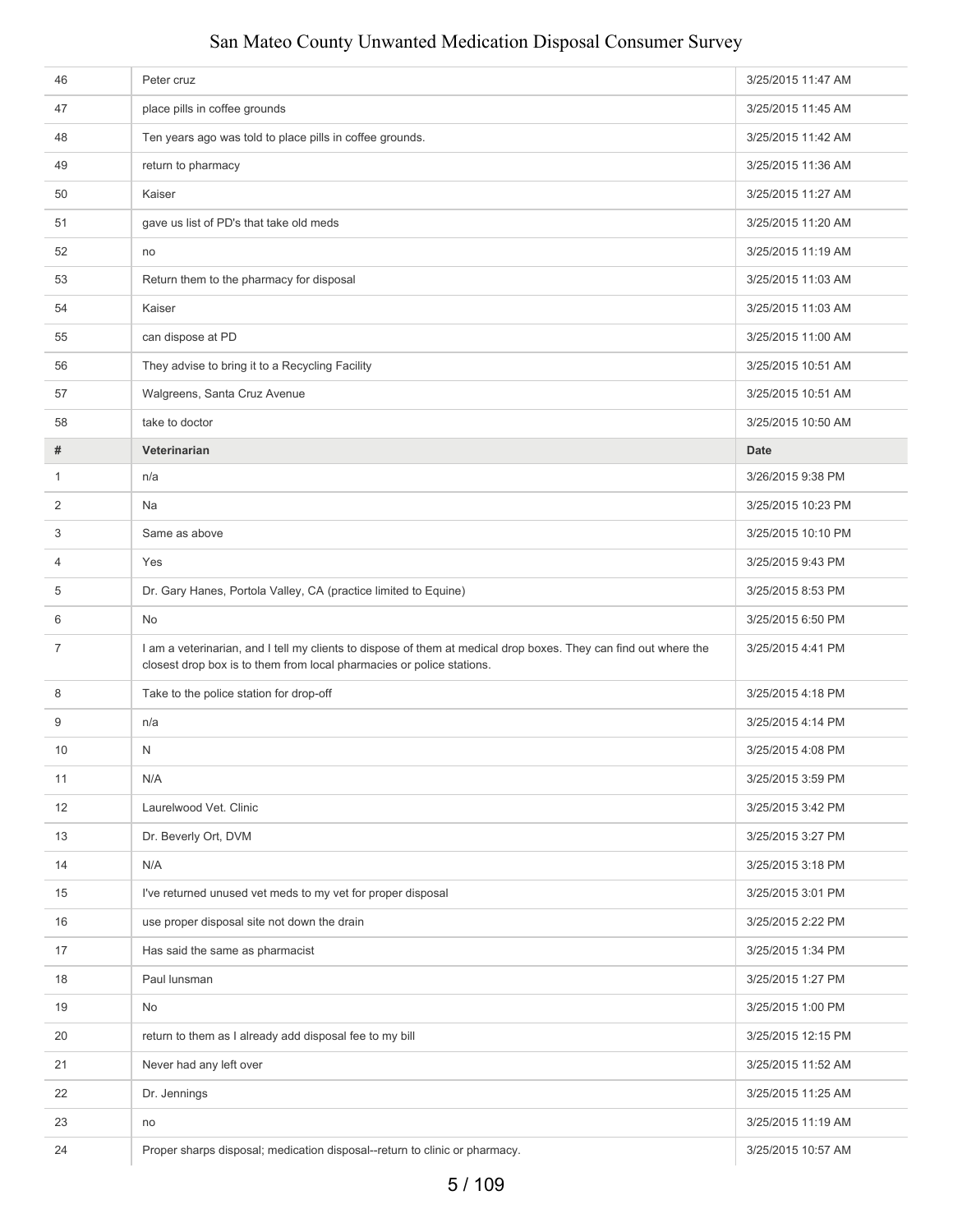| つら<br>້ | clue<br>l hev have no | ות ר<br>/2015<br>10:5<br>1 am |
|---------|-----------------------|-------------------------------|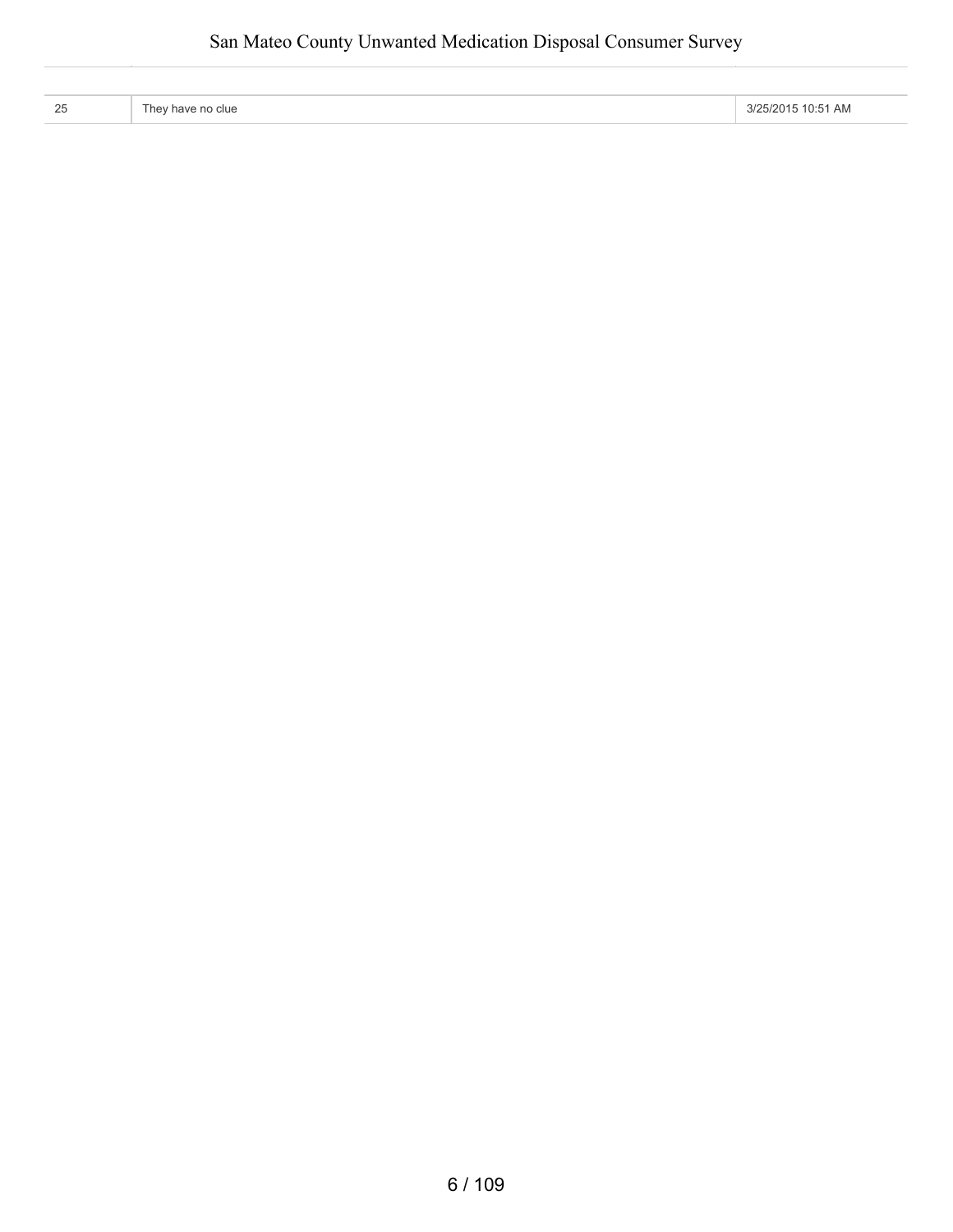#### **Q3 What do you typically do with unused medicines when you no longer want them? (Select all that apply)**



| <b>Answer Choices</b>                                                   | <b>Responses</b> |     |
|-------------------------------------------------------------------------|------------------|-----|
| Flush down the toilet/drain                                             | 5.47%            | 99  |
| Throw away in the trash                                                 | 28.49%           | 516 |
| Mix with wet coffee grounds or kitty litter and throw away in the trash | 3.75%            | 68  |
| Store in medicine cabinet                                               | 26.78%           | 485 |
| Take to pharmaceutical waste disposal site or collection event          | 35.78%           | 648 |
| Take them to a pharmacy                                                 | 6.46%            | 117 |
| I don't have any leftover medicine                                      | 4.31%            | 78  |
| Other (please describe)                                                 | 26.62%           | 482 |
| <b>Total Respondents: 1,811</b>                                         |                  |     |

| #              | Other (please describe)                                            | Date             |
|----------------|--------------------------------------------------------------------|------------------|
|                | Don't know what to do with them                                    | 4/2/2015 4:16 PM |
| 2              | Take them to the Sheriff's Substation in Moss Beach.               | 4/2/2015 3:07 PM |
| 3              | Bring them to the collection bin at recology center in San Carlos. | 4/2/2015 1:46 PM |
| $\overline{4}$ | throw in the trash when expired                                    | 4/2/2015 1:35 PM |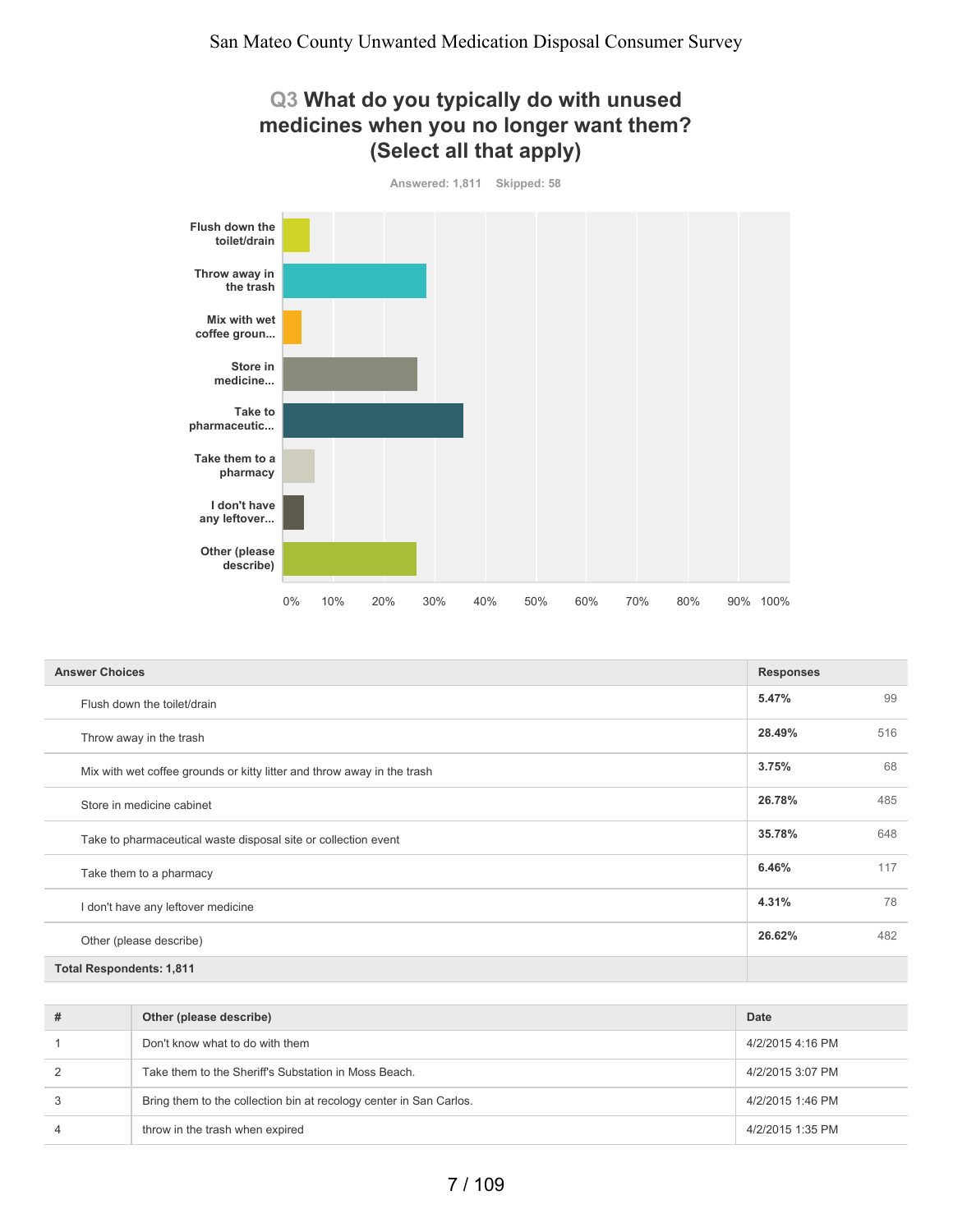| 5              | take to the police station                                                                                                                                                                                                                                                                                                           | 4/2/2015 1:14 PM   |
|----------------|--------------------------------------------------------------------------------------------------------------------------------------------------------------------------------------------------------------------------------------------------------------------------------------------------------------------------------------|--------------------|
| 6              | Take to drop-off at City Hall, Daly City.                                                                                                                                                                                                                                                                                            | 4/2/2015 12:29 PM  |
| $\overline{7}$ | take them to Police Dept                                                                                                                                                                                                                                                                                                             | 4/1/2015 9:06 PM   |
| 8              | take to SSF police department                                                                                                                                                                                                                                                                                                        | 3/31/2015 7:26 PM  |
| 9              | I take them to the Burlingame police department and put in the receptacle provided. I did research on how to<br>dispose of medicinesnot a lot of information out there.                                                                                                                                                              | 3/31/2015 7:22 PM  |
| 10             | Take them to a pharmacy I think?                                                                                                                                                                                                                                                                                                     | 3/31/2015 10:47 AM |
| 11             | Sit on it till I see advertising regarding old medicine disposal. Does the pharmacy have to take any of it back?                                                                                                                                                                                                                     | 3/31/2015 7:59 AM  |
| 12             | Take to Police Department. Used syringes, etc. to the Fire Department                                                                                                                                                                                                                                                                | 3/31/2015 12:30 AM |
| 13             | Police station                                                                                                                                                                                                                                                                                                                       | 3/30/2015 9:32 PM  |
| 14             | Remove all personally-identifiable information from medication and place in containers or ziplock bags in a<br>specific spot to wait until it gets big enough to take the syringes and filled rest of waste box for acceptance at the<br>drug removal site.                                                                          | 3/29/2015 9:04 PM  |
| 15             | Local police station has a disposal site                                                                                                                                                                                                                                                                                             | 3/29/2015 6:04 PM  |
| 16             | Took then to the police station and dropped them in their box.                                                                                                                                                                                                                                                                       | 3/29/2015 4:34 PM  |
| 17             | veterinary medications -- returned to the vet                                                                                                                                                                                                                                                                                        | 3/29/2015 12:41 PM |
| 18             | i usually bring them to SMPD unless we have needles then I bring then to RWC Kaiser                                                                                                                                                                                                                                                  | 3/29/2015 11:29 AM |
| 19             | depends on the medicine. I wish there was an easy way to dispose of ALL medicines!                                                                                                                                                                                                                                                   | 3/28/2015 11:12 PM |
| 20             | I'll keep then until the city contacts me to order medicine pick up or drop off. Or if someone I know is in the<br>hospital, I take then there when I go visit.                                                                                                                                                                      | 3/28/2015 8:26 PM  |
| 21             | Police Dept                                                                                                                                                                                                                                                                                                                          | 3/28/2015 4:58 PM  |
| 22             | SSF Police have/had a drop off site.                                                                                                                                                                                                                                                                                                 | 3/28/2015 2:53 PM  |
| 23             | Bring to needy medical group requesting specific meds for homeless, etc.                                                                                                                                                                                                                                                             | 3/28/2015 2:26 PM  |
| 24             | Sheriff's station in Moss Beach has a receptacle where I put them.                                                                                                                                                                                                                                                                   | 3/28/2015 1:21 PM  |
| 25             | A bit frustrating that one cannot dispose of needles at police stations, but can dispose of other used/unneeded<br>medications there. I spent a significant amount of time conforming to the "rules" of disposal at my fire station.<br>Make it easier if you want people to comply!                                                 | 3/28/2015 8:06 AM  |
| 26             | I waited until I hear of some is going to depose medicine.                                                                                                                                                                                                                                                                           | 3/27/2015 10:02 PM |
| 27             | Take them to Sheriff's office                                                                                                                                                                                                                                                                                                        | 3/27/2015 8:12 PM  |
| 28             | Daly City used to have a Box at City HallI don't know if it's still there and I have moved                                                                                                                                                                                                                                           | 3/27/2015 7:44 PM  |
| 29             | Last bunch I took to the sheriffs dept in Redwood City. They had a collection box in front of their office in the Hall<br>of Justice downtown                                                                                                                                                                                        | 3/27/2015 6:52 PM  |
| 30             | I save them till I can dispose of them properly, usually at the San Bruno PD at Tanforan. But they are often full, so<br>I've accumulated a lot and it's becoming a problem for me. I've tried attending events, but they are never there<br>when they say they will be. In SF Walgreens collects them. Why can't they do that here? | 3/27/2015 5:41 PM  |
| 31             | I take them to the medicine safe disposal box at the Pacifica Police Station.                                                                                                                                                                                                                                                        | 3/27/2015 3:37 PM  |
| 32             | They are in a bag in the garage waiting for someone to give us a good/safe place for disposal.                                                                                                                                                                                                                                       | 3/27/2015 3:07 PM  |
| 33             | take to police dept. and drop them off in container labeled just for that purpose.                                                                                                                                                                                                                                                   | 3/27/2015 2:58 PM  |
| 34             | Bring to Kaiser                                                                                                                                                                                                                                                                                                                      | 3/27/2015 2:52 PM  |
| 35             | The only pharmaceutical waste disposal site is a box between the San Bruno Bart station and the San Bruno<br>Police station.                                                                                                                                                                                                         | 3/27/2015 2:49 PM  |
| 36             | I've dropped off at Belmont PD in the past                                                                                                                                                                                                                                                                                           | 3/27/2015 2:23 PM  |
|                |                                                                                                                                                                                                                                                                                                                                      |                    |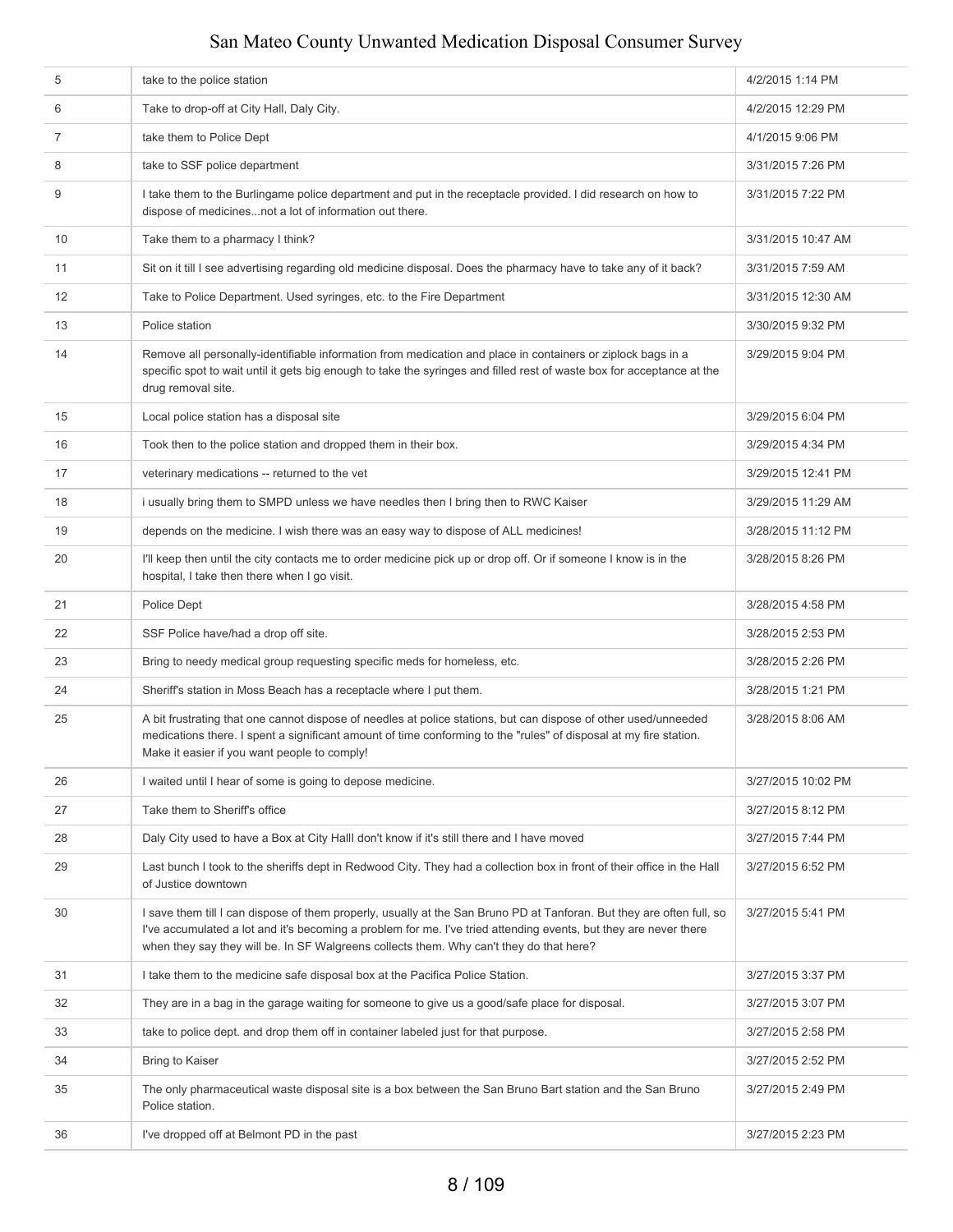| 37 | Take to designated local police station.                                                                                                                                                            | 3/27/2015 1:16 PM  |
|----|-----------------------------------------------------------------------------------------------------------------------------------------------------------------------------------------------------|--------------------|
| 38 | Police station which I quess is a pharm. waste disposal site                                                                                                                                        | 3/27/2015 12:52 PM |
| 39 | Right now they are just sitting in a drawer at home. Wish that the pharmacy had a drop-off site as it is not<br>convenient to goto the local police department to dispose of them.                  | 3/27/2015 9:21 AM  |
| 40 | We would like to return them to the pharmacy, but they told us to drive 8 miles to the police station to get rid of<br>them. We are 73 and 75 of age and have no interest to support their laziness | 3/27/2015 9:17 AM  |
| 41 | Our local police dept has a bin.                                                                                                                                                                    | 3/27/2015 9:07 AM  |
| 42 | I brought my unused medications to the Pacifica Police Department. They have a receptacle there for depositing<br>them.                                                                             | 3/27/2015 8:39 AM  |
| 43 | Take them to the police station.                                                                                                                                                                    | 3/27/2015 8:11 AM  |
| 44 | take to ssf police station                                                                                                                                                                          | 3/27/2015 8:01 AM  |
| 45 | I've tried to turn it into the Pacifica PD but everytime I go they've said they're closed or they don't accept them<br>when the website says they do.                                               | 3/27/2015 6:40 AM  |
| 46 | Keeping it in a safe place until I can find a clean disposable site.                                                                                                                                | 3/27/2015 3:12 AM  |
| 47 | I have beeb storing them because no near by place to drop off - used to use PAMF when I was there but now use<br>redwood kaiser.                                                                    | 3/26/2015 10:09 PM |
| 48 | Sheriff's substation has a drop box                                                                                                                                                                 | 3/26/2015 10:00 PM |
| 49 | I've tried to take it to pharmacies and police stations, but they won't take it.                                                                                                                    | 3/26/2015 9:32 PM  |
| 50 | Keep them not sure what to do with them                                                                                                                                                             | 3/26/2015 8:41 PM  |
| 51 | Take them with me to Doctor's appointments, & dispose in PAMF's pharmacy disposal bin. Very helpful to have<br>that so convenient. Before that, we flushed them down the toilet.                    | 3/26/2015 8:18 PM  |
| 52 | Take to the Police Station or Fire Station when they are accepting them                                                                                                                             | 3/26/2015 7:52 PM  |
| 53 | wait until the police or other legal group offers to take them                                                                                                                                      | 3/26/2015 7:39 PM  |
| 54 | Take to Little House disposal box. Pharmacist told me to put liquid morphine in coffee grounds. Had full bottle<br>after death of my husband. I felt it still went into landfill.                   | 3/26/2015 7:25 PM  |
| 55 | I don't have any medicine and no doctor.                                                                                                                                                            | 3/26/2015 6:55 PM  |
| 56 | Look on the internet for advice on disposal.                                                                                                                                                        | 3/26/2015 5:41 PM  |
| 57 | Local police department has a drop off that I use                                                                                                                                                   | 3/26/2015 3:48 PM  |
| 58 | Take to the PD.                                                                                                                                                                                     | 3/26/2015 3:17 PM  |
| 59 | They are in a bag in my house waiting for me to take to a disposal site                                                                                                                             | 3/26/2015 2:51 PM  |
| 60 | I drop it off at the So. San Francisco Police Station pharmaceutical bins.                                                                                                                          | 3/26/2015 2:39 PM  |
| 61 | I thought we could take them to local fire or police station.                                                                                                                                       | 3/26/2015 2:39 PM  |
| 62 | Ask my physician to dispose of it (them).                                                                                                                                                           | 3/26/2015 2:37 PM  |
| 63 | I just keep them, I'm not sure what to do?                                                                                                                                                          | 3/26/2015 2:30 PM  |
| 64 | I have a huge bag of expired medicine and I'm waiting to find out how to properly dispose of it.                                                                                                    | 3/26/2015 1:53 PM  |
| 65 | drop off at police department collection bin                                                                                                                                                        | 3/26/2015 1:37 PM  |
| 66 | In a box wait for disposal op                                                                                                                                                                       | 3/26/2015 12:55 PM |
| 67 | Brought it to the hazardous waste material collection point in HMB - they said bring it to the police station, who<br>properly disposed of it.                                                      | 3/26/2015 12:48 PM |
| 68 | Take to police station or sheriff's dept                                                                                                                                                            | 3/26/2015 11:07 AM |
| 69 | When near expiration, take to Peru and donate                                                                                                                                                       | 3/26/2015 10:52 AM |
|    |                                                                                                                                                                                                     |                    |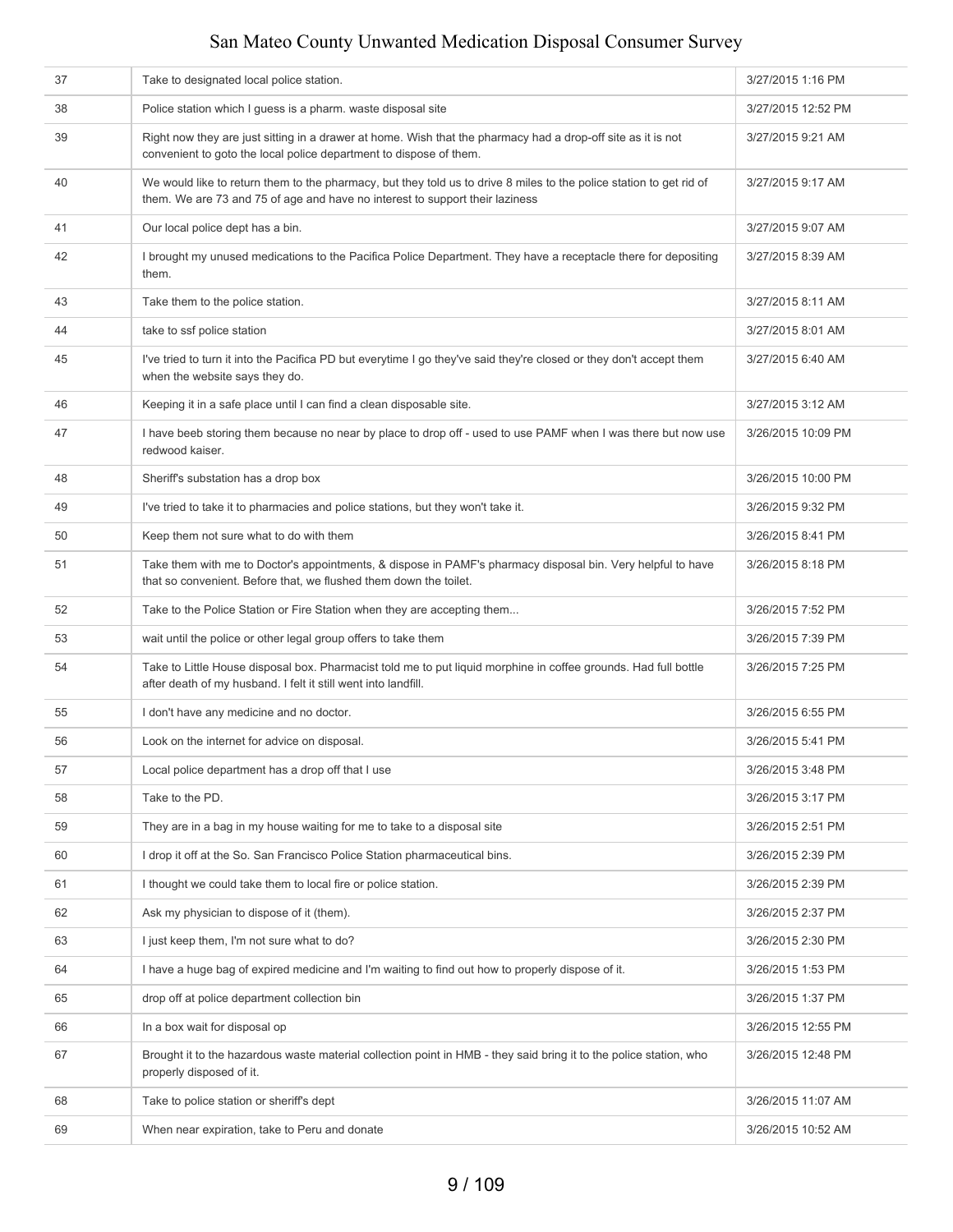| 70  | Donate veterinary medicines to SPCA                                                                                                                                                                                                                                                                                   | 3/26/2015 10:48 AM |
|-----|-----------------------------------------------------------------------------------------------------------------------------------------------------------------------------------------------------------------------------------------------------------------------------------------------------------------------|--------------------|
| 71  | I bring empty or leftover meds to the San Mateo police station. They have a large mailbox type of collection<br>device and you can just drop them in.                                                                                                                                                                 | 3/26/2015 10:36 AM |
| 72  | Once I gave a prescription that had bad side effects back to the doctor. I am holding onto another until I get<br>around to figuring out what to do with it.                                                                                                                                                          | 3/26/2015 10:35 AM |
| 73  | drop at police station in burlingame                                                                                                                                                                                                                                                                                  | 3/26/2015 10:27 AM |
| 74  | Collect them in a bag and hope I can remember where I can take them                                                                                                                                                                                                                                                   | 3/26/2015 10:25 AM |
| 75  | Some Dr has taken unused meds. All other medicine, I bring to police station med post                                                                                                                                                                                                                                 | 3/26/2015 10:06 AM |
| 76  | left them at a police station                                                                                                                                                                                                                                                                                         | 3/26/2015 10:03 AM |
| 77  | warp in tape and throw away as per garbage instruction                                                                                                                                                                                                                                                                | 3/26/2015 9:59 AM  |
| 78  | I have a bag in the closet I don't know what to do with.                                                                                                                                                                                                                                                              | 3/26/2015 9:53 AM  |
| 79  | San Carlos city hall                                                                                                                                                                                                                                                                                                  | 3/26/2015 9:33 AM  |
| 80  | I don't often have leftover medicine, but when I do, it usually sits in the cabinet for a year or more before I get<br>around to taking it to the sheriff's office to dispose.                                                                                                                                        | 3/26/2015 9:24 AM  |
| 81  | I want to know where to bring them                                                                                                                                                                                                                                                                                    | 3/26/2015 9:22 AM  |
| 82  | Take to my doctor's office                                                                                                                                                                                                                                                                                            | 3/26/2015 8:59 AM  |
| 83  | Drop at police office box- San Carlos                                                                                                                                                                                                                                                                                 | 3/26/2015 8:58 AM  |
| 84  | Over a year ago, I collected all of our old medicines and put them in a separate area - hallway closet. I think there<br>is a service of some sort re: hazardous waste/RX, but I need to research it.                                                                                                                 | 3/26/2015 8:56 AM  |
| 85  | take them to the Pacifica Police Department                                                                                                                                                                                                                                                                           | 3/26/2015 8:46 AM  |
| 86  | Moss Beach Police Station                                                                                                                                                                                                                                                                                             | 3/26/2015 8:46 AM  |
| 87  | Drop them in the SSF Police Department Drop Off Box in the lobby                                                                                                                                                                                                                                                      | 3/26/2015 8:42 AM  |
| 88  | We have a box in the garage. Waiting for periodic notice that comes from county on how to dispose.                                                                                                                                                                                                                    | 3/26/2015 8:32 AM  |
| 89  | store them in closetdo not really know what to do with themmy pharmacy told me if I bring it to them,even<br>empty bottlesthey will send them for incinerationbut they didn't know where this takes place.                                                                                                            | 3/26/2015 7:58 AM  |
| 90  | I don't know where to safely take them so I have quite a collection. Pharmaceutical waste disposal/collection<br>events need to be more frequent. I hear about one a year.                                                                                                                                            | 3/26/2015 7:56 AM  |
| 91  | They are in a bag. I know where to go DC police(?) but don't know procedure or what I can include. Ie: label or<br>remove label? OTC included? Have old thermometers also - several.                                                                                                                                  | 3/26/2015 7:43 AM  |
| 92  | I collected expired meds from last several years. I finally found out that i have to go to redwoodcity court building<br>with security and find a box to dispose meds. So i paid for parking and did that.                                                                                                            | 3/26/2015 7:20 AM  |
| 93  | I have taken them to a hospital once.                                                                                                                                                                                                                                                                                 | 3/26/2015 7:05 AM  |
| 94  | Take them to Belmont PD where they have a container. They then dispose of them (I hope).                                                                                                                                                                                                                              | 3/26/2015 5:55 AM  |
| 95  | FYI I know and do take these to the police station to be recycled, but I'm a bit of a special case since I have a<br>strong personal commitment to living and working in an environmentally responsible waymost people I talk to in<br>the general public don't know the importance of or how to recycle unused meds. | 3/26/2015 5:54 AM  |
| 96  | Take to millbrae police dept.                                                                                                                                                                                                                                                                                         | 3/26/2015 5:20 AM  |
| 97  | I always take them to the Burlingame Police Department; I know they have the white mailbox for recycling.                                                                                                                                                                                                             | 3/26/2015 4:17 AM  |
| 98  | takemy syringes to recology in San Crlos                                                                                                                                                                                                                                                                              | 3/26/2015 12:11 AM |
| 99  | Take them to my physician's office or the police department.                                                                                                                                                                                                                                                          | 3/25/2015 11:49 PM |
| 100 | Found out six months ago that there is a place where these drugs can be disposed.                                                                                                                                                                                                                                     | 3/25/2015 11:17 PM |
| 101 | I have them stored in a bag and put into a closet.                                                                                                                                                                                                                                                                    | 3/25/2015 11:15 PM |
|     |                                                                                                                                                                                                                                                                                                                       |                    |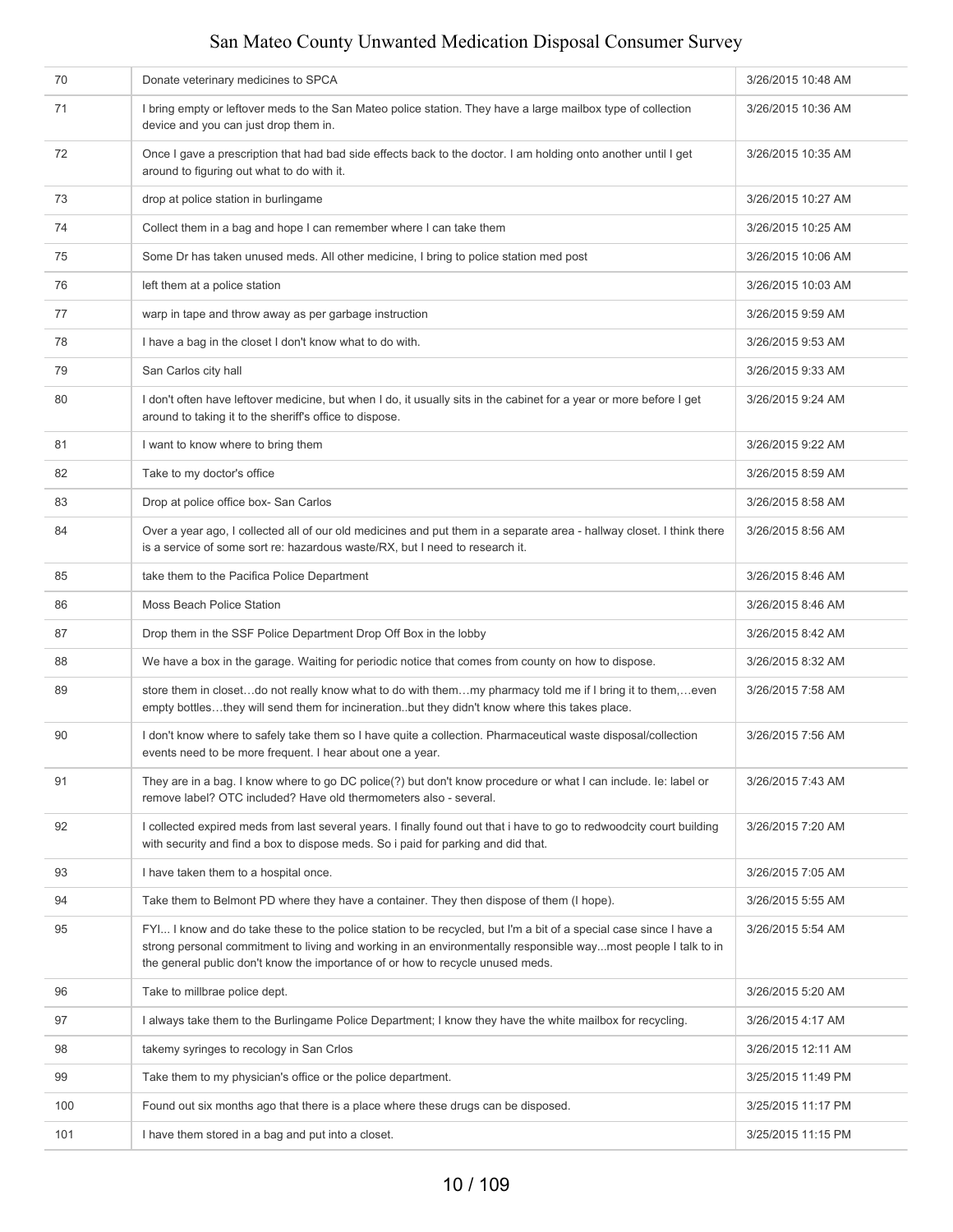| 102 | Currently in a ziplock bag. Need a place to dispose them.                                                                                                                                                                                                                                                                                                                        | 3/25/2015 11:09 PM |
|-----|----------------------------------------------------------------------------------------------------------------------------------------------------------------------------------------------------------------------------------------------------------------------------------------------------------------------------------------------------------------------------------|--------------------|
| 103 | Not sure what to do with sharps                                                                                                                                                                                                                                                                                                                                                  | 3/25/2015 10:56 PM |
| 104 | Dispose as hazardous waste                                                                                                                                                                                                                                                                                                                                                       | 3/25/2015 10:48 PM |
| 105 | wait for Sheriffs office drop off day                                                                                                                                                                                                                                                                                                                                            | 3/25/2015 10:31 PM |
| 106 | Drop at doctors office and they transfer to disposal                                                                                                                                                                                                                                                                                                                             | 3/25/2015 10:24 PM |
| 107 | There is a white mailbox in front of the police station on Saratoga. The mailbox is the receptacle for unused<br>medicines.                                                                                                                                                                                                                                                      | 3/25/2015 10:23 PM |
| 108 | Save until I find the right place!                                                                                                                                                                                                                                                                                                                                               | 3/25/2015 10:18 PM |
| 109 | Keep them in a box that I plan to take to the San Mateo Police Department when I have time.                                                                                                                                                                                                                                                                                      | 3/25/2015 10:14 PM |
| 110 | I take them to PAMF, where they accept used medicines.                                                                                                                                                                                                                                                                                                                           | 3/25/2015 10:12 PM |
| 111 | Sometimes I throw away in the trash (mostly with supplements), but for most of my expired medicines, I have<br>them stored in a cabinet in a box and I am searching for the most convenient and best way to dispose of them. I<br>have not had time to research about where to take them or if I was notified of a collection event, I missed it and<br>am awaiting another one. | 3/25/2015 10:06 PM |
| 112 | take to police dept. for disposal                                                                                                                                                                                                                                                                                                                                                | 3/25/2015 10:01 PM |
| 113 | take to the police dept. for disposal                                                                                                                                                                                                                                                                                                                                            | 3/25/2015 9:59 PM  |
| 114 | been collecting to dispose go properly, but not 100% sure where to take                                                                                                                                                                                                                                                                                                          | 3/25/2015 9:53 PM  |
| 115 | Turn in at Police Department drop box.                                                                                                                                                                                                                                                                                                                                           | 3/25/2015 9:47 PM  |
| 116 | Take to the police station                                                                                                                                                                                                                                                                                                                                                       | 3/25/2015 9:47 PM  |
| 117 | Take them to the police station where they have a bin for unused medication                                                                                                                                                                                                                                                                                                      | 3/25/2015 9:44 PM  |
| 118 | I am not your typical resident. I work in the sustainability field in alameda county so am aware of the issues                                                                                                                                                                                                                                                                   | 3/25/2015 9:40 PM  |
| 119 | I take my "old" prescription medicines to the drop off barrel at the San Carlos Police Station.                                                                                                                                                                                                                                                                                  | 3/25/2015 9:26 PM  |
| 120 | Keep them, since we don't know what to do with them.                                                                                                                                                                                                                                                                                                                             | 3/25/2015 9:20 PM  |
| 121 | Take to the Pacifica Police Department for disposal.                                                                                                                                                                                                                                                                                                                             | 3/25/2015 9:15 PM  |
| 122 | Take them to San Mateo City police dept. Only place I know of that easy to get to and has parking                                                                                                                                                                                                                                                                                | 3/25/2015 9:14 PM  |
| 123 | take them to foster city police department                                                                                                                                                                                                                                                                                                                                       | 3/25/2015 9:13 PM  |
| 124 | Try to do this but the police station close by stopped accepting and its a pain to drop off in downtown Redwood<br>City                                                                                                                                                                                                                                                          | 3/25/2015 9:09 PM  |
| 125 | Belmont police station                                                                                                                                                                                                                                                                                                                                                           | 3/25/2015 9:08 PM  |
| 126 | Put them in a small plastic bottle with secure closure and put in trash.                                                                                                                                                                                                                                                                                                         | 3/25/2015 9:04 PM  |
| 127 | store in nightstand drawer                                                                                                                                                                                                                                                                                                                                                       | 3/25/2015 8:56 PM  |
| 128 | Drop them off at the San Mateo PD drop box                                                                                                                                                                                                                                                                                                                                       | 3/25/2015 8:53 PM  |
| 129 | I have bene saving them until I find where I can turn them in.                                                                                                                                                                                                                                                                                                                   | 3/25/2015 8:47 PM  |
| 130 | Wait for annual (?) police collection.                                                                                                                                                                                                                                                                                                                                           | 3/25/2015 8:35 PM  |
| 131 | I have a collection. I heard that Little House will take them. That is where I will take them when I have the time.                                                                                                                                                                                                                                                              | 3/25/2015 8:32 PM  |
| 132 | Drop them off at the police station drop box.                                                                                                                                                                                                                                                                                                                                    | 3/25/2015 8:27 PM  |
| 133 | take to local police station                                                                                                                                                                                                                                                                                                                                                     | 3/25/2015 8:25 PM  |
| 134 | Take them to the San Carlos Police Department for disposal.                                                                                                                                                                                                                                                                                                                      | 3/25/2015 8:23 PM  |
| 135 | I save it because I know of no place to dispose of it properly.                                                                                                                                                                                                                                                                                                                  | 3/25/2015 8:18 PM  |
| 136 | I have bottles of pills in shoebox in rear of my closet.                                                                                                                                                                                                                                                                                                                         | 3/25/2015 8:16 PM  |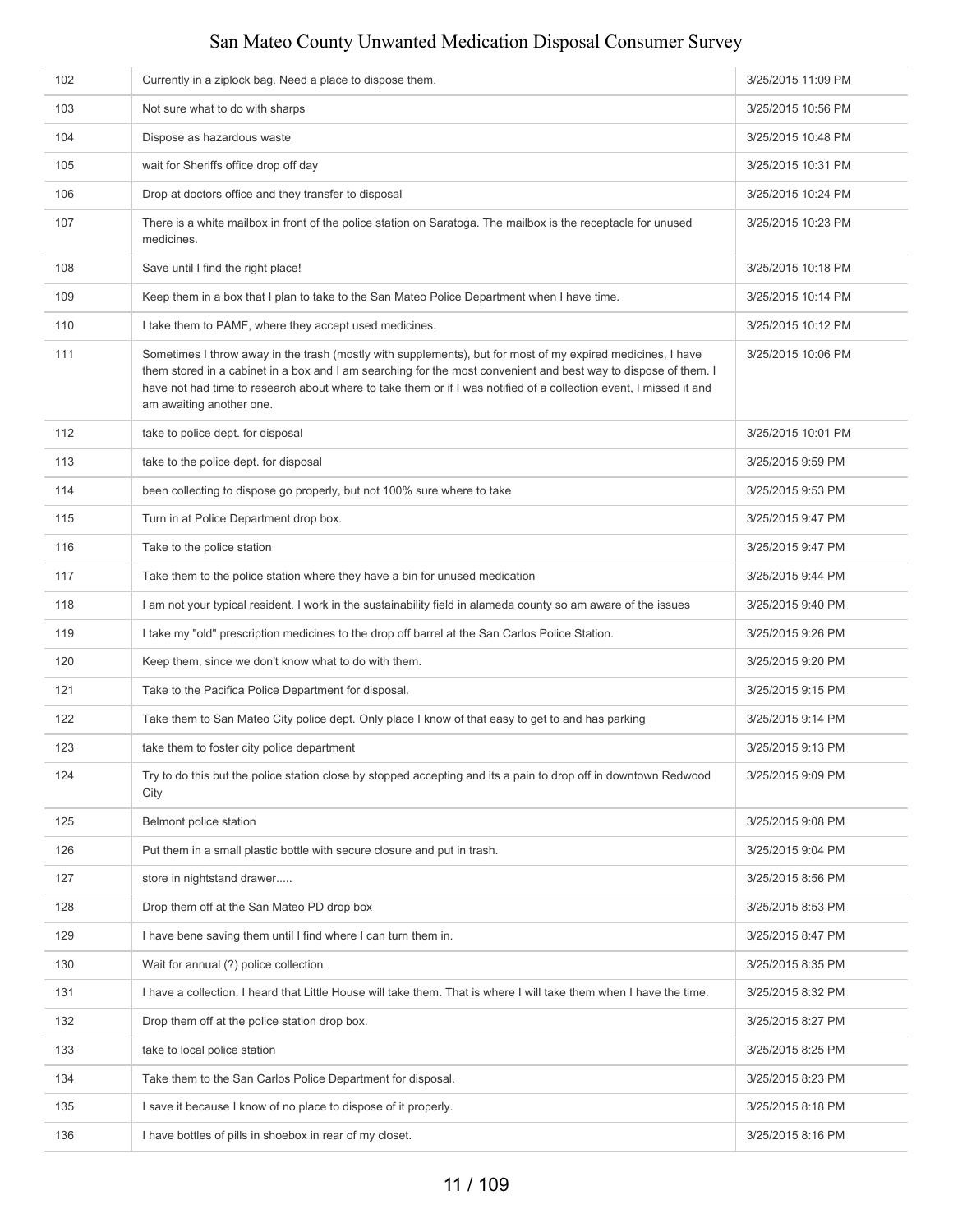| 137 | Have taken them to police dept. I have a lot more collected again, hope they still take them.                                                                                                                                                                                                                        | 3/25/2015 8:15 PM |
|-----|----------------------------------------------------------------------------------------------------------------------------------------------------------------------------------------------------------------------------------------------------------------------------------------------------------------------|-------------------|
| 138 | Save until I can figure out where to dispose.                                                                                                                                                                                                                                                                        | 3/25/2015 8:00 PM |
| 139 | Bring it to Belmont Police station to dispose of it.                                                                                                                                                                                                                                                                 | 3/25/2015 8:00 PM |
| 140 | Take them to the Police Dept. and deposit in their designated box.                                                                                                                                                                                                                                                   | 3/25/2015 8:00 PM |
| 141 | I take all meds to the police department in San Carlos. I also offer this service to my clients because I make<br>house calls to help them organize and if they don't know already I tell them this is the proper method of disposal. I<br>just learned that pharmacies will also take them.                         | 3/25/2015 7:55 PM |
| 142 | Take to police station for disposal                                                                                                                                                                                                                                                                                  | 3/25/2015 7:41 PM |
| 143 | I've been told to go it them in the compost, but so far, I've just kept the few in my medicine cabinet.                                                                                                                                                                                                              | 3/25/2015 7:40 PM |
| 144 | Hanging on to them                                                                                                                                                                                                                                                                                                   | 3/25/2015 7:40 PM |
| 145 | Take them to SMPD location that has a medicine drop                                                                                                                                                                                                                                                                  | 3/25/2015 7:38 PM |
| 146 | return to physician's office                                                                                                                                                                                                                                                                                         | 3/25/2015 7:13 PM |
| 147 | Local police station                                                                                                                                                                                                                                                                                                 | 3/25/2015 7:13 PM |
| 148 | I have my doctor dispose                                                                                                                                                                                                                                                                                             | 3/25/2015 7:10 PM |
| 149 | Recently I took to police station they have a drop box previously - i had no unused medicines                                                                                                                                                                                                                        | 3/25/2015 7:08 PM |
| 150 | Take to local police dept for disposal                                                                                                                                                                                                                                                                               | 3/25/2015 7:07 PM |
| 151 | @ Burlingame Police Dept                                                                                                                                                                                                                                                                                             | 3/25/2015 7:03 PM |
| 152 | take it to police station                                                                                                                                                                                                                                                                                            | 3/25/2015 7:01 PM |
| 153 | Took to local police station in Belmont.                                                                                                                                                                                                                                                                             | 3/25/2015 6:50 PM |
| 154 | Rarely have any, except for some OTC that have expired. Usually dissolve them in water then do the coffee<br>grinds in garbage, Do take all Rx in full                                                                                                                                                               | 3/25/2015 6:47 PM |
| 155 | Take to local Police Department and deposit in locked container.                                                                                                                                                                                                                                                     | 3/25/2015 6:34 PM |
| 156 | Take to police station                                                                                                                                                                                                                                                                                               | 3/25/2015 6:20 PM |
| 157 | I have a box right now looking on how to get rid of them- I think the police station will take them?                                                                                                                                                                                                                 | 3/25/2015 6:19 PM |
| 158 | Give to someone that might use it.                                                                                                                                                                                                                                                                                   | 3/25/2015 6:17 PM |
| 159 | never sure how long to hold or how to dispose of old ones!!! so HELP                                                                                                                                                                                                                                                 | 3/25/2015 6:16 PM |
| 160 | Hillsborough Police Department disposal                                                                                                                                                                                                                                                                              | 3/25/2015 6:12 PM |
| 161 | Take them to San mateo police dept pharmaceutical waste dispoal                                                                                                                                                                                                                                                      | 3/25/2015 6:11 PM |
| 162 | Drop off in container at police station                                                                                                                                                                                                                                                                              | 3/25/2015 6:09 PM |
| 163 | I take them to Palo Alto Medical Facility. There is a medical waste collection box next to the pharmacy                                                                                                                                                                                                              | 3/25/2015 6:04 PM |
| 164 | Take them to San Mateo County to the 2nd floor where that white post box is for expired medicines.                                                                                                                                                                                                                   | 3/25/2015 6:03 PM |
| 165 | I've put in a baggie, and stored at the back of a closet. Planned to find where to dispose of them.                                                                                                                                                                                                                  | 3/25/2015 5:53 PM |
| 166 | take to police station & drop in their container for drugs.                                                                                                                                                                                                                                                          | 3/25/2015 5:46 PM |
| 167 | Store not in medicine cabinet                                                                                                                                                                                                                                                                                        | 3/25/2015 5:46 PM |
| 168 | Dispose at Sheriff's office at county center                                                                                                                                                                                                                                                                         | 3/25/2015 5:44 PM |
| 169 | Pharmacy used to accept but now tells us to take them to fire or police station                                                                                                                                                                                                                                      | 3/25/2015 5:44 PM |
| 170 | In the past, we took our unused medication to the Atherton Police Station drop box, but I believe they<br>discontinued it, so we've been at a bit of a loss over what to do with them. In the absence of any easy solution,<br>we hang on to them in hopes that a better option will present itself at a later time. | 3/25/2015 5:28 PM |
| 171 | outside container                                                                                                                                                                                                                                                                                                    | 3/25/2015 5:26 PM |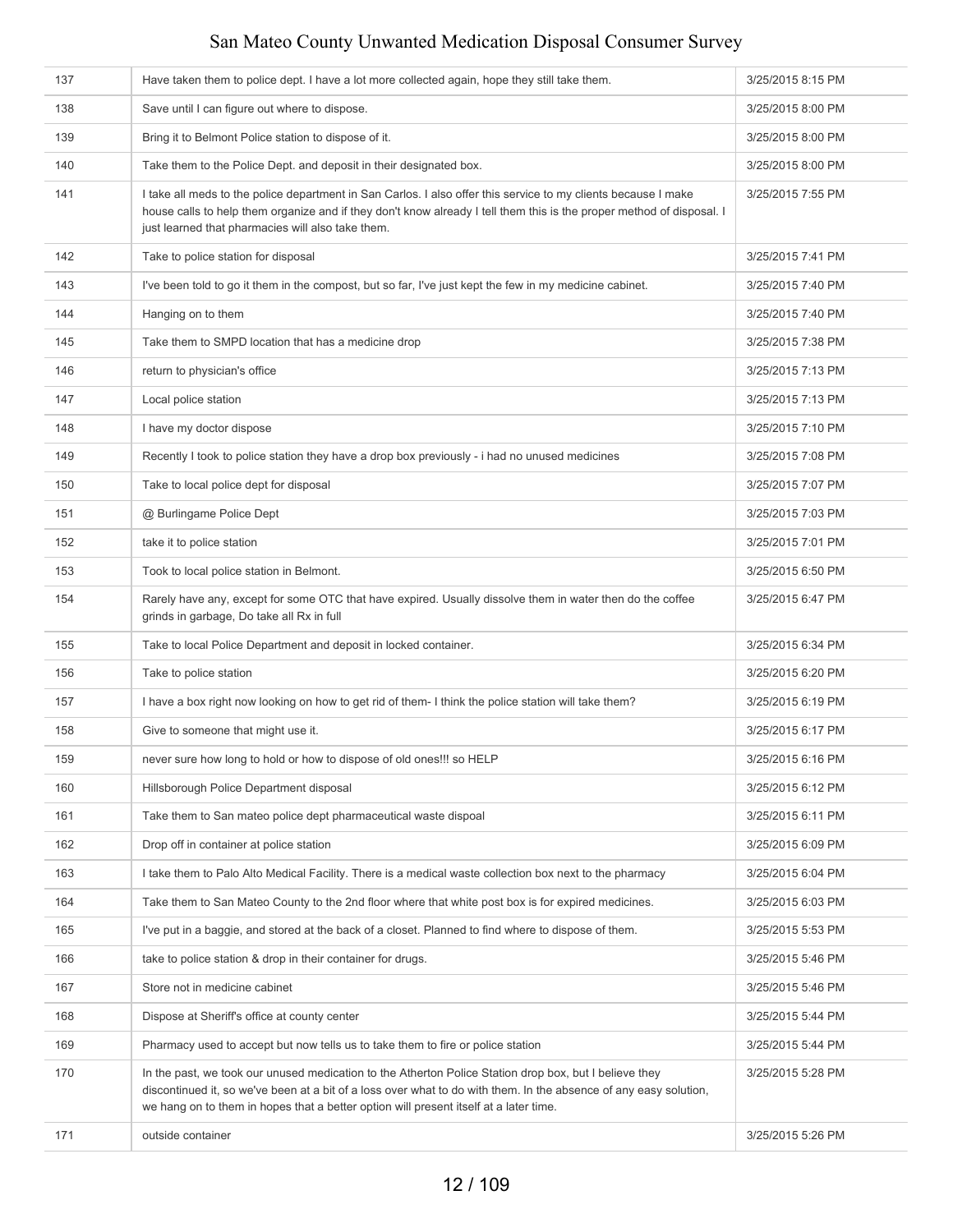| 172 | I did not know a pharmacy will take them Kaiser does not                                                                                                                           | 3/25/2015 5:18 PM |
|-----|------------------------------------------------------------------------------------------------------------------------------------------------------------------------------------|-------------------|
| 173 | I tried to take them to a pharmacy, but was told they wouldn't take them and advised me to go to the police station<br>and dispose of them there.                                  | 3/25/2015 5:16 PM |
| 174 | Bring to local police department. OTC I throw away.                                                                                                                                | 3/25/2015 5:11 PM |
| 175 | i don't know where to take it                                                                                                                                                      | 3/25/2015 5:04 PM |
| 176 | Try to take them to the sheriff's drop box in downtown Redwood City.                                                                                                               | 3/25/2015 5:03 PM |
| 177 | Usually take to the police station for disposal.                                                                                                                                   | 3/25/2015 5:01 PM |
| 178 | Leave off at the San Mateo City police station set up with a large can to deposite such things in. Our pharmacy in<br>F.C. does NOT take old medicines etc.                        | 3/25/2015 5:00 PM |
| 179 | Discard in pharmaceutical waste container at police station                                                                                                                        | 3/25/2015 4:57 PM |
| 180 | I bought a special bag to send it for proper waste disposal                                                                                                                        | 3/25/2015 4:55 PM |
| 181 | We take them to our local police station which has a disposal box.                                                                                                                 | 3/25/2015 4:53 PM |
| 182 | Drop off at the sheriffs office in the County Center building. They have a white painted mail box in the hallway for<br>this purpose.                                              | 3/25/2015 4:51 PM |
| 183 | Used to drop them off at Atherton City Hall medicine collection box, but they no longer offer this service.                                                                        | 3/25/2015 4:50 PM |
| 184 | take to police department                                                                                                                                                          | 3/25/2015 4:49 PM |
| 185 | Police station                                                                                                                                                                     | 3/25/2015 4:48 PM |
| 186 | take to san carlos police department drop off                                                                                                                                      | 3/25/2015 4:48 PM |
| 187 | I've been just holding onto it as I don't know what to do with it.                                                                                                                 | 3/25/2015 4:48 PM |
| 188 | Last two years we have been recycling at Hillsborough Police dept drop box.                                                                                                        | 3/25/2015 4:44 PM |
| 189 | Store them in a bag in my garage until I can remember to take to a pharmaceutical collection event, typically<br>once every three years or so (the collection events are too rare) | 3/25/2015 4:41 PM |
| 190 | Take to Colma Police Station                                                                                                                                                       | 3/25/2015 4:39 PM |
| 191 | I tried to take to pharmacy, they refused found closest place in San Carlos, previously had been able to take<br>them to Atherton police dept (live in Menlo Park)                 | 3/25/2015 4:37 PM |
| 192 | take to San Mateo Police Dept and drop in designated 'trash can' but it's not convenient or near me. I would like<br>more options.                                                 | 3/25/2015 4:35 PM |
| 193 | Walgreen's on University in P.A. offers recycling but Not Walgreen's on Santa CRuz. Would like a nearer option                                                                     | 3/25/2015 4:35 PM |
| 194 | Take them to the Sheriff's office at the courthouse but I would prefer to just be able to take them to the nearest<br>pharmacy.                                                    | 3/25/2015 4:34 PM |
| 195 | Local police dept has a drop bin or drop off                                                                                                                                       | 3/25/2015 4:33 PM |
| 196 | Finally took a garbage bag full of my deceased husband's meds to the police station in town. Had no help for<br>disposal.                                                          | 3/25/2015 4:33 PM |
| 197 | Take it to the police dept.                                                                                                                                                        | 3/25/2015 4:33 PM |
| 198 | I take them to PAMF. They have a collection bin.                                                                                                                                   | 3/25/2015 4:31 PM |
| 199 | Take them to the Pacifica Police department.                                                                                                                                       | 3/25/2015 4:31 PM |
| 200 | I wait until I have enough to make a specific trip to the Police Station to safely discard. So, part of this answer is<br>that I "hold onto them" to get to that level.            | 3/25/2015 4:30 PM |
| 201 | I take most meds to my local police dept which is a pharmaceutical disposal site. But for my son's expired<br>EpiPens, I put them in a specially marked bin at Kaiser.             | 3/25/2015 4:25 PM |
| 202 | Drop off located at SM Police Dept, outside main door                                                                                                                              | 3/25/2015 4:24 PM |
| 203 | Take them to Little House or Redwood City Courthouse for drop off.                                                                                                                 | 3/25/2015 4:23 PM |
|     |                                                                                                                                                                                    |                   |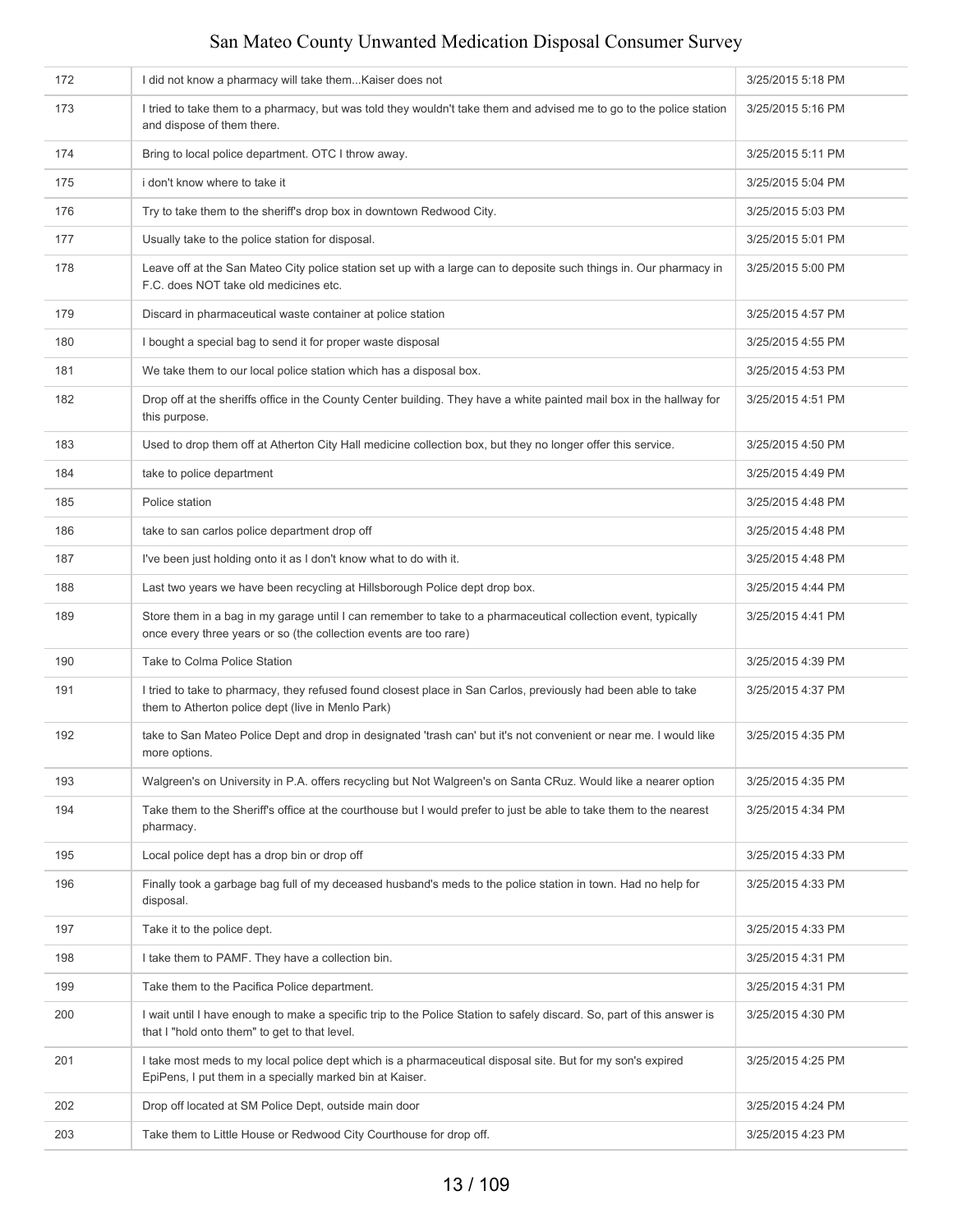| 204 | I have taken them to the police department too                                                                                                                                                              | 3/25/2015 4:23 PM |
|-----|-------------------------------------------------------------------------------------------------------------------------------------------------------------------------------------------------------------|-------------------|
| 205 | With great effort I found a place to dispose of medicines in Redwood City Courthouse. Why don't they have a<br>place that is more convenient in Menlo Park?                                                 | 3/25/2015 4:21 PM |
| 206 | Take them to the San Mateo police station drop off area                                                                                                                                                     | 3/25/2015 4:21 PM |
| 207 | Bring to my local police station.                                                                                                                                                                           | 3/25/2015 4:18 PM |
| 208 | I tried to take them to the pharmacy but they said they don't take them. So they are in a bag somewhere in my<br>house.                                                                                     | 3/25/2015 4:17 PM |
| 209 | I don't normally have left over medicine but just threw a bunch in the trash when a relative passed away. There is<br>a company that provides envelopes to dispose of the meds but they are \$4.95 per env. | 3/25/2015 4:10 PM |
| 210 | I drop them at the Burlingame police department drop box                                                                                                                                                    | 3/25/2015 4:10 PM |
| 211 | We take them to the police station in Moss Beach                                                                                                                                                            | 3/25/2015 4:09 PM |
| 212 | Take them to San Carlos PD. They don't take pet meds                                                                                                                                                        | 3/25/2015 4:08 PM |
| 213 | Store in large plastic bags.                                                                                                                                                                                | 3/25/2015 4:08 PM |
| 214 | It's a problem. Don't know what to do with them. Took them to Walgreens, but they do not accept old meds                                                                                                    | 3/25/2015 4:08 PM |
| 215 | I have tried to get this question answered and was directed to call the police station. I did -they didn't take them                                                                                        | 3/25/2015 4:05 PM |
| 216 | I currently have outdated epi pens that I do not know where to dispose of.                                                                                                                                  | 3/25/2015 4:04 PM |
| 217 | Once I went to the police station to hand in. First they didn't know what I meant, then they said that desk is<br>closed, come back another day. I never went back.                                         | 3/25/2015 4:02 PM |
| 218 | Drop them off at the police department.                                                                                                                                                                     | 3/25/2015 4:00 PM |
| 219 | They are in a bag in my closet                                                                                                                                                                              | 3/25/2015 4:00 PM |
| 220 | I have tried turning them in at the parmacy but they won't take them. There is no convenient way in my<br>neighgorhood to dispose of them properly.                                                         | 3/25/2015 3:59 PM |
| 221 | Take back to drs                                                                                                                                                                                            | 3/25/2015 3:56 PM |
| 222 | Deliver to the police department                                                                                                                                                                            | 3/25/2015 3:55 PM |
| 223 | Police Station drop off box                                                                                                                                                                                 | 3/25/2015 3:53 PM |
| 224 | Put them in my compost pile.                                                                                                                                                                                | 3/25/2015 3:51 PM |
| 225 | Give to doctor friend to takes them to Palo Alto Medical Foundation incinerator                                                                                                                             | 3/25/2015 3:50 PM |
| 226 | We've been holding onto them until we can properly disposeSM County DOES not make it easy to dispose.<br>The Sheriff's Office is closed on weekends                                                         | 3/25/2015 3:49 PM |
| 227 | Take them to the San Bruno Police Department.                                                                                                                                                               | 3/25/2015 3:48 PM |
| 228 | Drop them off at BPD                                                                                                                                                                                        | 3/25/2015 3:47 PM |
| 229 | Occasionally, the Redwood City senior center will accept medications for disposal.                                                                                                                          | 3/25/2015 3:45 PM |
| 230 | take them to the disposal location at the San MAteo police station                                                                                                                                          | 3/25/2015 3:44 PM |
| 231 | Used to be able to put them in a drop box outside the Atherton police dept. If a drop box were still available, We<br>would use it b                                                                        | 3/25/2015 3:42 PM |
| 232 | I give them away to countries in need when I travel.                                                                                                                                                        | 3/25/2015 3:41 PM |
| 233 | We asked VA pharmacy and they stated they don't take back expired or unused medicationsdon't know what to<br>do with them!                                                                                  | 3/25/2015 3:41 PM |
| 234 | Epi-pens have sharps & meds, pharmacist told me where to dispose. So far, I have disposed at hospital in SF<br>where I work. Pills go to Millbrae police/sheriff dept collection container in lobby.        | 3/25/2015 3:40 PM |
| 235 | Police station drop box                                                                                                                                                                                     | 3/25/2015 3:40 PM |
| 236 | San Carlos Sheriff drop off location                                                                                                                                                                        | 3/25/2015 3:39 PM |
|     |                                                                                                                                                                                                             |                   |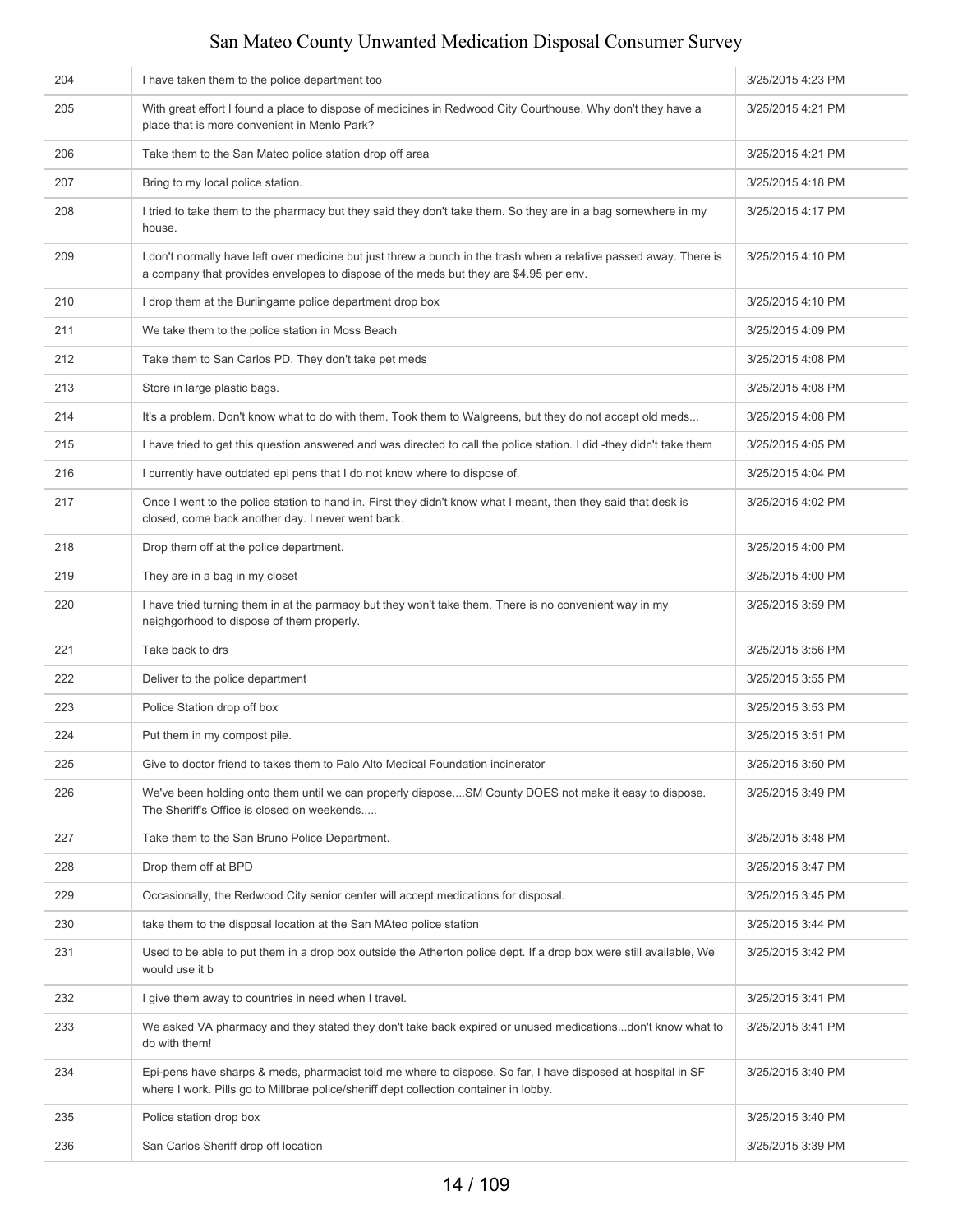| 237 | I have a box where I keep all of the expired medication until I can figure out how to properly dispose of it.                                                                                                                                                                                                                                                                                                                                                                                                                                                                                                                            | 3/25/2015 3:38 PM |
|-----|------------------------------------------------------------------------------------------------------------------------------------------------------------------------------------------------------------------------------------------------------------------------------------------------------------------------------------------------------------------------------------------------------------------------------------------------------------------------------------------------------------------------------------------------------------------------------------------------------------------------------------------|-------------------|
| 238 | Take to disposal center when possible; never flush in drain or throw out!                                                                                                                                                                                                                                                                                                                                                                                                                                                                                                                                                                | 3/25/2015 3:36 PM |
| 239 | I took them to Kaiser Pharmacy, as instructed, and they refused themso I still have them in my closet awaiting<br>discovery of new information.                                                                                                                                                                                                                                                                                                                                                                                                                                                                                          | 3/25/2015 3:36 PM |
| 240 | I have taken them to Belmont police station where there is a collection bin.                                                                                                                                                                                                                                                                                                                                                                                                                                                                                                                                                             | 3/25/2015 3:36 PM |
| 241 | I had VERY old medicines in the medicine cabinets for YEARS. Just last month I went through and collected all<br>the expired/unused RX and OTC and old vitamins/supplements. I read on line that I should bag all the pills in zip<br>locks and leave the liquids in the bottles. Condensed like that I had two full grocery size bags. I then took them to<br>the Pacifica Police Station where they had a bin in the lobby. The officer asked to looked at them to make sure<br>there were no needles etc., and then I was able to put them all in the bin. So easy, convenient and I felt very good<br>in how I had disposed of them. | 3/25/2015 3:35 PM |
| 242 | Nothing.                                                                                                                                                                                                                                                                                                                                                                                                                                                                                                                                                                                                                                 | 3/25/2015 3:35 PM |
| 243 | I take them to the Belmont Police Deparment                                                                                                                                                                                                                                                                                                                                                                                                                                                                                                                                                                                              | 3/25/2015 3:35 PM |
| 244 | Take them to police dept in San Carlos. They don't take pet meds so I still have them                                                                                                                                                                                                                                                                                                                                                                                                                                                                                                                                                    | 3/25/2015 3:34 PM |
| 245 | I take to the san carlos PD                                                                                                                                                                                                                                                                                                                                                                                                                                                                                                                                                                                                              | 3/25/2015 3:33 PM |
| 246 | Sits around garage packaged for a long time til I take it to disposal site/police station. Wish it were collected<br>maybe once a month.                                                                                                                                                                                                                                                                                                                                                                                                                                                                                                 | 3/25/2015 3:32 PM |
| 247 | Take to the police dept where they have collection bins.                                                                                                                                                                                                                                                                                                                                                                                                                                                                                                                                                                                 | 3/25/2015 3:29 PM |
| 248 | Collect them in a bag, keep them in the trunk with the intention to take them to a proper waste site / collection<br>event, but haven't had any luck finding one.                                                                                                                                                                                                                                                                                                                                                                                                                                                                        | 3/25/2015 3:29 PM |
| 249 | I take them to the San Mateo County government building to dispose of them                                                                                                                                                                                                                                                                                                                                                                                                                                                                                                                                                               | 3/25/2015 3:29 PM |
| 250 | Police drop off                                                                                                                                                                                                                                                                                                                                                                                                                                                                                                                                                                                                                          | 3/25/2015 3:25 PM |
| 251 | sell them online                                                                                                                                                                                                                                                                                                                                                                                                                                                                                                                                                                                                                         | 3/25/2015 3:25 PM |
| 252 | I tried to return pills to the pharmacy once (CVS on El Camino in Menlo Park) and was told they don't accept<br>them.                                                                                                                                                                                                                                                                                                                                                                                                                                                                                                                    | 3/25/2015 3:24 PM |
| 253 | Take to Police Station in Belmont                                                                                                                                                                                                                                                                                                                                                                                                                                                                                                                                                                                                        | 3/25/2015 3:24 PM |
| 254 | they're sitting in a pile in our linen closet as I don't know what to to with them                                                                                                                                                                                                                                                                                                                                                                                                                                                                                                                                                       | 3/25/2015 3:20 PM |
| 255 | Hold until I hear of a pharmaceutical drop-off.                                                                                                                                                                                                                                                                                                                                                                                                                                                                                                                                                                                          | 3/25/2015 3:18 PM |
| 256 | I worked very hard to find a place to take old medicine in San Mateo. After being misdirected to two different<br>places, I finally found a place in Palo Alto to dispose of them. Wish there were more places and they were<br>publicized better!                                                                                                                                                                                                                                                                                                                                                                                       | 3/25/2015 3:13 PM |
| 257 | Pharmacy refused to accept unused medicine                                                                                                                                                                                                                                                                                                                                                                                                                                                                                                                                                                                               | 3/25/2015 3:10 PM |
| 258 | I have dumped unused sharps in proper receptacles, but those are hard to find!                                                                                                                                                                                                                                                                                                                                                                                                                                                                                                                                                           | 3/25/2015 3:10 PM |
| 259 | mail to collection service                                                                                                                                                                                                                                                                                                                                                                                                                                                                                                                                                                                                               | 3/25/2015 3:09 PM |
| 260 | Collection events are so rare. I would be willing to hold on to them until the next event as long as it didn't have so<br>irregularly.                                                                                                                                                                                                                                                                                                                                                                                                                                                                                                   | 3/25/2015 3:08 PM |
| 261 | I fill them w water and take them in a bag to the police station.                                                                                                                                                                                                                                                                                                                                                                                                                                                                                                                                                                        | 3/25/2015 3:02 PM |
| 262 | Police station                                                                                                                                                                                                                                                                                                                                                                                                                                                                                                                                                                                                                           | 3/25/2015 2:59 PM |
| 263 | Police dept                                                                                                                                                                                                                                                                                                                                                                                                                                                                                                                                                                                                                              | 3/25/2015 2:59 PM |
| 264 | OTC medications go into the trash, prescription medications accumulate in the medicine cabinet. I wish there<br>was a better way.                                                                                                                                                                                                                                                                                                                                                                                                                                                                                                        | 3/25/2015 2:56 PM |
| 265 | have dumped some unused sharps in proper disposal container, but those are hard to find!                                                                                                                                                                                                                                                                                                                                                                                                                                                                                                                                                 | 3/25/2015 2:56 PM |
| 266 | Take to local police station that collects old medicine.                                                                                                                                                                                                                                                                                                                                                                                                                                                                                                                                                                                 | 3/25/2015 2:55 PM |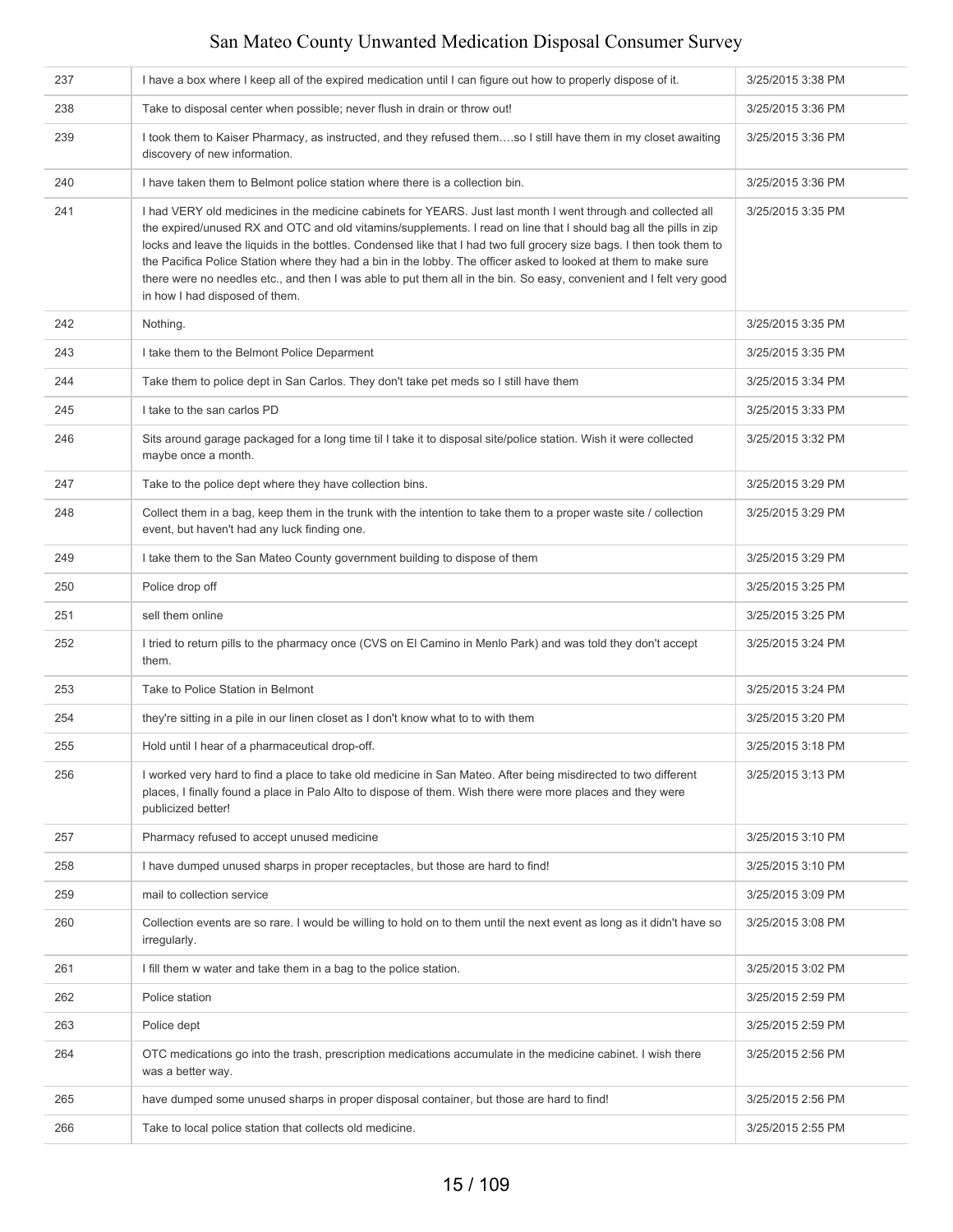| 267 | non prescription items such as vitamins, I throw in the trash                                                                                                                                                                                                                                                                                                                                              | 3/25/2015 2:55 PM |
|-----|------------------------------------------------------------------------------------------------------------------------------------------------------------------------------------------------------------------------------------------------------------------------------------------------------------------------------------------------------------------------------------------------------------|-------------------|
| 268 | Pacifica Police Dept. has a drop box for unused medications. I take it there.                                                                                                                                                                                                                                                                                                                              | 3/25/2015 2:54 PM |
| 269 | I took to local sheriff station where there was a drop off                                                                                                                                                                                                                                                                                                                                                 | 3/25/2015 2:53 PM |
| 270 | I have a bag of unwanted medicine waiting for a collection event                                                                                                                                                                                                                                                                                                                                           | 3/25/2015 2:53 PM |
| 271 | Take to Burlingame Police dept they have a waste disposal site.                                                                                                                                                                                                                                                                                                                                            | 3/25/2015 2:53 PM |
| 272 | San Mateo disposal drop box                                                                                                                                                                                                                                                                                                                                                                                | 3/25/2015 2:51 PM |
| 273 | Waiting for a convenient date to participate in a pharmaceutical waste collection event.                                                                                                                                                                                                                                                                                                                   | 3/25/2015 2:50 PM |
| 274 | I take them to the local police station where they have a collection box                                                                                                                                                                                                                                                                                                                                   | 3/25/2015 2:50 PM |
| 275 | In storage pending proper disposal process                                                                                                                                                                                                                                                                                                                                                                 | 3/25/2015 2:50 PM |
| 276 | drop off in box at police station                                                                                                                                                                                                                                                                                                                                                                          | 3/25/2015 2:45 PM |
| 277 | take them to the deposit box by the police dept but it is pretty inconvenient to do that.                                                                                                                                                                                                                                                                                                                  | 3/25/2015 2:45 PM |
| 278 | this applies to OTC and prescription meds                                                                                                                                                                                                                                                                                                                                                                  | 3/25/2015 2:44 PM |
| 279 | Police Dept                                                                                                                                                                                                                                                                                                                                                                                                | 3/25/2015 2:44 PM |
| 280 | drop off at police station                                                                                                                                                                                                                                                                                                                                                                                 | 3/25/2015 2:43 PM |
| 281 | The pharmacist won't take my son's expired Vivance or Adderol (can't spell it), so I throw it in the trash. There<br>used to be a place in Atherton to take it, but that is now gone. You need to make it easier to get rid of unused Rx<br>medications. If there is a pharmaceutical waste site, I don't know of a close one and I think there may be one in<br>South SF, but that is just too far to go. | 3/25/2015 2:42 PM |
| 282 | purchase mail in bags from Walgreens                                                                                                                                                                                                                                                                                                                                                                       | 3/25/2015 2:42 PM |
| 283 | take to police station                                                                                                                                                                                                                                                                                                                                                                                     | 3/25/2015 2:40 PM |
| 284 | Take to pharmaceutical waste disposal at the San Carlos Police Dept.                                                                                                                                                                                                                                                                                                                                       | 3/25/2015 2:39 PM |
| 285 | I try to find places that will take old medications. So far only have found Little House in Menlo Park. Very difficult<br>to find dropoff sites currently in use. Lots of old/inaccurate drop off site information for San Mateo county.                                                                                                                                                                   | 3/25/2015 2:38 PM |
| 286 | I take them to the Sherriff's Office in Half Moon Bay but honestly its not that convenient - if memory serves Ace<br>Hardward use to have a collection bin right in the store and that was super easy.                                                                                                                                                                                                     | 3/25/2015 2:37 PM |
| 287 | Take to PAMF                                                                                                                                                                                                                                                                                                                                                                                               | 3/25/2015 2:36 PM |
| 288 | In the past, took it to Belmont and San Carlos Police Station                                                                                                                                                                                                                                                                                                                                              |                   |
| 289 | I was able to drop off at my local police station                                                                                                                                                                                                                                                                                                                                                          | 3/25/2015 2:36 PM |
| 290 | Have in plastic bag in garage.                                                                                                                                                                                                                                                                                                                                                                             | 3/25/2015 2:35 PM |
| 291 | Take it to hazardous waste collection.                                                                                                                                                                                                                                                                                                                                                                     | 3/25/2015 2:35 PM |
| 292 | still searching for the right way to dispose                                                                                                                                                                                                                                                                                                                                                               | 3/25/2015 2:35 PM |
| 293 | Drive around with them in my car looking for a waste disposal site. I have been to three that are all closed! Very<br>frustrating.                                                                                                                                                                                                                                                                         | 3/25/2015 2:34 PM |
| 294 | Take to Pacifica police department. Really appreciate this service.                                                                                                                                                                                                                                                                                                                                        | 3/25/2015 2:33 PM |
| 295 | Store up high on a shelf until I figure out what to do with it!                                                                                                                                                                                                                                                                                                                                            | 3/25/2015 2:32 PM |
| 296 | We try to amass unused meds and then drop them off at SMPD box near WHole Foods in SM. However,<br>sometimes, get frustrated since it is not very convenient due to chaotic work/caregiver schedule, so laziness<br>takes over and we dump in the trash in ziploc bags. sorry                                                                                                                              | 3/25/2015 2:31 PM |
| 297 | Take to SM Police station                                                                                                                                                                                                                                                                                                                                                                                  | 3/25/2015 2:29 PM |
| 298 | Take to the police station                                                                                                                                                                                                                                                                                                                                                                                 | 3/25/2015 2:28 PM |
| 299 | Took them to Police Station as I thought they would take them only to find out they do not.                                                                                                                                                                                                                                                                                                                | 3/25/2015 2:28 PM |
|     |                                                                                                                                                                                                                                                                                                                                                                                                            |                   |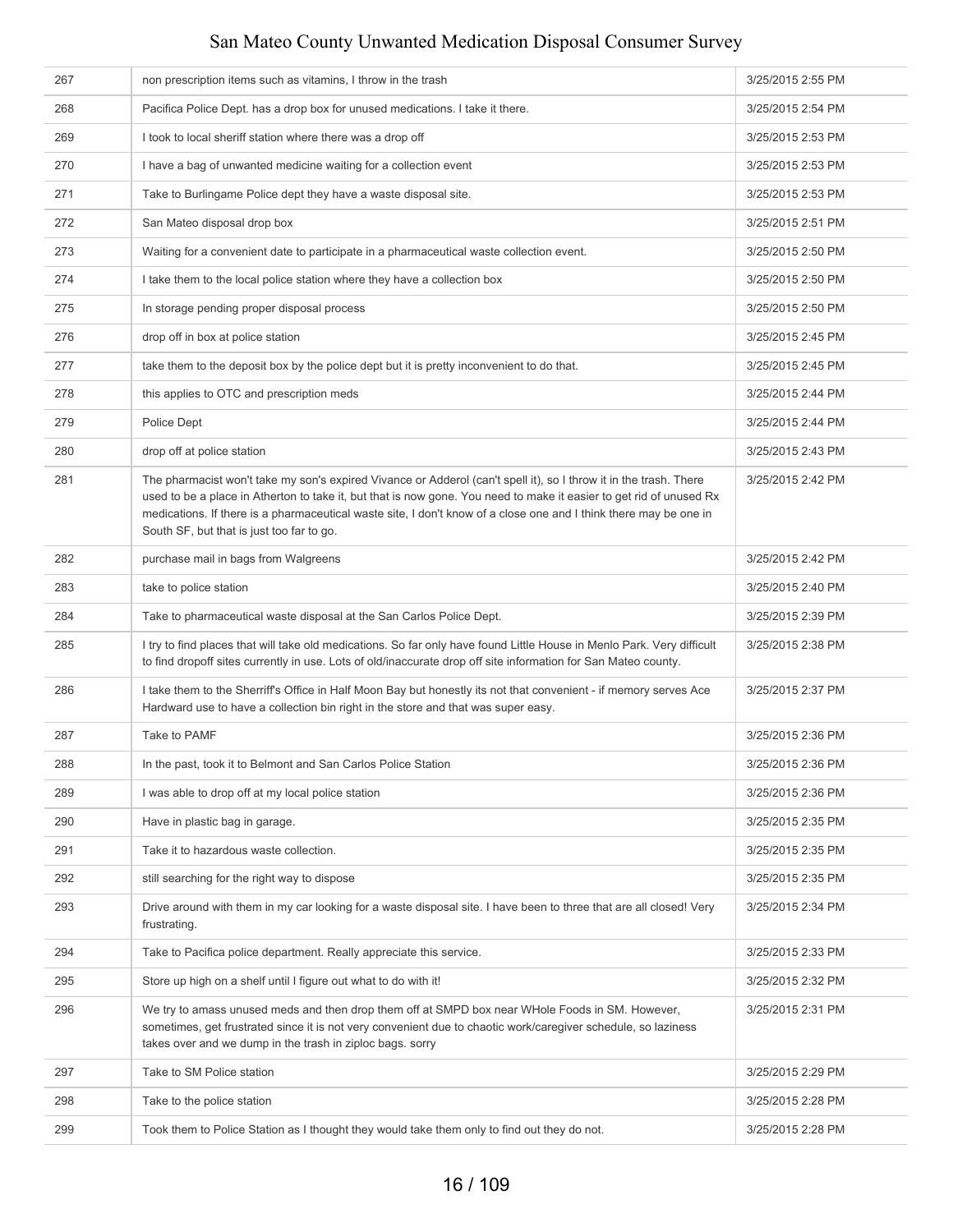| 300 | At Kaiser, my physician was unable to advise me, and the pharmacy counter people didn't know how to handle it.                                                                                                                             | 3/25/2015 2:27 PM |
|-----|--------------------------------------------------------------------------------------------------------------------------------------------------------------------------------------------------------------------------------------------|-------------------|
| 301 | Sitting in the garagethere's a disposal site?!                                                                                                                                                                                             | 3/25/2015 2:26 PM |
| 302 | Because we gave not been able to find a proper place for disposal or anyone to assist (have asked pharmacies<br>and fire dept) we are storing in a large Baggie in our pantry.                                                             | 3/25/2015 2:25 PM |
| 303 | Isn't there a pharma disposal bin by the police station, near the plaza with the Whole Foods? I think that's where<br>we've disposed of things in the past few years.                                                                      | 3/25/2015 2:25 PM |
| 304 | bring to local police dept station who has collection box (old mail box) that its contents are picked up by county<br>health dept. for proper disposal                                                                                     | 3/25/2015 2:24 PM |
| 305 | keep them in my trunk until I drive by SanCarlos Police Dept and leave them in the box there during office hours.<br>I live in Atherton and feel that this is so cumbersome. It is far easier to get rid of syringes than meds.            | 3/25/2015 2:22 PM |
| 306 | try to take them to disposal site, unable to do so yet-tried pharmacy, they sent me to police, police station had no<br>parking the 2 times I went so still in my house                                                                    | 3/25/2015 2:22 PM |
| 307 | Take to police station                                                                                                                                                                                                                     | 3/25/2015 2:22 PM |
| 308 | I take them to the Burlingame Police Dept. In the lobby there is a metal container to deposit them. Does San<br>Mateo have the same?                                                                                                       | 3/25/2015 2:22 PM |
| 309 | We have a prescription waste collection service at the City offices where I work. The PD disposes of them from<br>there.                                                                                                                   | 3/25/2015 2:22 PM |
| 310 | Take to police station.                                                                                                                                                                                                                    | 3/25/2015 2:21 PM |
| 311 | Took to San Mateo County hazardous waste disposal and they were rejected and I was given NO advice on<br>where I could dispose of them. And it was a big hassle. You need easy-to-access disposal boxes that require no<br>appointment.    | 3/25/2015 2:19 PM |
| 312 | Give to friend who is a nurse.                                                                                                                                                                                                             | 3/25/2015 2:19 PM |
| 313 | I take pills and liquid to San Carlos police drop off.                                                                                                                                                                                     | 3/25/2015 2:19 PM |
| 314 | <b>Police Station</b>                                                                                                                                                                                                                      | 3/25/2015 2:19 PM |
| 315 | stash it, eventually take it to the police/sheriff's substation.                                                                                                                                                                           | 3/25/2015 2:18 PM |
| 316 | Take them to the police station                                                                                                                                                                                                            | 3/25/2015 2:15 PM |
| 317 | take them to the police department                                                                                                                                                                                                         | 3/25/2015 2:12 PM |
| 318 | I drop them off at our local police station in their special box.                                                                                                                                                                          | 3/25/2015 2:12 PM |
| 319 | Return them to MD                                                                                                                                                                                                                          | 3/25/2015 2:12 PM |
| 320 | Remove label from prescrip. medicine, fill container with hot water, stuff container with cotton balls, place in<br>trash.                                                                                                                 | 3/25/2015 2:09 PM |
| 321 | I kept my old mess for years trying to find a drop off place. Police departments (3 of them) county household<br>hazardous waste, pharmacies (several). I finally gave up and tossed them in the garbage. I am so frustrated by<br>this!!! | 3/25/2015 2:07 PM |
| 322 | I intend to take them to the pharmacy, but just don't get around to doing it (forget etc.). I don't like to throw them<br>out or flush them, because then I don't know where they'll end up.                                               | 3/25/2015 2:06 PM |
| 323 | take to police station mailbox for medicines                                                                                                                                                                                               | 3/25/2015 2:04 PM |
| 324 | Take them to sherif medicine drop off location (Hillsborough)                                                                                                                                                                              | 3/25/2015 2:04 PM |
| 325 | drop off at police station                                                                                                                                                                                                                 | 3/25/2015 2:01 PM |
| 326 | HILLSBOROUGH police station                                                                                                                                                                                                                | 3/25/2015 1:56 PM |
| 327 | I take them to the Daly City Police Department. they have a mail box shaped collection container                                                                                                                                           | 3/25/2015 1:55 PM |
| 328 | Take to collection bin at the Pacifica police station.                                                                                                                                                                                     | 3/25/2015 1:51 PM |
| 329 | Most recently I used a special mailing envelope I got at my CVS Pharmacy to mail back the expired meds.                                                                                                                                    | 3/25/2015 1:46 PM |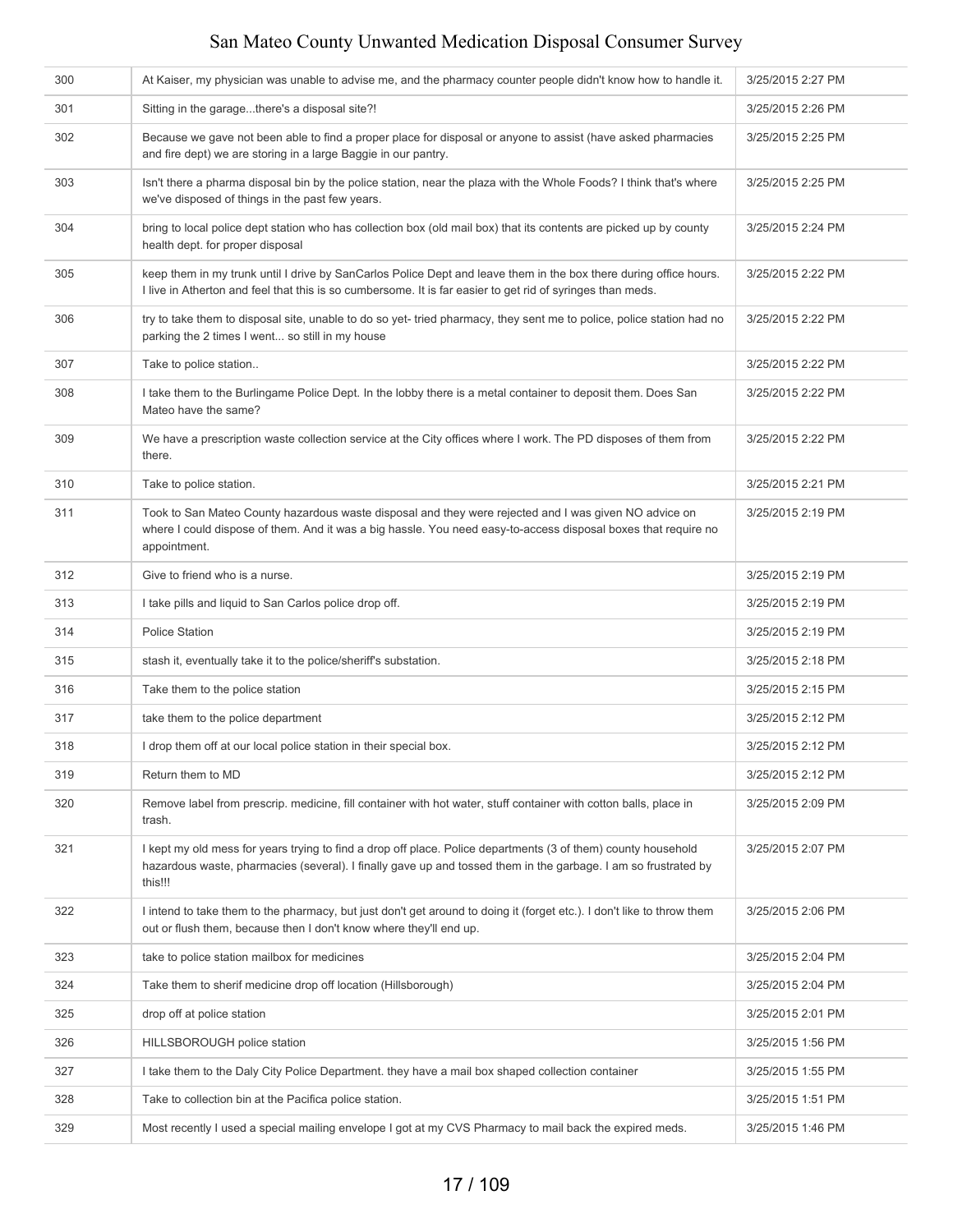| 330 | Take the to the police department                                                                                                                                          | 3/25/2015 1:46 PM  |
|-----|----------------------------------------------------------------------------------------------------------------------------------------------------------------------------|--------------------|
| 331 | Take to police department where they have a collection site.                                                                                                               | 3/25/2015 1:40 PM  |
| 332 | Take to Pacifica Police Station and place in their white receptical after placing in ziplock bag.                                                                          | 3/25/2015 1:39 PM  |
| 333 | waste disposal at police station                                                                                                                                           | 3/25/2015 1:37 PM  |
| 334 | When we had hospice medicine that was not needed (morphine) I dropped it off at the official disposal location in<br>Redwood City's Sheriff's dept.                        | 3/25/2015 1:35 PM  |
| 335 | I was told to take it to police dept.                                                                                                                                      | 3/25/2015 1:34 PM  |
| 336 | If drugs are narcotic, I return to pharmacy, otherwise in the trash they go if expired or unused after one year.                                                           | 3/25/2015 1:33 PM  |
| 337 | Take them to the 3rd floor of the Hall of Justice and put them in the receptacle for unused medicines.                                                                     | 3/25/2015 1:30 PM  |
| 338 | Destroy and then throw in trash. I never hear of appropriate disposal sites.                                                                                               | 3/25/2015 1:29 PM  |
| 339 | I use to take them to work and drop in pharmacy bin                                                                                                                        | 3/25/2015 1:27 PM  |
| 340 | Take them to mailbox at police station.                                                                                                                                    | 3/25/2015 1:25 PM  |
| 341 | Take to Belmont PD disposal                                                                                                                                                | 3/25/2015 1:15 PM  |
| 342 | Wait until there is a city pick up.                                                                                                                                        | 3/25/2015 1:06 PM  |
| 343 | keep them in a box in the closet                                                                                                                                           | 3/25/2015 1:00 PM  |
| 344 | Difficult to locate (little information out there), but I did - and save up until I have a bag full                                                                        | 3/25/2015 12:57 PM |
| 345 | I take them to my physician's office on my next visit. He disposes them for me. Also, I have very little leftover<br>medicine.                                             | 3/25/2015 12:54 PM |
| 346 | take to md office to dispose                                                                                                                                               | 3/25/2015 12:51 PM |
| 347 | Store in a box labelled "medicines to dispose of"                                                                                                                          | 3/25/2015 12:49 PM |
| 348 | drop off at the designated box in D.C. city hall.                                                                                                                          | 3/25/2015 12:40 PM |
| 349 | Daly City police dept has an accessible drop box; though Pacifica PD has one, they make access prohibitive<br>w/their entry protocol.                                      | 3/25/2015 12:38 PM |
| 350 | take to the Police Dept                                                                                                                                                    | 3/25/2015 12:38 PM |
| 351 | We take unused meds to the police dept. where they dispose of them.                                                                                                        | 3/25/2015 12:36 PM |
| 352 | Store them in a box with the intention of taking them for safe disposal some day.                                                                                          | 3/25/2015 12:35 PM |
| 353 | rarely have leftover, but still are responsible with disposal!                                                                                                             | 3/25/2015 12:35 PM |
| 354 | Drop off at police department collection bin.                                                                                                                              | 3/25/2015 12:33 PM |
| 355 | I take prescription meds to the sherif's station for disposal.                                                                                                             | 3/25/2015 12:29 PM |
| 356 | Take to Sheriff's disposal station inside County Courthouse which is time-consuming and not very convenient in<br>terms of parking, search at entrance, driving there, etc | 3/25/2015 12:27 PM |
| 357 | Hoard all medicine because I don't know how and where to dispose of it!                                                                                                    | 3/25/2015 12:24 PM |
| 358 | Place liquid in pill container, obliterate or remove label and dispose of at SMC sheriff substation in Moss Beach.                                                         | 3/25/2015 12:23 PM |
| 359 | I take them to the police station                                                                                                                                          | 3/25/2015 12:22 PM |
| 360 | Hospice care workers taught me to put the meds into a ziploc bag with liquid dishsoap, mash it around, then<br>throw it away in the trash.                                 | 3/25/2015 12:20 PM |
| 361 | Drop box at San Mateo police department                                                                                                                                    | 3/25/2015 12:17 PM |
| 362 | take them to PAMF where there is a box to dispose them in                                                                                                                  | 3/25/2015 12:16 PM |
| 363 | They are sitting in a bag until I can find a place to depose of them properly.                                                                                             | 3/25/2015 12:15 PM |
| 364 | Have been storing the meds till I can find a convenient place for disposal.                                                                                                | 3/25/2015 12:15 PM |
|     |                                                                                                                                                                            |                    |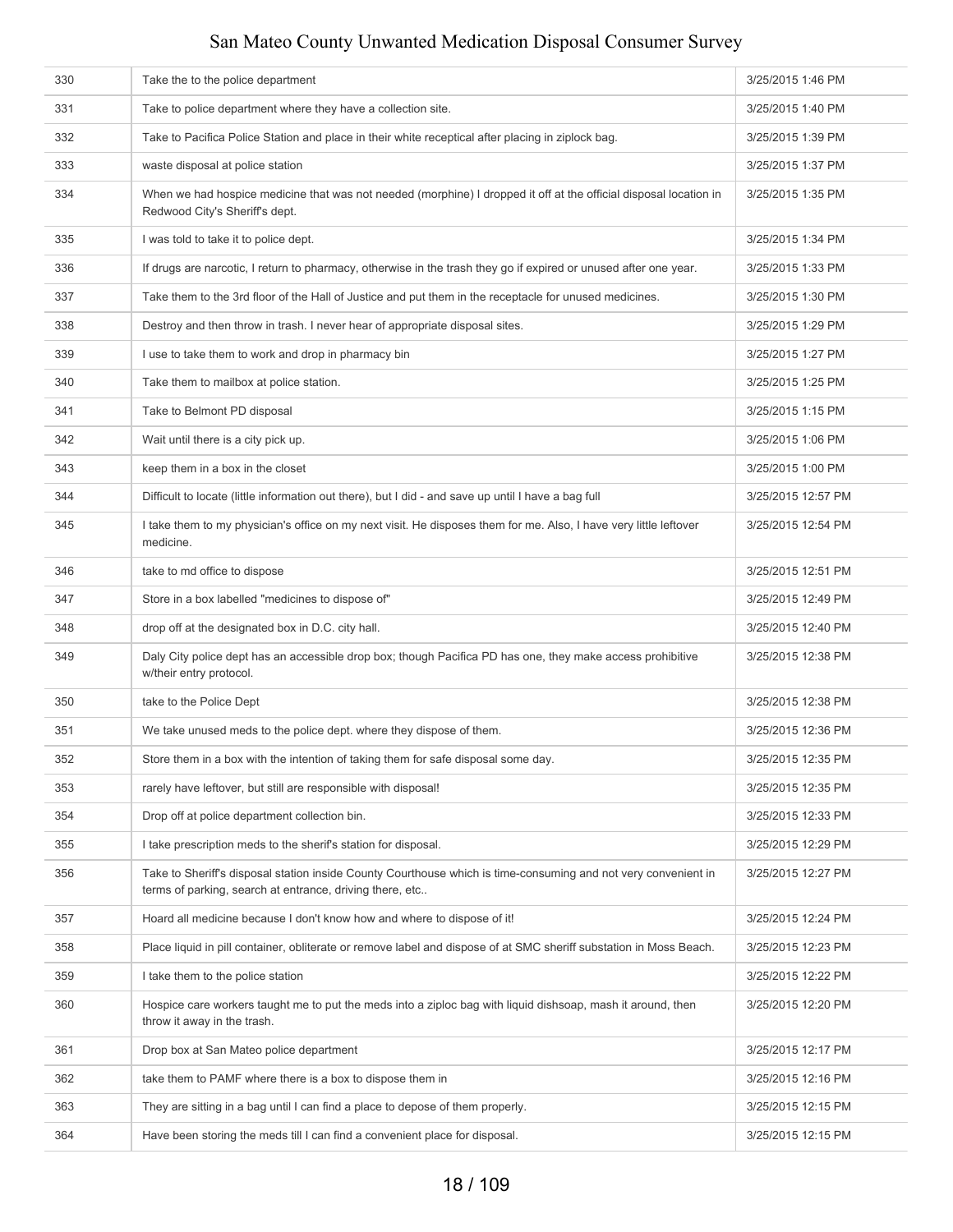| 365 | take them to the San Carlos Police Dept. where they have a container for that purpose                                                                                                                                                                                                                                                                                                                                                                        | 3/25/2015 12:13 PM |
|-----|--------------------------------------------------------------------------------------------------------------------------------------------------------------------------------------------------------------------------------------------------------------------------------------------------------------------------------------------------------------------------------------------------------------------------------------------------------------|--------------------|
| 366 | Take them to the Atherton or Belmont police stations - even though I live in Menlo Park on the border of Palo<br>Alto. It's a pain.                                                                                                                                                                                                                                                                                                                          | 3/25/2015 12:12 PM |
| 367 | police station disposal bin                                                                                                                                                                                                                                                                                                                                                                                                                                  | 3/25/2015 12:10 PM |
| 368 | Dispose in our local police station that has a waste site for pharmaceuticals                                                                                                                                                                                                                                                                                                                                                                                | 3/25/2015 12:09 PM |
| 369 | I keep it until I know what I'm supposed to do with it. Sometimes I hear about a place that accepts old medicines,<br>such as Daly City City Hall has a recycle box strictly for medicine. Last time I went, it was packed to the gills. We<br>need a place to dispose of these. I don't want to throw them in the trash or toilet as they tell you not to do that<br>because it pollutes and may kills other animals. So they stay in the medicine cabinet. | 3/25/2015 12:07 PM |
| 370 | Gather them up, give to neighbor who works for the county and they have a collection area in their building.                                                                                                                                                                                                                                                                                                                                                 | 3/25/2015 12:06 PM |
| 371 | They are in a bag in my car, waiting for a miracle                                                                                                                                                                                                                                                                                                                                                                                                           | 3/25/2015 12:02 PM |
| 372 | have them in a box in the garage.                                                                                                                                                                                                                                                                                                                                                                                                                            | 3/25/2015 12:01 PM |
| 373 | Police Department has a container for Med.                                                                                                                                                                                                                                                                                                                                                                                                                   | 3/25/2015 12:00 PM |
| 374 | Take them to a police station that accepts them or you can purchase a mailer from the pharmacy to mail them to a<br>location where they destroy them properly.                                                                                                                                                                                                                                                                                               | 3/25/2015 11:58 AM |
| 375 | put in a zip lock bag and put into trash                                                                                                                                                                                                                                                                                                                                                                                                                     | 3/25/2015 11:57 AM |
| 376 | Take to Half Moon Bay, Ca sherrif's department for re-cycling.                                                                                                                                                                                                                                                                                                                                                                                               | 3/25/2015 11:55 AM |
| 377 | Take it to my local Police Station, and place it in a bin there which is used for medicine disposal.                                                                                                                                                                                                                                                                                                                                                         | 3/25/2015 11:53 AM |
| 378 | Buy disposal mailers (Costco sold them) and send them away for medwaste disposal                                                                                                                                                                                                                                                                                                                                                                             | 3/25/2015 11:50 AM |
| 379 | Deposit at Sheriff's Office at County Center                                                                                                                                                                                                                                                                                                                                                                                                                 | 3/25/2015 11:50 AM |
| 380 | Take to police dept for proper disposal                                                                                                                                                                                                                                                                                                                                                                                                                      | 3/25/2015 11:48 AM |
| 381 | Hanging onto them until I figure out what to do with them.                                                                                                                                                                                                                                                                                                                                                                                                   | 3/25/2015 11:47 AM |
| 382 | Took my deceased husband's medications to the local Sheriff's office.                                                                                                                                                                                                                                                                                                                                                                                        | 3/25/2015 11:46 AM |
| 383 | Drop off at San Mateo police station in bin for old meds that is located outside the station.                                                                                                                                                                                                                                                                                                                                                                | 3/25/2015 11:46 AM |
| 384 | Husband has access to drug disposal location at the police dept, so he takes controlled drugs there.                                                                                                                                                                                                                                                                                                                                                         | 3/25/2015 11:46 AM |
| 385 | Take them to the San Mateo Police Dept. Where there is a medicine receptacle.                                                                                                                                                                                                                                                                                                                                                                                | 3/25/2015 11:45 AM |
| 386 | I don't do anything with it because I don't know what to do. It clogs up my medicine cabinet.                                                                                                                                                                                                                                                                                                                                                                | 3/25/2015 11:45 AM |
| 387 | Take to Police Department drop off.                                                                                                                                                                                                                                                                                                                                                                                                                          | 3/25/2015 11:44 AM |
| 388 | I've taken to Pacifica Police Department                                                                                                                                                                                                                                                                                                                                                                                                                     | 3/25/2015 11:42 AM |
| 389 | sitting in a pile at my door waiting for me to google where to take them                                                                                                                                                                                                                                                                                                                                                                                     | 3/25/2015 11:41 AM |
| 390 | take to collection site at SM PD                                                                                                                                                                                                                                                                                                                                                                                                                             | 3/25/2015 11:41 AM |
| 391 | or hold on to them until can figure out what do with them. asked pharmacy but they didn't have an answer.                                                                                                                                                                                                                                                                                                                                                    | 3/25/2015 11:38 AM |
| 392 | i took some to the pharmacy but was told they don't have a way to collect/dispose them                                                                                                                                                                                                                                                                                                                                                                       | 3/25/2015 11:38 AM |
| 393 | Took them to the Belmot Police Department.                                                                                                                                                                                                                                                                                                                                                                                                                   | 3/25/2015 11:37 AM |
| 394 | disposal bin at medical clinic                                                                                                                                                                                                                                                                                                                                                                                                                               | 3/25/2015 11:36 AM |
| 395 | I keep them in our safe so our kids don't get into them.                                                                                                                                                                                                                                                                                                                                                                                                     | 3/25/2015 11:35 AM |
| 396 | My husband works in a medical facility. He will sometimes take our left over prescriptions for safe disposal.                                                                                                                                                                                                                                                                                                                                                | 3/25/2015 11:34 AM |
| 397 | Take to Belmont police station disposal site.                                                                                                                                                                                                                                                                                                                                                                                                                | 3/25/2015 11:34 AM |
| 398 | In the past I dropped them off at a police station per law. BUT I should be able to dispose of them at a pharmacy.<br>In Foster City we DON'T have a disposal site.                                                                                                                                                                                                                                                                                          | 3/25/2015 11:31 AM |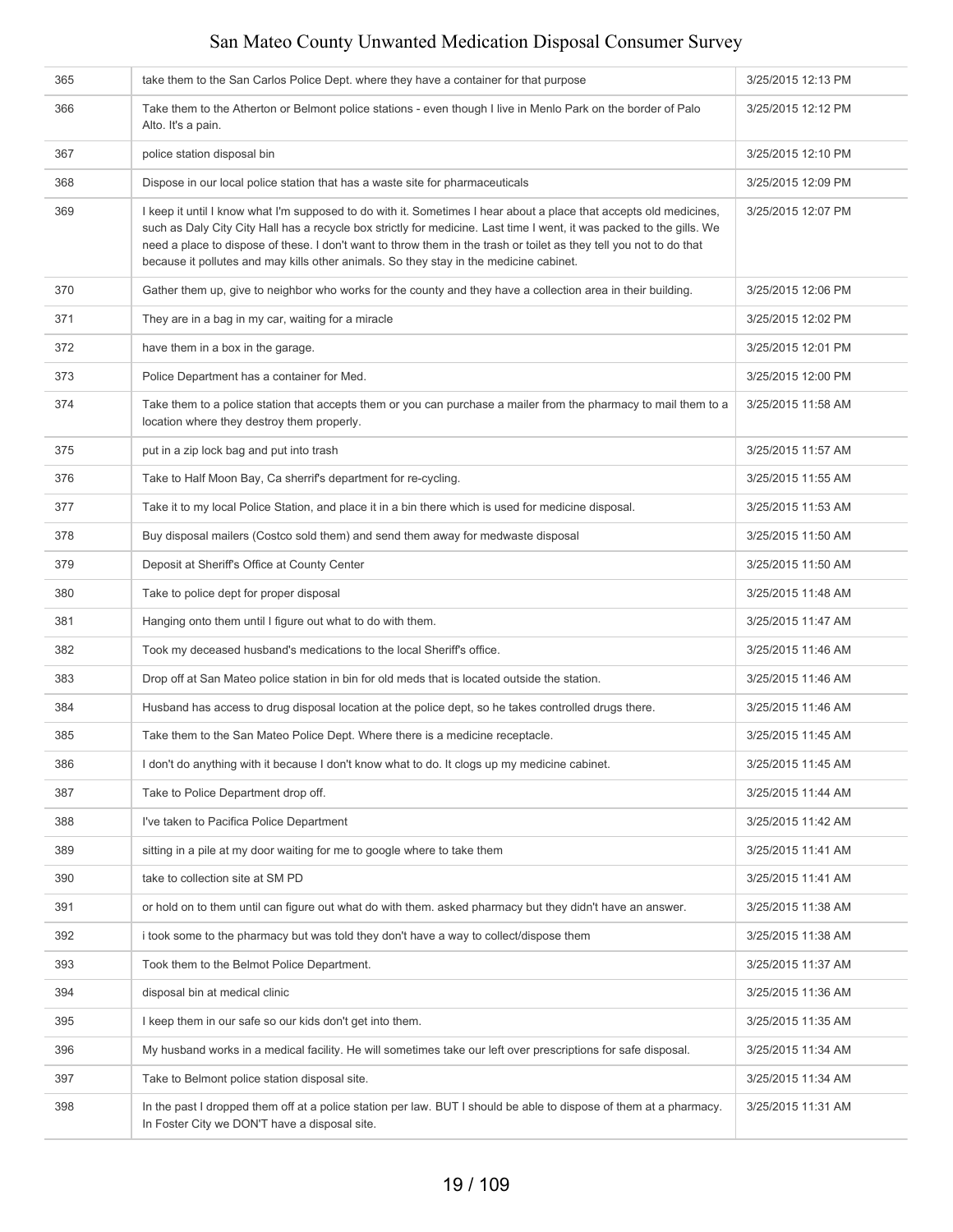| 399 | Continue to go to www.medscape.org website for retention and disposal quidance.                                                                                                                                                                             | 3/25/2015 11:29 AM |
|-----|-------------------------------------------------------------------------------------------------------------------------------------------------------------------------------------------------------------------------------------------------------------|--------------------|
| 400 | Waiting to find how to dispose of unneeded medicines                                                                                                                                                                                                        | 3/25/2015 11:29 AM |
| 401 | I take them to the vet or doctor to dispose of. I'd love to know what other options are acceptable.                                                                                                                                                         | 3/25/2015 11:27 AM |
| 402 | I drop off @ the Police Station drug disposal box in San Mateo.                                                                                                                                                                                             | 3/25/2015 11:27 AM |
| 403 | Tried taking to a pharmacy but was directed to San Carlos police station drop off.                                                                                                                                                                          | 3/25/2015 11:27 AM |
| 404 | Take to Police Department in Hillsborough                                                                                                                                                                                                                   | 3/25/2015 11:26 AM |
| 405 | I know you're not supposed to flush or contaminate landfills. I guess I just keep what few I have. will pharmacists<br>take them?                                                                                                                           | 3/25/2015 11:25 AM |
| 406 | Take them to a drop off container that is for used drugs located at the Palo alto Medical Center. I noticed today<br>there is also one at Little House in MP that I can use.                                                                                | 3/25/2015 11:25 AM |
| 407 | Donate excess insulin to charity                                                                                                                                                                                                                            | 3/25/2015 11:24 AM |
| 408 | I have take old prescription medicines to the Court House in Redwood City where there was/is a disposal<br>container that looks like a mail box painted white. Bottles of "over-the-counter medicines like advil, etc I have<br>placed the household trash. | 3/25/2015 11:24 AM |
| 409 | We tried to take to pharmacy. Would not accept                                                                                                                                                                                                              | 3/25/2015 11:23 AM |
| 410 | Have a bag of old meds waiting to find info on where to take them for proper disposal.                                                                                                                                                                      | 3/25/2015 11:23 AM |
| 411 | I take them to the police station in San Carlos, but they aren't open during convenient times.                                                                                                                                                              | 3/25/2015 11:22 AM |
| 412 | Take to collection box at SMPD station                                                                                                                                                                                                                      | 3/25/2015 11:22 AM |
| 413 | Take to my local police station                                                                                                                                                                                                                             | 3/25/2015 11:22 AM |
| 414 | Have very little unused medicines: very few prescriptions and those we use up. Occasionally find 15+ year old<br>aspirin and OTC things and throw them in the trash.                                                                                        | 3/25/2015 11:20 AM |
| 415 | tried to drop off at PD dept. They didn't want. Tried to give to doctor to donate, they didn't want it. Tried to give to<br>vet, they didn't want it. Getting ready to dump it.                                                                             | 3/25/2015 11:20 AM |
| 416 | bring to local PD                                                                                                                                                                                                                                           | 3/25/2015 11:20 AM |
| 417 | Millbrae police department drop box, and I consider that be a real pain in the butt, but at least I can sleep sound<br>at night knowing that the medicines were disposed of properly.                                                                       | 3/25/2015 11:19 AM |
| 418 | We take to the Police station in San Carlos                                                                                                                                                                                                                 | 3/25/2015 11:17 AM |
| 419 | Put in a mailbox drop off marked for RX $@$ the sheriffs dept                                                                                                                                                                                               | 3/25/2015 11:16 AM |
| 420 | carry them around in my car until I remember where I can drop them off. Two years now.                                                                                                                                                                      | 3/25/2015 11:14 AM |
| 421 | Burlingame police department                                                                                                                                                                                                                                | 3/25/2015 11:13 AM |
| 422 | I have them bagged up and keep "thinking" I will get them to a disposal site. I won't dispose otherwise.                                                                                                                                                    | 3/25/2015 11:13 AM |
| 423 | Store in bag in our garage for taking to city for disposal. (We don't have kids around so no worries about<br>accidents.)                                                                                                                                   | 3/25/2015 11:11 AM |
| 424 | Police station                                                                                                                                                                                                                                              | 3/25/2015 11:11 AM |
| 425 | I have been collecting old medsuntil I can find a way to dispose of safely.                                                                                                                                                                                 | 3/25/2015 11:11 AM |
| 426 | I put them in a drawer until I hear about a place to dispose of them.                                                                                                                                                                                       | 3/25/2015 11:10 AM |
| 427 | Take to San Carlos PD                                                                                                                                                                                                                                       | 3/25/2015 11:09 AM |
| 428 | Put into same bag as dog waste and put into trash.                                                                                                                                                                                                          | 3/25/2015 11:07 AM |
| 429 | In a box waiting to figure out where to take it                                                                                                                                                                                                             | 3/25/2015 11:06 AM |
| 430 | I take them to the police department for disposal                                                                                                                                                                                                           | 3/25/2015 11:05 AM |
| 431 | I've been taking them to the San Bruno or Millbrae police station for 5-6 years.                                                                                                                                                                            | 3/25/2015 11:05 AM |
|     |                                                                                                                                                                                                                                                             |                    |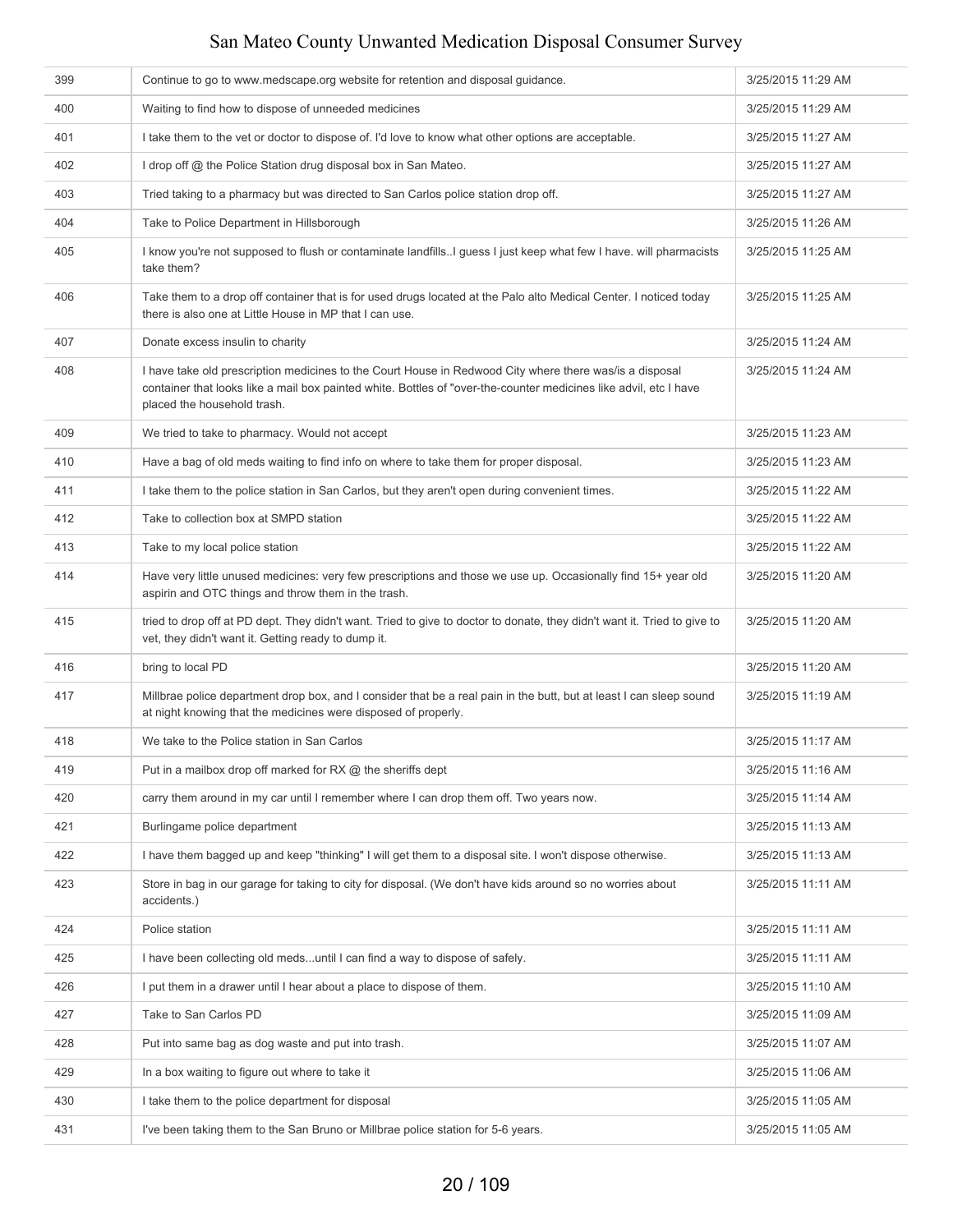| 432 | Also took to fire station. Nobody will take them, so I still have them in medicine cabinet.                                                                                        | 3/25/2015 11:04 AM |
|-----|------------------------------------------------------------------------------------------------------------------------------------------------------------------------------------|--------------------|
| 433 | Take to drop box at the police department.                                                                                                                                         | 3/25/2015 11:04 AM |
| 434 | Take to Belmont police dept. There is a bin inside the office.                                                                                                                     | 3/25/2015 11:03 AM |
| 435 | I'm looking for the disposal spot in my area                                                                                                                                       | 3/25/2015 11:03 AM |
| 436 | I have taken to collection box at the san mateo police building                                                                                                                    | 3/25/2015 11:02 AM |
| 437 | Take to Belmont Police station for disposal, but only very irregularly; store in a closet before disposal                                                                          | 3/25/2015 11:02 AM |
| 438 | In the past I've taken them to the Pacifica police station, which had a bin for collecting old medicines. At the<br>moment I have a bag of medicines I'm collecting to take there. | 3/25/2015 11:01 AM |
| 439 | burry them in the back yard at property line by fence post.                                                                                                                        | 3/25/2015 11:01 AM |
| 440 | I have a lot from my deceased husband and am trying to figure out what to do with them.                                                                                            | 3/25/2015 11:01 AM |
| 441 | Put down the garbage disposal or in the trash. Depending on what it is.                                                                                                            | 3/25/2015 11:01 AM |
| 442 | bury                                                                                                                                                                               | 3/25/2015 11:00 AM |
| 443 | Left over vitamins and tylenol aspirin in the garbage                                                                                                                              | 3/25/2015 10:59 AM |
| 444 | Transported to Palo Alto Medical Foundation when CVS wouldn't take unused pills even though they sold them-<br>said only employees were eligible!                                  | 3/25/2015 10:58 AM |
| 445 | When my mother passed away in San Mateo, I called around and found a collection bin at the SM Police Station.                                                                      | 3/25/2015 10:58 AM |
| 446 | Take them to the RWC police department                                                                                                                                             | 3/25/2015 10:58 AM |
| 447 | local sheriff station has a drop off disposal box at their office                                                                                                                  | 3/25/2015 10:57 AM |
| 448 | Keep them in a drawer. Mostly vicadine that I have been prescribed over the years. Might need them for pain<br>relief in the future                                                | 3/25/2015 10:57 AM |
| 449 | Drop at SCarlos police station bin                                                                                                                                                 | 3/25/2015 10:57 AM |
| 450 | Drop them off at my doctors office. They have a secure bin for expired medications                                                                                                 | 3/25/2015 10:56 AM |
| 451 | I usually separate the pills from the bottle and dispose in the trash. I try to avoid the waste stream through the<br>sewer or recycling (green waste).                            | 3/25/2015 10:56 AM |
| 452 | Take them to the Pacifica Police department                                                                                                                                        | 3/25/2015 10:56 AM |
| 453 | Drop off at Police Station (we were asked to take it there)                                                                                                                        | 3/25/2015 10:56 AM |
| 454 | We have a collection of old unused medicine that we're hanging on to in the hopes of figuring out how to properly<br>dispose of them some day, because Recology won't take them.   | 3/25/2015 10:56 AM |
| 455 | Continue to take them                                                                                                                                                              | 3/25/2015 10:56 AM |
| 456 | San Mateo Police Dept.                                                                                                                                                             | 3/25/2015 10:56 AM |
| 457 | In the past, before I knew better, I put the bottle in the garbage. Now I'm collecting in a box I will take to<br>designated disposal site. There are very few.                    | 3/25/2015 10:55 AM |
| 458 | bury in my property, depending upon the amount                                                                                                                                     | 3/25/2015 10:55 AM |
| 459 | Take them to Burlingame police department                                                                                                                                          | 3/25/2015 10:55 AM |
| 460 | Right now I have a big baggie full because I can't find a convenient place to safely dispose.                                                                                      | 3/25/2015 10:55 AM |
| 461 | I've been keeping them at home in an old container marked "Expired". I have a mix of old meds including<br>vitamins, advil, as well as random prescription meds too.               | 3/25/2015 10:54 AM |
| 462 | Police station in Daly City has a drop box                                                                                                                                         | 3/25/2015 10:54 AM |
| 463 | I hang onto them until I know a pharmacy is collecting them for disposal.                                                                                                          | 3/25/2015 10:54 AM |
| 464 | tried to dispose at police station, but hard to get there during their work hours. (9 to 5, weekdays)                                                                              | 3/25/2015 10:54 AM |
| 465 | Tried taking to pharmacy and they declined to accept it                                                                                                                            | 3/25/2015 10:54 AM |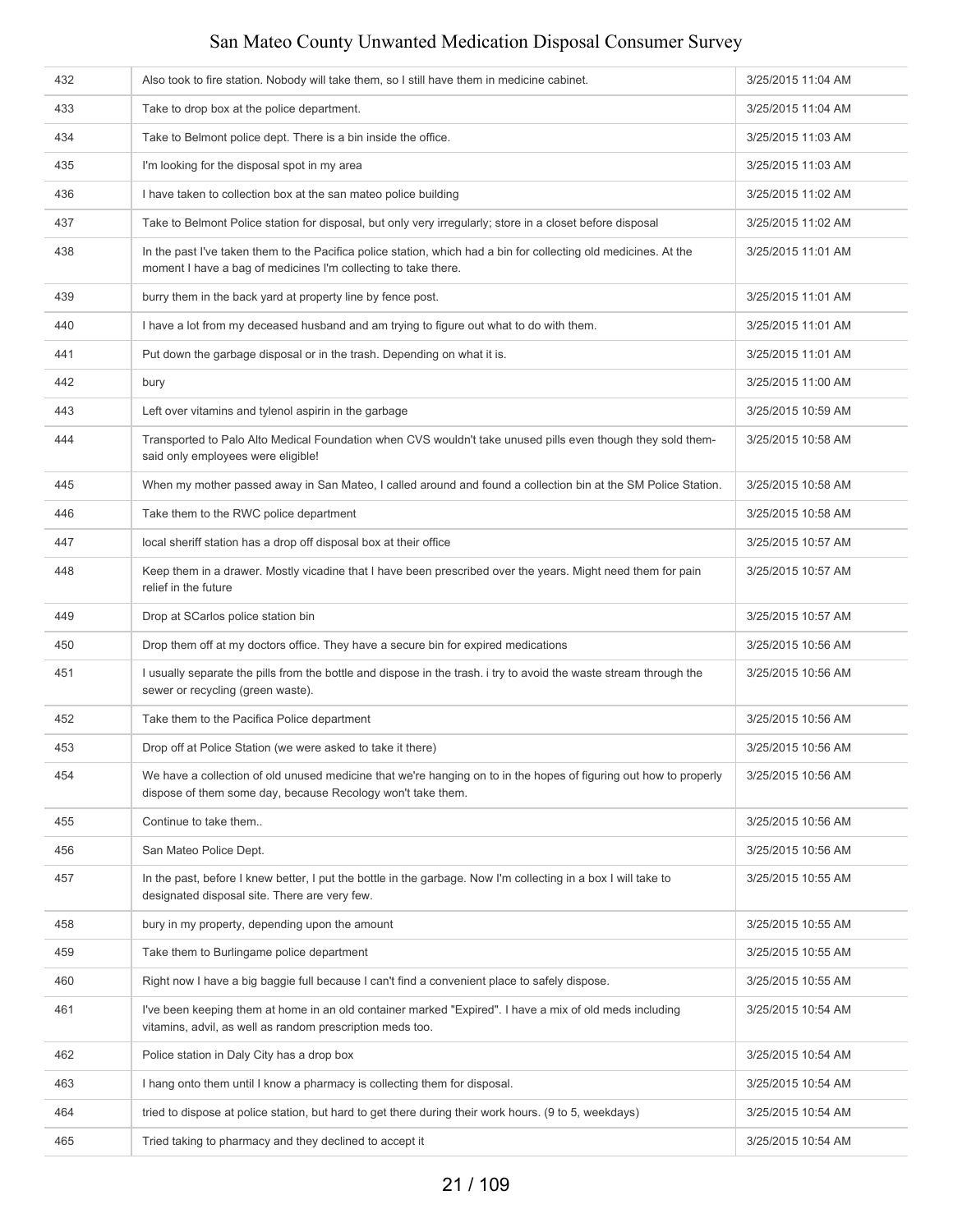| 466 | Garbage disposal                                                                                                                                                                                        | 3/25/2015 10:53 AM |
|-----|---------------------------------------------------------------------------------------------------------------------------------------------------------------------------------------------------------|--------------------|
| 467 | bring them to the SSF police department                                                                                                                                                                 | 3/25/2015 10:53 AM |
| 468 | Before moving, I used to take leftover medicine to the San Bruno police department. I live in San Carlos now and<br>will need to see if the sheriff department has the same drop off box.               | 3/25/2015 10:52 AM |
| 469 | We have a bag in a closet where we have stored our old OTC and prescription medicine. I know I can take our<br>sharp disposals to our pediatrician office, but am unsure with what to do with the rest. | 3/25/2015 10:52 AM |
| 470 | Mix with soil and throw away in the trash.                                                                                                                                                              | 3/25/2015 10:52 AM |
| 471 | I've only leftover expired pain medicine.                                                                                                                                                               | 3/25/2015 10:51 AM |
| 472 | Soak in water then put in garbage                                                                                                                                                                       | 3/25/2015 10:51 AM |
| 473 | Just learned to take to police station.                                                                                                                                                                 | 3/25/2015 10:51 AM |
| 474 | Take them to the police station and deposit in the "mailbox" in front.                                                                                                                                  | 3/25/2015 10:51 AM |
| 475 | I store them for a really long time because it's really annoying to take them to the disposal site -- they're not<br>convenient.                                                                        | 3/25/2015 10:51 AM |
| 476 | storing in garage                                                                                                                                                                                       | 3/25/2015 10:50 AM |
| 477 | Take to the Belmont Police Dept for disposal                                                                                                                                                            | 3/25/2015 10:50 AM |
| 478 | take to police station                                                                                                                                                                                  | 3/25/2015 10:50 AM |
| 479 | Let them fill up my medicine cabinet.                                                                                                                                                                   | 3/25/2015 10:50 AM |
| 480 | Fire department                                                                                                                                                                                         | 3/24/2015 2:49 PM  |
| 481 | Take them to a another city                                                                                                                                                                             | 3/24/2015 11:07 AM |
| 482 | Put them all together in one container. Was hoping pharmacies would start taking old unwanted meds                                                                                                      | 3/24/2015 9:02 AM  |
|     |                                                                                                                                                                                                         |                    |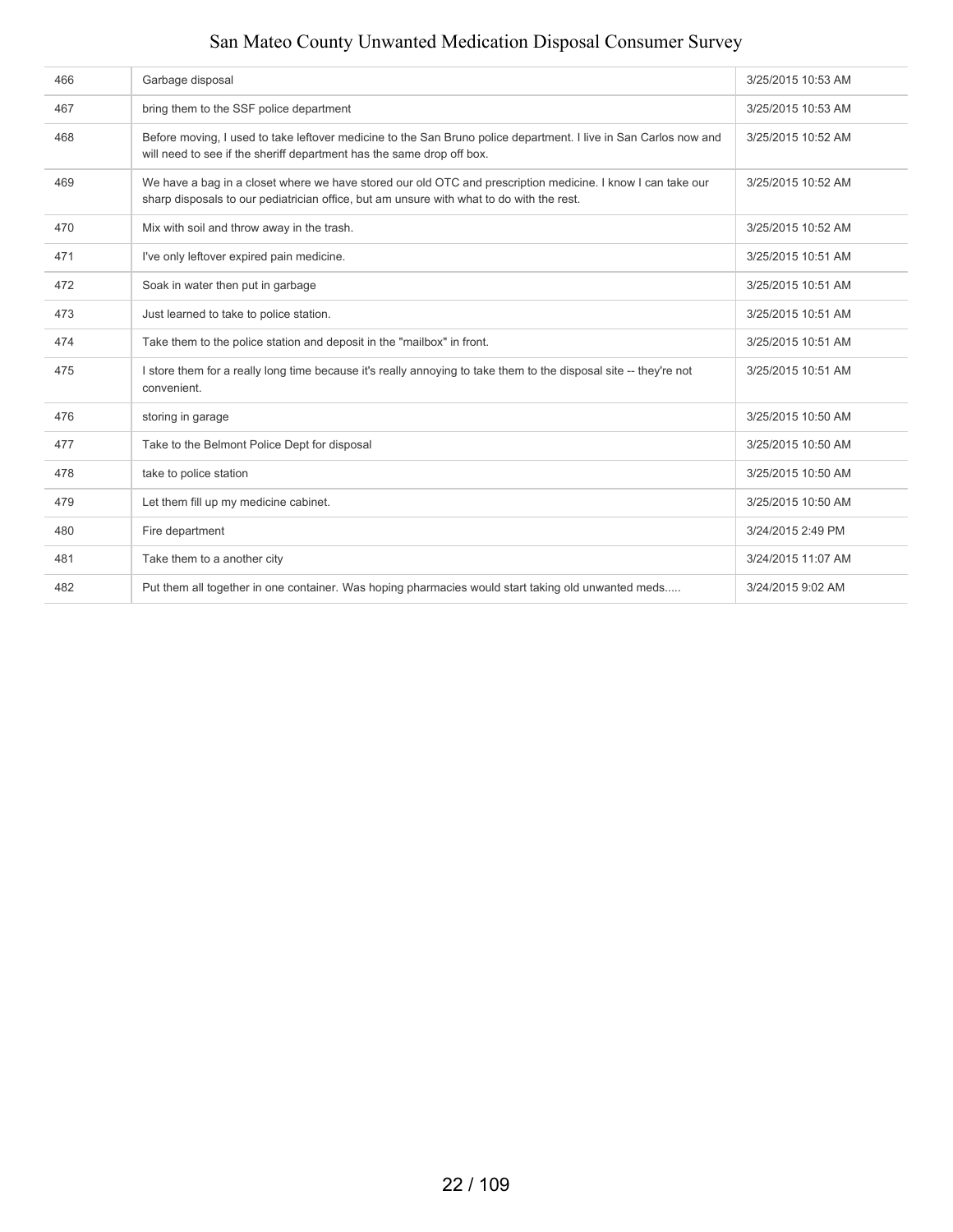#### **Q4 Apart from your physician, pharmacist or veterinarian, have you received any guidance on what to do with unused medicines when you no longer want them?**



| <b>Answer Choices</b> | <b>Responses</b> |
|-----------------------|------------------|
| Yes                   | 36.68%<br>662    |
| No                    | 63.32%<br>1,143  |
| <b>Total</b>          | 1,805            |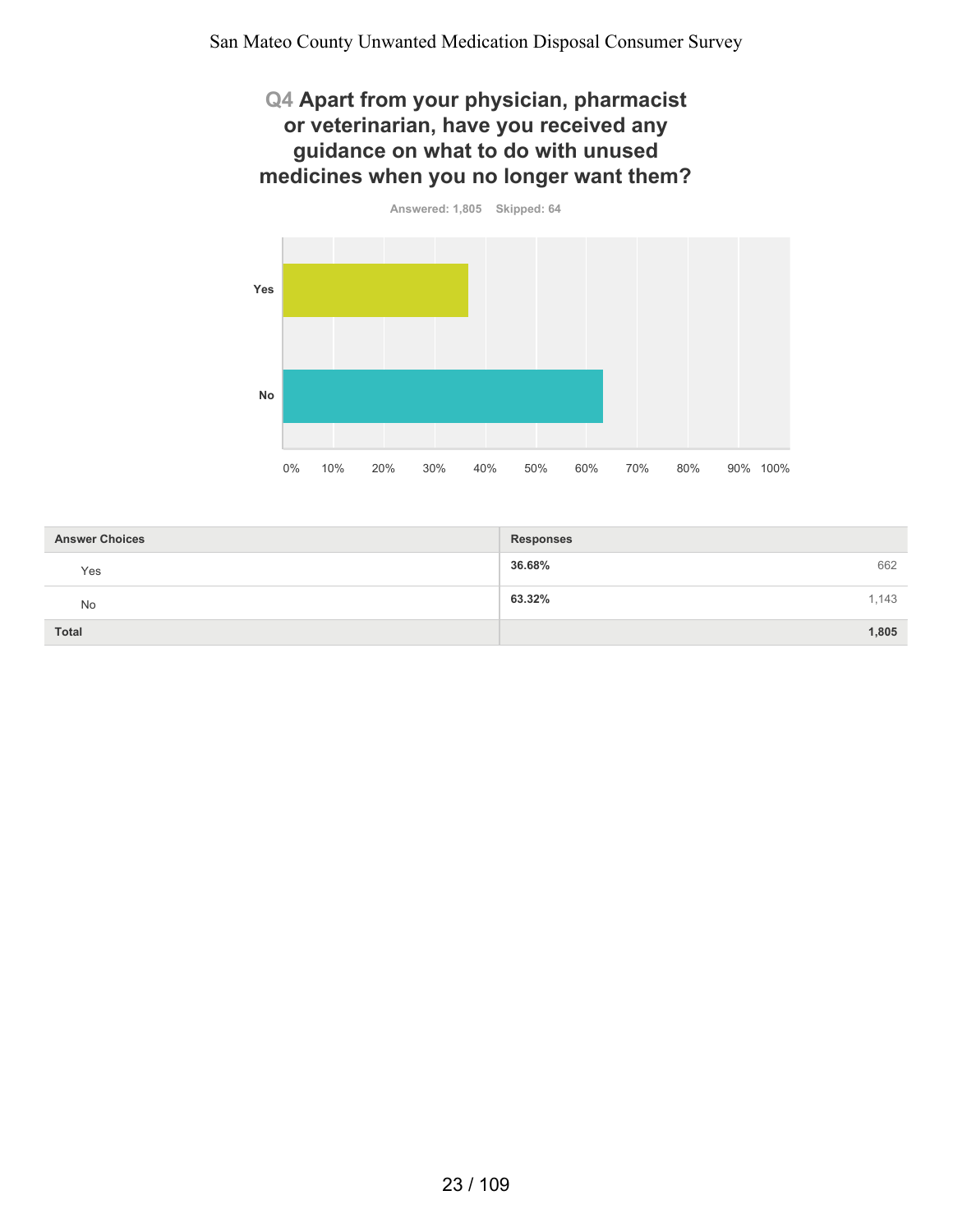#### **Q5 What other source(s) have you received advice about disposing of unused medicine from?**

**Answered: 645 Skipped: 1,224**

| #  | <b>Responses</b>                                                                                                  | <b>Date</b>        |
|----|-------------------------------------------------------------------------------------------------------------------|--------------------|
| 1  | Online                                                                                                            | 4/2/2015 1:46 PM   |
| 2  | Cleric at City Hall                                                                                               | 4/2/2015 12:30 PM  |
| 3  | previous employer was a retirement community                                                                      | 4/1/2015 9:07 PM   |
| 4  | I've seen the boxes in public buildings.                                                                          | 4/1/2015 3:42 PM   |
| 5  | County website for haz mats                                                                                       | 4/1/2015 8:01 AM   |
| 6  | not sure                                                                                                          | 3/31/2015 10:56 AM |
| 7  | Search in Internet.                                                                                               | 3/31/2015 2:24 AM  |
| 8  | from recology, other public service, recycling websites                                                           | 3/30/2015 10:31 AM |
| 9  | notices sent via email.                                                                                           | 3/29/2015 9:23 PM  |
| 10 | I think I saw a communication from the city that we should take them to the collection box in the police station. | 3/29/2015 6:46 PM  |
| 11 | newspaper stories                                                                                                 | 3/29/2015 6:13 PM  |
| 12 | Local newspaper                                                                                                   | 3/29/2015 6:05 PM  |
| 13 | Hospice care                                                                                                      | 3/29/2015 3:40 PM  |
| 14 | Media                                                                                                             | 3/29/2015 3:00 PM  |
| 15 | Info from collection events                                                                                       | 3/29/2015 1:24 PM  |
| 16 | Flyers/announcements about disposal events.                                                                       | 3/29/2015 1:19 PM  |
| 17 | waste water management flyer                                                                                      | 3/29/2015 10:24 AM |
| 18 | public information sources                                                                                        | 3/29/2015 12:34 AM |
| 19 | News from environmental groups, public water quality information                                                  | 3/28/2015 11:16 PM |
| 20 | City of redwood city offers drop off at city hall, used to be drop off option at local fire station               | 3/28/2015 8:28 PM  |
| 21 | Local recycling                                                                                                   | 3/28/2015 4:58 PM  |
| 22 | Friend told me about medical group in SF that recycles unwanted meds that are still within the date of usage.     | 3/28/2015 2:28 PM  |
| 23 | Newspapers, health insurer flyers, etc.                                                                           | 3/28/2015 2:17 PM  |
| 24 | Sheriff's station in Moss Beach                                                                                   | 3/28/2015 1:22 PM  |
| 25 | the health system                                                                                                 | 3/28/2015 1:19 PM  |
| 26 | Newspapers                                                                                                        | 3/28/2015 8:49 AM  |
| 27 | My research                                                                                                       | 3/28/2015 8:09 AM  |
| 28 | Kaiser                                                                                                            | 3/28/2015 5:40 AM  |
| 29 | Don't remember                                                                                                    | 3/27/2015 8:13 PM  |
| 30 | County government. Family members.                                                                                | 3/27/2015 8:08 PM  |
| 31 | Online                                                                                                            | 3/27/2015 6:53 PM  |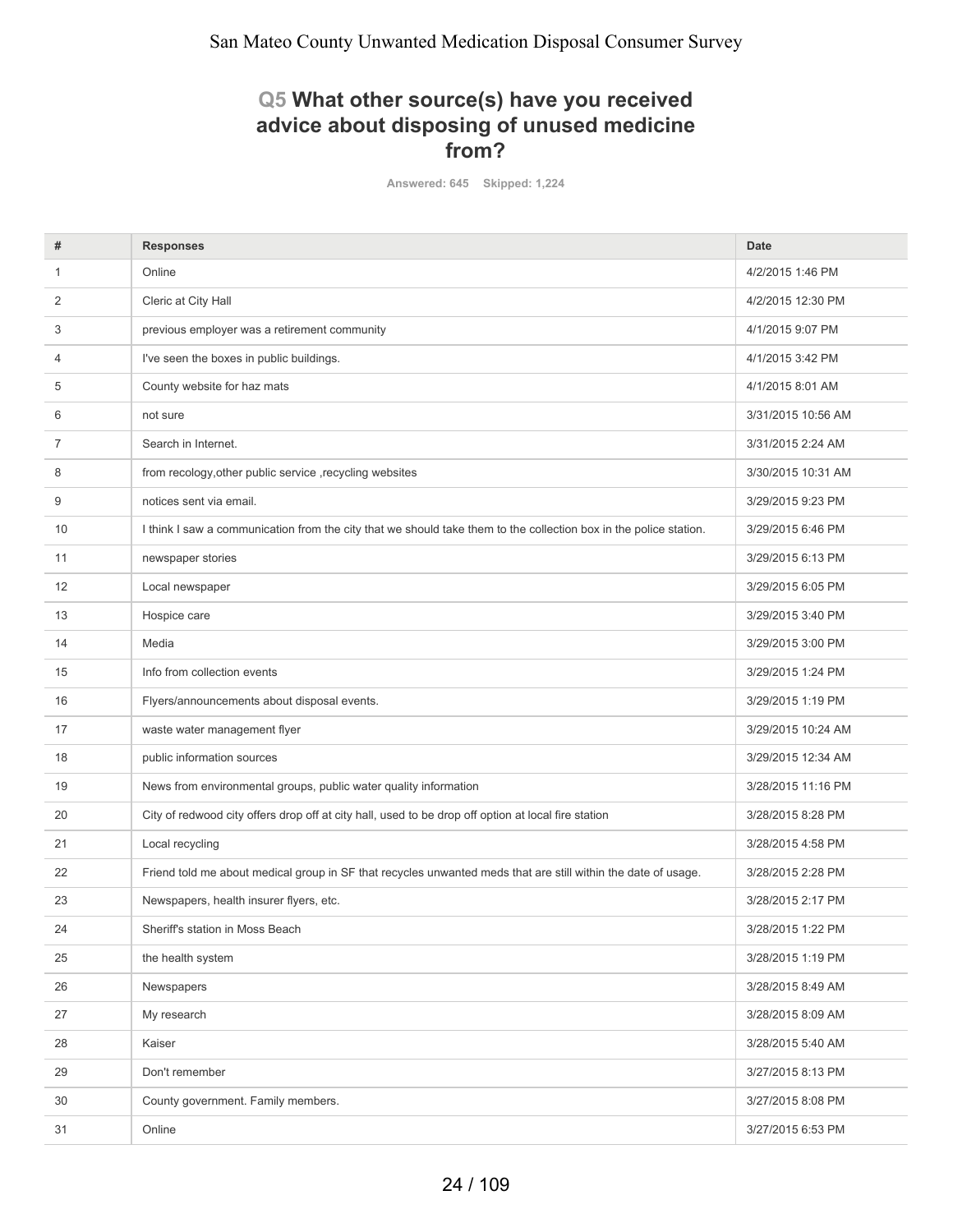| 32 | Needles are disposed separately from pills. Pills are taken to local police dept and needles are disposed at a<br>hospital in a large sharps collection box.  | 3/27/2015 5:05 PM  |
|----|---------------------------------------------------------------------------------------------------------------------------------------------------------------|--------------------|
| 33 | Online government sites, asked police                                                                                                                         | 3/27/2015 4:41 PM  |
| 34 | I read in the Pacifica Tribune newspaper about the police disposal box.                                                                                       | 3/27/2015 3:38 PM  |
| 35 | Town government; newspaper articles                                                                                                                           | 3/27/2015 3:28 PM  |
| 36 | 1. waste and trash pamphlet sent by our local or city dept. 2. local newspaper articles                                                                       | 3/27/2015 3:04 PM  |
| 37 | Drop box at Walgreens                                                                                                                                         | 3/27/2015 2:34 PM  |
| 38 | googled info on local drop offs                                                                                                                               | 3/27/2015 2:23 PM  |
| 39 | Not sure since it was quite awhile ago (years).                                                                                                               | 3/27/2015 1:20 PM  |
| 40 | CVS pharmacy when I pick up my mom's medicine. Also, they have posters all over the store.                                                                    | 3/27/2015 10:21 AM |
| 41 | Police dept                                                                                                                                                   | 3/27/2015 9:35 AM  |
| 42 | ssssssooooweekekek                                                                                                                                            | 3/27/2015 8:03 AM  |
| 43 | Internet website of city                                                                                                                                      | 3/27/2015 7:37 AM  |
| 44 | Internet, pharmacy                                                                                                                                            | 3/27/2015 7:24 AM  |
| 45 | Turn into the local police dept from their website                                                                                                            | 3/27/2015 6:41 AM  |
| 46 | websites magazines employees at disposal sites                                                                                                                | 3/27/2015 6:28 AM  |
| 47 | Contra Costa County                                                                                                                                           | 3/27/2015 6:14 AM  |
| 48 | Internet and TV and Magazines                                                                                                                                 | 3/27/2015 3:42 AM  |
| 49 | Bay Area Water Treatment gave a talk in which I was told to thrown meds in the trash because it harmed the<br>environment and wildlife                        | 3/26/2015 10:40 PM |
| 50 | google                                                                                                                                                        | 3/26/2015 9:06 PM  |
| 51 | City of Daly City                                                                                                                                             | 3/26/2015 8:03 PM  |
| 52 | No Physicians have told me where to take them, they have wondered if, pharmacy might still take them back.                                                    | 3/26/2015 7:58 PM  |
| 53 | Tv shows loke Dr Oz.                                                                                                                                          | 3/26/2015 6:56 PM  |
| 54 | Friends who are pharmacists or physicians                                                                                                                     | 3/26/2015 6:42 PM  |
| 55 | city notices that police department will collect them                                                                                                         | 3/26/2015 6:40 PM  |
| 56 | County publications / county websites                                                                                                                         | 3/26/2015 6:37 PM  |
| 57 | read in paper                                                                                                                                                 | 3/26/2015 6:12 PM  |
| 58 | Recology of the Coast, I think.                                                                                                                               | 3/26/2015 6:07 PM  |
| 59 | newspaper, internet                                                                                                                                           | 3/26/2015 6:06 PM  |
| 60 | <b>BFI</b>                                                                                                                                                    | 3/26/2015 5:37 PM  |
| 61 | Kaiser newsletter                                                                                                                                             | 3/26/2015 3:45 PM  |
| 62 | caregiver support groups online support senior network & recreation center advises ads for special collection<br>dates advise from trash collection brochures | 3/26/2015 3:10 PM  |
| 63 | County website                                                                                                                                                | 3/26/2015 3:04 PM  |
| 64 | Posted on a corkboard in my Medical Clinic                                                                                                                    | 3/26/2015 2:52 PM  |
| 65 | At earth day events there is usually a flyer on places to take them. We participate in the bay and city wide clean-<br>ups.                                   | 3/26/2015 2:40 PM  |
| 66 | Town newsletter                                                                                                                                               | 3/26/2015 2:25 PM  |
| 67 | police department                                                                                                                                             | 3/26/2015 1:38 PM  |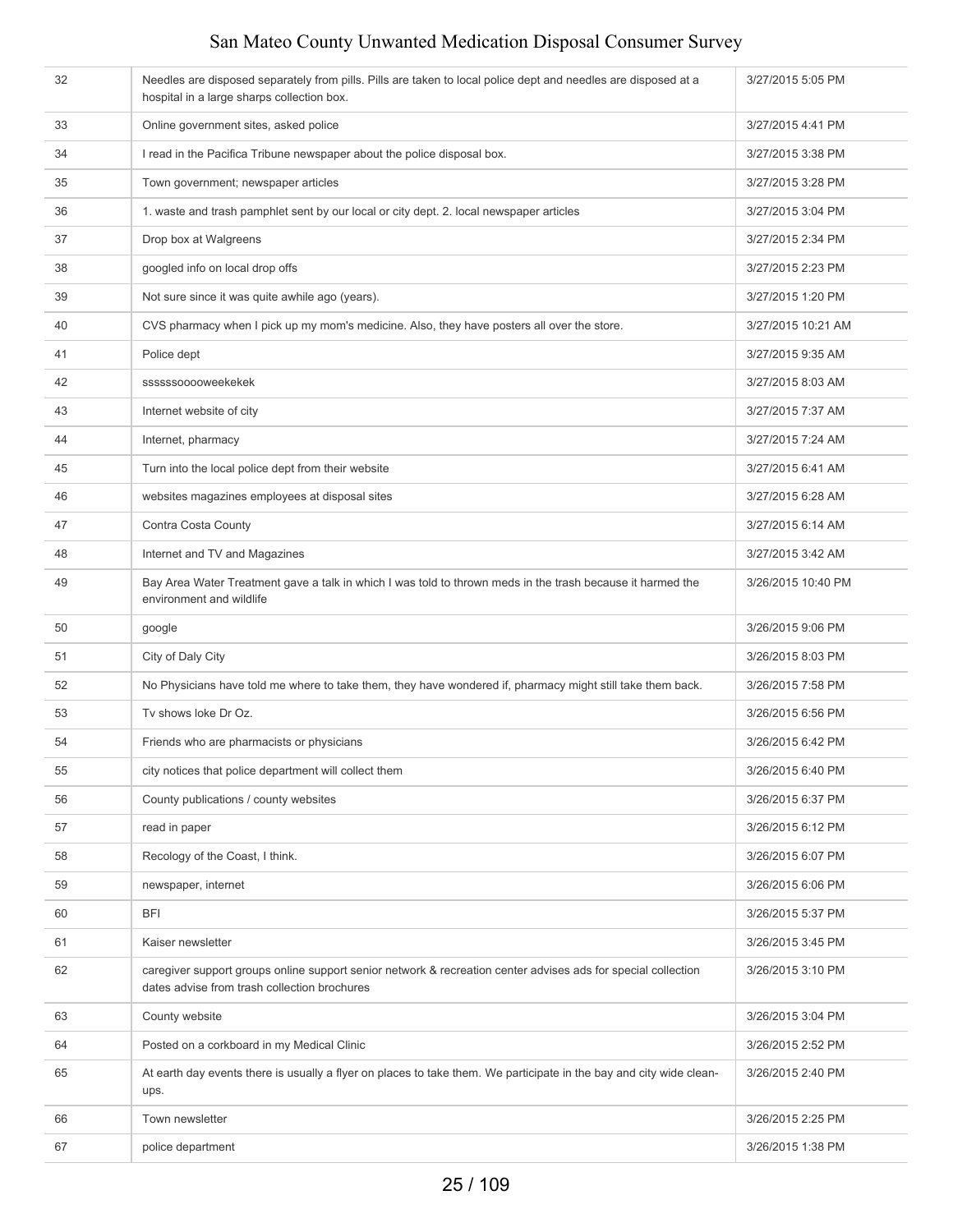| 68  | Web search                                                                                                                                                  | 3/26/2015 12:13 PM |
|-----|-------------------------------------------------------------------------------------------------------------------------------------------------------------|--------------------|
| 69  | I believe my trash collection company was one source.                                                                                                       | 3/26/2015 12:10 PM |
| 70  | online                                                                                                                                                      | 3/26/2015 12:10 PM |
| 71  | Pharmacist at work                                                                                                                                          | 3/26/2015 12:09 PM |
| 72  | I don't remember exactly, I think it was a public service announcement.                                                                                     | 3/26/2015 11:32 AM |
| 73  | San Carlos resident told me about their collection date for disposal of medicines                                                                           | 3/26/2015 11:28 AM |
| 74  | Reading                                                                                                                                                     | 3/26/2015 11:20 AM |
| 75  | The pharmacy refused to take it, saying to take it to the police station instead.                                                                           | 3/26/2015 11:17 AM |
| 76  | Friends                                                                                                                                                     | 3/26/2015 11:14 AM |
| 77  | Looked it up online                                                                                                                                         | 3/26/2015 11:08 AM |
| 78  | Radio reports                                                                                                                                               | 3/26/2015 11:06 AM |
| 79  | I don't remember maybe something from the garbage company?                                                                                                  | 3/26/2015 10:48 AM |
| 80  | Recycle pamphlets                                                                                                                                           | 3/26/2015 10:27 AM |
| 81  | Newspaper articles; police dept. outside drop box                                                                                                           | 3/26/2015 10:26 AM |
| 82  | Don't remember                                                                                                                                              | 3/26/2015 10:26 AM |
| 83  | I think it was a county pamphlet or email combined with common sense.                                                                                       | 3/26/2015 10:19 AM |
| 84  | local sanitary district                                                                                                                                     | 3/26/2015 10:09 AM |
| 85  | I searched online at garbage company website. (Recology?)                                                                                                   | 3/26/2015 10:07 AM |
| 86  | Recology and San Mateo County                                                                                                                               | 3/26/2015 10:02 AM |
| 87  | Finally started, a few years ago, seeing the County posting collection events.                                                                              | 3/26/2015 9:53 AM  |
| 88  | The county has said you can return to a police station but when we tried that the bulk of what we had were<br>vitamins and things that were not elligible?  | 3/26/2015 9:53 AM  |
| 89  | Disposal centers                                                                                                                                            | 3/26/2015 9:46 AM  |
| 90  | garbage company, newspaper                                                                                                                                  | 3/26/2015 9:34 AM  |
| 91  | county website                                                                                                                                              | 3/26/2015 9:27 AM  |
| 92  | I have searched online, and found out about the county disposal sites, probably through recycle works or one if<br>those similar sites we have in the area. | 3/26/2015 9:26 AM  |
| 93  | Various MidCoast Council meetings discussed this. SAM and GCSD Newsletters talk about it.                                                                   | 3/26/2015 8:47 AM  |
| 94  | <b>SSF Police Department</b>                                                                                                                                | 3/26/2015 8:43 AM  |
| 95  | only recall seeing periodic notices in mail from county                                                                                                     | 3/26/2015 8:33 AM  |
| 96  | Web                                                                                                                                                         | 3/26/2015 8:11 AM  |
| 97  | hospice group                                                                                                                                               | 3/26/2015 7:59 AM  |
| 98  | Radio announcements about collection events                                                                                                                 | 3/26/2015 7:57 AM  |
| 99  | My husband is a physician.                                                                                                                                  | 3/26/2015 7:45 AM  |
| 100 | Waste Management when they were the county's waste disposal contractor.                                                                                     | 3/26/2015 7:39 AM  |
| 101 | newspaper notification of disposal sites.                                                                                                                   | 3/26/2015 7:09 AM  |
| 102 | Newspaper article                                                                                                                                           | 3/26/2015 6:44 AM  |
| 103 | news                                                                                                                                                        | 3/26/2015 6:16 AM  |
| 104 | Read about it on the Internet                                                                                                                               | 3/26/2015 5:56 AM  |
|     |                                                                                                                                                             |                    |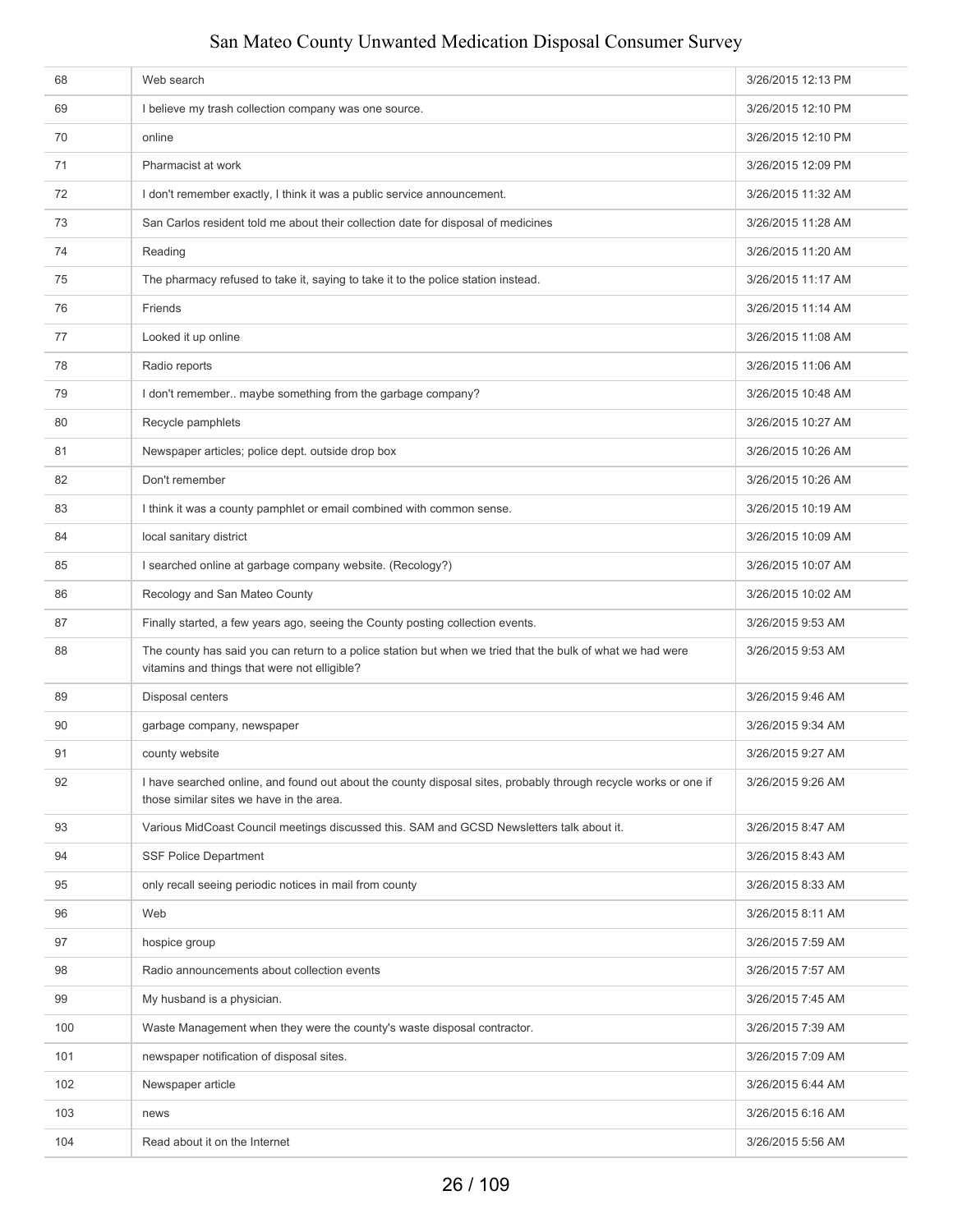| 105 | Scavenger co.                                                                                                                                                                                                                      | 3/26/2015 5:21 AM  |
|-----|------------------------------------------------------------------------------------------------------------------------------------------------------------------------------------------------------------------------------------|--------------------|
| 106 | some enews                                                                                                                                                                                                                         | 3/26/2015 5:18 AM  |
| 107 | Email from Redwood City advertising pharmecutical waste collection events                                                                                                                                                          | 3/26/2015 1:19 AM  |
| 108 | friends                                                                                                                                                                                                                            | 3/26/2015 12:12 AM |
| 109 | FireDept I believe                                                                                                                                                                                                                 | 3/26/2015 12:12 AM |
| 110 | San Mateo Country waste disposal                                                                                                                                                                                                   | 3/25/2015 11:58 PM |
| 111 | Public service announcements.                                                                                                                                                                                                      | 3/25/2015 11:53 PM |
| 112 | Our town, Hillsborough, accepts leftover medicine and they make it known (although I don't recall how. Maybe<br>the town newsletter.)                                                                                              | 3/25/2015 11:44 PM |
| 113 | Nextdoor Woodside                                                                                                                                                                                                                  | 3/25/2015 11:10 PM |
| 114 | Atherton police dept no longer accepts RWC police has drop off box on 4th floor of a building that is very<br>inconvenient and had to pay to park San Carlos drop box never seems to be opennear park that I am at on a<br>weekend | 3/25/2015 11:06 PM |
| 115 | Recology                                                                                                                                                                                                                           | 3/25/2015 10:49 PM |
| 116 | Neighbors                                                                                                                                                                                                                          | 3/25/2015 10:49 PM |
| 117 | the hospice that cared for my parents                                                                                                                                                                                              | 3/25/2015 10:43 PM |
| 118 | City or county news                                                                                                                                                                                                                | 3/25/2015 10:35 PM |
| 119 | public notice for drop off day at our library Sheriffs drop off                                                                                                                                                                    | 3/25/2015 10:32 PM |
| 120 | Hospice organization                                                                                                                                                                                                               | 3/25/2015 10:32 PM |
| 121 | I work in a hospital so get information there.                                                                                                                                                                                     | 3/25/2015 10:32 PM |
| 122 | Consumer reports and other magazines                                                                                                                                                                                               | 3/25/2015 10:25 PM |
| 123 | County and sheriff's dept                                                                                                                                                                                                          | 3/25/2015 10:24 PM |
| 124 | internet search john celadon formerly of preuss pharmacy inmenlo                                                                                                                                                                   | 3/25/2015 10:21 PM |
| 125 | Recycle info                                                                                                                                                                                                                       | 3/25/2015 10:20 PM |
| 126 | internet                                                                                                                                                                                                                           | 3/25/2015 10:15 PM |
| 127 | I called and asked the Menlo Park Police in 2009 and it that time the Atherton police department was accepting<br>them. later I had to take them to the Redwood City courthouse.                                                   | 3/25/2015 10:15 PM |
| 128 | <b>Television Ads</b>                                                                                                                                                                                                              | 3/25/2015 10:10 PM |
| 129 | Community newsletter mentions location                                                                                                                                                                                             | 3/25/2015 10:08 PM |
| 130 | City newsletters                                                                                                                                                                                                                   | 3/25/2015 10:08 PM |
| 131 | my sister recently told me to take to police station & use their collection bin.                                                                                                                                                   | 3/25/2015 10:07 PM |
| 132 | family and friends                                                                                                                                                                                                                 | 3/25/2015 10:02 PM |
| 133 | Nurse                                                                                                                                                                                                                              | 3/25/2015 9:56 PM  |
| 134 | Recycle News from Recology                                                                                                                                                                                                         | 3/25/2015 9:56 PM  |
| 135 | Recology                                                                                                                                                                                                                           | 3/25/2015 9:47 PM  |
| 136 | Public service announcements                                                                                                                                                                                                       | 3/25/2015 9:36 PM  |
| 137 | Parent                                                                                                                                                                                                                             | 3/25/2015 9:33 PM  |
| 138 | I read about finding a proper disposal site in various health publications.                                                                                                                                                        | 3/25/2015 9:29 PM  |
| 139 | TV commercials about not flushing                                                                                                                                                                                                  | 3/25/2015 9:28 PM  |
| 140 | none                                                                                                                                                                                                                               | 3/25/2015 9:25 PM  |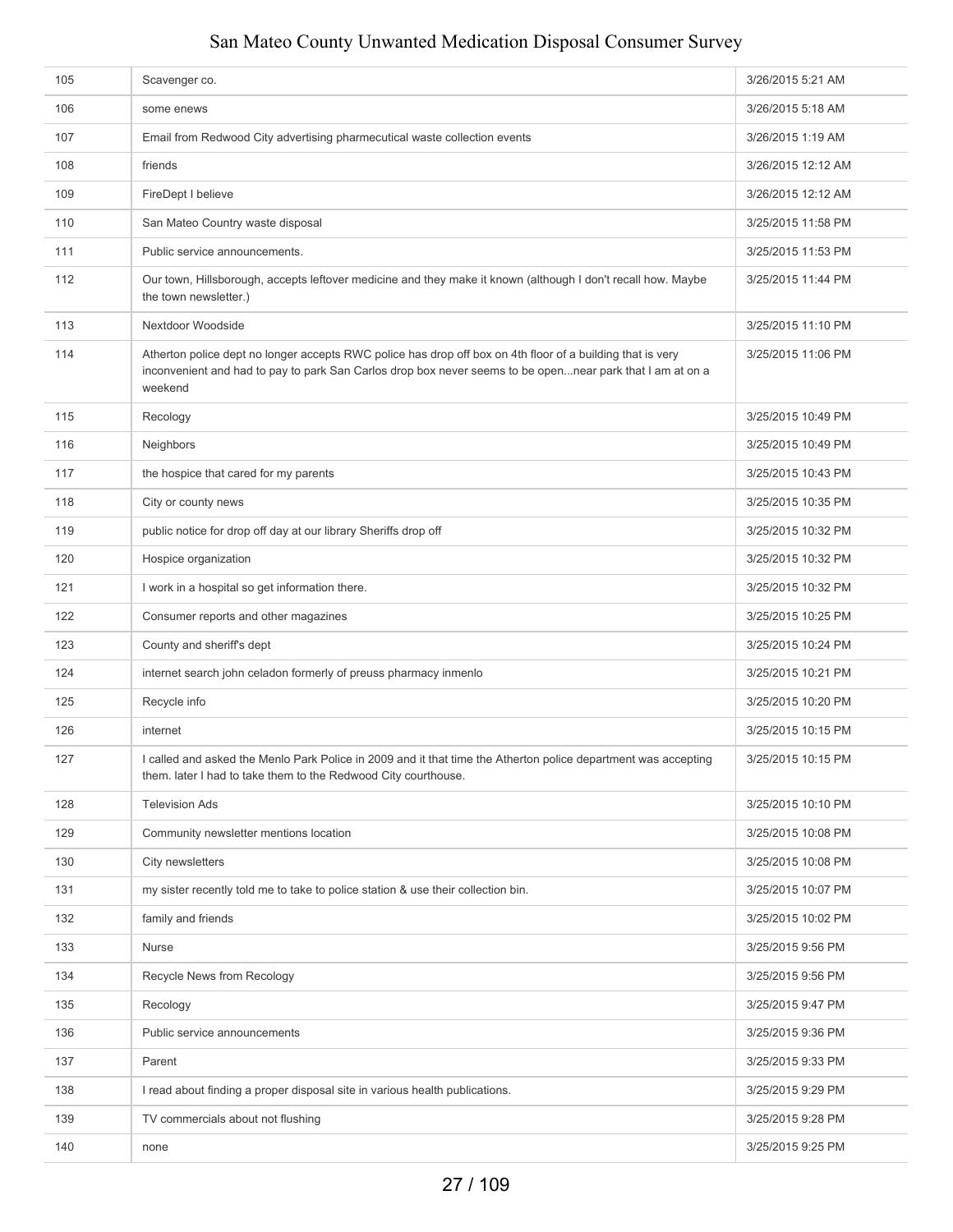| 141 | Signs say I there's a disposal site at the police station                                                                                                                                                                                                                                                                                                                                                                                                                                                                                            | 3/25/2015 9:21 PM |
|-----|------------------------------------------------------------------------------------------------------------------------------------------------------------------------------------------------------------------------------------------------------------------------------------------------------------------------------------------------------------------------------------------------------------------------------------------------------------------------------------------------------------------------------------------------------|-------------------|
| 142 | tv news, print news                                                                                                                                                                                                                                                                                                                                                                                                                                                                                                                                  | 3/25/2015 9:20 PM |
| 143 | I work with an estate clearing business and they told me                                                                                                                                                                                                                                                                                                                                                                                                                                                                                             | 3/25/2015 9:20 PM |
| 144 | I learned decades ago when I lived in Germany. Public education, care for our environment fall on more fertile<br>ground there - I have to say. I once wanted to dispose of some pain medicine here and tried five different places,<br>before they landed at the Police Station in Redwood City. Why make it so difficult?? (People actually teased me:<br>"Only you!") Education and awareness is one thing. And then make the pharmacies take any unused medicine<br>back and post signs at the prescription window so everyone knows what to do. | 3/25/2015 9:19 PM |
| 145 | Friends                                                                                                                                                                                                                                                                                                                                                                                                                                                                                                                                              | 3/25/2015 9:19 PM |
| 146 | Read in newspaper                                                                                                                                                                                                                                                                                                                                                                                                                                                                                                                                    | 3/25/2015 9:17 PM |
| 147 | town bullitin, website, recycle fliers, radio                                                                                                                                                                                                                                                                                                                                                                                                                                                                                                        | 3/25/2015 9:15 PM |
| 148 | County of San Mateo website                                                                                                                                                                                                                                                                                                                                                                                                                                                                                                                          | 3/25/2015 9:15 PM |
| 149 | Internet                                                                                                                                                                                                                                                                                                                                                                                                                                                                                                                                             | 3/25/2015 9:12 PM |
| 150 | Police dept                                                                                                                                                                                                                                                                                                                                                                                                                                                                                                                                          | 3/25/2015 9:12 PM |
| 151 | public service announcement                                                                                                                                                                                                                                                                                                                                                                                                                                                                                                                          | 3/25/2015 9:12 PM |
| 152 | Internet                                                                                                                                                                                                                                                                                                                                                                                                                                                                                                                                             | 3/25/2015 9:08 PM |
| 153 | Newspaper articles.                                                                                                                                                                                                                                                                                                                                                                                                                                                                                                                                  | 3/25/2015 9:08 PM |
| 154 | Some talk show advice                                                                                                                                                                                                                                                                                                                                                                                                                                                                                                                                | 3/25/2015 9:00 PM |
| 155 | News (television)                                                                                                                                                                                                                                                                                                                                                                                                                                                                                                                                    | 3/25/2015 8:54 PM |
| 156 | None                                                                                                                                                                                                                                                                                                                                                                                                                                                                                                                                                 | 3/25/2015 8:54 PM |
| 157 | Pamphlets have said to turn in at local police station.                                                                                                                                                                                                                                                                                                                                                                                                                                                                                              | 3/25/2015 8:48 PM |
| 158 | Hospice nurse                                                                                                                                                                                                                                                                                                                                                                                                                                                                                                                                        | 3/25/2015 8:45 PM |
| 159 | Police department                                                                                                                                                                                                                                                                                                                                                                                                                                                                                                                                    | 3/25/2015 8:45 PM |
| 160 | Police dept                                                                                                                                                                                                                                                                                                                                                                                                                                                                                                                                          | 3/25/2015 8:36 PM |
| 161 | Read article in newspaper.                                                                                                                                                                                                                                                                                                                                                                                                                                                                                                                           | 3/25/2015 8:36 PM |
| 162 | Little House Senior Center                                                                                                                                                                                                                                                                                                                                                                                                                                                                                                                           | 3/25/2015 8:35 PM |
| 163 | The recology information I received from my professional organizer.                                                                                                                                                                                                                                                                                                                                                                                                                                                                                  | 3/25/2015 8:27 PM |
| 164 | police department in Idaho when i was little                                                                                                                                                                                                                                                                                                                                                                                                                                                                                                         | 3/25/2015 8:26 PM |
| 165 | San Carlos City.                                                                                                                                                                                                                                                                                                                                                                                                                                                                                                                                     | 3/25/2015 8:24 PM |
| 166 | Nextdoor.com, other online sources                                                                                                                                                                                                                                                                                                                                                                                                                                                                                                                   | 3/25/2015 8:24 PM |
| 167 | Local police department                                                                                                                                                                                                                                                                                                                                                                                                                                                                                                                              | 3/25/2015 8:20 PM |
| 168 | Public service announcement                                                                                                                                                                                                                                                                                                                                                                                                                                                                                                                          | 3/25/2015 8:19 PM |
| 169 | My city (Brisbane). Our disposal site is in the police station.                                                                                                                                                                                                                                                                                                                                                                                                                                                                                      | 3/25/2015 8:17 PM |
| 170 | Local newspaper, environmental regulatory agencies, local pharmaceutical waste disposal site (at Sheriffs office)                                                                                                                                                                                                                                                                                                                                                                                                                                    | 3/25/2015 8:08 PM |
| 171 | Tv, bulletin at doctor office.                                                                                                                                                                                                                                                                                                                                                                                                                                                                                                                       | 3/25/2015 8:07 PM |
| 172 | Bring them to Pacifica Police Station                                                                                                                                                                                                                                                                                                                                                                                                                                                                                                                | 3/25/2015 8:05 PM |
| 173 | Walgreens clerk, city of Brisbane?                                                                                                                                                                                                                                                                                                                                                                                                                                                                                                                   | 3/25/2015 8:02 PM |
| 174 | Occasional articles in the press about correct disposal procedures.                                                                                                                                                                                                                                                                                                                                                                                                                                                                                  | 3/25/2015 8:02 PM |
| 175 | I looked the information up on the cdc website I believe.                                                                                                                                                                                                                                                                                                                                                                                                                                                                                            | 3/25/2015 8:02 PM |
| 176 | Some time ago I read about what to do with unused medicine but can't remember the source.                                                                                                                                                                                                                                                                                                                                                                                                                                                            | 3/25/2015 7:58 PM |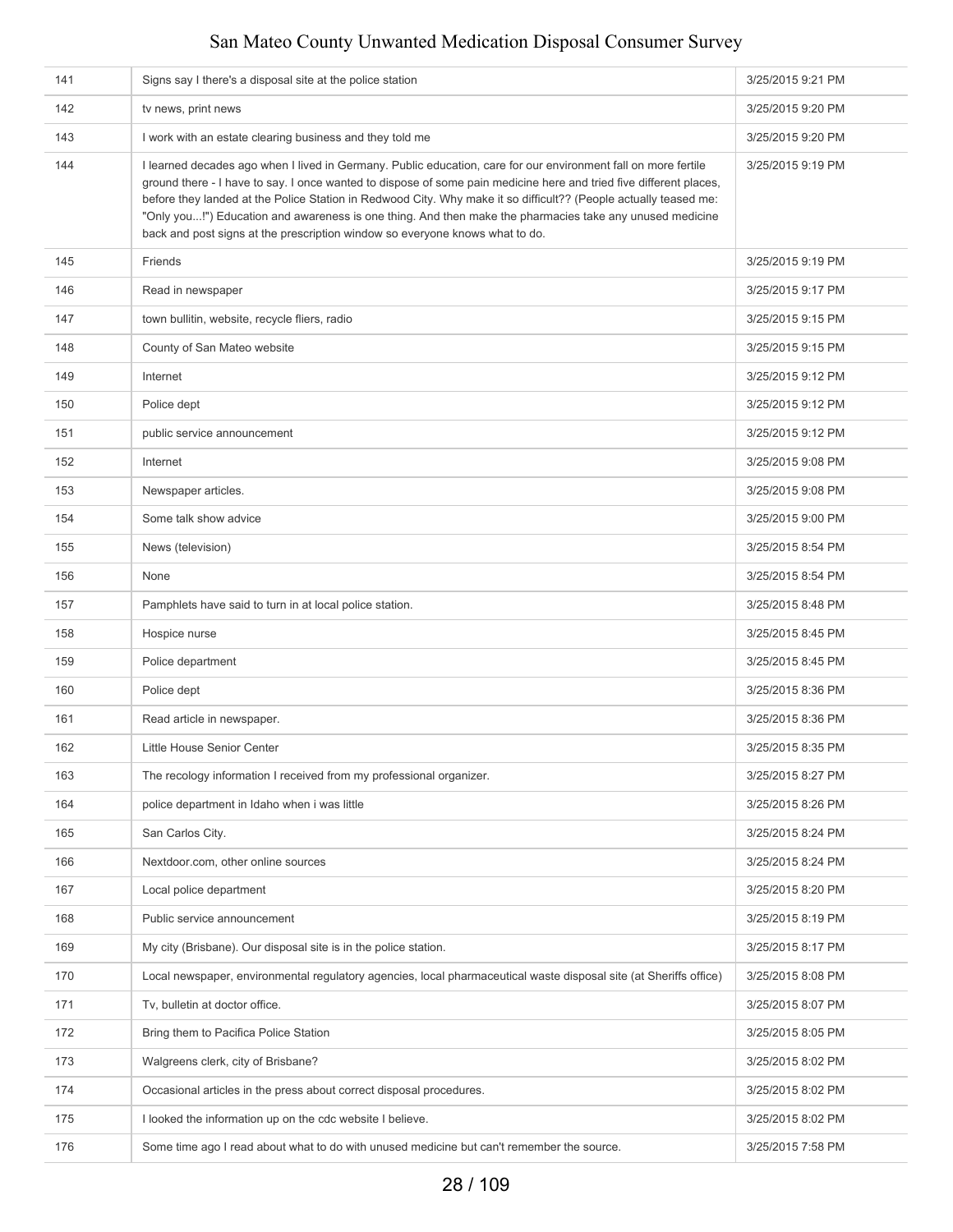| 177 | Environmental organizations. Also the National Association of Professional Organizers.                                                                 | 3/25/2015 7:57 PM |
|-----|--------------------------------------------------------------------------------------------------------------------------------------------------------|-------------------|
| 178 | Internet                                                                                                                                               | 3/25/2015 7:52 PM |
| 179 | Local police station                                                                                                                                   | 3/25/2015 7:48 PM |
| 180 | My husband                                                                                                                                             | 3/25/2015 7:43 PM |
| 181 | Internet                                                                                                                                               | 3/25/2015 7:42 PM |
| 182 | Friend                                                                                                                                                 | 3/25/2015 7:41 PM |
| 183 | Somehow I learned years ago to take them to the Hall of Justice in redwood City. Sharps however, are a different<br>and nasty case. No one wants them. | 3/25/2015 7:38 PM |
| 184 | radio and TV                                                                                                                                           | 3/25/2015 7:30 PM |
| 185 | I think R ecology provides info on their website                                                                                                       | 3/25/2015 7:24 PM |
| 186 | Emails alerting about the Police Dept drop off site in Burlingame                                                                                      | 3/25/2015 7:22 PM |
| 187 | I've heard on the radio about drop offs at the police department and various community events.                                                         | 3/25/2015 7:14 PM |
| 188 | magazine article I think                                                                                                                               | 3/25/2015 7:11 PM |
| 189 | pharmacy                                                                                                                                               | 3/25/2015 7:10 PM |
| 190 | Public service ad                                                                                                                                      | 3/25/2015 7:10 PM |
| 191 | Flyers                                                                                                                                                 | 3/25/2015 7:07 PM |
| 192 | online info                                                                                                                                            | 3/25/2015 7:04 PM |
| 193 | called the police dept and asked                                                                                                                       | 3/25/2015 7:01 PM |
| 194 | Printed info newspaper                                                                                                                                 | 3/25/2015 6:52 PM |
| 195 | Colleagues who are environmental chemists; scientific literature; Environmental Defense Fund; newspaper                                                | 3/25/2015 6:52 PM |
| 196 | newspaper articles, friends                                                                                                                            | 3/25/2015 6:50 PM |
| 197 | General reading, newspapers, computer, handout at Kaiser                                                                                               | 3/25/2015 6:48 PM |
| 198 | Article in local government mailing or website advising that the San Mateo County Courthouse in Redwood City<br>had a medicine disposal container.     | 3/25/2015 6:47 PM |
| 199 | <b>DEA</b>                                                                                                                                             | 3/25/2015 6:47 PM |
| 200 | Burlingame website                                                                                                                                     | 3/25/2015 6:42 PM |
| 201 | On line, TV, printed material                                                                                                                          | 3/25/2015 6:36 PM |
| 202 | The recycle pamphlet that gets mailed out once in awhile.                                                                                              | 3/25/2015 6:33 PM |
| 203 | None                                                                                                                                                   | 3/25/2015 6:19 PM |
| 204 | County's and City's reports in newspaper and flyers. (I also hand out flyers to anyone who asks.)                                                      | 3/25/2015 6:15 PM |
| 205 | <b>PSAs</b>                                                                                                                                            | 3/25/2015 6:14 PM |
| 206 | Smpd                                                                                                                                                   | 3/25/2015 6:12 PM |
| 207 | Doctor's office                                                                                                                                        | 3/25/2015 6:10 PM |
| 208 | Police Dept outreach & Kaiser newsletter                                                                                                               | 3/25/2015 6:09 PM |
| 209 | Girl Scout tour of San Mateo police dept.                                                                                                              | 3/25/2015 6:07 PM |
| 210 | San Mateo County                                                                                                                                       | 3/25/2015 6:04 PM |
| 211 | None                                                                                                                                                   | 3/25/2015 6:04 PM |
| 212 | News paper and online                                                                                                                                  | 3/25/2015 6:03 PM |
| 213 | newspaper                                                                                                                                              | 3/25/2015 6:01 PM |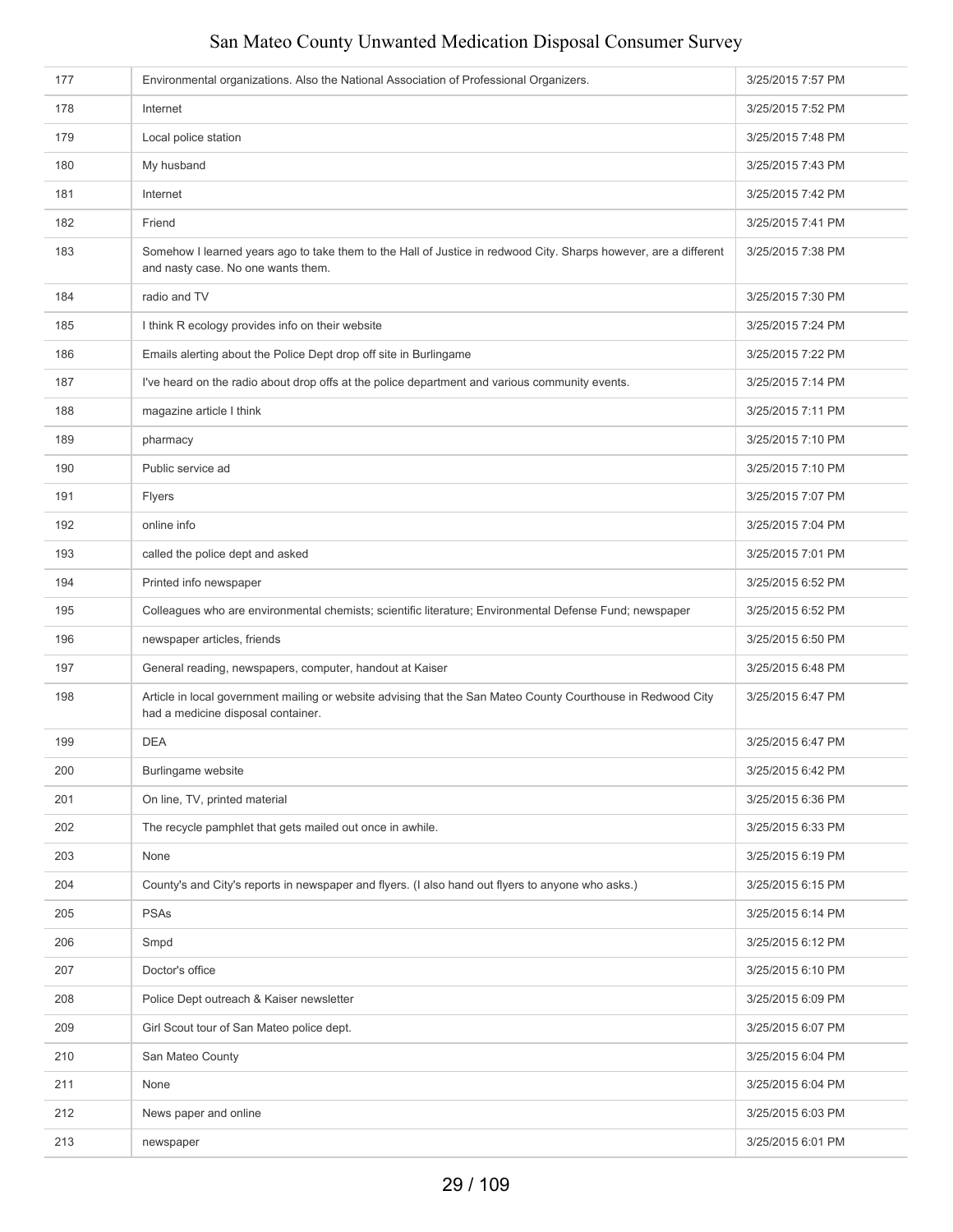| 214 | Internet                                                                                                                                                                                      | 3/25/2015 5:54 PM |
|-----|-----------------------------------------------------------------------------------------------------------------------------------------------------------------------------------------------|-------------------|
| 215 | News Media                                                                                                                                                                                    | 3/25/2015 5:53 PM |
| 216 | newspaperstv broadcasts                                                                                                                                                                       | 3/25/2015 5:51 PM |
| 217 | pharmacist--but not that helpful                                                                                                                                                              | 3/25/2015 5:50 PM |
| 218 | newspaper                                                                                                                                                                                     | 3/25/2015 5:48 PM |
| 219 | News stories                                                                                                                                                                                  | 3/25/2015 5:47 PM |
| 220 | ReThink Waste website, San Carlos Green email newsletter                                                                                                                                      | 3/25/2015 5:46 PM |
| 221 | None                                                                                                                                                                                          | 3/25/2015 5:45 PM |
| 222 | Internet                                                                                                                                                                                      | 3/25/2015 5:42 PM |
| 223 | San Mateo County announcements - via SMC Non Emergency email alerts, if I remember correctly. That's how I<br>learned about a box at the Police Station.                                      | 3/25/2015 5:39 PM |
| 224 | tv, internet                                                                                                                                                                                  | 3/25/2015 5:39 PM |
| 225 | news - tv and newspaper articles                                                                                                                                                              | 3/25/2015 5:37 PM |
| 226 | City newsletter                                                                                                                                                                               | 3/25/2015 5:34 PM |
| 227 | news report                                                                                                                                                                                   | 3/25/2015 5:34 PM |
| 228 | Websites CERT Signs at disposal sites Sign at pharmacy                                                                                                                                        | 3/25/2015 5:32 PM |
| 229 | funeral home operator, newspaper                                                                                                                                                              | 3/25/2015 5:29 PM |
| 230 | Dentists, public announcements on tv                                                                                                                                                          | 3/25/2015 5:28 PM |
| 231 | media                                                                                                                                                                                         | 3/25/2015 5:22 PM |
| 232 | Police                                                                                                                                                                                        | 3/25/2015 5:21 PM |
| 233 | Heard on radio the day to take meds backto sheriff's station                                                                                                                                  | 3/25/2015 5:20 PM |
| 234 | Read about it                                                                                                                                                                                 | 3/25/2015 5:15 PM |
| 235 | Recology or WM had an item about proper medicine disposal.                                                                                                                                    | 3/25/2015 5:11 PM |
| 236 | Police dpt                                                                                                                                                                                    | 3/25/2015 5:09 PM |
| 237 | I haven't received info from pharmacists or doctors. I have received info from the county on where to dispose of<br>the but even once at the county offices in RWC, it is *not* easy to find. | 3/25/2015 5:09 PM |
| 238 | notices from county; articles in newspapers, newsletters, websites, etc.                                                                                                                      | 3/25/2015 5:06 PM |
| 239 | looked it up on the internet                                                                                                                                                                  | 3/25/2015 5:06 PM |
| 240 | friend                                                                                                                                                                                        | 3/25/2015 5:05 PM |
| 241 | Online research.                                                                                                                                                                              | 3/25/2015 5:04 PM |
| 242 | Police and Sheriff's departments                                                                                                                                                              | 3/25/2015 5:04 PM |
| 243 | Recology                                                                                                                                                                                      | 3/25/2015 5:04 PM |
| 244 | NONE other than previously mentioned.                                                                                                                                                         | 3/25/2015 5:02 PM |
| 245 | Friend, word of mouth                                                                                                                                                                         | 3/25/2015 5:02 PM |
| 246 | Flyer for town recycle day. We take meds to them for disposal                                                                                                                                 | 3/25/2015 4:58 PM |
| 247 | Police dpt                                                                                                                                                                                    | 3/25/2015 4:55 PM |
| 248 | Read something about talking old meds to box outside Sheriff's Office in RWC courthouse                                                                                                       | 3/25/2015 4:54 PM |
| 249 | County hazardous waste web site refers one to the Sheriffs office so I called them.                                                                                                           | 3/25/2015 4:53 PM |
| 250 | email from san carlos                                                                                                                                                                         | 3/25/2015 4:49 PM |
|     |                                                                                                                                                                                               |                   |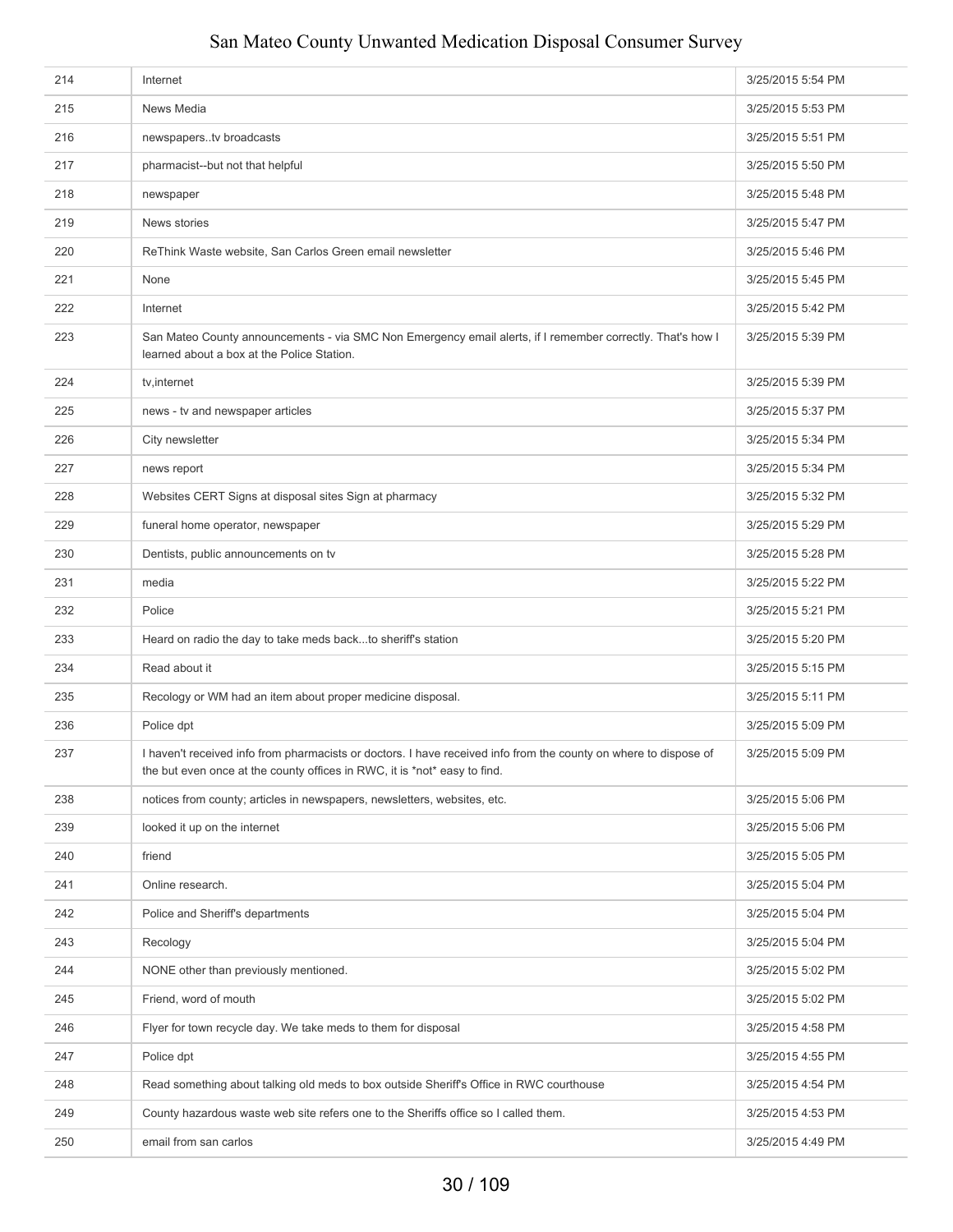| 252<br>A friend                                                                     |                                                                                                                  |                   |
|-------------------------------------------------------------------------------------|------------------------------------------------------------------------------------------------------------------|-------------------|
|                                                                                     |                                                                                                                  | 3/25/2015 4:46 PM |
| 253<br>Not to flush or trash.                                                       |                                                                                                                  | 3/25/2015 4:45 PM |
| 254<br>Internet                                                                     |                                                                                                                  | 3/25/2015 4:44 PM |
| 255<br>Environmental Committee at my church.                                        |                                                                                                                  | 3/25/2015 4:43 PM |
| Town of Colma<br>256                                                                |                                                                                                                  | 3/25/2015 4:40 PM |
| 257<br>Sierra Club, Consumer Reports                                                |                                                                                                                  | 3/25/2015 4:37 PM |
| environmental groups, Ocean Conservancy, and others<br>258                          |                                                                                                                  | 3/25/2015 4:36 PM |
| Family member<br>259                                                                |                                                                                                                  | 3/25/2015 4:34 PM |
| 260<br>Recology                                                                     |                                                                                                                  | 3/25/2015 4:34 PM |
| 261<br>not sure. through the grapevine.                                             |                                                                                                                  | 3/25/2015 4:34 PM |
| I've read about medication disposal<br>262                                          |                                                                                                                  | 3/25/2015 4:32 PM |
| Next Door Website<br>263                                                            |                                                                                                                  | 3/25/2015 4:32 PM |
| 264<br>Newspapers.                                                                  |                                                                                                                  | 3/25/2015 4:32 PM |
| 265<br>ocean!                                                                       | I am aware of, through environmental organizations, to not dispose of unused medicine. All flows to the bay,     | 3/25/2015 4:31 PM |
| 266<br>None                                                                         |                                                                                                                  | 3/25/2015 4:30 PM |
| can't remember?<br>267                                                              |                                                                                                                  | 3/25/2015 4:28 PM |
| 268<br>online search                                                                |                                                                                                                  | 3/25/2015 4:28 PM |
| 269<br>media                                                                        |                                                                                                                  | 3/25/2015 4:28 PM |
| - My sister who is a retired pediatrician - Articles online<br>270                  |                                                                                                                  | 3/25/2015 4:27 PM |
| Email notification, blogs, & county notices.<br>271                                 |                                                                                                                  | 3/25/2015 4:24 PM |
| 272<br>Blogs, news stories                                                          |                                                                                                                  | 3/25/2015 4:24 PM |
| 273<br>Kaiser newsletter                                                            |                                                                                                                  | 3/25/2015 4:22 PM |
| 274<br>Grand Jury Report 2011                                                       |                                                                                                                  | 3/25/2015 4:20 PM |
| 275<br>emails from police department                                                |                                                                                                                  | 3/25/2015 4:19 PM |
| 276<br>Read about online                                                            |                                                                                                                  | 3/25/2015 4:19 PM |
| 277<br>nextdoor woodside                                                            |                                                                                                                  | 3/25/2015 4:18 PM |
| 278<br>City of San Mateo citizen's academy - sheriff's office                       |                                                                                                                  | 3/25/2015 4:17 PM |
| 279<br>a friend                                                                     |                                                                                                                  | 3/25/2015 4:17 PM |
| 280                                                                                 | A placard at Kaiser advertising a company that provides envelopes at \$4.95 per envelope for returning medicine. | 3/25/2015 4:11 PM |
| 281<br>Heard once from sheriff's dept. that they would take them but never tried it |                                                                                                                  | 3/25/2015 4:11 PM |
| Internet info<br>282                                                                |                                                                                                                  | 3/25/2015 4:11 PM |
| 283<br>None                                                                         |                                                                                                                  | 3/25/2015 4:10 PM |
| 284<br>Family members and friends                                                   |                                                                                                                  | 3/25/2015 4:10 PM |
| 285<br>Community messages.                                                          |                                                                                                                  | 3/25/2015 4:04 PM |
| Daly City has a collection point in the police dept., city hall<br>286              |                                                                                                                  | 3/25/2015 4:02 PM |
| 287<br>I forget the source                                                          |                                                                                                                  | 3/25/2015 4:02 PM |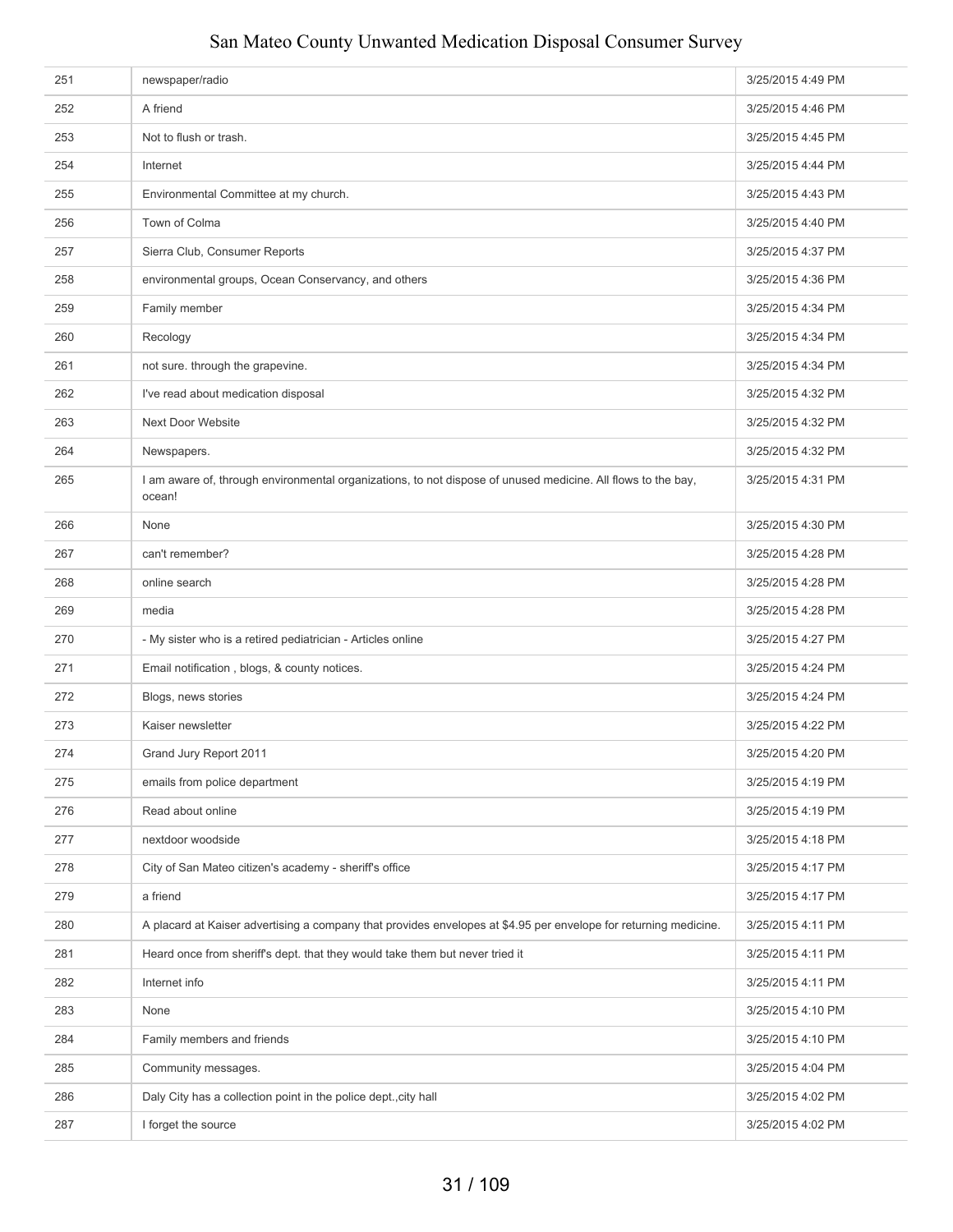| 288 | I haven"t                                                                                                                                                                          | 3/25/2015 4:01 PM |
|-----|------------------------------------------------------------------------------------------------------------------------------------------------------------------------------------|-------------------|
| 289 | I received email and print notifications when the city of Belmont PD started to offer disposal                                                                                     | 3/25/2015 4:01 PM |
| 290 | Local Newspaper Article                                                                                                                                                            | 3/25/2015 4:00 PM |
| 291 | Just recently I chaperoned my sons field trip to Recology Waste and they informed us on the tour that they have<br>a station collection for unwanted/expired prescription medicine | 3/25/2015 3:58 PM |
| 292 | Not sure                                                                                                                                                                           | 3/25/2015 3:57 PM |
| 293 | I think the garage company recology                                                                                                                                                | 3/25/2015 3:56 PM |
| 294 | Newspaper                                                                                                                                                                          | 3/25/2015 3:53 PM |
| 295 | From the town in which I live                                                                                                                                                      | 3/25/2015 3:53 PM |
| 296 | I called a county number.                                                                                                                                                          | 3/25/2015 3:51 PM |
| 297 | County waste disposal event announcements, environmental publications, newspaper articles                                                                                          | 3/25/2015 3:51 PM |
| 298 | pharmacy handout and garbage co. flyer                                                                                                                                             | 3/25/2015 3:51 PM |
| 299 | new media                                                                                                                                                                          | 3/25/2015 3:51 PM |
| 300 | Pharmacy                                                                                                                                                                           | 3/25/2015 3:50 PM |
| 301 | Take to the Police Department.                                                                                                                                                     | 3/25/2015 3:49 PM |
| 302 | County disposal event announcements, newspaper, environmental publicaitons                                                                                                         | 3/25/2015 3:48 PM |
| 303 | San Mateo County News articles                                                                                                                                                     | 3/25/2015 3:46 PM |
| 304 | Investigate on Internet                                                                                                                                                            | 3/25/2015 3:42 PM |
| 305 | Different notices that I can buy a bag and send back                                                                                                                               | 3/25/2015 3:41 PM |
| 306 | clinic nurse                                                                                                                                                                       | 3/25/2015 3:41 PM |
| 307 | The city of Belmont Through the police department                                                                                                                                  | 3/25/2015 3:40 PM |
| 308 | Friends and family                                                                                                                                                                 | 3/25/2015 3:40 PM |
| 309 | Police Dept. Health Dept.                                                                                                                                                          | 3/25/2015 3:40 PM |
| 310 | San Mateo police                                                                                                                                                                   | 3/25/2015 3:38 PM |
| 311 | Tv                                                                                                                                                                                 | 3/25/2015 3:37 PM |
| 312 | None                                                                                                                                                                               | 3/25/2015 3:37 PM |
| 313 | n.a                                                                                                                                                                                | 3/25/2015 3:36 PM |
| 314 | Read on line info for the county                                                                                                                                                   | 3/25/2015 3:35 PM |
| 315 | Not sure, but I think it was recology that told me about SCPD                                                                                                                      | 3/25/2015 3:34 PM |
| 316 | internet                                                                                                                                                                           | 3/25/2015 3:32 PM |
| 317 | Internet research                                                                                                                                                                  | 3/25/2015 3:30 PM |
| 318 | Newspaper occasionally says something about where to take them.                                                                                                                    | 3/25/2015 3:29 PM |
| 319 | Internet                                                                                                                                                                           | 3/25/2015 3:29 PM |
| 320 | Newspaper                                                                                                                                                                          | 3/25/2015 3:28 PM |
| 321 | The news, of course.                                                                                                                                                               | 3/25/2015 3:28 PM |
| 322 | I am a retired home health OT                                                                                                                                                      | 3/25/2015 3:26 PM |
| 323 | I saw a hazardous waste bin at a county police office, marked for medication                                                                                                       | 3/25/2015 3:26 PM |
| 324 | Nurse, hospice                                                                                                                                                                     | 3/25/2015 3:26 PM |
|     |                                                                                                                                                                                    |                   |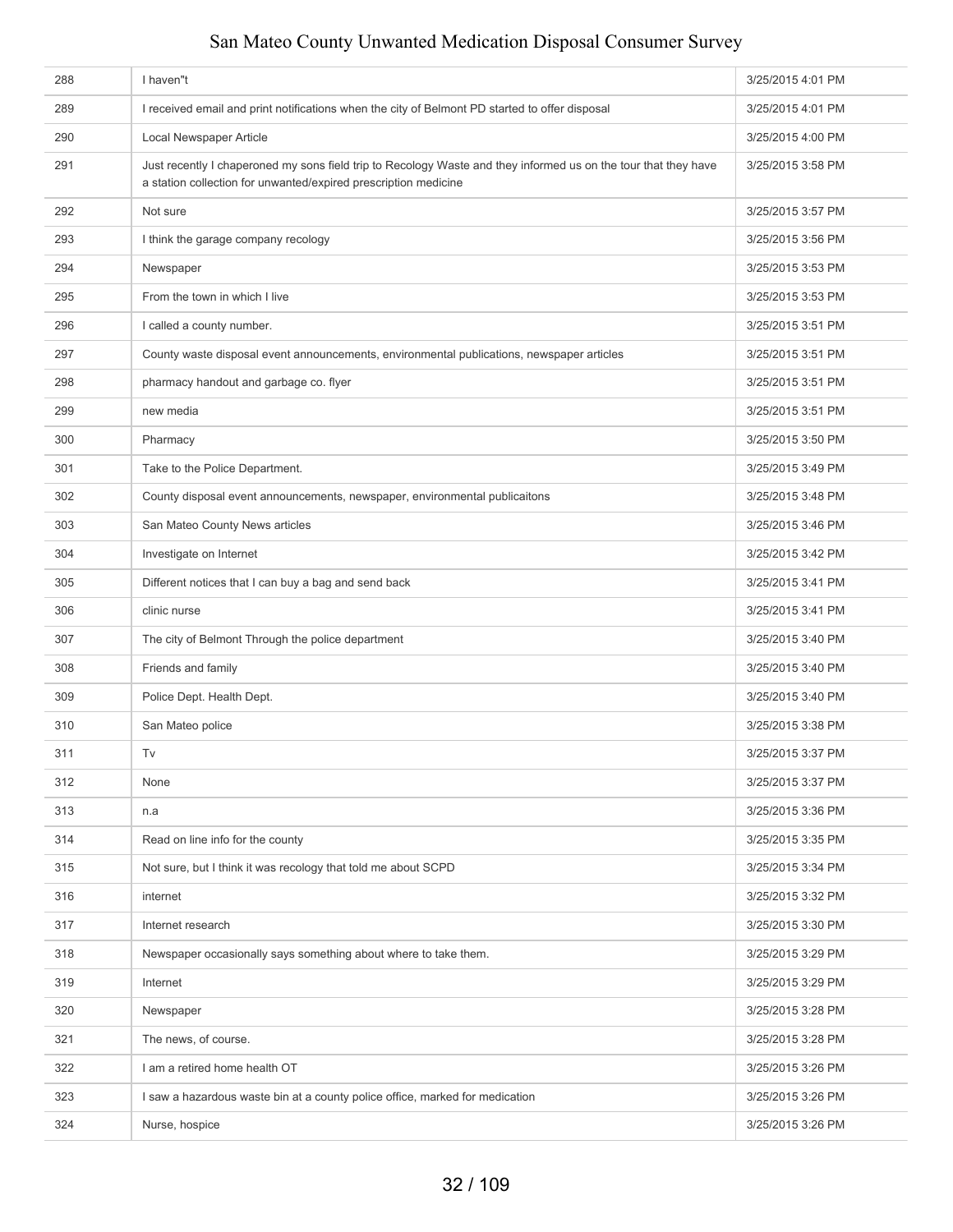| 325 | Police                                                                             | 3/25/2015 3:24 PM |
|-----|------------------------------------------------------------------------------------|-------------------|
| 326 | City enews                                                                         | 3/25/2015 3:23 PM |
| 327 | Internet                                                                           | 3/25/2015 3:23 PM |
| 328 | News reports at times                                                              | 3/25/2015 3:21 PM |
| 329 | Advertising snd marketing for collection sites                                     | 3/25/2015 3:20 PM |
| 330 | Internet                                                                           | 3/25/2015 3:19 PM |
| 331 | <b>Burlingame Police Dept</b>                                                      | 3/25/2015 3:17 PM |
| 332 | Recology flier                                                                     | 3/25/2015 3:15 PM |
| 333 | Online                                                                             | 3/25/2015 3:13 PM |
| 334 | Newspaper articles or magazine articles.                                           | 3/25/2015 3:11 PM |
| 335 | I remember reading about it somewhere -- possibly a Recology flyer?                | 3/25/2015 3:07 PM |
| 336 | I think a mailing from my garbage collector and from the City of Belmont           | 3/25/2015 3:04 PM |
| 337 | I think I saw a news item about the disposal site at the Pacifica police station   | 3/25/2015 3:03 PM |
| 338 | Police dept                                                                        | 3/25/2015 3:03 PM |
| 339 | Husband who is medical professional                                                | 3/25/2015 3:02 PM |
| 340 | Our town (Atherton) also collects unused medicine for safe disposal.               | 3/25/2015 3:01 PM |
| 341 | Flyer somewhere                                                                    | 3/25/2015 3:01 PM |
| 342 | Online                                                                             | 3/25/2015 3:00 PM |
| 343 | Nurse                                                                              | 3/25/2015 3:00 PM |
| 344 | I think I looked on line.                                                          | 3/25/2015 2:59 PM |
| 345 | TV news items                                                                      | 3/25/2015 2:58 PM |
| 346 | Local websites. Recology.                                                          | 3/25/2015 2:57 PM |
| 347 | Coastside Scavengers (former refuse Co in Pacifica)                                | 3/25/2015 2:56 PM |
| 348 | local recycle provider and the local police station                                | 3/25/2015 2:56 PM |
| 349 | San Mateo police                                                                   | 3/25/2015 2:55 PM |
| 350 | <b>Mailers</b>                                                                     | 3/25/2015 2:54 PM |
| 351 | San Mateo county website                                                           | 3/25/2015 2:54 PM |
| 352 | Recology hazardous waste                                                           | 3/25/2015 2:54 PM |
| 353 | probably read it somewhere                                                         | 3/25/2015 2:53 PM |
| 354 | Online advice                                                                      | 3/25/2015 2:53 PM |
| 355 | Sheriff's office                                                                   | 3/25/2015 2:53 PM |
| 356 | Garbage company? Online and mailing                                                | 3/25/2015 2:53 PM |
| 357 | Recology                                                                           | 3/25/2015 2:52 PM |
| 358 | The vet was the most helpful as returned used needles for my diabetic cat to them. | 3/25/2015 2:51 PM |
| 359 |                                                                                    |                   |
|     | Mental health support groups                                                       | 3/25/2015 2:50 PM |
| 360 | Don't remember - probably from the waste management district? Definitely the news  | 3/25/2015 2:50 PM |
| 361 | Internet search for medicine disposal                                              | 3/25/2015 2:50 PM |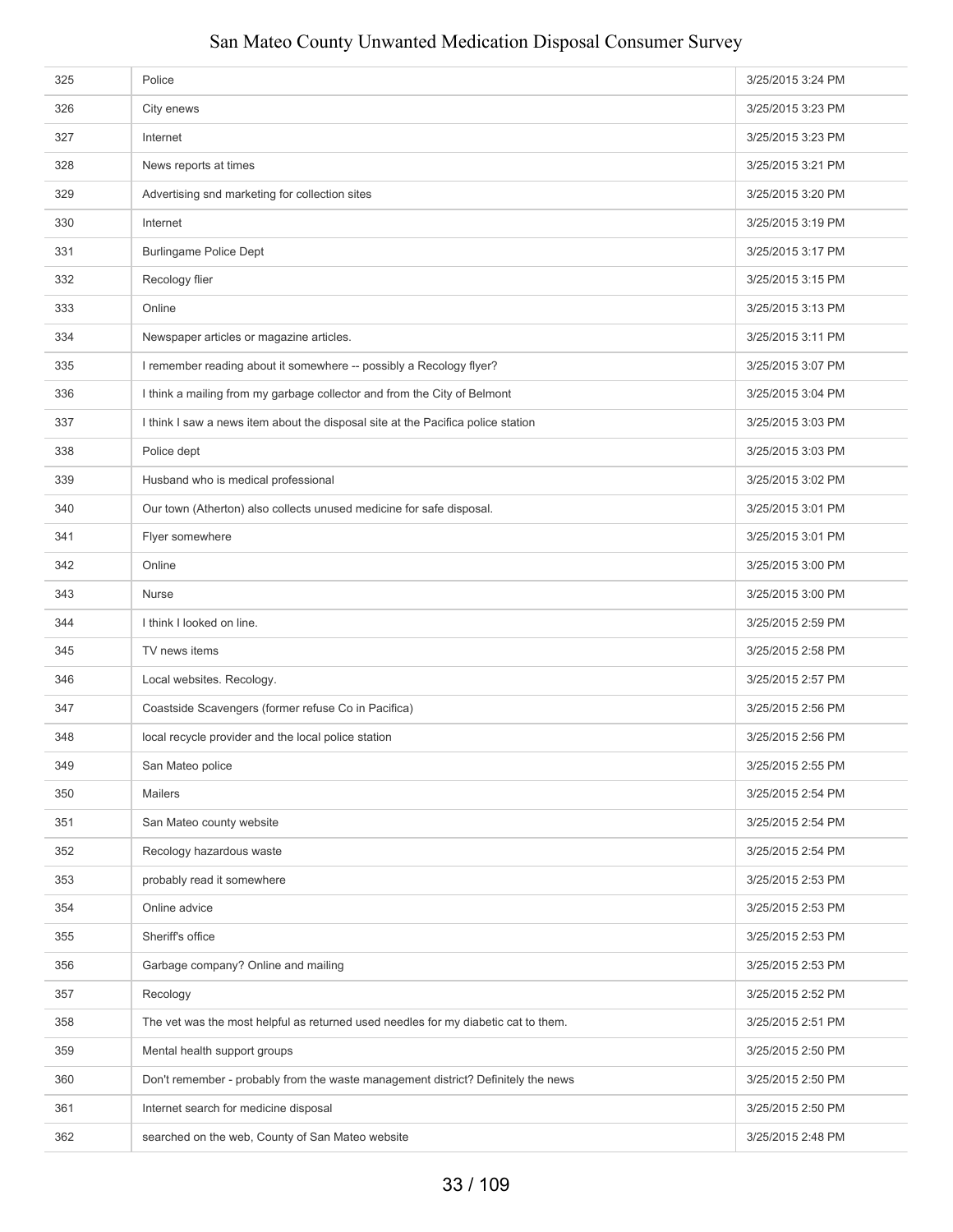| 363 |                                                                                                                                                                                                                                                                                                                                                     | 3/25/2015 2:46 PM |
|-----|-----------------------------------------------------------------------------------------------------------------------------------------------------------------------------------------------------------------------------------------------------------------------------------------------------------------------------------------------------|-------------------|
| 364 | news reports, magazines<br>Read articles                                                                                                                                                                                                                                                                                                            | 3/25/2015 2:46 PM |
| 365 | Pharmacist                                                                                                                                                                                                                                                                                                                                          | 3/25/2015 2:45 PM |
| 366 | give them to the doctors office and they will dispose of them.                                                                                                                                                                                                                                                                                      | 3/25/2015 2:45 PM |
|     |                                                                                                                                                                                                                                                                                                                                                     |                   |
| 367 | I think it was the Recycling site for San Mateo county.                                                                                                                                                                                                                                                                                             | 3/25/2015 2:45 PM |
| 368 | Newspaper and waste management provider                                                                                                                                                                                                                                                                                                             | 3/25/2015 2:45 PM |
| 369 | Internet                                                                                                                                                                                                                                                                                                                                            | 3/25/2015 2:45 PM |
| 370 | Public flyer when disposal collection was initiated                                                                                                                                                                                                                                                                                                 | 3/25/2015 2:44 PM |
| 371 | online search                                                                                                                                                                                                                                                                                                                                       | 3/25/2015 2:44 PM |
| 372 | Looked it up online, sometimes advertised in local paper.                                                                                                                                                                                                                                                                                           | 3/25/2015 2:43 PM |
| 373 | <b>Burlingame Police Department</b>                                                                                                                                                                                                                                                                                                                 | 3/25/2015 2:41 PM |
| 374 | various magazines, online sources, etc.                                                                                                                                                                                                                                                                                                             | 3/25/2015 2:40 PM |
| 375 | Police station and mother's club                                                                                                                                                                                                                                                                                                                    | 3/25/2015 2:38 PM |
| 376 | Belmont police department                                                                                                                                                                                                                                                                                                                           | 3/25/2015 2:37 PM |
| 377 | Newspaper, word of mouth                                                                                                                                                                                                                                                                                                                            | 3/25/2015 2:37 PM |
| 378 | Web search                                                                                                                                                                                                                                                                                                                                          | 3/25/2015 2:37 PM |
| 379 | <b>TV</b>                                                                                                                                                                                                                                                                                                                                           | 3/25/2015 2:36 PM |
| 380 | County websites, which are all out of date or incorrect.                                                                                                                                                                                                                                                                                            | 3/25/2015 2:35 PM |
| 381 | hospice                                                                                                                                                                                                                                                                                                                                             | 3/25/2015 2:34 PM |
| 382 | Belmont Police Department has a drug disposal bin                                                                                                                                                                                                                                                                                                   | 3/25/2015 2:34 PM |
| 383 | general knowledge from reading material                                                                                                                                                                                                                                                                                                             | 3/25/2015 2:34 PM |
| 384 | FDA Safe Disposal of Medicines guidance                                                                                                                                                                                                                                                                                                             | 3/25/2015 2:33 PM |
| 385 | San Carlos Green and the Sheriff's Dept. have hosted some pharmaceutical waste disposal events and<br>distributed information about the drop-off boxes in the Sheriff's stations                                                                                                                                                                    | 3/25/2015 2:33 PM |
| 386 | SM PD and Recology                                                                                                                                                                                                                                                                                                                                  | 3/25/2015 2:32 PM |
| 387 | Parent                                                                                                                                                                                                                                                                                                                                              | 3/25/2015 2:32 PM |
| 388 | Internet                                                                                                                                                                                                                                                                                                                                            | 3/25/2015 2:30 PM |
| 389 | People have discussed disposal on Nextdoor.                                                                                                                                                                                                                                                                                                         | 3/25/2015 2:29 PM |
| 390 | Newspaper, magazines                                                                                                                                                                                                                                                                                                                                | 3/25/2015 2:29 PM |
| 391 | Online sources                                                                                                                                                                                                                                                                                                                                      | 3/25/2015 2:28 PM |
| 392 | Public service announcements, Hillsborough Times                                                                                                                                                                                                                                                                                                    | 3/25/2015 2:28 PM |
| 393 | Go to police station                                                                                                                                                                                                                                                                                                                                | 3/25/2015 2:27 PM |
| 394 | Online but not sure which one. Said to take to local police department. But they said no longer taking them.                                                                                                                                                                                                                                        | 3/25/2015 2:26 PM |
| 395 | garbage company and county sheriff and police depts.                                                                                                                                                                                                                                                                                                | 3/25/2015 2:25 PM |
| 396 | Looking online; trying really hard to find good way to dispose of, which is frustrating. When I had to dispose of a<br>parent's collected medications in England, I took it all to the pharmacy which was happy to take it in. That is the<br>approved method there, and presumably there is a mechanism for disposing responsibly by the pharmacy. | 3/25/2015 2:25 PM |
| 397 | Online website on recycle.org.                                                                                                                                                                                                                                                                                                                      | 3/25/2015 2:24 PM |
| 398 | Media                                                                                                                                                                                                                                                                                                                                               | 3/25/2015 2:24 PM |
|     |                                                                                                                                                                                                                                                                                                                                                     |                   |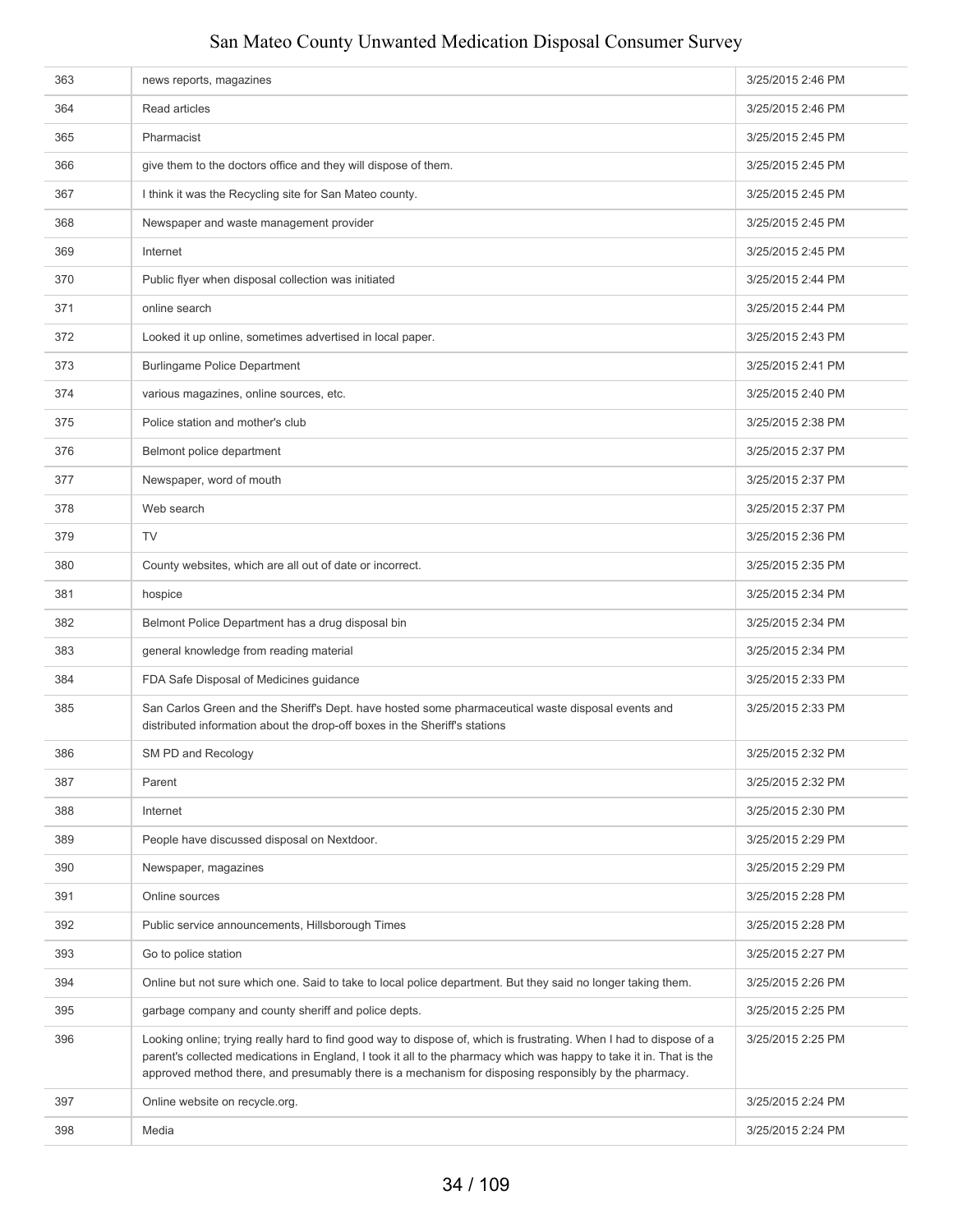| 399 | pharmacist, after I asked                                                                                                           | 3/25/2015 2:23 PM |
|-----|-------------------------------------------------------------------------------------------------------------------------------------|-------------------|
| 400 | I work for the federal government and get notified when there's a national prescription drug take back day<br>sponsored by the DEA. | 3/25/2015 2:22 PM |
| 401 | Hospice.                                                                                                                            | 3/25/2015 2:22 PM |
| 402 | Local jurisdiction has drop off                                                                                                     | 3/25/2015 2:21 PM |
| 403 | News articles                                                                                                                       | 3/25/2015 2:20 PM |
| 404 | Bi-annual take back program in San Carlos.                                                                                          | 3/25/2015 2:20 PM |
| 405 | Notices from county.                                                                                                                | 3/25/2015 2:19 PM |
| 406 | newspaper articles                                                                                                                  | 3/25/2015 2:19 PM |
| 407 | Belmont Police Dept has a repository for old meds. Info was probably published years ago.                                           | 3/25/2015 2:17 PM |
| 408 | Police; community events; advertisements                                                                                            | 3/25/2015 2:15 PM |
| 409 | Media                                                                                                                               | 3/25/2015 2:14 PM |
| 410 | Mission Trail garbage co                                                                                                            | 3/25/2015 2:14 PM |
| 411 | Internet                                                                                                                            | 3/25/2015 2:13 PM |
| 412 | Community service ads, environmental signs                                                                                          | 3/25/2015 2:12 PM |
| 413 | Literature received at health fairs and in the newspaper                                                                            | 3/25/2015 2:11 PM |
| 414 | Newspaper article                                                                                                                   | 3/25/2015 2:10 PM |
| 415 | I think on TV?                                                                                                                      | 3/25/2015 2:10 PM |
| 416 | Internet                                                                                                                            | 3/25/2015 2:08 PM |
| 417 | News articles in print and on TV.                                                                                                   | 3/25/2015 2:08 PM |
| 418 | Don't remember                                                                                                                      | 3/25/2015 2:07 PM |
| 419 | Random internet sites.                                                                                                              | 3/25/2015 2:07 PM |
| 420 | FDA website                                                                                                                         | 3/25/2015 2:06 PM |
| 421 | recycling brochure                                                                                                                  | 3/25/2015 2:05 PM |
| 422 | Town of Hillsborough                                                                                                                | 3/25/2015 2:05 PM |
| 423 | I don't remember what the source was - Health Dept, Police information.                                                             | 3/25/2015 2:04 PM |
| 424 | Pharmacist                                                                                                                          | 3/25/2015 2:02 PM |
| 425 | I work in the pharmaceutical industry and know of the proper disposal.                                                              | 3/25/2015 2:00 PM |
| 426 | News sources                                                                                                                        | 3/25/2015 1:59 PM |
| 427 | From news events                                                                                                                    | 3/25/2015 1:56 PM |
| 428 | Public health websites                                                                                                              | 3/25/2015 1:53 PM |
| 429 | web sites, recology                                                                                                                 | 3/25/2015 1:52 PM |
| 430 | Roommate is a hospice nurseshe told me about the kitty litter method, but I have not used it.                                       | 3/25/2015 1:52 PM |
| 431 | recycling/harzardous waste                                                                                                          | 3/25/2015 1:47 PM |
| 432 | Internet: website from a display at the pharmacy                                                                                    | 3/25/2015 1:46 PM |
| 433 | Received a notice at work (physician's office) of sites to take unused medication                                                   | 3/25/2015 1:45 PM |
| 434 | internet searches (i sought out the information)                                                                                    | 3/25/2015 1:43 PM |
| 435 | Programs or events                                                                                                                  | 3/25/2015 1:41 PM |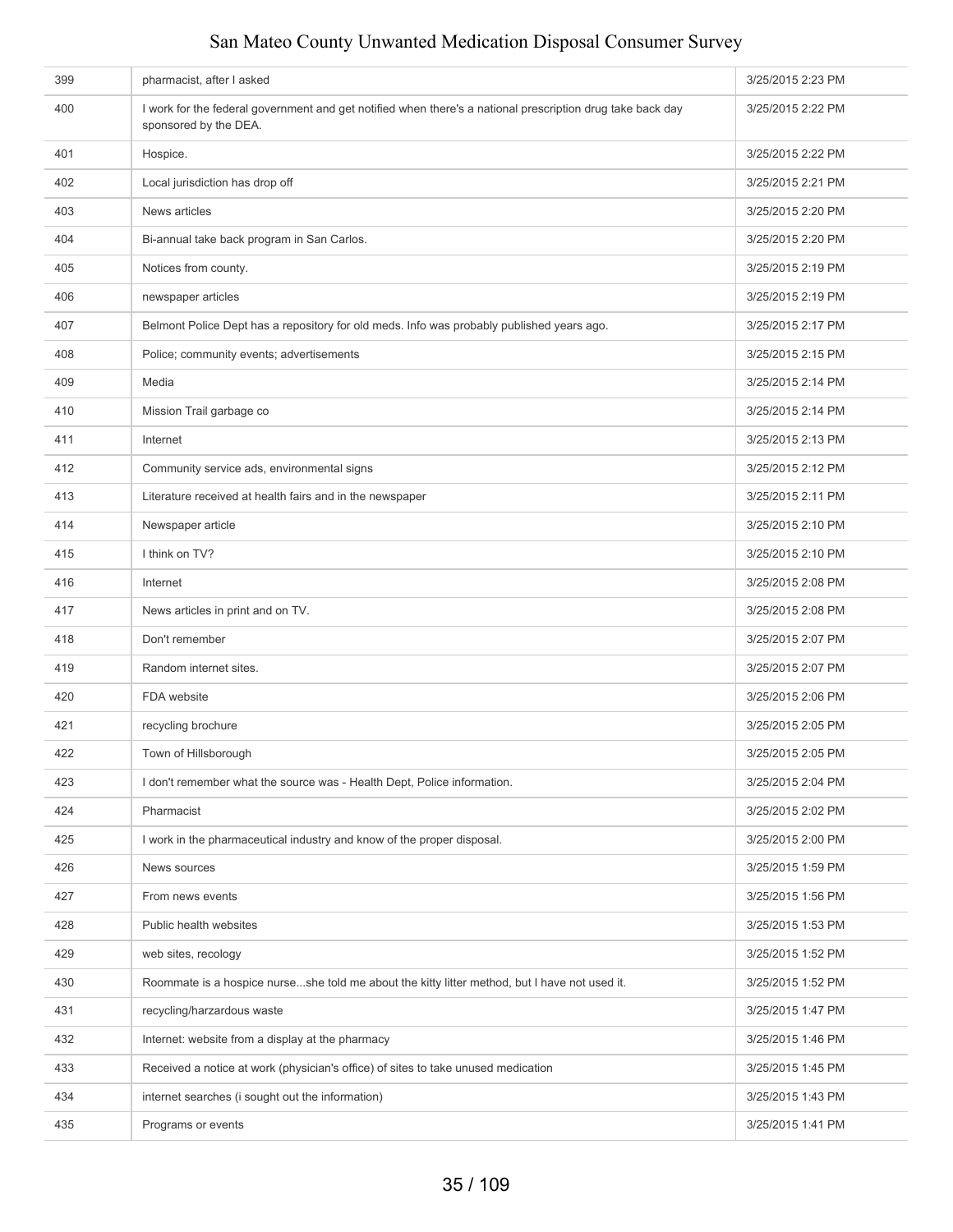| 436 | I can't remember how I found out about the Sheriff's dept drop off location.                                                                     | 3/25/2015 1:37 PM  |
|-----|--------------------------------------------------------------------------------------------------------------------------------------------------|--------------------|
| 437 | Walgreens                                                                                                                                        | 3/25/2015 1:37 PM  |
| 438 | Our country had a resource for disposing of everything from meds to paint to motor oil and more                                                  | 3/25/2015 1:36 PM  |
| 439 | Website can not remember the name.                                                                                                               | 3/25/2015 1:36 PM  |
| 440 | <b>CVS</b>                                                                                                                                       | 3/25/2015 1:35 PM  |
| 441 | Water district? Announcements of collection events.                                                                                              | 3/25/2015 1:34 PM  |
| 442 | I can't remember, but after checking with pharmacy, Kaiser, Recology, etc., someone finally told me where I could<br>dispose of the medications. | 3/25/2015 1:33 PM  |
| 443 | Environmental and holistic health resources.                                                                                                     | 3/25/2015 1:31 PM  |
| 444 | The RN I married                                                                                                                                 | 3/25/2015 1:30 PM  |
| 445 | don't remember. Maybe a flyer in the mail?                                                                                                       | 3/25/2015 1:30 PM  |
| 446 | Occasional emails (and maybe mailings?) about collection events.                                                                                 | 3/25/2015 1:26 PM  |
| 447 | Friends                                                                                                                                          | 3/25/2015 1:26 PM  |
| 448 | Community info on disposal                                                                                                                       | 3/25/2015 1:25 PM  |
| 449 | I've seen signs at the pharmacy, though never spoken to anyone.                                                                                  | 3/25/2015 1:23 PM  |
| 450 | I think I read in the newspaper                                                                                                                  | 3/25/2015 1:22 PM  |
| 451 | Recology of San Mateo County-newsletters                                                                                                         | 3/25/2015 1:21 PM  |
| 452 | newspaper articles                                                                                                                               | 3/25/2015 1:18 PM  |
| 453 | family news                                                                                                                                      | 3/25/2015 1:18 PM  |
| 454 | sfenvrionment.org                                                                                                                                | 3/25/2015 1:18 PM  |
| 455 | News reports                                                                                                                                     | 3/25/2015 1:17 PM  |
| 456 | Magazine and newspaper articles, water company, TV news                                                                                          | 3/25/2015 1:16 PM  |
| 457 | newspaper notices                                                                                                                                | 3/25/2015 1:08 PM  |
| 458 | news, internet, general reading including county pamphlets, etc.                                                                                 | 3/25/2015 1:04 PM  |
| 459 | Saw information various places on the web                                                                                                        | 3/25/2015 1:03 PM  |
| 460 | Friends.                                                                                                                                         | 3/25/2015 1:02 PM  |
| 461 | signs at pharmacies                                                                                                                              | 3/25/2015 1:01 PM  |
| 462 | City of Mountain View when we lived there.                                                                                                       | 3/25/2015 1:00 PM  |
| 463 | Co garbage company                                                                                                                               | 3/25/2015 12:58 PM |
| 464 | At some point in the past learned that unused medications could be placed in a secure box at the San Carlos<br>Police Station (also Atherton)    | 3/25/2015 12:56 PM |
| 465 | Flyers                                                                                                                                           | 3/25/2015 12:56 PM |
| 466 | A television public service announcement                                                                                                         | 3/25/2015 12:55 PM |
| 467 | Kaiser Hospital                                                                                                                                  | 3/25/2015 12:55 PM |
| 468 | Newspaper articles                                                                                                                               | 3/25/2015 12:52 PM |
| 469 | My child's pediatrician                                                                                                                          | 3/25/2015 12:50 PM |
| 470 | medical school                                                                                                                                   | 3/25/2015 12:47 PM |
| 471 | hillsborough newsletter                                                                                                                          | 3/25/2015 12:46 PM |
| 472 | newspaper or Internet -- I learned about the collection site at San Bruno PD                                                                     | 3/25/2015 12:44 PM |
|     |                                                                                                                                                  |                    |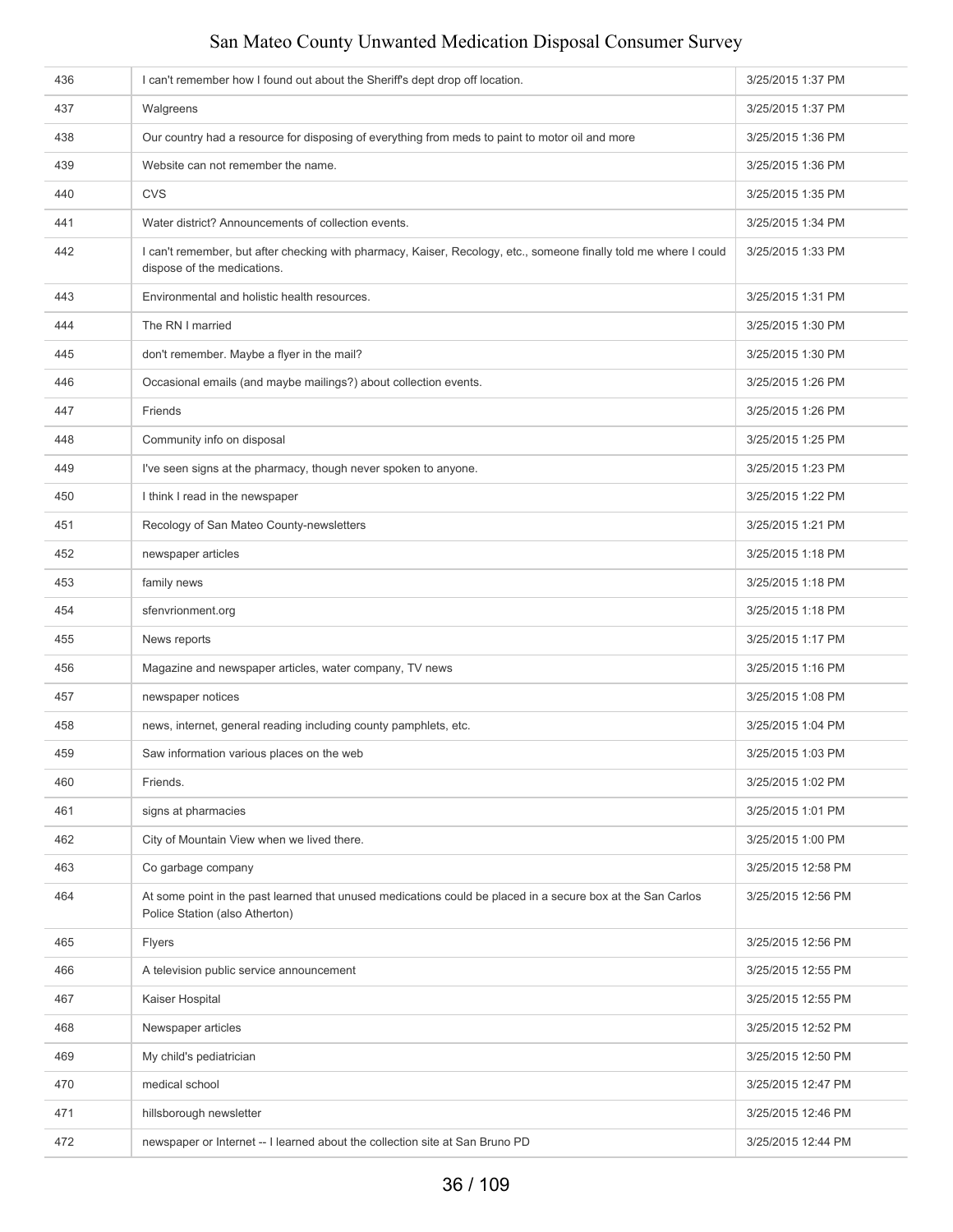| 473 | Don't remember                                                                                                                                                                                 | 3/25/2015 12:44 PM |
|-----|------------------------------------------------------------------------------------------------------------------------------------------------------------------------------------------------|--------------------|
| 474 | I have looked online.                                                                                                                                                                          | 3/25/2015 12:43 PM |
| 475 | Media                                                                                                                                                                                          | 3/25/2015 12:42 PM |
| 476 | More public education is necessary. Do a flyer to residents annually as one of Earth Days efforts. You need to<br>connect awareness of this kind of waste disposal & its environmental impact. | 3/25/2015 12:41 PM |
| 477 | City newsletter and recycle bulletins                                                                                                                                                          | 3/25/2015 12:41 PM |
| 478 | city of south san francisco/ scavenger                                                                                                                                                         | 3/25/2015 12:41 PM |
| 479 | I don't recall.                                                                                                                                                                                | 3/25/2015 12:40 PM |
| 480 | Forget actual source but think may have been through police department or trash collection company.                                                                                            | 3/25/2015 12:38 PM |
| 481 | PSA on radio and tv. Websites.                                                                                                                                                                 | 3/25/2015 12:37 PM |
| 482 | We have heard of organizations, even PD, about collections.                                                                                                                                    | 3/25/2015 12:35 PM |
| 483 | San Mateo co supervisor Adrienne Tissier                                                                                                                                                       | 3/25/2015 12:34 PM |
| 484 | Some ecological or green organization (can't remember which now), after reading about water treatment<br>facilities not being able to get rid of all medicines found in water/sewage.          | 3/25/2015 12:30 PM |
| 485 | articles in media (newspaper, radio news, etc.)                                                                                                                                                | 3/25/2015 12:29 PM |
| 486 | police dept                                                                                                                                                                                    | 3/25/2015 12:28 PM |
| 487 | websites                                                                                                                                                                                       | 3/25/2015 12:27 PM |
| 488 | Notice from city of Pacifica, Ca                                                                                                                                                               | 3/25/2015 12:26 PM |
| 489 | Internet                                                                                                                                                                                       | 3/25/2015 12:26 PM |
| 490 | Local garbage company. Social media.                                                                                                                                                           | 3/25/2015 12:26 PM |
| 491 | Friends in the medical industry                                                                                                                                                                | 3/25/2015 12:26 PM |
| 492 | television                                                                                                                                                                                     | 3/25/2015 12:25 PM |
| 493 | On-line messages and flyers from the government about proper medical waste disposal                                                                                                            | 3/25/2015 12:23 PM |
| 494 | Granada Sanitary District                                                                                                                                                                      | 3/25/2015 12:21 PM |
| 495 | Police Dept                                                                                                                                                                                    | 3/25/2015 12:21 PM |
| 496 | Hospice care nurse.                                                                                                                                                                            | 3/25/2015 12:20 PM |
| 497 | <b>CVS</b>                                                                                                                                                                                     | 3/25/2015 12:19 PM |
| 498 | The Recology of the Coast website. I don't remember if it gave me the info directly or had a link to another<br>website, but that's where I started.                                           | 3/25/2015 12:15 PM |
| 499 | none                                                                                                                                                                                           | 3/25/2015 12:14 PM |
| 500 | Recycleworks                                                                                                                                                                                   | 3/25/2015 12:13 PM |
| 501 | newspaper articles, TV, professional journals                                                                                                                                                  | 3/25/2015 12:12 PM |
| 502 | Information on the radio                                                                                                                                                                       | 3/25/2015 12:11 PM |
| 503 | <b>AARP Magazines</b>                                                                                                                                                                          | 3/25/2015 12:11 PM |
| 504 | Reading or hearing from friends                                                                                                                                                                | 3/25/2015 12:10 PM |
| 505 | not really sure! Was there something from the Sheriff's Department a couple of years ago?                                                                                                      | 3/25/2015 12:10 PM |
| 506 | Newspaper                                                                                                                                                                                      | 3/25/2015 12:10 PM |
| 507 | Father's nursing home                                                                                                                                                                          | 3/25/2015 12:09 PM |
| 508 | San Mateo county Website                                                                                                                                                                       | 3/25/2015 12:07 PM |
|     |                                                                                                                                                                                                |                    |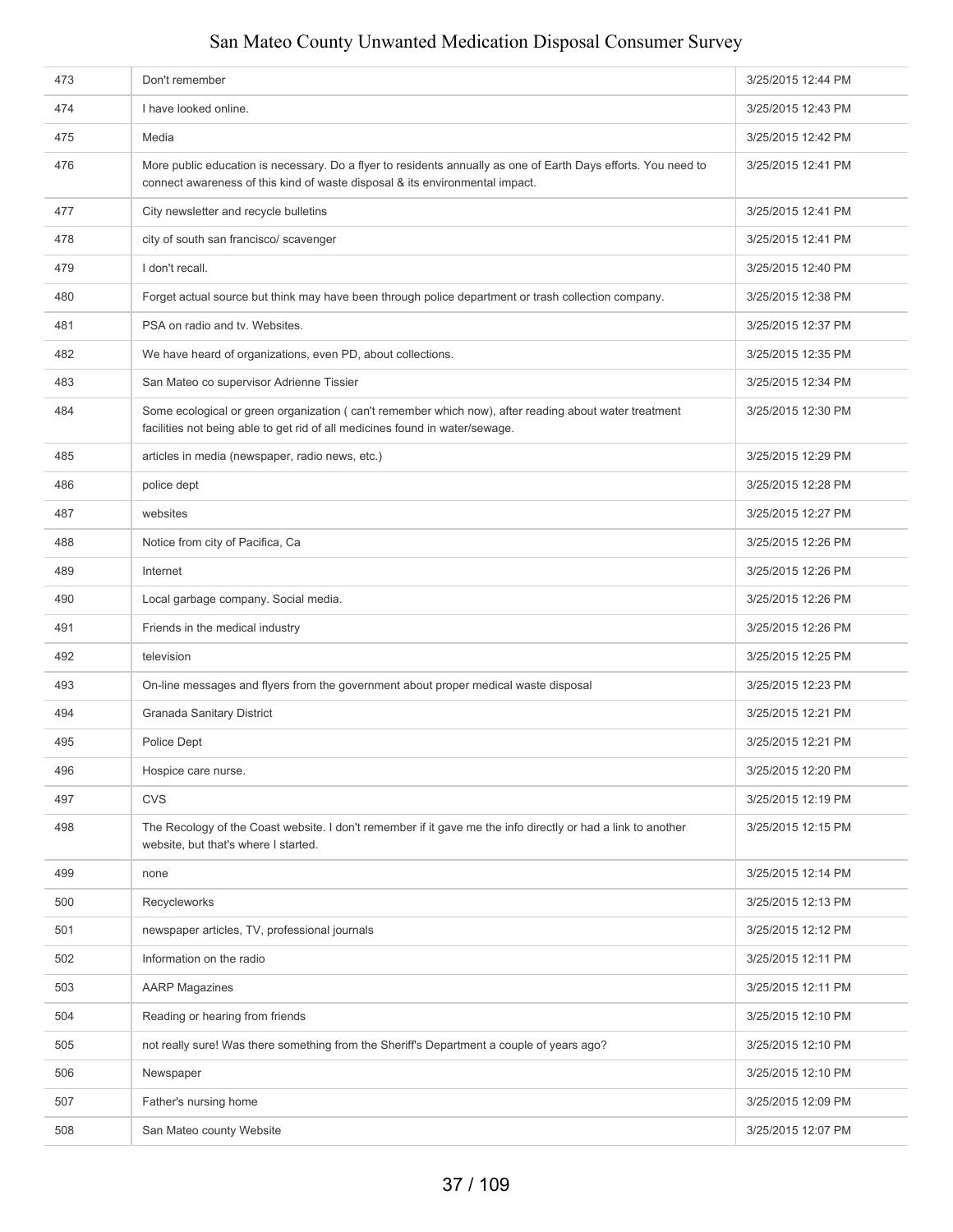| 510<br>Internet                                                                                             | 3/25/2015 12:05 PM |
|-------------------------------------------------------------------------------------------------------------|--------------------|
|                                                                                                             |                    |
| 511<br>Newspaper articles                                                                                   | 3/25/2015 12:04 PM |
| Police / Fire Department CERT<br>512                                                                        | 3/25/2015 12:02 PM |
| Hazardous waste disposal site on internet<br>513                                                            | 3/25/2015 12:01 PM |
| 514<br>TV, mailings, news articles, environmental agencies.                                                 | 3/25/2015 12:01 PM |
| 515<br>Friends and neighbors                                                                                | 3/25/2015 11:59 AM |
| 516<br>Local paper, news, etc                                                                               | 3/25/2015 11:59 AM |
| 517<br>Target stores has a paper in their pharmacy that I picked up on where to dispose of unused medicine. | 3/25/2015 11:58 AM |
| 518<br>Internet-see below                                                                                   | 3/25/2015 11:57 AM |
| Notices from San Carlos about where they should be disposed of.<br>519                                      | 3/25/2015 11:56 AM |
| Usually online or magazine articles<br>520                                                                  | 3/25/2015 11:53 AM |
| 521<br>Personal background in hazardous waste management                                                    | 3/25/2015 11:51 AM |
| County flyer?<br>522                                                                                        | 3/25/2015 11:50 AM |
| 523<br>Online sources that will take used meds to properly dispose of                                       | 3/25/2015 11:49 AM |
| 524<br>Newspapers                                                                                           | 3/25/2015 11:48 AM |
| 525<br>City emails                                                                                          | 3/25/2015 11:47 AM |
| 526<br>Newspaper article (as I recall)                                                                      | 3/25/2015 11:47 AM |
| 527<br><b>EWG</b>                                                                                           | 3/25/2015 11:46 AM |
| 528<br>newspaper                                                                                            | 3/25/2015 11:43 AM |
| 529<br>SM Police told me they have a drop box.                                                              | 3/25/2015 11:42 AM |
| 530<br>Email                                                                                                | 3/25/2015 11:42 AM |
| 531<br>TV. People talking about how to dispose of used medicine                                             | 3/25/2015 11:42 AM |
| 532<br>facebook                                                                                             | 3/25/2015 11:38 AM |
| 533<br>Media                                                                                                | 3/25/2015 11:36 AM |
| 534<br>Neighbors, family members                                                                            | 3/25/2015 11:35 AM |
| 535<br>Health publications                                                                                  | 3/25/2015 11:35 AM |
| Sheriffs office<br>536                                                                                      | 3/25/2015 11:34 AM |
| 537<br>some ad some where probably at kaiser                                                                | 3/25/2015 11:34 AM |
| Don't know where I heard it but there is a box at Police station<br>538                                     | 3/25/2015 11:33 AM |
| <b>CVS</b><br>539                                                                                           | 3/25/2015 11:33 AM |
| 540<br>www.medscape.org                                                                                     | 3/25/2015 11:32 AM |
| 541<br>Internet                                                                                             | 3/25/2015 11:28 AM |
| Recology website<br>542                                                                                     | 3/25/2015 11:28 AM |
| 543<br>police department                                                                                    | 3/25/2015 11:28 AM |
| 544<br>Newspaper                                                                                            | 3/25/2015 11:27 AM |
| 545<br>I have seen notices in local newspapers saying that pills should not go into the trash or toilet     | 3/25/2015 11:26 AM |
| 546<br>Hospice                                                                                              | 3/25/2015 11:24 AM |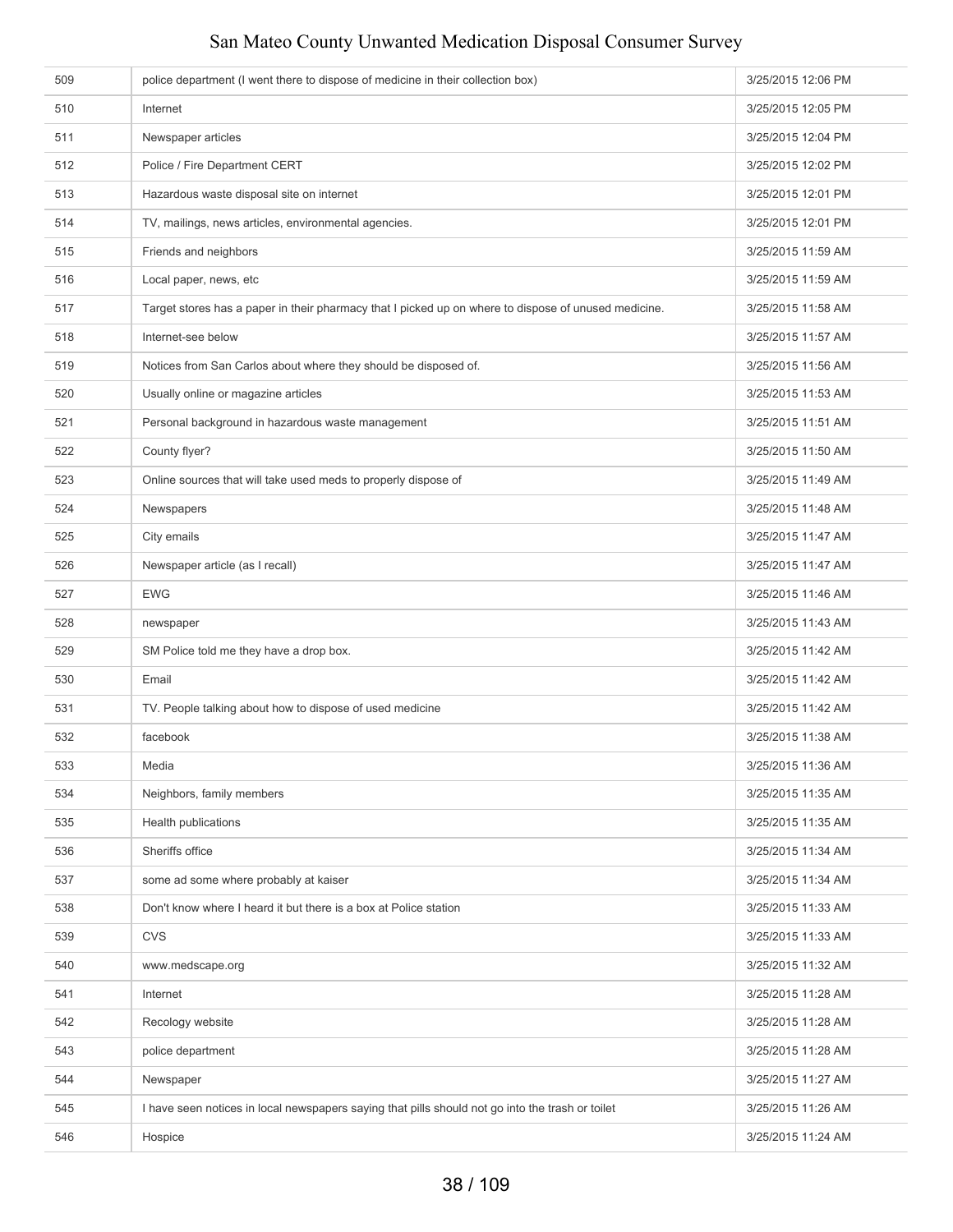| 547 | News special events notices                                                                                                                                                                                                                                                                                                                                                                         | 3/25/2015 11:22 AM |
|-----|-----------------------------------------------------------------------------------------------------------------------------------------------------------------------------------------------------------------------------------------------------------------------------------------------------------------------------------------------------------------------------------------------------|--------------------|
| 548 | I'm an RN so I know about the drug disposal been outside of the police station.                                                                                                                                                                                                                                                                                                                     | 3/25/2015 11:22 AM |
| 549 | News articles                                                                                                                                                                                                                                                                                                                                                                                       | 3/25/2015 11:22 AM |
| 550 | Booth at fair                                                                                                                                                                                                                                                                                                                                                                                       | 3/25/2015 11:22 AM |
| 551 | police                                                                                                                                                                                                                                                                                                                                                                                              | 3/25/2015 11:22 AM |
| 552 | News reports.                                                                                                                                                                                                                                                                                                                                                                                       | 3/25/2015 11:21 AM |
| 553 | none                                                                                                                                                                                                                                                                                                                                                                                                | 3/25/2015 11:21 AM |
| 554 | <b>Water District</b>                                                                                                                                                                                                                                                                                                                                                                               | 3/25/2015 11:20 AM |
| 555 | fridnds                                                                                                                                                                                                                                                                                                                                                                                             | 3/25/2015 11:20 AM |
| 556 | Google helped me find out about the police department dropbox                                                                                                                                                                                                                                                                                                                                       | 3/25/2015 11:20 AM |
| 557 | flyer                                                                                                                                                                                                                                                                                                                                                                                               | 3/25/2015 11:20 AM |
| 558 | mailers                                                                                                                                                                                                                                                                                                                                                                                             | 3/25/2015 11:20 AM |
| 559 | don't remember who told us about taking to police station                                                                                                                                                                                                                                                                                                                                           | 3/25/2015 11:18 AM |
| 560 | recycling news                                                                                                                                                                                                                                                                                                                                                                                      | 3/25/2015 11:18 AM |
| 561 | City of Sunnyvale recycling program                                                                                                                                                                                                                                                                                                                                                                 | 3/25/2015 11:16 AM |
| 562 | business associations yahoo groups                                                                                                                                                                                                                                                                                                                                                                  | 3/25/2015 11:15 AM |
| 563 | PSA's                                                                                                                                                                                                                                                                                                                                                                                               | 3/25/2015 11:15 AM |
| 564 | Radio                                                                                                                                                                                                                                                                                                                                                                                               | 3/25/2015 11:15 AM |
| 565 | can't remember where I learned this                                                                                                                                                                                                                                                                                                                                                                 | 3/25/2015 11:15 AM |
| 566 | friends tell me to take them to the police station or Kaiser Pharmacy                                                                                                                                                                                                                                                                                                                               | 3/25/2015 11:14 AM |
| 567 | HMB Farmers Market, I think                                                                                                                                                                                                                                                                                                                                                                         | 3/25/2015 11:14 AM |
| 568 | Recycle websites                                                                                                                                                                                                                                                                                                                                                                                    | 3/25/2015 11:14 AM |
| 569 | Vaguely remember reading something somewhere. Common sense? that don't want to get chemicals into ground<br>or into waterways.                                                                                                                                                                                                                                                                      | 3/25/2015 11:12 AM |
| 570 | Trash company                                                                                                                                                                                                                                                                                                                                                                                       | 3/25/2015 11:12 AM |
| 571 | <b>SCPD</b>                                                                                                                                                                                                                                                                                                                                                                                         | 3/25/2015 11:10 AM |
| 572 | None                                                                                                                                                                                                                                                                                                                                                                                                | 3/25/2015 11:10 AM |
| 573 | can't remember Maybe media                                                                                                                                                                                                                                                                                                                                                                          | 3/25/2015 11:10 AM |
| 574 | City/County officials                                                                                                                                                                                                                                                                                                                                                                               | 3/25/2015 11:10 AM |
| 575 | East Palo Alto Sanitary District Featured an article on where we can take our unwanted meds to. I'd wish we had<br>a collection site here in East Palo Alto. We were advised to take them to Palo Alto Regional Water Quality Control<br>Plant in Palo Alto. I'm not sure we're else in the San Mateo County, we can go? It would be great if Recology<br>could offer an service for unwanted meds? | 3/25/2015 11:09 AM |
| 576 | tv commercials                                                                                                                                                                                                                                                                                                                                                                                      | 3/25/2015 11:09 AM |
| 577 | When my son was in Cub Scouts we toured the local police station and they mentioned that they have a secure<br>medicine drop off bin in the lobby                                                                                                                                                                                                                                                   | 3/25/2015 11:09 AM |
| 578 | Daughter                                                                                                                                                                                                                                                                                                                                                                                            | 3/25/2015 11:08 AM |
| 579 | Perhaps pubic service announcements.                                                                                                                                                                                                                                                                                                                                                                | 3/25/2015 11:06 AM |
| 580 | I think the garbage company. And I've read about it somewhere.                                                                                                                                                                                                                                                                                                                                      | 3/25/2015 11:06 AM |
| 581 | web sites                                                                                                                                                                                                                                                                                                                                                                                           | 3/25/2015 11:06 AM |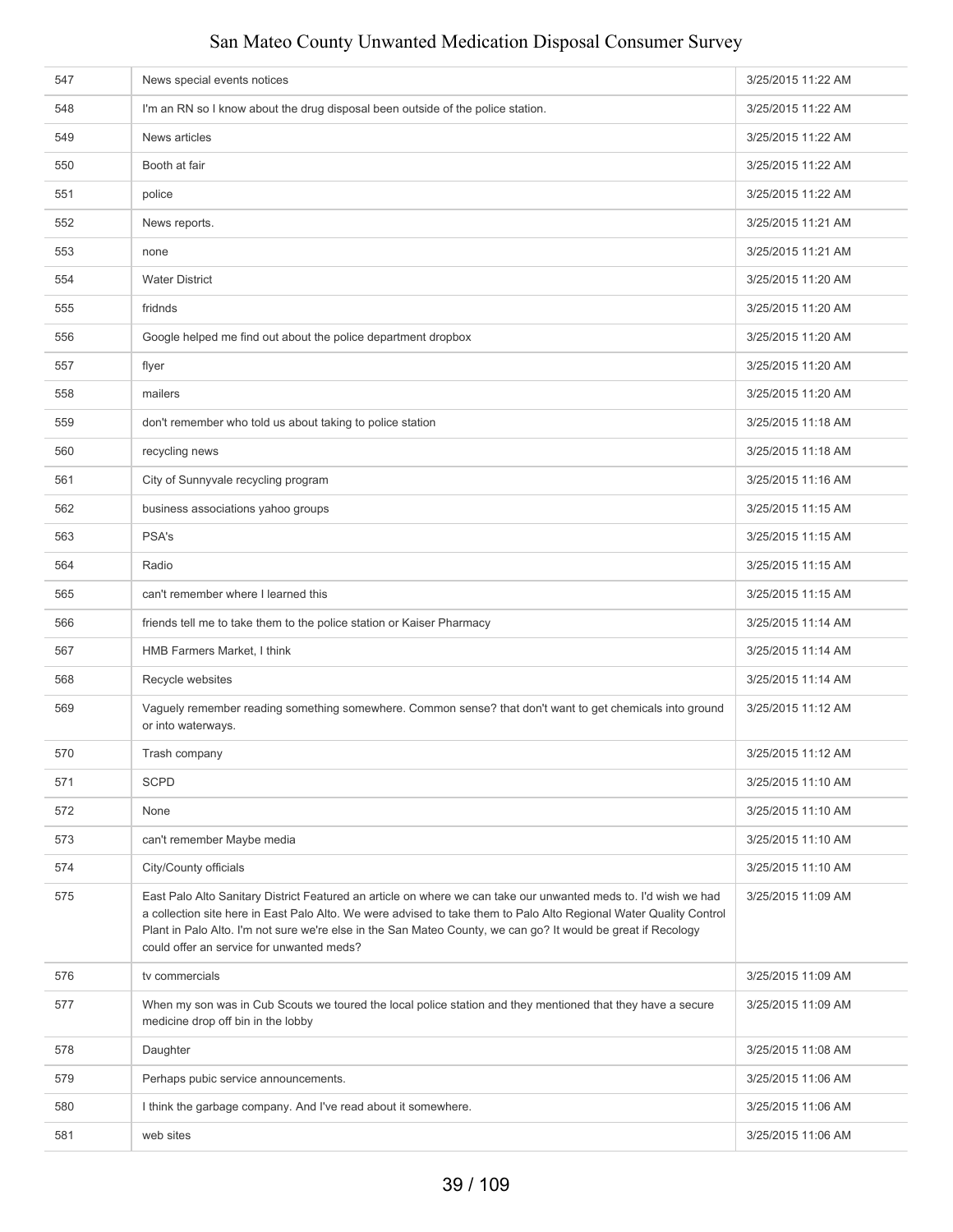| 583<br>I received advice from Hospice and senior centers<br>3/25/2015 11:05 AM<br>584<br>My nurse wife.<br>3/25/2015 11:05 AM<br>585<br>Waste collection company<br>3/25/2015 11:04 AM<br>586<br>3/25/2015 11:04 AM<br>Acterra<br>587<br>San Carlos newsletter<br>3/25/2015 11:04 AM<br>588<br>Pharmacists, Recycleworks<br>3/25/2015 11:03 AM<br>589<br>radio, television<br>3/25/2015 11:03 AM<br>590<br>Online<br>3/25/2015 11:03 AM<br>San Mateo county (I think that's who I called, but not absolutely sure).<br>3/25/2015 11:02 AM<br>591<br>592<br>Don't remember how I found out the police station had a bin for old medication.<br>3/25/2015 11:02 AM<br>593<br>police department<br>3/25/2015 11:02 AM<br>594<br>Advice on how/where to dispose safely from friends<br>3/25/2015 11:02 AM<br>595<br>Web<br>3/25/2015 11:02 AM<br>Internet, news articles<br>3/25/2015 11:01 AM<br>596<br>597<br>Don't remember. Public awareness campaign? PAMF?<br>3/25/2015 11:00 AM<br>598<br>SMC website<br>3/25/2015 11:00 AM<br>599<br>3/25/2015 10:59 AM<br>newspaper<br>600<br>City of South San Francisco<br>3/25/2015 10:59 AM<br>I don't remember who, but someone once told me to mix it with coffee grounds.<br>601<br>3/25/2015 10:58 AM<br>602<br>Police department had a day where they were accepting old medecine.<br>3/25/2015 10:58 AM<br>The city had a designated disposal day and site. Read in Goodhousekeeping on proper disposal.<br>603<br>3/25/2015 10:57 AM<br>604<br>Can't remember but it may have been through these alerts.<br>3/25/2015 10:57 AM<br>605<br>I believe it was a brochure from Recology but don't recall<br>3/25/2015 10:57 AM<br>Co-workers, friends could tell me where there are disposal sites or collection events<br>3/25/2015 10:57 AM<br>606<br>607<br>Google<br>3/25/2015 10:57 AM<br>608<br>Mom.<br>3/25/2015 10:57 AM<br>My old town in Massachusetts.<br>3/25/2015 10:57 AM<br>609<br>Myself - I am a biologist. I wish there was a better option for disposing of medicines.<br>610<br>3/25/2015 10:56 AM<br>former nurse friend<br>611<br>3/25/2015 10:56 AM<br>Co-worker. I drop them off at the San Mateo Police Department drop box.<br>612<br>3/25/2015 10:56 AM<br>613<br>Don't remember<br>3/25/2015 10:56 AM<br>614<br>When the county announced it a few years ago.<br>3/25/2015 10:56 AM<br>I cannot remember where exactly -- on the web somewhere, and from the city -- or county -- via a robocall.<br>615<br>3/25/2015 10:55 AM<br>616<br>newspaper articles, county agencies, fire dept.<br>3/25/2015 10:55 AM<br>617<br>Tv<br>3/25/2015 10:55 AM<br>618<br>3/25/2015 10:55 AM<br>newspaper<br>Read about proper disposal sites in the newspaper. Maybe also heard info on the radio<br>619<br>3/25/2015 10:54 AM | 582 | TV ads | 3/25/2015 11:05 AM |
|------------------------------------------------------------------------------------------------------------------------------------------------------------------------------------------------------------------------------------------------------------------------------------------------------------------------------------------------------------------------------------------------------------------------------------------------------------------------------------------------------------------------------------------------------------------------------------------------------------------------------------------------------------------------------------------------------------------------------------------------------------------------------------------------------------------------------------------------------------------------------------------------------------------------------------------------------------------------------------------------------------------------------------------------------------------------------------------------------------------------------------------------------------------------------------------------------------------------------------------------------------------------------------------------------------------------------------------------------------------------------------------------------------------------------------------------------------------------------------------------------------------------------------------------------------------------------------------------------------------------------------------------------------------------------------------------------------------------------------------------------------------------------------------------------------------------------------------------------------------------------------------------------------------------------------------------------------------------------------------------------------------------------------------------------------------------------------------------------------------------------------------------------------------------------------------------------------------------------------------------------------------------------------------------------------------------------------------------------------------------------------------------------------------------------------------------------------------------------------------------------------------------------------------------------------------------------------------------------------------------------------------------------------------------------------------------------------------------------------------------------------------------------------------|-----|--------|--------------------|
|                                                                                                                                                                                                                                                                                                                                                                                                                                                                                                                                                                                                                                                                                                                                                                                                                                                                                                                                                                                                                                                                                                                                                                                                                                                                                                                                                                                                                                                                                                                                                                                                                                                                                                                                                                                                                                                                                                                                                                                                                                                                                                                                                                                                                                                                                                                                                                                                                                                                                                                                                                                                                                                                                                                                                                                          |     |        |                    |
|                                                                                                                                                                                                                                                                                                                                                                                                                                                                                                                                                                                                                                                                                                                                                                                                                                                                                                                                                                                                                                                                                                                                                                                                                                                                                                                                                                                                                                                                                                                                                                                                                                                                                                                                                                                                                                                                                                                                                                                                                                                                                                                                                                                                                                                                                                                                                                                                                                                                                                                                                                                                                                                                                                                                                                                          |     |        |                    |
|                                                                                                                                                                                                                                                                                                                                                                                                                                                                                                                                                                                                                                                                                                                                                                                                                                                                                                                                                                                                                                                                                                                                                                                                                                                                                                                                                                                                                                                                                                                                                                                                                                                                                                                                                                                                                                                                                                                                                                                                                                                                                                                                                                                                                                                                                                                                                                                                                                                                                                                                                                                                                                                                                                                                                                                          |     |        |                    |
|                                                                                                                                                                                                                                                                                                                                                                                                                                                                                                                                                                                                                                                                                                                                                                                                                                                                                                                                                                                                                                                                                                                                                                                                                                                                                                                                                                                                                                                                                                                                                                                                                                                                                                                                                                                                                                                                                                                                                                                                                                                                                                                                                                                                                                                                                                                                                                                                                                                                                                                                                                                                                                                                                                                                                                                          |     |        |                    |
|                                                                                                                                                                                                                                                                                                                                                                                                                                                                                                                                                                                                                                                                                                                                                                                                                                                                                                                                                                                                                                                                                                                                                                                                                                                                                                                                                                                                                                                                                                                                                                                                                                                                                                                                                                                                                                                                                                                                                                                                                                                                                                                                                                                                                                                                                                                                                                                                                                                                                                                                                                                                                                                                                                                                                                                          |     |        |                    |
|                                                                                                                                                                                                                                                                                                                                                                                                                                                                                                                                                                                                                                                                                                                                                                                                                                                                                                                                                                                                                                                                                                                                                                                                                                                                                                                                                                                                                                                                                                                                                                                                                                                                                                                                                                                                                                                                                                                                                                                                                                                                                                                                                                                                                                                                                                                                                                                                                                                                                                                                                                                                                                                                                                                                                                                          |     |        |                    |
|                                                                                                                                                                                                                                                                                                                                                                                                                                                                                                                                                                                                                                                                                                                                                                                                                                                                                                                                                                                                                                                                                                                                                                                                                                                                                                                                                                                                                                                                                                                                                                                                                                                                                                                                                                                                                                                                                                                                                                                                                                                                                                                                                                                                                                                                                                                                                                                                                                                                                                                                                                                                                                                                                                                                                                                          |     |        |                    |
|                                                                                                                                                                                                                                                                                                                                                                                                                                                                                                                                                                                                                                                                                                                                                                                                                                                                                                                                                                                                                                                                                                                                                                                                                                                                                                                                                                                                                                                                                                                                                                                                                                                                                                                                                                                                                                                                                                                                                                                                                                                                                                                                                                                                                                                                                                                                                                                                                                                                                                                                                                                                                                                                                                                                                                                          |     |        |                    |
|                                                                                                                                                                                                                                                                                                                                                                                                                                                                                                                                                                                                                                                                                                                                                                                                                                                                                                                                                                                                                                                                                                                                                                                                                                                                                                                                                                                                                                                                                                                                                                                                                                                                                                                                                                                                                                                                                                                                                                                                                                                                                                                                                                                                                                                                                                                                                                                                                                                                                                                                                                                                                                                                                                                                                                                          |     |        |                    |
|                                                                                                                                                                                                                                                                                                                                                                                                                                                                                                                                                                                                                                                                                                                                                                                                                                                                                                                                                                                                                                                                                                                                                                                                                                                                                                                                                                                                                                                                                                                                                                                                                                                                                                                                                                                                                                                                                                                                                                                                                                                                                                                                                                                                                                                                                                                                                                                                                                                                                                                                                                                                                                                                                                                                                                                          |     |        |                    |
|                                                                                                                                                                                                                                                                                                                                                                                                                                                                                                                                                                                                                                                                                                                                                                                                                                                                                                                                                                                                                                                                                                                                                                                                                                                                                                                                                                                                                                                                                                                                                                                                                                                                                                                                                                                                                                                                                                                                                                                                                                                                                                                                                                                                                                                                                                                                                                                                                                                                                                                                                                                                                                                                                                                                                                                          |     |        |                    |
|                                                                                                                                                                                                                                                                                                                                                                                                                                                                                                                                                                                                                                                                                                                                                                                                                                                                                                                                                                                                                                                                                                                                                                                                                                                                                                                                                                                                                                                                                                                                                                                                                                                                                                                                                                                                                                                                                                                                                                                                                                                                                                                                                                                                                                                                                                                                                                                                                                                                                                                                                                                                                                                                                                                                                                                          |     |        |                    |
|                                                                                                                                                                                                                                                                                                                                                                                                                                                                                                                                                                                                                                                                                                                                                                                                                                                                                                                                                                                                                                                                                                                                                                                                                                                                                                                                                                                                                                                                                                                                                                                                                                                                                                                                                                                                                                                                                                                                                                                                                                                                                                                                                                                                                                                                                                                                                                                                                                                                                                                                                                                                                                                                                                                                                                                          |     |        |                    |
|                                                                                                                                                                                                                                                                                                                                                                                                                                                                                                                                                                                                                                                                                                                                                                                                                                                                                                                                                                                                                                                                                                                                                                                                                                                                                                                                                                                                                                                                                                                                                                                                                                                                                                                                                                                                                                                                                                                                                                                                                                                                                                                                                                                                                                                                                                                                                                                                                                                                                                                                                                                                                                                                                                                                                                                          |     |        |                    |
|                                                                                                                                                                                                                                                                                                                                                                                                                                                                                                                                                                                                                                                                                                                                                                                                                                                                                                                                                                                                                                                                                                                                                                                                                                                                                                                                                                                                                                                                                                                                                                                                                                                                                                                                                                                                                                                                                                                                                                                                                                                                                                                                                                                                                                                                                                                                                                                                                                                                                                                                                                                                                                                                                                                                                                                          |     |        |                    |
|                                                                                                                                                                                                                                                                                                                                                                                                                                                                                                                                                                                                                                                                                                                                                                                                                                                                                                                                                                                                                                                                                                                                                                                                                                                                                                                                                                                                                                                                                                                                                                                                                                                                                                                                                                                                                                                                                                                                                                                                                                                                                                                                                                                                                                                                                                                                                                                                                                                                                                                                                                                                                                                                                                                                                                                          |     |        |                    |
|                                                                                                                                                                                                                                                                                                                                                                                                                                                                                                                                                                                                                                                                                                                                                                                                                                                                                                                                                                                                                                                                                                                                                                                                                                                                                                                                                                                                                                                                                                                                                                                                                                                                                                                                                                                                                                                                                                                                                                                                                                                                                                                                                                                                                                                                                                                                                                                                                                                                                                                                                                                                                                                                                                                                                                                          |     |        |                    |
|                                                                                                                                                                                                                                                                                                                                                                                                                                                                                                                                                                                                                                                                                                                                                                                                                                                                                                                                                                                                                                                                                                                                                                                                                                                                                                                                                                                                                                                                                                                                                                                                                                                                                                                                                                                                                                                                                                                                                                                                                                                                                                                                                                                                                                                                                                                                                                                                                                                                                                                                                                                                                                                                                                                                                                                          |     |        |                    |
|                                                                                                                                                                                                                                                                                                                                                                                                                                                                                                                                                                                                                                                                                                                                                                                                                                                                                                                                                                                                                                                                                                                                                                                                                                                                                                                                                                                                                                                                                                                                                                                                                                                                                                                                                                                                                                                                                                                                                                                                                                                                                                                                                                                                                                                                                                                                                                                                                                                                                                                                                                                                                                                                                                                                                                                          |     |        |                    |
|                                                                                                                                                                                                                                                                                                                                                                                                                                                                                                                                                                                                                                                                                                                                                                                                                                                                                                                                                                                                                                                                                                                                                                                                                                                                                                                                                                                                                                                                                                                                                                                                                                                                                                                                                                                                                                                                                                                                                                                                                                                                                                                                                                                                                                                                                                                                                                                                                                                                                                                                                                                                                                                                                                                                                                                          |     |        |                    |
|                                                                                                                                                                                                                                                                                                                                                                                                                                                                                                                                                                                                                                                                                                                                                                                                                                                                                                                                                                                                                                                                                                                                                                                                                                                                                                                                                                                                                                                                                                                                                                                                                                                                                                                                                                                                                                                                                                                                                                                                                                                                                                                                                                                                                                                                                                                                                                                                                                                                                                                                                                                                                                                                                                                                                                                          |     |        |                    |
|                                                                                                                                                                                                                                                                                                                                                                                                                                                                                                                                                                                                                                                                                                                                                                                                                                                                                                                                                                                                                                                                                                                                                                                                                                                                                                                                                                                                                                                                                                                                                                                                                                                                                                                                                                                                                                                                                                                                                                                                                                                                                                                                                                                                                                                                                                                                                                                                                                                                                                                                                                                                                                                                                                                                                                                          |     |        |                    |
|                                                                                                                                                                                                                                                                                                                                                                                                                                                                                                                                                                                                                                                                                                                                                                                                                                                                                                                                                                                                                                                                                                                                                                                                                                                                                                                                                                                                                                                                                                                                                                                                                                                                                                                                                                                                                                                                                                                                                                                                                                                                                                                                                                                                                                                                                                                                                                                                                                                                                                                                                                                                                                                                                                                                                                                          |     |        |                    |
|                                                                                                                                                                                                                                                                                                                                                                                                                                                                                                                                                                                                                                                                                                                                                                                                                                                                                                                                                                                                                                                                                                                                                                                                                                                                                                                                                                                                                                                                                                                                                                                                                                                                                                                                                                                                                                                                                                                                                                                                                                                                                                                                                                                                                                                                                                                                                                                                                                                                                                                                                                                                                                                                                                                                                                                          |     |        |                    |
|                                                                                                                                                                                                                                                                                                                                                                                                                                                                                                                                                                                                                                                                                                                                                                                                                                                                                                                                                                                                                                                                                                                                                                                                                                                                                                                                                                                                                                                                                                                                                                                                                                                                                                                                                                                                                                                                                                                                                                                                                                                                                                                                                                                                                                                                                                                                                                                                                                                                                                                                                                                                                                                                                                                                                                                          |     |        |                    |
|                                                                                                                                                                                                                                                                                                                                                                                                                                                                                                                                                                                                                                                                                                                                                                                                                                                                                                                                                                                                                                                                                                                                                                                                                                                                                                                                                                                                                                                                                                                                                                                                                                                                                                                                                                                                                                                                                                                                                                                                                                                                                                                                                                                                                                                                                                                                                                                                                                                                                                                                                                                                                                                                                                                                                                                          |     |        |                    |
|                                                                                                                                                                                                                                                                                                                                                                                                                                                                                                                                                                                                                                                                                                                                                                                                                                                                                                                                                                                                                                                                                                                                                                                                                                                                                                                                                                                                                                                                                                                                                                                                                                                                                                                                                                                                                                                                                                                                                                                                                                                                                                                                                                                                                                                                                                                                                                                                                                                                                                                                                                                                                                                                                                                                                                                          |     |        |                    |
|                                                                                                                                                                                                                                                                                                                                                                                                                                                                                                                                                                                                                                                                                                                                                                                                                                                                                                                                                                                                                                                                                                                                                                                                                                                                                                                                                                                                                                                                                                                                                                                                                                                                                                                                                                                                                                                                                                                                                                                                                                                                                                                                                                                                                                                                                                                                                                                                                                                                                                                                                                                                                                                                                                                                                                                          |     |        |                    |
|                                                                                                                                                                                                                                                                                                                                                                                                                                                                                                                                                                                                                                                                                                                                                                                                                                                                                                                                                                                                                                                                                                                                                                                                                                                                                                                                                                                                                                                                                                                                                                                                                                                                                                                                                                                                                                                                                                                                                                                                                                                                                                                                                                                                                                                                                                                                                                                                                                                                                                                                                                                                                                                                                                                                                                                          |     |        |                    |
|                                                                                                                                                                                                                                                                                                                                                                                                                                                                                                                                                                                                                                                                                                                                                                                                                                                                                                                                                                                                                                                                                                                                                                                                                                                                                                                                                                                                                                                                                                                                                                                                                                                                                                                                                                                                                                                                                                                                                                                                                                                                                                                                                                                                                                                                                                                                                                                                                                                                                                                                                                                                                                                                                                                                                                                          |     |        |                    |
|                                                                                                                                                                                                                                                                                                                                                                                                                                                                                                                                                                                                                                                                                                                                                                                                                                                                                                                                                                                                                                                                                                                                                                                                                                                                                                                                                                                                                                                                                                                                                                                                                                                                                                                                                                                                                                                                                                                                                                                                                                                                                                                                                                                                                                                                                                                                                                                                                                                                                                                                                                                                                                                                                                                                                                                          |     |        |                    |
|                                                                                                                                                                                                                                                                                                                                                                                                                                                                                                                                                                                                                                                                                                                                                                                                                                                                                                                                                                                                                                                                                                                                                                                                                                                                                                                                                                                                                                                                                                                                                                                                                                                                                                                                                                                                                                                                                                                                                                                                                                                                                                                                                                                                                                                                                                                                                                                                                                                                                                                                                                                                                                                                                                                                                                                          |     |        |                    |
|                                                                                                                                                                                                                                                                                                                                                                                                                                                                                                                                                                                                                                                                                                                                                                                                                                                                                                                                                                                                                                                                                                                                                                                                                                                                                                                                                                                                                                                                                                                                                                                                                                                                                                                                                                                                                                                                                                                                                                                                                                                                                                                                                                                                                                                                                                                                                                                                                                                                                                                                                                                                                                                                                                                                                                                          |     |        |                    |
|                                                                                                                                                                                                                                                                                                                                                                                                                                                                                                                                                                                                                                                                                                                                                                                                                                                                                                                                                                                                                                                                                                                                                                                                                                                                                                                                                                                                                                                                                                                                                                                                                                                                                                                                                                                                                                                                                                                                                                                                                                                                                                                                                                                                                                                                                                                                                                                                                                                                                                                                                                                                                                                                                                                                                                                          |     |        |                    |
|                                                                                                                                                                                                                                                                                                                                                                                                                                                                                                                                                                                                                                                                                                                                                                                                                                                                                                                                                                                                                                                                                                                                                                                                                                                                                                                                                                                                                                                                                                                                                                                                                                                                                                                                                                                                                                                                                                                                                                                                                                                                                                                                                                                                                                                                                                                                                                                                                                                                                                                                                                                                                                                                                                                                                                                          |     |        |                    |
|                                                                                                                                                                                                                                                                                                                                                                                                                                                                                                                                                                                                                                                                                                                                                                                                                                                                                                                                                                                                                                                                                                                                                                                                                                                                                                                                                                                                                                                                                                                                                                                                                                                                                                                                                                                                                                                                                                                                                                                                                                                                                                                                                                                                                                                                                                                                                                                                                                                                                                                                                                                                                                                                                                                                                                                          |     |        |                    |
|                                                                                                                                                                                                                                                                                                                                                                                                                                                                                                                                                                                                                                                                                                                                                                                                                                                                                                                                                                                                                                                                                                                                                                                                                                                                                                                                                                                                                                                                                                                                                                                                                                                                                                                                                                                                                                                                                                                                                                                                                                                                                                                                                                                                                                                                                                                                                                                                                                                                                                                                                                                                                                                                                                                                                                                          |     |        |                    |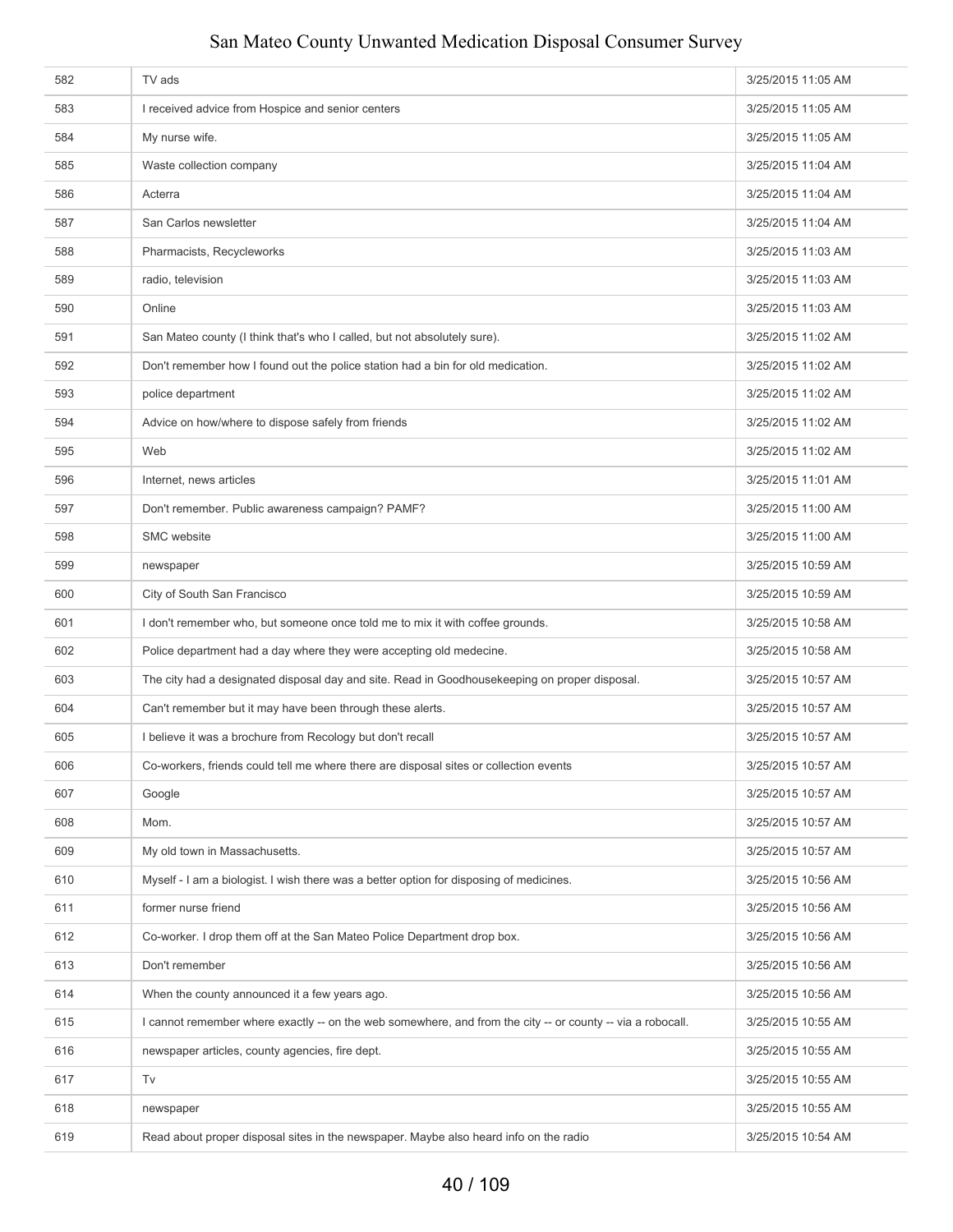| 620 | <b>Friends Media</b>                                                                                                     | 3/25/2015 10:54 AM |
|-----|--------------------------------------------------------------------------------------------------------------------------|--------------------|
| 621 | PSA and drug collection programs.                                                                                        | 3/25/2015 10:54 AM |
| 622 | Stories on line, notices in the mail about locations to dispose.                                                         | 3/25/2015 10:53 AM |
| 623 | Mix with soil and throw away in the trash.                                                                               | 3/25/2015 10:53 AM |
| 624 | Informational emails or tweets                                                                                           | 3/25/2015 10:53 AM |
| 625 | Newspaper                                                                                                                | 3/25/2015 10:53 AM |
| 626 | I will see poster posted when I pick up my medication but its unclear where you can dispose of them.                     | 3/25/2015 10:52 AM |
| 627 | internet articles                                                                                                        | 3/25/2015 10:52 AM |
| 628 | Online                                                                                                                   | 3/25/2015 10:52 AM |
| 629 | I learned that our local police department has a pharmaceutical waste disposal site when I visited to ask a<br>question. | 3/25/2015 10:52 AM |
| 630 | the bay area food allergy network has had many discussions on where to dispose of "sharps"                               | 3/25/2015 10:52 AM |
| 631 | City government                                                                                                          | 3/25/2015 10:52 AM |
| 632 | friends and family                                                                                                       | 3/25/2015 10:52 AM |
| 633 | Newspaper                                                                                                                | 3/25/2015 10:52 AM |
| 634 | radio alerts from DEA promoting collection events. problem is they won't take controlled substances.                     | 3/25/2015 10:52 AM |
| 635 | Crushing them & mixing with coffee & throwing away. Some pharmacies will accept returns but not many                     | 3/25/2015 10:51 AM |
| 636 | internet                                                                                                                 | 3/25/2015 10:51 AM |
| 637 | flyers/internet                                                                                                          | 3/25/2015 10:51 AM |
| 638 | press                                                                                                                    | 3/25/2015 10:51 AM |
| 639 | Both Santa Clara County and San Mateo County                                                                             | 3/25/2015 10:51 AM |
| 640 | Local mother's group message board.                                                                                      | 3/25/2015 10:51 AM |
| 641 | Can't remember where - probably from recycling.                                                                          | 3/25/2015 10:51 AM |
| 642 | friend told me to take unused meds to the pharmacy                                                                       | 3/25/2015 10:46 AM |
| 643 | friends or family members                                                                                                | 3/25/2015 8:34 AM  |
| 644 | Library handout                                                                                                          | 3/24/2015 11:08 AM |
| 645 | unknown                                                                                                                  | 3/24/2015 9:02 AM  |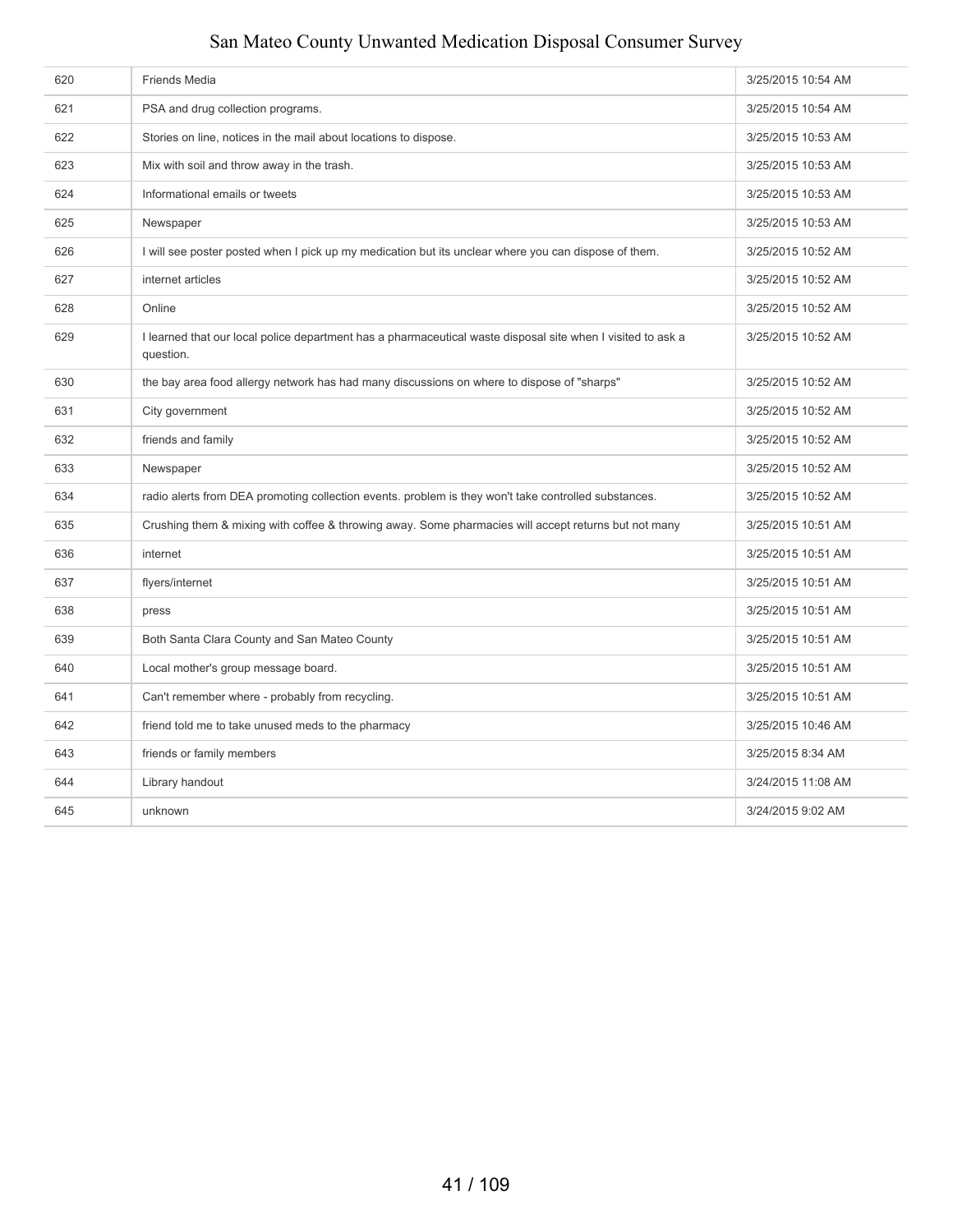

| <b>Answer Choices</b>                                                   | <b>Responses</b> |     |
|-------------------------------------------------------------------------|------------------|-----|
| Flush down the toilet/drain                                             | 2.64%            | 17  |
| Throw away in the trash                                                 | 3.57%            | 23  |
| Mix with wet coffee grounds or kitty litter and throw away in the trash | 7.60%            | 49  |
| Store in medicine cabinet                                               | 1.40%            | 9   |
| Take to pharmaceutical waste disposal site or collection event          | 77.52%           | 500 |
| Take them to a pharmacy                                                 | 16.90%           | 109 |
| I don't know what to do with them                                       | 3.26%            | 21  |
| Other (please describe)                                                 | 23.57%           | 152 |
| <b>Total Respondents: 645</b>                                           |                  |     |

| # | Other (please describe)               | Date               |
|---|---------------------------------------|--------------------|
|   | Take to drop-off at City Hall         | 4/2/2015 12:30 PM  |
| 2 | take to police dept.                  | 4/1/2015 9:07 PM   |
| 3 | Call for special pick up, I think!    | 3/30/2015 10:31 AM |
| 4 | Local police station                  | 3/29/2015 6:05 PM  |
| 5 | There was a drop off box at city hall | 3/28/2015 8:28 PM  |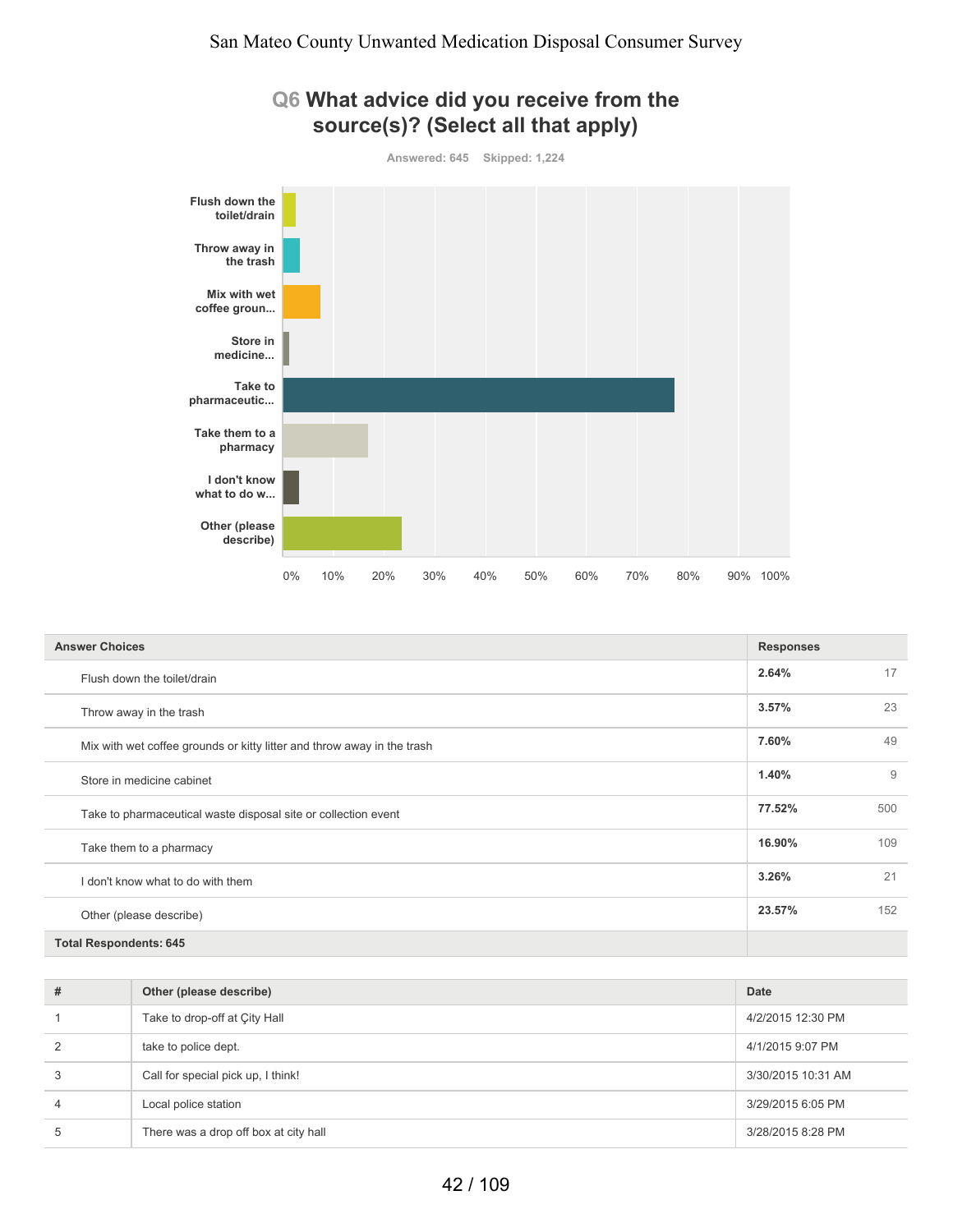| 6  | Friend told me about medical group in SF that recycles unwanted meds that are still within the date of usage.                                                                                                                                                                                                                                                                                                                                                                                                                                                                               | 3/28/2015 2:28 PM  |
|----|---------------------------------------------------------------------------------------------------------------------------------------------------------------------------------------------------------------------------------------------------------------------------------------------------------------------------------------------------------------------------------------------------------------------------------------------------------------------------------------------------------------------------------------------------------------------------------------------|--------------------|
| 7  | Bring them to receptacle at Sheriff's station in Moss Beach.                                                                                                                                                                                                                                                                                                                                                                                                                                                                                                                                | 3/28/2015 1:22 PM  |
| 8  | bring them to the police station                                                                                                                                                                                                                                                                                                                                                                                                                                                                                                                                                            | 3/28/2015 1:19 PM  |
| 9  | Take them to Sheriff's office                                                                                                                                                                                                                                                                                                                                                                                                                                                                                                                                                               | 3/27/2015 8:13 PM  |
| 10 | Finally figured out where to take them in indiana, then I moved here!                                                                                                                                                                                                                                                                                                                                                                                                                                                                                                                       | 3/27/2015 4:41 PM  |
| 11 | take to local police dept.                                                                                                                                                                                                                                                                                                                                                                                                                                                                                                                                                                  | 3/27/2015 3:04 PM  |
| 12 | took them to Belmont PD                                                                                                                                                                                                                                                                                                                                                                                                                                                                                                                                                                     | 3/27/2015 2:23 PM  |
| 13 | Take to designated drop off at local police station in my area. Expired and unused is deposited in a mail box type<br>of recepticle at the local police station.                                                                                                                                                                                                                                                                                                                                                                                                                            | 3/27/2015 1:20 PM  |
| 14 | Police Station, Steel Box Collector                                                                                                                                                                                                                                                                                                                                                                                                                                                                                                                                                         | 3/26/2015 7:58 PM  |
| 15 | Take them to local police department at inconvenient locations during hours that I'm a work, because the local<br>waste company does not have a waste disposal site. In my town, you have to go IN to the sheriff's office, through<br>a metal detector, during inconvenient hours, at a location that I'm never conveniently near, and you have to pay<br>to park to do it. Much more trouble than it's worth. At some point, when the "old medicine" shelf gets full, I'll<br>probably just throw them in the trash or flush them, since the county doesn't provide reasonable resources. | 3/26/2015 6:37 PM  |
| 16 | take to container by police dept. in SM                                                                                                                                                                                                                                                                                                                                                                                                                                                                                                                                                     | 3/26/2015 6:12 PM  |
| 17 | San Mateo Police Station has a special collection container for unused meds.                                                                                                                                                                                                                                                                                                                                                                                                                                                                                                                | 3/26/2015 5:37 PM  |
| 18 | Dispose at bin at police department                                                                                                                                                                                                                                                                                                                                                                                                                                                                                                                                                         | 3/26/2015 1:38 PM  |
| 19 | CVS wouldn't take them when I tried to take some to them. One of the suggestions was to take to your local<br>police dept.                                                                                                                                                                                                                                                                                                                                                                                                                                                                  | 3/26/2015 11:32 AM |
| 20 | Take it to police station                                                                                                                                                                                                                                                                                                                                                                                                                                                                                                                                                                   | 3/26/2015 11:17 AM |
| 21 | Police stations                                                                                                                                                                                                                                                                                                                                                                                                                                                                                                                                                                             | 3/26/2015 8:47 AM  |
| 22 | Drop off box at the SSF Police Department                                                                                                                                                                                                                                                                                                                                                                                                                                                                                                                                                   | 3/26/2015 8:43 AM  |
| 23 | Take to San Mateo police station                                                                                                                                                                                                                                                                                                                                                                                                                                                                                                                                                            | 3/26/2015 6:44 AM  |
| 24 | take to a household hazardous waste disposal site/event                                                                                                                                                                                                                                                                                                                                                                                                                                                                                                                                     | 3/26/2015 12:12 AM |
| 25 | in regard to syringe disposal                                                                                                                                                                                                                                                                                                                                                                                                                                                                                                                                                               | 3/26/2015 12:12 AM |
| 26 | WN offered collection sitestes                                                                                                                                                                                                                                                                                                                                                                                                                                                                                                                                                              | 3/25/2015 11:10 PM |
| 27 | Hazardous waste disposal                                                                                                                                                                                                                                                                                                                                                                                                                                                                                                                                                                    | 3/25/2015 10:49 PM |
| 28 | Police station                                                                                                                                                                                                                                                                                                                                                                                                                                                                                                                                                                              | 3/25/2015 10:49 PM |
| 29 | bring them into the drop off place                                                                                                                                                                                                                                                                                                                                                                                                                                                                                                                                                          | 3/25/2015 10:32 PM |
| 30 | Do not remember specifics                                                                                                                                                                                                                                                                                                                                                                                                                                                                                                                                                                   | 3/25/2015 10:25 PM |
| 31 | donate to drs w/o borders take to atherton police station drop off box john celadon of preuss pharmacy in menlo<br>pathways hospice                                                                                                                                                                                                                                                                                                                                                                                                                                                         | 3/25/2015 10:21 PM |
| 32 | Take them to San Mateo Police Department                                                                                                                                                                                                                                                                                                                                                                                                                                                                                                                                                    | 3/25/2015 10:15 PM |
| 33 | take to police dept. for disposal                                                                                                                                                                                                                                                                                                                                                                                                                                                                                                                                                           | 3/25/2015 10:02 PM |
| 34 | Donate unused current medicine.                                                                                                                                                                                                                                                                                                                                                                                                                                                                                                                                                             | 3/25/2015 9:33 PM  |
| 35 | My pharmacy wouldn't take my "old" medicine.                                                                                                                                                                                                                                                                                                                                                                                                                                                                                                                                                | 3/25/2015 9:29 PM  |
| 36 | maybe the pharmacy                                                                                                                                                                                                                                                                                                                                                                                                                                                                                                                                                                          | 3/25/2015 9:20 PM  |
| 37 | Police department white collection box.                                                                                                                                                                                                                                                                                                                                                                                                                                                                                                                                                     | 3/25/2015 9:19 PM  |
| 38 | Take to local Police Department for proper disposal.                                                                                                                                                                                                                                                                                                                                                                                                                                                                                                                                        | 3/25/2015 9:17 PM  |
| 39 | List of police depts. that took them.                                                                                                                                                                                                                                                                                                                                                                                                                                                                                                                                                       | 3/25/2015 9:15 PM  |
|    |                                                                                                                                                                                                                                                                                                                                                                                                                                                                                                                                                                                             |                    |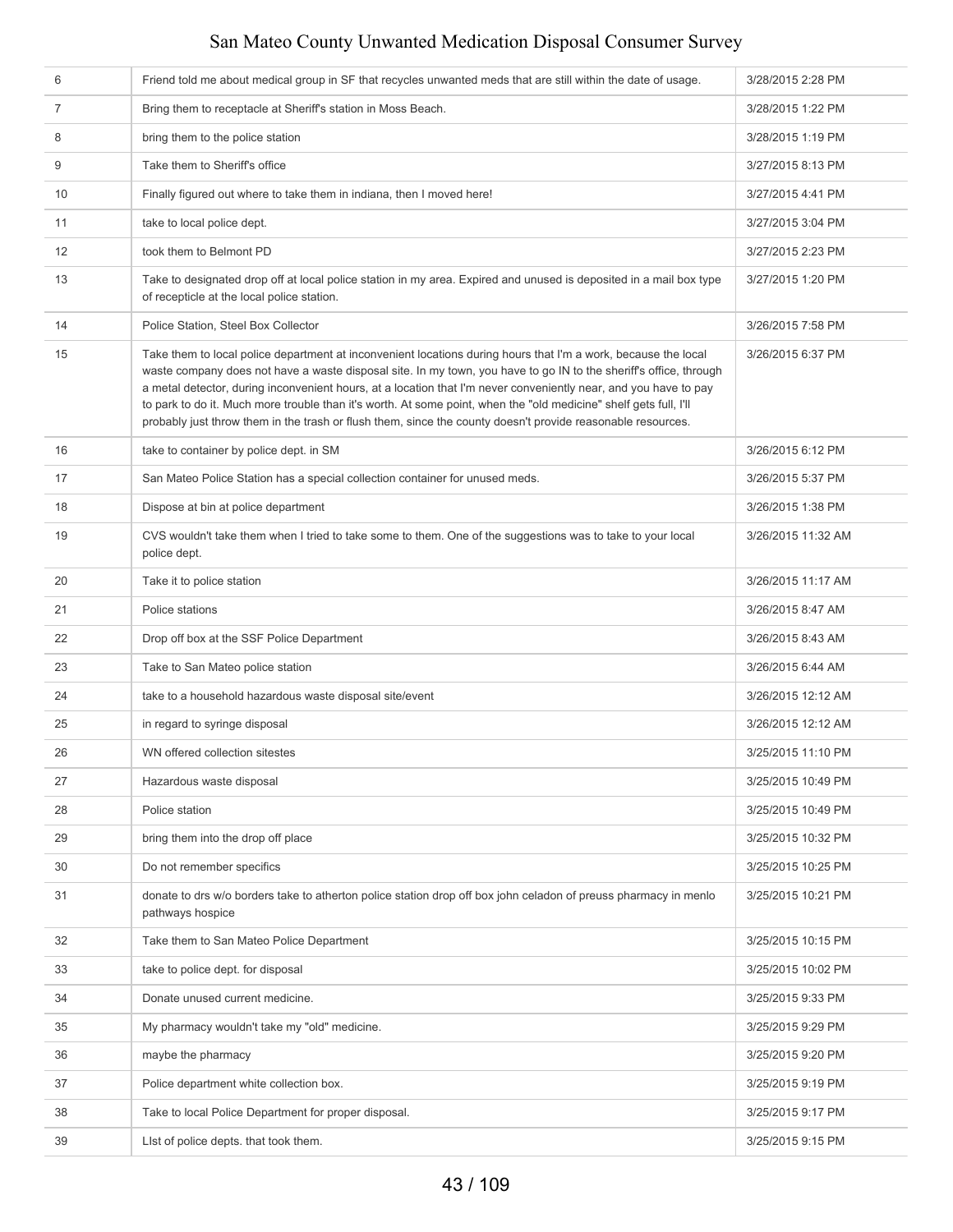| 41<br>take to police station<br>3/25/2015 8:26 PM<br>San Carlos Police Department<br>42<br>3/25/2015 8:24 PM<br>43<br>Clerk told me to take to the police station. I believe that might be true but I am not sure.<br>3/25/2015 8:02 PM<br>44<br>Look up on internet for local disposal site.<br>3/25/2015 7:57 PM<br>Police station<br>45<br>3/25/2015 7:42 PM<br>46<br>3/25/2015 7:41 PM<br>compost<br>police department<br>3/25/2015 7:14 PM<br>47<br>48<br>take to police station<br>3/25/2015 7:10 PM<br>Take to local police dept<br>3/25/2015 7:07 PM<br>49<br>drop off at police station<br>50<br>3/25/2015 6:47 PM<br>In Pacifica, the local Police Department on Hwy 1<br>3/25/2015 6:36 PM<br>51<br>52<br>Disposal sites at certain police departmenta<br>3/25/2015 6:15 PM<br>53<br>None<br>3/25/2015 5:45 PM<br>Vollection sites were usually located in police station in NJ<br>54<br>3/25/2015 5:09 PM<br>How we dispose of the medications depends on the type of medication it is.<br>55<br>3/25/2015 5:04 PM<br>Take them to the drop box although it took a long time for the police station to guide me the right direction. It<br>56<br>3/25/2015 5:04 PM<br>wasn't easy.<br>Take to S.M. city police station site.<br>57<br>3/25/2015 5:02 PM<br>58<br>Take to drop-off box at the clinic where I receive medical care.<br>3/25/2015 5:02 PM<br>59<br>Local pd<br>3/25/2015 4:55 PM<br>60<br>Sheriffs office said to bring them to a police station or the county sheriffs office to dispose of.<br>3/25/2015 4:53 PM<br>take to police station<br>61<br>3/25/2015 4:49 PM<br>there is a product you can buy and put Ned's in it and I think it dissolves it<br>62<br>3/25/2015 4:46 PM<br>Take to Colma Police Station<br>3/25/2015 4:40 PM<br>63<br>64<br>Local police dept<br>3/25/2015 4:34 PM<br>Take it to the police dept.<br>65<br>3/25/2015 4:34 PM<br>66<br>Take to the sheriff's office in the courthouse<br>3/25/2015 4:34 PM<br>Just recently hearing of some pharmacies possibly taking back.<br>3/25/2015 4:31 PM<br>67<br>68<br>take to police dept.<br>3/25/2015 4:28 PM<br>Take them to drop off place.<br>69<br>3/25/2015 4:24 PM<br>70<br>take to sheriff's department<br>3/25/2015 4:11 PM<br>71<br>Store in large plastic zip locks.<br>3/25/2015 4:10 PM<br>72<br>Take them to the Sheriff's office in Moss Beach they have a disposal there.<br>3/25/2015 4:10 PM | 40 | Bring it to them to dispose of. | 3/25/2015 8:35 PM |
|-----------------------------------------------------------------------------------------------------------------------------------------------------------------------------------------------------------------------------------------------------------------------------------------------------------------------------------------------------------------------------------------------------------------------------------------------------------------------------------------------------------------------------------------------------------------------------------------------------------------------------------------------------------------------------------------------------------------------------------------------------------------------------------------------------------------------------------------------------------------------------------------------------------------------------------------------------------------------------------------------------------------------------------------------------------------------------------------------------------------------------------------------------------------------------------------------------------------------------------------------------------------------------------------------------------------------------------------------------------------------------------------------------------------------------------------------------------------------------------------------------------------------------------------------------------------------------------------------------------------------------------------------------------------------------------------------------------------------------------------------------------------------------------------------------------------------------------------------------------------------------------------------------------------------------------------------------------------------------------------------------------------------------------------------------------------------------------------------------------------------------------------------------------------------------------------------------------------------------------------------------------------------------------------------------------------------------------------------------------------------------------------------------------------|----|---------------------------------|-------------------|
|                                                                                                                                                                                                                                                                                                                                                                                                                                                                                                                                                                                                                                                                                                                                                                                                                                                                                                                                                                                                                                                                                                                                                                                                                                                                                                                                                                                                                                                                                                                                                                                                                                                                                                                                                                                                                                                                                                                                                                                                                                                                                                                                                                                                                                                                                                                                                                                                                 |    |                                 |                   |
|                                                                                                                                                                                                                                                                                                                                                                                                                                                                                                                                                                                                                                                                                                                                                                                                                                                                                                                                                                                                                                                                                                                                                                                                                                                                                                                                                                                                                                                                                                                                                                                                                                                                                                                                                                                                                                                                                                                                                                                                                                                                                                                                                                                                                                                                                                                                                                                                                 |    |                                 |                   |
|                                                                                                                                                                                                                                                                                                                                                                                                                                                                                                                                                                                                                                                                                                                                                                                                                                                                                                                                                                                                                                                                                                                                                                                                                                                                                                                                                                                                                                                                                                                                                                                                                                                                                                                                                                                                                                                                                                                                                                                                                                                                                                                                                                                                                                                                                                                                                                                                                 |    |                                 |                   |
|                                                                                                                                                                                                                                                                                                                                                                                                                                                                                                                                                                                                                                                                                                                                                                                                                                                                                                                                                                                                                                                                                                                                                                                                                                                                                                                                                                                                                                                                                                                                                                                                                                                                                                                                                                                                                                                                                                                                                                                                                                                                                                                                                                                                                                                                                                                                                                                                                 |    |                                 |                   |
|                                                                                                                                                                                                                                                                                                                                                                                                                                                                                                                                                                                                                                                                                                                                                                                                                                                                                                                                                                                                                                                                                                                                                                                                                                                                                                                                                                                                                                                                                                                                                                                                                                                                                                                                                                                                                                                                                                                                                                                                                                                                                                                                                                                                                                                                                                                                                                                                                 |    |                                 |                   |
|                                                                                                                                                                                                                                                                                                                                                                                                                                                                                                                                                                                                                                                                                                                                                                                                                                                                                                                                                                                                                                                                                                                                                                                                                                                                                                                                                                                                                                                                                                                                                                                                                                                                                                                                                                                                                                                                                                                                                                                                                                                                                                                                                                                                                                                                                                                                                                                                                 |    |                                 |                   |
|                                                                                                                                                                                                                                                                                                                                                                                                                                                                                                                                                                                                                                                                                                                                                                                                                                                                                                                                                                                                                                                                                                                                                                                                                                                                                                                                                                                                                                                                                                                                                                                                                                                                                                                                                                                                                                                                                                                                                                                                                                                                                                                                                                                                                                                                                                                                                                                                                 |    |                                 |                   |
|                                                                                                                                                                                                                                                                                                                                                                                                                                                                                                                                                                                                                                                                                                                                                                                                                                                                                                                                                                                                                                                                                                                                                                                                                                                                                                                                                                                                                                                                                                                                                                                                                                                                                                                                                                                                                                                                                                                                                                                                                                                                                                                                                                                                                                                                                                                                                                                                                 |    |                                 |                   |
|                                                                                                                                                                                                                                                                                                                                                                                                                                                                                                                                                                                                                                                                                                                                                                                                                                                                                                                                                                                                                                                                                                                                                                                                                                                                                                                                                                                                                                                                                                                                                                                                                                                                                                                                                                                                                                                                                                                                                                                                                                                                                                                                                                                                                                                                                                                                                                                                                 |    |                                 |                   |
|                                                                                                                                                                                                                                                                                                                                                                                                                                                                                                                                                                                                                                                                                                                                                                                                                                                                                                                                                                                                                                                                                                                                                                                                                                                                                                                                                                                                                                                                                                                                                                                                                                                                                                                                                                                                                                                                                                                                                                                                                                                                                                                                                                                                                                                                                                                                                                                                                 |    |                                 |                   |
|                                                                                                                                                                                                                                                                                                                                                                                                                                                                                                                                                                                                                                                                                                                                                                                                                                                                                                                                                                                                                                                                                                                                                                                                                                                                                                                                                                                                                                                                                                                                                                                                                                                                                                                                                                                                                                                                                                                                                                                                                                                                                                                                                                                                                                                                                                                                                                                                                 |    |                                 |                   |
|                                                                                                                                                                                                                                                                                                                                                                                                                                                                                                                                                                                                                                                                                                                                                                                                                                                                                                                                                                                                                                                                                                                                                                                                                                                                                                                                                                                                                                                                                                                                                                                                                                                                                                                                                                                                                                                                                                                                                                                                                                                                                                                                                                                                                                                                                                                                                                                                                 |    |                                 |                   |
|                                                                                                                                                                                                                                                                                                                                                                                                                                                                                                                                                                                                                                                                                                                                                                                                                                                                                                                                                                                                                                                                                                                                                                                                                                                                                                                                                                                                                                                                                                                                                                                                                                                                                                                                                                                                                                                                                                                                                                                                                                                                                                                                                                                                                                                                                                                                                                                                                 |    |                                 |                   |
|                                                                                                                                                                                                                                                                                                                                                                                                                                                                                                                                                                                                                                                                                                                                                                                                                                                                                                                                                                                                                                                                                                                                                                                                                                                                                                                                                                                                                                                                                                                                                                                                                                                                                                                                                                                                                                                                                                                                                                                                                                                                                                                                                                                                                                                                                                                                                                                                                 |    |                                 |                   |
|                                                                                                                                                                                                                                                                                                                                                                                                                                                                                                                                                                                                                                                                                                                                                                                                                                                                                                                                                                                                                                                                                                                                                                                                                                                                                                                                                                                                                                                                                                                                                                                                                                                                                                                                                                                                                                                                                                                                                                                                                                                                                                                                                                                                                                                                                                                                                                                                                 |    |                                 |                   |
|                                                                                                                                                                                                                                                                                                                                                                                                                                                                                                                                                                                                                                                                                                                                                                                                                                                                                                                                                                                                                                                                                                                                                                                                                                                                                                                                                                                                                                                                                                                                                                                                                                                                                                                                                                                                                                                                                                                                                                                                                                                                                                                                                                                                                                                                                                                                                                                                                 |    |                                 |                   |
|                                                                                                                                                                                                                                                                                                                                                                                                                                                                                                                                                                                                                                                                                                                                                                                                                                                                                                                                                                                                                                                                                                                                                                                                                                                                                                                                                                                                                                                                                                                                                                                                                                                                                                                                                                                                                                                                                                                                                                                                                                                                                                                                                                                                                                                                                                                                                                                                                 |    |                                 |                   |
|                                                                                                                                                                                                                                                                                                                                                                                                                                                                                                                                                                                                                                                                                                                                                                                                                                                                                                                                                                                                                                                                                                                                                                                                                                                                                                                                                                                                                                                                                                                                                                                                                                                                                                                                                                                                                                                                                                                                                                                                                                                                                                                                                                                                                                                                                                                                                                                                                 |    |                                 |                   |
|                                                                                                                                                                                                                                                                                                                                                                                                                                                                                                                                                                                                                                                                                                                                                                                                                                                                                                                                                                                                                                                                                                                                                                                                                                                                                                                                                                                                                                                                                                                                                                                                                                                                                                                                                                                                                                                                                                                                                                                                                                                                                                                                                                                                                                                                                                                                                                                                                 |    |                                 |                   |
|                                                                                                                                                                                                                                                                                                                                                                                                                                                                                                                                                                                                                                                                                                                                                                                                                                                                                                                                                                                                                                                                                                                                                                                                                                                                                                                                                                                                                                                                                                                                                                                                                                                                                                                                                                                                                                                                                                                                                                                                                                                                                                                                                                                                                                                                                                                                                                                                                 |    |                                 |                   |
|                                                                                                                                                                                                                                                                                                                                                                                                                                                                                                                                                                                                                                                                                                                                                                                                                                                                                                                                                                                                                                                                                                                                                                                                                                                                                                                                                                                                                                                                                                                                                                                                                                                                                                                                                                                                                                                                                                                                                                                                                                                                                                                                                                                                                                                                                                                                                                                                                 |    |                                 |                   |
|                                                                                                                                                                                                                                                                                                                                                                                                                                                                                                                                                                                                                                                                                                                                                                                                                                                                                                                                                                                                                                                                                                                                                                                                                                                                                                                                                                                                                                                                                                                                                                                                                                                                                                                                                                                                                                                                                                                                                                                                                                                                                                                                                                                                                                                                                                                                                                                                                 |    |                                 |                   |
|                                                                                                                                                                                                                                                                                                                                                                                                                                                                                                                                                                                                                                                                                                                                                                                                                                                                                                                                                                                                                                                                                                                                                                                                                                                                                                                                                                                                                                                                                                                                                                                                                                                                                                                                                                                                                                                                                                                                                                                                                                                                                                                                                                                                                                                                                                                                                                                                                 |    |                                 |                   |
|                                                                                                                                                                                                                                                                                                                                                                                                                                                                                                                                                                                                                                                                                                                                                                                                                                                                                                                                                                                                                                                                                                                                                                                                                                                                                                                                                                                                                                                                                                                                                                                                                                                                                                                                                                                                                                                                                                                                                                                                                                                                                                                                                                                                                                                                                                                                                                                                                 |    |                                 |                   |
|                                                                                                                                                                                                                                                                                                                                                                                                                                                                                                                                                                                                                                                                                                                                                                                                                                                                                                                                                                                                                                                                                                                                                                                                                                                                                                                                                                                                                                                                                                                                                                                                                                                                                                                                                                                                                                                                                                                                                                                                                                                                                                                                                                                                                                                                                                                                                                                                                 |    |                                 |                   |
|                                                                                                                                                                                                                                                                                                                                                                                                                                                                                                                                                                                                                                                                                                                                                                                                                                                                                                                                                                                                                                                                                                                                                                                                                                                                                                                                                                                                                                                                                                                                                                                                                                                                                                                                                                                                                                                                                                                                                                                                                                                                                                                                                                                                                                                                                                                                                                                                                 |    |                                 |                   |
|                                                                                                                                                                                                                                                                                                                                                                                                                                                                                                                                                                                                                                                                                                                                                                                                                                                                                                                                                                                                                                                                                                                                                                                                                                                                                                                                                                                                                                                                                                                                                                                                                                                                                                                                                                                                                                                                                                                                                                                                                                                                                                                                                                                                                                                                                                                                                                                                                 |    |                                 |                   |
|                                                                                                                                                                                                                                                                                                                                                                                                                                                                                                                                                                                                                                                                                                                                                                                                                                                                                                                                                                                                                                                                                                                                                                                                                                                                                                                                                                                                                                                                                                                                                                                                                                                                                                                                                                                                                                                                                                                                                                                                                                                                                                                                                                                                                                                                                                                                                                                                                 |    |                                 |                   |
|                                                                                                                                                                                                                                                                                                                                                                                                                                                                                                                                                                                                                                                                                                                                                                                                                                                                                                                                                                                                                                                                                                                                                                                                                                                                                                                                                                                                                                                                                                                                                                                                                                                                                                                                                                                                                                                                                                                                                                                                                                                                                                                                                                                                                                                                                                                                                                                                                 |    |                                 |                   |
|                                                                                                                                                                                                                                                                                                                                                                                                                                                                                                                                                                                                                                                                                                                                                                                                                                                                                                                                                                                                                                                                                                                                                                                                                                                                                                                                                                                                                                                                                                                                                                                                                                                                                                                                                                                                                                                                                                                                                                                                                                                                                                                                                                                                                                                                                                                                                                                                                 |    |                                 |                   |
|                                                                                                                                                                                                                                                                                                                                                                                                                                                                                                                                                                                                                                                                                                                                                                                                                                                                                                                                                                                                                                                                                                                                                                                                                                                                                                                                                                                                                                                                                                                                                                                                                                                                                                                                                                                                                                                                                                                                                                                                                                                                                                                                                                                                                                                                                                                                                                                                                 |    |                                 |                   |
|                                                                                                                                                                                                                                                                                                                                                                                                                                                                                                                                                                                                                                                                                                                                                                                                                                                                                                                                                                                                                                                                                                                                                                                                                                                                                                                                                                                                                                                                                                                                                                                                                                                                                                                                                                                                                                                                                                                                                                                                                                                                                                                                                                                                                                                                                                                                                                                                                 |    |                                 |                   |
| 73<br>Not to flush down the toilet<br>3/25/2015 3:57 PM                                                                                                                                                                                                                                                                                                                                                                                                                                                                                                                                                                                                                                                                                                                                                                                                                                                                                                                                                                                                                                                                                                                                                                                                                                                                                                                                                                                                                                                                                                                                                                                                                                                                                                                                                                                                                                                                                                                                                                                                                                                                                                                                                                                                                                                                                                                                                         |    |                                 |                   |
| 74<br>Police dept<br>3/25/2015 3:56 PM                                                                                                                                                                                                                                                                                                                                                                                                                                                                                                                                                                                                                                                                                                                                                                                                                                                                                                                                                                                                                                                                                                                                                                                                                                                                                                                                                                                                                                                                                                                                                                                                                                                                                                                                                                                                                                                                                                                                                                                                                                                                                                                                                                                                                                                                                                                                                                          |    |                                 |                   |
| 75<br>Told to bring them into the SM County Office, downtown (But this is NOT an EASY feat!!) :(<br>3/25/2015 3:51 PM                                                                                                                                                                                                                                                                                                                                                                                                                                                                                                                                                                                                                                                                                                                                                                                                                                                                                                                                                                                                                                                                                                                                                                                                                                                                                                                                                                                                                                                                                                                                                                                                                                                                                                                                                                                                                                                                                                                                                                                                                                                                                                                                                                                                                                                                                           |    |                                 |                   |
| 76<br>Take to Palo Alto Medical Foundation<br>3/25/2015 3:51 PM                                                                                                                                                                                                                                                                                                                                                                                                                                                                                                                                                                                                                                                                                                                                                                                                                                                                                                                                                                                                                                                                                                                                                                                                                                                                                                                                                                                                                                                                                                                                                                                                                                                                                                                                                                                                                                                                                                                                                                                                                                                                                                                                                                                                                                                                                                                                                 |    |                                 |                   |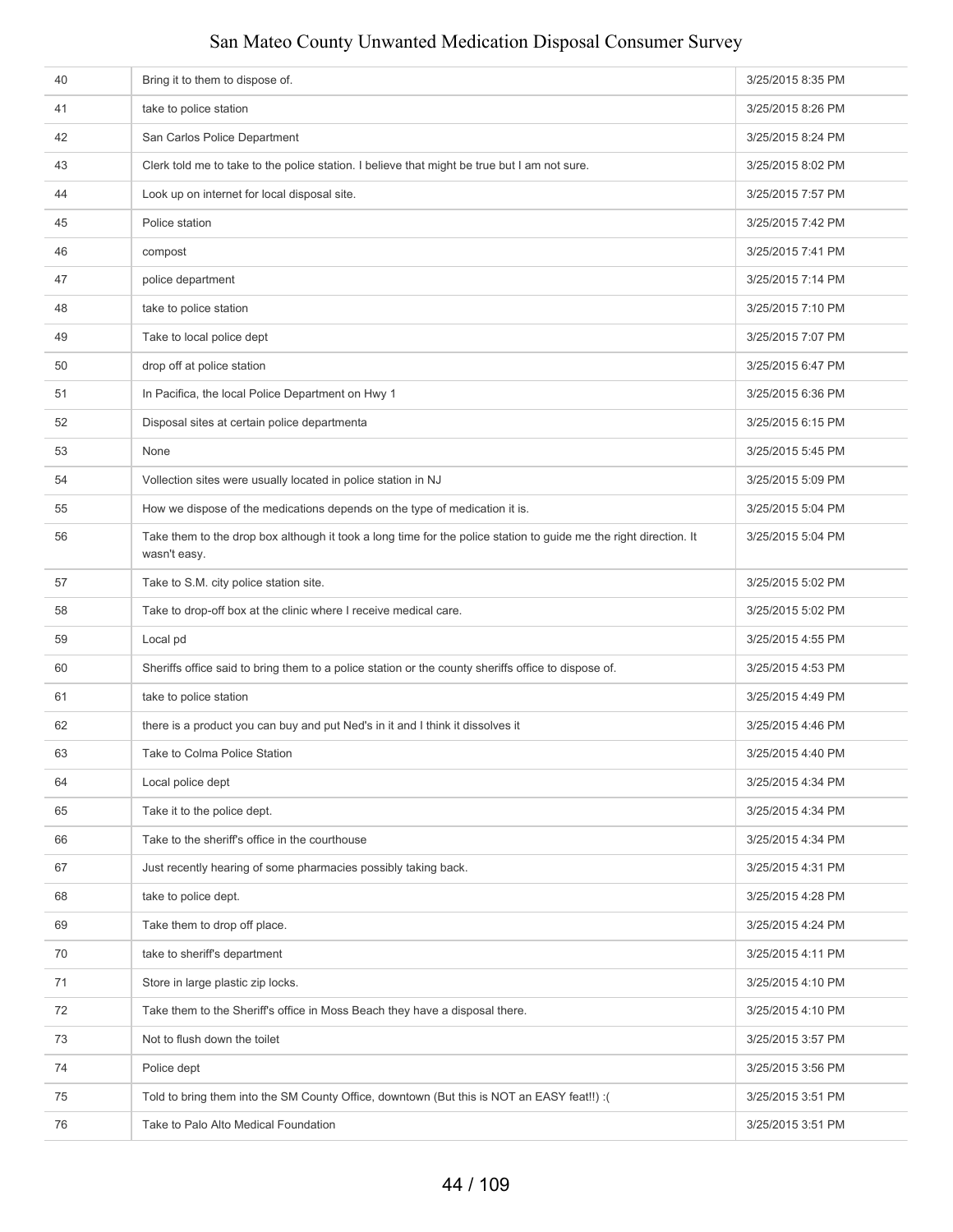| 77  | Bring to the San Bruno Police Department.                                                                                                                                                             | 3/25/2015 3:49 PM |
|-----|-------------------------------------------------------------------------------------------------------------------------------------------------------------------------------------------------------|-------------------|
| 78  | Take to police department                                                                                                                                                                             | 3/25/2015 3:40 PM |
| 79  | Television                                                                                                                                                                                            | 3/25/2015 3:37 PM |
| 80  | take to disposal site - my nearest was SCPD                                                                                                                                                           | 3/25/2015 3:34 PM |
| 81  | Take it to the local police station                                                                                                                                                                   | 3/25/2015 3:28 PM |
| 82  | Police drop off                                                                                                                                                                                       | 3/25/2015 3:26 PM |
| 83  | Take to PD                                                                                                                                                                                            | 3/25/2015 3:24 PM |
| 84  | Take to police department                                                                                                                                                                             | 3/25/2015 3:01 PM |
| 85  | Police station                                                                                                                                                                                        | 3/25/2015 3:00 PM |
| 86  | Take to police dept                                                                                                                                                                                   | 3/25/2015 3:00 PM |
| 87  | Pacifica Police Dept. Drop box                                                                                                                                                                        | 3/25/2015 2:56 PM |
| 88  | I heard that sedative type drugs should be taken to the Police Dept.                                                                                                                                  | 3/25/2015 2:53 PM |
| 89  | Take them to the local police department. Which we don't like doing. Why do we need to tell the police what<br>prescription medications we take? That's between us and our doctors.                   | 3/25/2015 2:53 PM |
| 90  | Take to Sheriff's office                                                                                                                                                                              | 3/25/2015 2:53 PM |
| 91  | I used the disposal site at Redwood City/San Mateo County Sherrif office, and it was MUCH more effort than it<br>should have been. NOT a viable solution. Needs to be much easier to gain acceptance. | 3/25/2015 2:52 PM |
| 92  | give them to the doc. office                                                                                                                                                                          | 3/25/2015 2:45 PM |
| 93  | dispose at police station collection. mark out who it belongs to first.                                                                                                                               | 3/25/2015 2:44 PM |
| 94  | Leave at police department medicine drop off                                                                                                                                                          | 3/25/2015 2:41 PM |
| 95  | Recommendations have sometimes been in conflict with each other, eg. flush/never flush                                                                                                                | 3/25/2015 2:40 PM |
| 96  | Police station that recycles medicines                                                                                                                                                                | 3/25/2015 2:38 PM |
| 97  | police dept                                                                                                                                                                                           | 3/25/2015 2:34 PM |
| 98  | The said to take somewhere in San Mateo.                                                                                                                                                              | 3/25/2015 2:26 PM |
| 99  | bring to designated police/sheriff station for drop-off                                                                                                                                               | 3/25/2015 2:25 PM |
| 100 | I think advice was to contact health clinic, or police dept.                                                                                                                                          | 3/25/2015 2:25 PM |
| 101 | take to police/sheriff's substation                                                                                                                                                                   | 3/25/2015 2:19 PM |
| 102 | Bring to police station for proper disposal bin                                                                                                                                                       | 3/25/2015 2:12 PM |
| 103 | Remove label from prescrip. medicine, fill container with hot water, stuff container with cotton balls, place in<br>trash.                                                                            | 3/25/2015 2:10 PM |
| 104 | Take them to a hospital/doctors office                                                                                                                                                                | 3/25/2015 2:10 PM |
| 105 | Police dept                                                                                                                                                                                           | 3/25/2015 2:08 PM |
| 106 | take to police dept                                                                                                                                                                                   | 3/25/2015 2:06 PM |
| 107 | take to police station mailbox                                                                                                                                                                        | 3/25/2015 2:05 PM |
| 108 | Bring unused medicine to hillsborough police and drop off in their medicine drop off location.                                                                                                        | 3/25/2015 2:05 PM |
| 109 | Mail in expired or unwanted meds.                                                                                                                                                                     | 3/25/2015 1:46 PM |
| 110 | Take it to the County Building and there is a disposal box outside the Sheriff's dept.                                                                                                                | 3/25/2015 1:37 PM |
| 111 | More of what NOT to do. Keep them out of water supply. Destroy them before putting in trash.                                                                                                          | 3/25/2015 1:31 PM |
| 112 | take them to the police station                                                                                                                                                                       | 3/25/2015 1:26 PM |
|     |                                                                                                                                                                                                       |                   |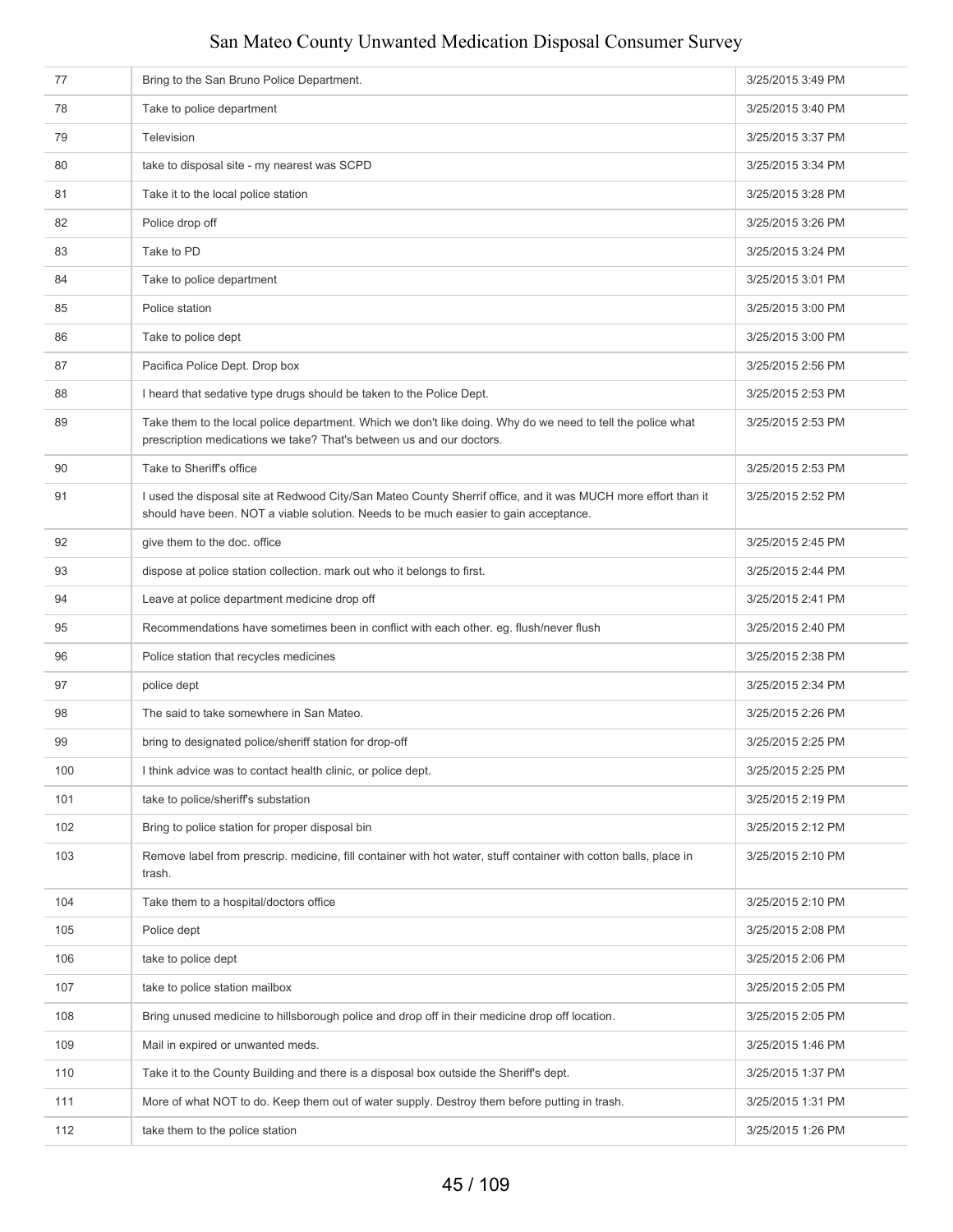| 113 | Take them to a disposal container at a police department.                                                                                                                                                           | 3/25/2015 12:55 PM |
|-----|---------------------------------------------------------------------------------------------------------------------------------------------------------------------------------------------------------------------|--------------------|
| 114 | They collect them                                                                                                                                                                                                   | 3/25/2015 12:50 PM |
| 115 | Take to SMPD                                                                                                                                                                                                        | 3/25/2015 12:44 PM |
| 116 | Mix with liquid dishsoap in a ziploc bag and throw away in trash                                                                                                                                                    | 3/25/2015 12:20 PM |
| 117 | same as previous question (3)                                                                                                                                                                                       | 3/25/2015 12:14 PM |
| 118 | take to PD                                                                                                                                                                                                          | 3/25/2015 12:12 PM |
| 119 | not sureif I had something to dispose of I would probably call a pharmacy or email my doctor to find out what to<br>do. There's been enough buzz that I know I shouldn't just throw away or flush them.             | 3/25/2015 12:10 PM |
| 120 | Take to police station or other location that has disposal facility                                                                                                                                                 | 3/25/2015 12:10 PM |
| 121 | San Mateo Safe Surrender Drop off Points                                                                                                                                                                            | 3/25/2015 12:07 PM |
| 122 | I was told that the collection box was only for prescription medications. The woman there said that she wasn't<br>sure what I should do with my non-prescription medications, but probably throw them in the trash. | 3/25/2015 12:06 PM |
| 123 | Police station drop                                                                                                                                                                                                 | 3/25/2015 12:05 PM |
| 124 | The internet (google search engine or other) will tell you where you can re-cycle unused meds.                                                                                                                      | 3/25/2015 11:57 AM |
| 125 | Take to police drop off                                                                                                                                                                                             | 3/25/2015 11:47 AM |
| 126 | Deposit old meds in bin at police station.                                                                                                                                                                          | 3/25/2015 11:47 AM |
| 127 | DON'T do any of the above                                                                                                                                                                                           | 3/25/2015 11:43 AM |
| 128 | They had a drop box for unused medication                                                                                                                                                                           | 3/25/2015 11:42 AM |
| 129 | take to San Mateo Police and used there drop box.                                                                                                                                                                   | 3/25/2015 11:42 AM |
| 130 | Some expired meds can still be used with less efficacy according to my physician.                                                                                                                                   | 3/25/2015 11:32 AM |
| 131 | Take to local police dept but this proved to be inaccurate. My police dept said it does not have a pill disposal<br>program.                                                                                        | 3/25/2015 11:26 AM |
| 132 | Take to police station                                                                                                                                                                                              | 3/25/2015 11:22 AM |
| 133 | take to the police                                                                                                                                                                                                  | 3/25/2015 11:22 AM |
| 134 | Main message has been to keep them out of water supply.                                                                                                                                                             | 3/25/2015 11:21 AM |
| 135 | Take to police department                                                                                                                                                                                           | 3/25/2015 11:20 AM |
| 136 | take to police station                                                                                                                                                                                              | 3/25/2015 11:18 AM |
| 137 | some police stations and hospitals have drop off boxes. "Events" are too restrictive--I might not be available, have<br>time, don't want to wait, etc.                                                              | 3/25/2015 11:15 AM |
| 138 | Police stations have drop offs.                                                                                                                                                                                     | 3/25/2015 11:06 AM |
| 139 | Take to police dept.                                                                                                                                                                                                | 3/25/2015 11:05 AM |
| 140 | Take to the police department                                                                                                                                                                                       | 3/25/2015 11:05 AM |
| 141 | I found info on the web about Police dept.                                                                                                                                                                          | 3/25/2015 11:03 AM |
| 142 | Bin at Pacifica police station                                                                                                                                                                                      | 3/25/2015 11:02 AM |
| 143 | sheriff's offices                                                                                                                                                                                                   | 3/25/2015 10:59 AM |
| 144 | take to police dept.                                                                                                                                                                                                | 3/25/2015 10:58 AM |
| 145 | I take to disposal bin at Burlingame Police Dept.                                                                                                                                                                   | 3/25/2015 10:57 AM |
| 146 | Bring them to the San Mateo PD department dropbox.                                                                                                                                                                  | 3/25/2015 10:56 AM |
| 147 | Take to police station                                                                                                                                                                                              | 3/25/2015 10:56 AM |
| 148 | To police department                                                                                                                                                                                                | 3/25/2015 10:55 AM |
|     |                                                                                                                                                                                                                     |                    |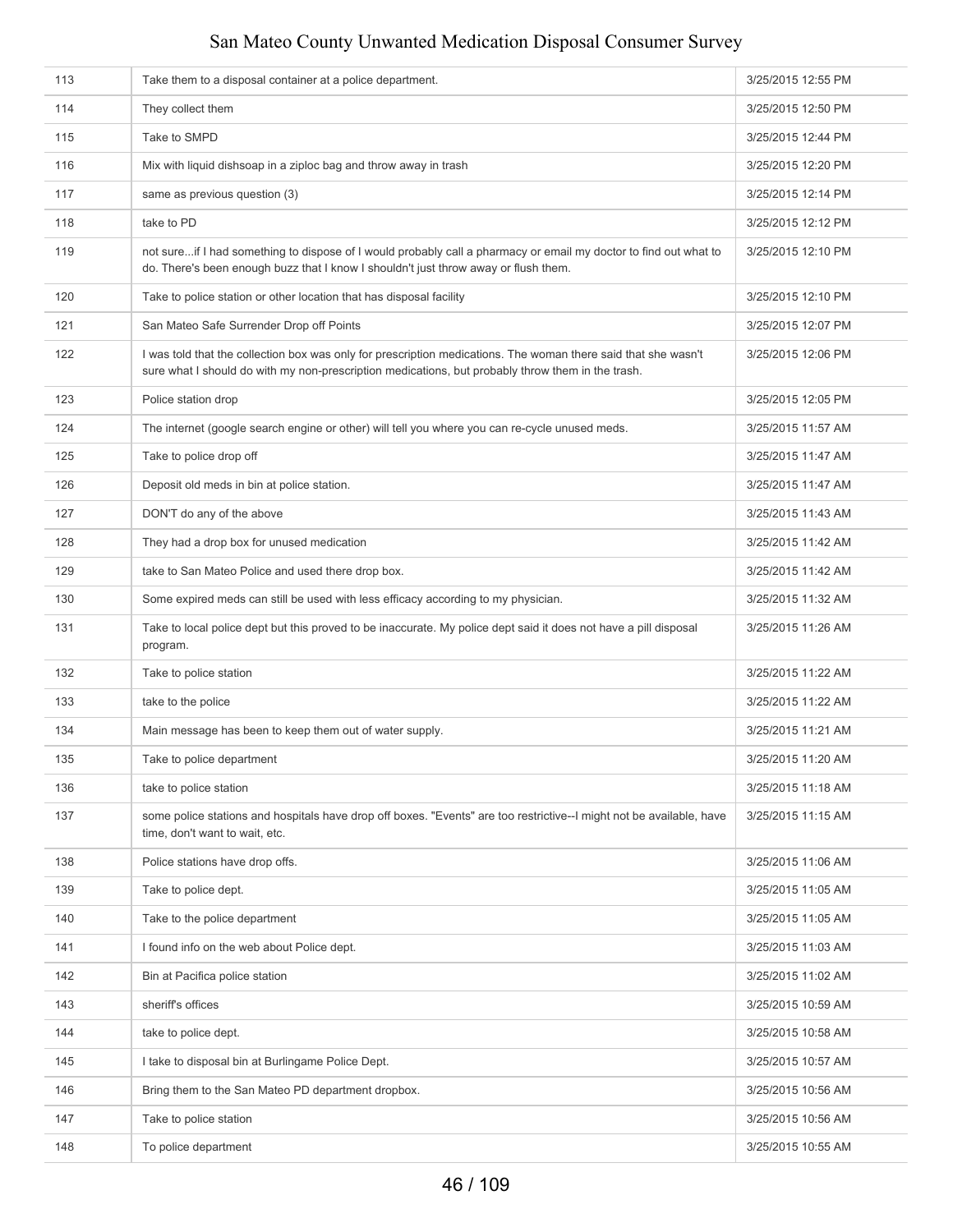| 149 | take to policy station or hospital, or "sharp" collection site | 3/25/2015 10:52 AM |
|-----|----------------------------------------------------------------|--------------------|
| 150 | Take to police station.                                        | 3/25/2015 10:51 AM |
| 151 | Take to police station.                                        | 3/25/2015 10:51 AM |
| 152 | take to the police department                                  | 3/24/2015 9:02 AM  |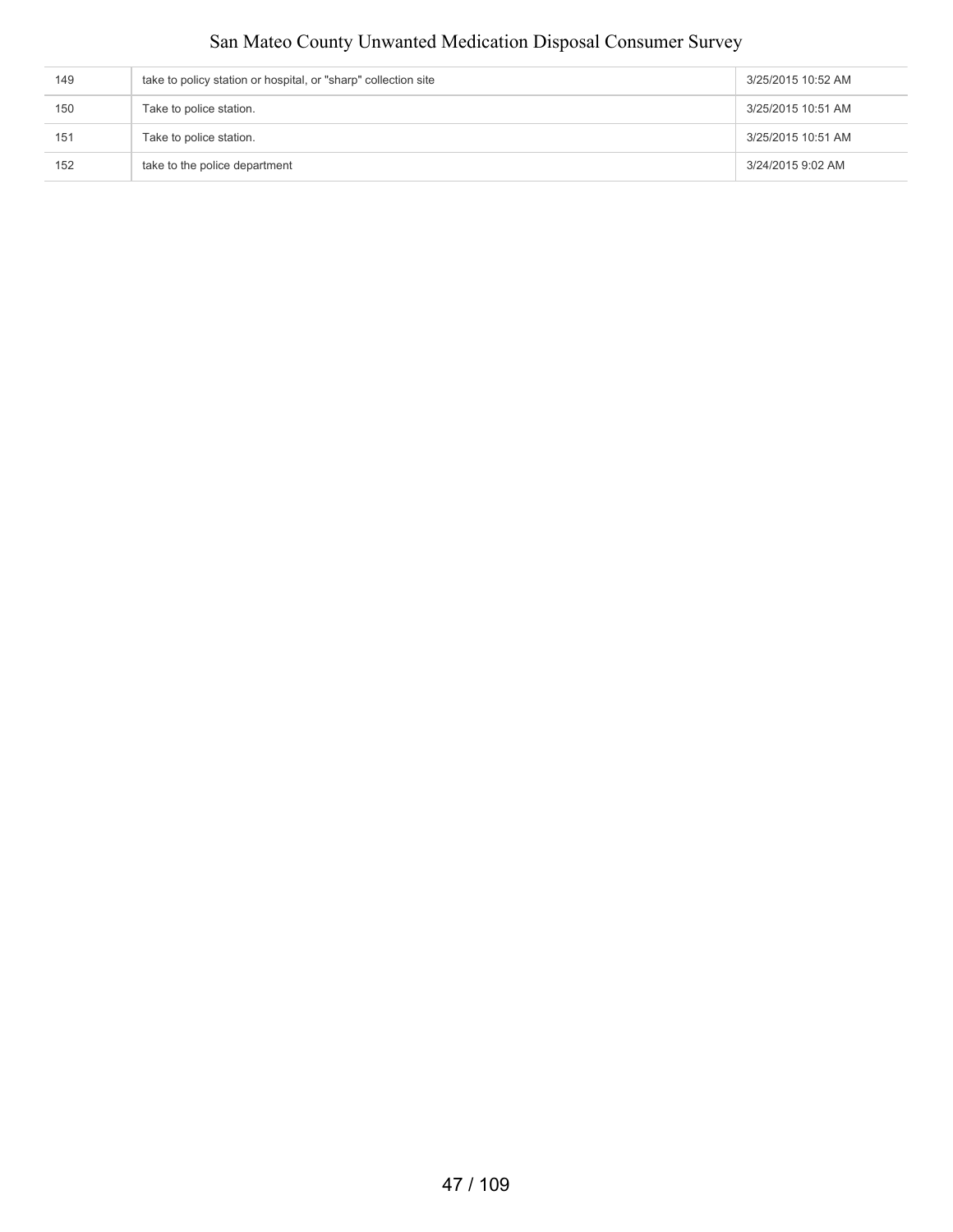#### **Q7 If a local pharmacy provided a secure take-back bin for the public to safely dispose of unwanted medicines for free, would you use it?**



| <b>Answer Choices</b> | <b>Responses</b> |
|-----------------------|------------------|
| Yes                   | 97.37%<br>1,738  |
| No                    | 2.63%<br>47      |
| <b>Total</b>          | 1,785            |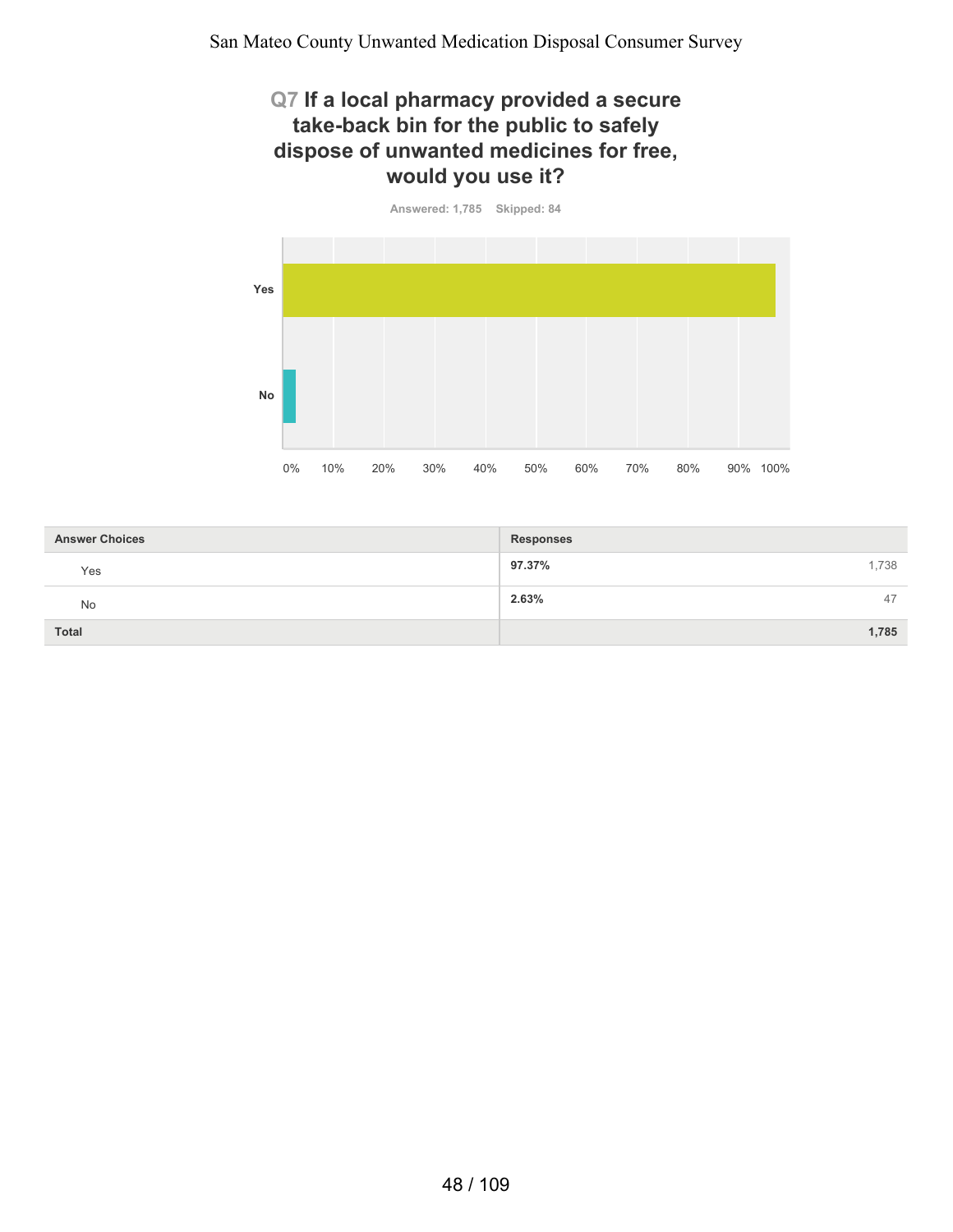#### **Q8 If No, please explain.**

**Answered: 48 Skipped: 1,821**

| #  | <b>Responses</b>                                                                                                                                                                                                                                                                                                        | <b>Date</b>        |
|----|-------------------------------------------------------------------------------------------------------------------------------------------------------------------------------------------------------------------------------------------------------------------------------------------------------------------------|--------------------|
| 1  | I would probably forget. and I know I wouldn't make a special medicine dumping delivery run                                                                                                                                                                                                                             | 4/1/2015 3:44 PM   |
| 2  | no                                                                                                                                                                                                                                                                                                                      | 3/31/2015 10:56 AM |
| 3  | Don't find one inside the store.                                                                                                                                                                                                                                                                                        | 3/28/2015 11:21 AM |
| 4  | Because I don't use medicine.                                                                                                                                                                                                                                                                                           | 3/26/2015 6:57 PM  |
| 5  | I did not adk                                                                                                                                                                                                                                                                                                           | 3/26/2015 9:23 AM  |
| 6  | Too much bother. But please note I am a person who does not have much rx meds                                                                                                                                                                                                                                           | 3/26/2015 7:20 AM  |
| 7  | Just toss them! Too much trouble to make another trip.                                                                                                                                                                                                                                                                  | 3/25/2015 10:23 PM |
| 8  | i don't really think about this before going to the pharmacist                                                                                                                                                                                                                                                          | 3/25/2015 10:15 PM |
| 9  | I am not sure i can trust The pharmacy To dispose Of them securely.                                                                                                                                                                                                                                                     | 3/25/2015 9:48 PM  |
| 10 | Easier to throw away                                                                                                                                                                                                                                                                                                    | 3/25/2015 9:33 PM  |
| 11 | Frankly, with everything else going on in my life, I am just too busy. The meds would just sit around in a cabinet<br>and perhaps my kids would find them. For now they go in the garbage If this is a environmental issue, I feel<br>there are MUCH more important issues we have to confront than meds in a landfill. | 3/25/2015 7:16 PM  |
| 12 | learned to take old meds to phar. a long time ago;saw large disposal boxes in pharmacies                                                                                                                                                                                                                                | 3/25/2015 7:01 PM  |
| 13 | Too busy and stressed to remember to do it                                                                                                                                                                                                                                                                              | 3/25/2015 6:11 PM  |
| 14 | I would have to happen to have the unused medicine with me when I went there; which is unlikely.                                                                                                                                                                                                                        | 3/25/2015 4:30 PM  |
| 15 | local firehouse takes old meds, not pharmacy.                                                                                                                                                                                                                                                                           | 3/25/2015 4:16 PM  |
| 16 | Hold for future use.                                                                                                                                                                                                                                                                                                    | 3/25/2015 4:09 PM  |
| 17 | It is easier to dispose of medicine at city hall, Daly City                                                                                                                                                                                                                                                             | 3/25/2015 4:03 PM  |
| 18 | Too inconvenient. Need home pickup with regular garbage pick up                                                                                                                                                                                                                                                         | 3/25/2015 3:53 PM  |
| 19 | don't have too many no need to make a special trip                                                                                                                                                                                                                                                                      | 3/25/2015 3:43 PM  |
| 20 | more profitable to sell it online                                                                                                                                                                                                                                                                                       | 3/25/2015 3:25 PM  |
| 21 | Don't know how secure that will be. Also easier to dispose off at home, instead of making a trip to the pharmacy<br>for this.                                                                                                                                                                                           | 3/25/2015 3:09 PM  |
| 22 | I fear that drug addicts would try to steal these boxes if they were made available in such a public setting                                                                                                                                                                                                            | 3/25/2015 2:42 PM  |
| 23 | Too inconvenient                                                                                                                                                                                                                                                                                                        | 3/25/2015 2:37 PM  |
| 24 | too inconvenient and it might get robbed anyway                                                                                                                                                                                                                                                                         | 3/25/2015 2:37 PM  |
| 25 | I would never remember to bring them with me for disposal.                                                                                                                                                                                                                                                              | 3/25/2015 2:30 PM  |
| 26 | Iwould                                                                                                                                                                                                                                                                                                                  | 3/25/2015 2:26 PM  |
| 27 | fth                                                                                                                                                                                                                                                                                                                     | 3/25/2015 2:08 PM  |
| 28 | Not sure I would go to the effort. May keep medicine in case needed again assuming not expired                                                                                                                                                                                                                          | 3/25/2015 2:05 PM  |
| 29 | Rare event, not worth thinking about                                                                                                                                                                                                                                                                                    | 3/25/2015 2:02 PM  |
| 30 | Police Station is convenient.                                                                                                                                                                                                                                                                                           | 3/25/2015 1:41 PM  |
| 31 | I can barely remember to take my reusable grocery bags in :- (                                                                                                                                                                                                                                                          | 3/25/2015 1:27 PM  |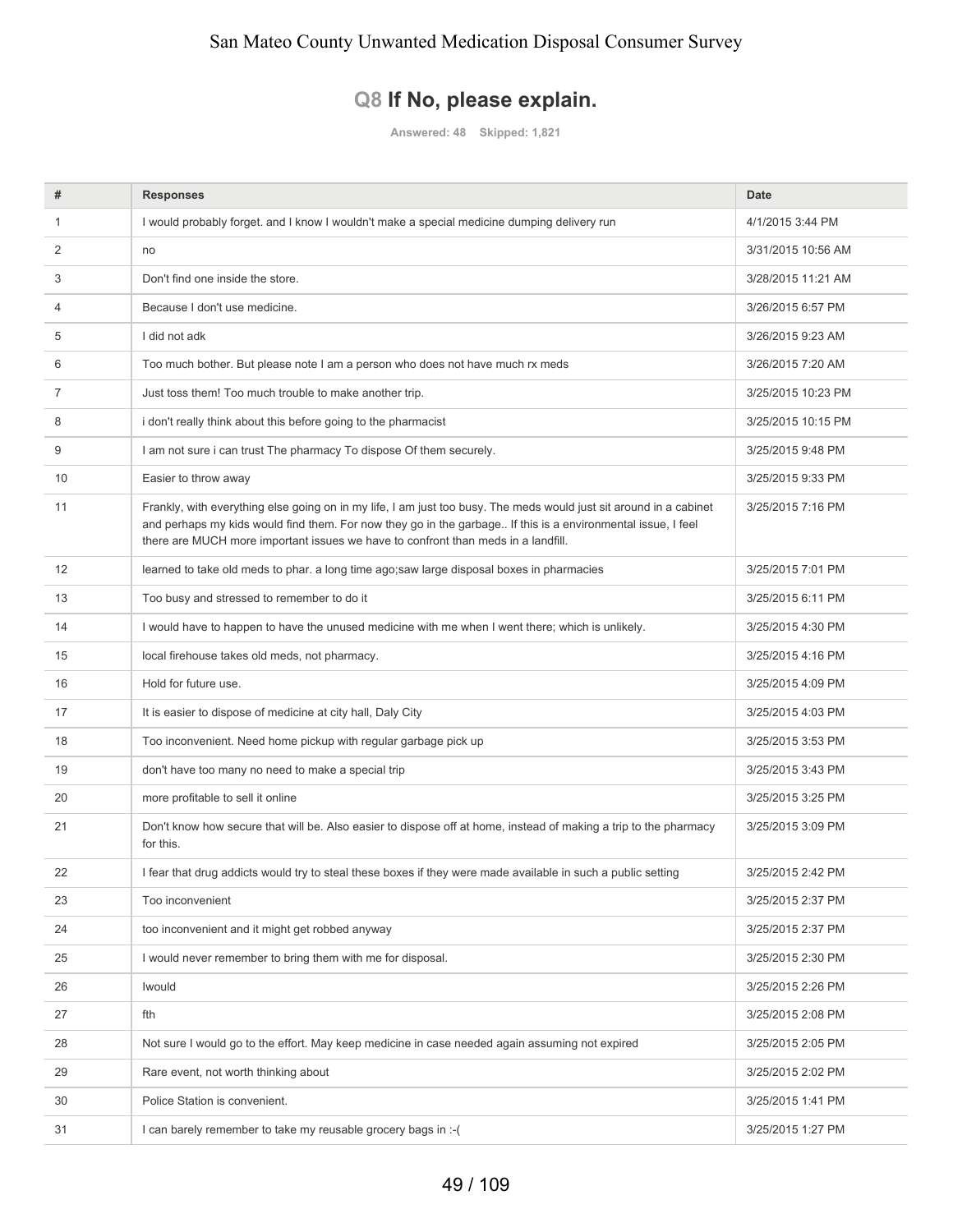| 32 | I would rather just return to the pharmacy.                                                                                                                                                           | 3/25/2015 1:06 PM  |
|----|-------------------------------------------------------------------------------------------------------------------------------------------------------------------------------------------------------|--------------------|
| 33 | inconvenient to go there. also I don't have many meds to dispose of. just children's benadryl if it's expired                                                                                         | 3/25/2015 1:01 PM  |
| 34 | it is infrequent I have expired medicine hence it is easy enough just to hold on to it.                                                                                                               | 3/25/2015 12:43 PM |
| 35 | I would rather dispose of things at home for the convenience.                                                                                                                                         | 3/25/2015 12:43 PM |
| 36 | too much effort                                                                                                                                                                                       | 3/25/2015 12:42 PM |
| 37 | If I had them, I'd probably just throw them out instead of going somewhere. Same thing as batteries                                                                                                   | 3/25/2015 12:33 PM |
| 38 | I dont want then to resell it.                                                                                                                                                                        | 3/25/2015 11:23 AM |
| 39 | I don't have unused medicines for disposal. I consume all my prescription medicines. OTC medicines I tend not<br>to buy in bulk and use the amounts I do have even past the printed expiration dates. | 3/25/2015 11:21 AM |
| 40 | What's the benefit?                                                                                                                                                                                   | 3/25/2015 11:07 AM |
| 41 | Prefer a more convenient location - I only go to the drugstore when I need to refill a prescription                                                                                                   | 3/25/2015 11:06 AM |
| 42 | Too much trouble to go the pharmacy. Use mail order.                                                                                                                                                  | 3/25/2015 11:03 AM |
| 43 | What's the point when I could just throw them out with the trash?                                                                                                                                     | 3/25/2015 10:57 AM |
| 44 | I would keep it for emergencies like disasters etc                                                                                                                                                    | 3/25/2015 10:53 AM |
| 45 | There should be option "May be", not just Yes/No. I don't know - may be I would. Not sure.                                                                                                            | 3/25/2015 10:53 AM |
| 46 | I would only do it if it was convenient. I don't go to the pharmacy often so it seems like it'd be more of a hassle.                                                                                  | 3/25/2015 10:53 AM |
| 47 | It seems silly, but I'd likely forget to bring them with me.                                                                                                                                          | 3/25/2015 10:52 AM |
| 48 | Lazy                                                                                                                                                                                                  | 3/25/2015 10:51 AM |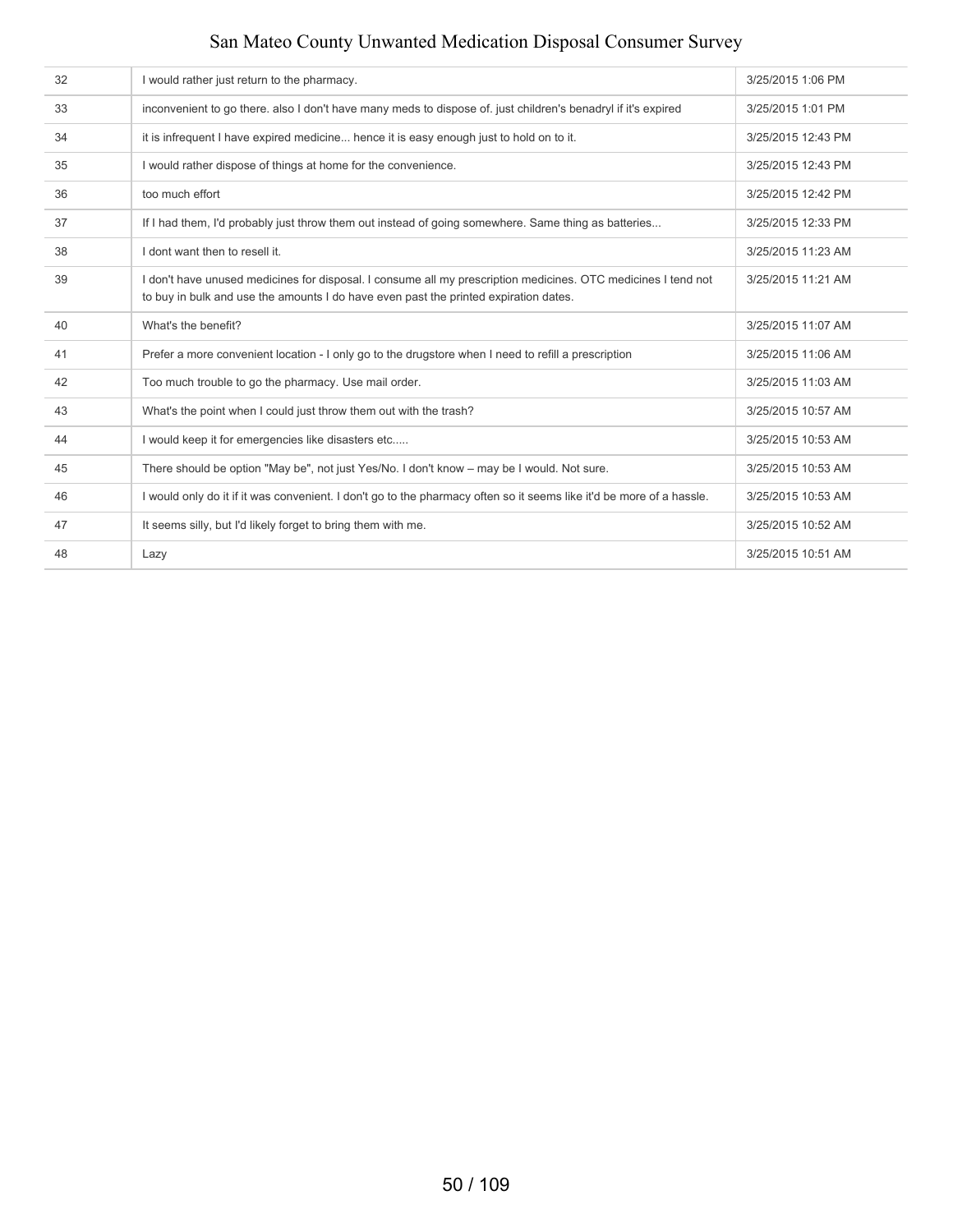#### **Q9 What service(s) would you prefer to use to safely dispose of your unused medicines? (Select all that apply)**



| <b>Answer Choices</b>                                                                                               |        |     |  |  |  |
|---------------------------------------------------------------------------------------------------------------------|--------|-----|--|--|--|
| Take-back bin at local pharmacy (free service)                                                                      |        |     |  |  |  |
| Collection bin at Sheriff's Department or Police Station (free service)                                             | 51.04% | 908 |  |  |  |
| Postage-paid mail-back envelope with approximately 40 pill capacity (purchase at local pharmacies for about \$3.99) |        |     |  |  |  |
| City/County Household Hazardous Waste disposal site                                                                 | 24.17% | 430 |  |  |  |
| "National Drug Take-Back Day" controlled drug collection events operated by local law enforcement                   | 22.54% | 401 |  |  |  |
| Other (please describe)                                                                                             | 9.89%  | 176 |  |  |  |
| <b>Total Respondents: 1,779</b>                                                                                     |        |     |  |  |  |

| #              | Other (please describe)                                                                                                                                                                                                                                           | Date               |
|----------------|-------------------------------------------------------------------------------------------------------------------------------------------------------------------------------------------------------------------------------------------------------------------|--------------------|
|                | Maybe we can send them to under developed countries who are in need!                                                                                                                                                                                              | 4/2/2015 4:17 PM   |
| $\overline{2}$ | would like all pharmacies to have a system where we can bring empty prescription bottles (labels are often hard<br>to remove and have names and medical numbers on them), as well as outdated unneeded medications. This<br>should be done without cost.          | 4/1/2015 8:41 PM   |
| 3              | guess we have to make new habits Truthfully most of my medicine sits in a drawer in my bathroom. Expired<br>meds I throw away loose, after I destroy the bottle that has my medical info on it. I'd do the send back if it were<br>free - may be a good giveaway. | 4/1/2015 3:46 PM   |
| $\overline{4}$ | a way to donate the unexpired meds to a good cause.                                                                                                                                                                                                               | 3/30/2015 11:10 AM |
| 5              | It would be helpful to have information regarding disposal on the medication container or sticker - I just looked at a<br>couple and all it says is "discard afterdate"                                                                                           | 3/29/2015 6:36 PM  |
| 6              | be able to return them to my doctor or to the pharmacy                                                                                                                                                                                                            | 3/29/2015 12:42 PM |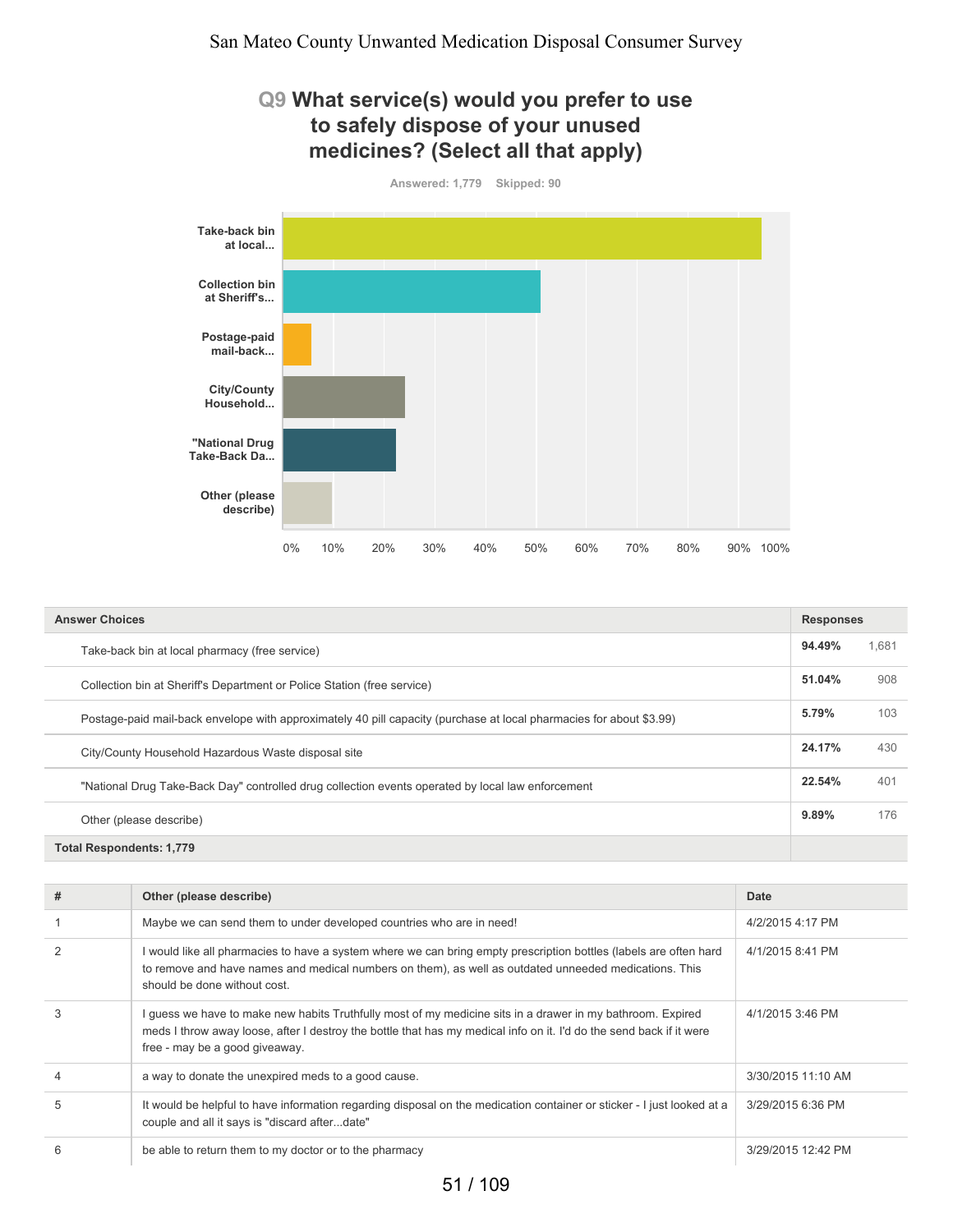| $\overline{7}$ | More availability for needle take back                                                                                                                                                                                                                                                                                                                                                                                                                                  | 3/29/2015 11:31 AM |
|----------------|-------------------------------------------------------------------------------------------------------------------------------------------------------------------------------------------------------------------------------------------------------------------------------------------------------------------------------------------------------------------------------------------------------------------------------------------------------------------------|--------------------|
| 8              | Use medical group in SF that recycles unwanted meds that are still within the date of usage.                                                                                                                                                                                                                                                                                                                                                                            | 3/28/2015 2:29 PM  |
| 9              | With so many people and places in need these days, there should be some way to donate unused AND/OR<br>unopened medications.                                                                                                                                                                                                                                                                                                                                            | 3/28/2015 8:08 AM  |
| 10             | secure take back bins at medical office locations                                                                                                                                                                                                                                                                                                                                                                                                                       | 3/28/2015 7:45 AM  |
| 11             | Would also like to take back needles to pharmacy as well.                                                                                                                                                                                                                                                                                                                                                                                                               | 3/27/2015 5:18 PM  |
| 12             | because it is possible to include very outdated over-the-counter 650 mg. acetaminophen, salycin 10%,<br>prednisolone acetate 1%, etc., even some make-up                                                                                                                                                                                                                                                                                                                | 3/27/2015 3:19 PM  |
| 13             | A secure lock box located next to pharmacies                                                                                                                                                                                                                                                                                                                                                                                                                            | 3/27/2015 3:09 PM  |
| 14             | Wish there was a donation option available. I have unused contact lenses still in a box that I cannot use. I have<br>sometimes purchased a Rx and never used it.                                                                                                                                                                                                                                                                                                        | 3/27/2015 12:54 PM |
| 15             | The easier the better! What we already have works very well, but people don't know about it!                                                                                                                                                                                                                                                                                                                                                                            | 3/27/2015 9:08 AM  |
| 16             | The drug store drop-off is the best idea!                                                                                                                                                                                                                                                                                                                                                                                                                               | 3/27/2015 8:12 AM  |
| 17             | Ideally, just like the used batteries leave them in a bag/container on top of the garbage bin.                                                                                                                                                                                                                                                                                                                                                                          | 3/27/2015 6:57 AM  |
| 18             | As long as the hours for collection is not just 8am-5pm during weekdays.                                                                                                                                                                                                                                                                                                                                                                                                | 3/27/2015 3:14 AM  |
| 19             | Some med's are very expensive and wasteful to dispose of especially cancer medications and injectable blood<br>thinnersthese can cost over 1,000.00 per prescription. It would be nice if a co=op could be set up to help people<br>in need have these unused medications. The pharmaceutical companies are taking advantage of people. The<br>average person cannot afford these costly medications and it would be a shame to dispose of them                         | 3/26/2015 8:44 PM  |
| 20             | And donated to the County Hosp. system.                                                                                                                                                                                                                                                                                                                                                                                                                                 | 3/26/2015 8:03 PM  |
| 21             | N. A.                                                                                                                                                                                                                                                                                                                                                                                                                                                                   | 3/26/2015 6:57 PM  |
| 22             | Also put take-back bins at grocery stores, Starbucks, etc put them where people ACTUALLY go. No, I'm not<br>going to PAY for a mail-back service, No, I'm not going to mark a "Take-back" day on my calendar, so that I can<br>tremble with anticipation waiting for the event, only to not be able to make it because I have to do laundry and<br>grocery shop. The Sheriff's Department is horribly inconvenient.                                                     | 3/26/2015 6:40 PM  |
| 23             | Free disposal mailback                                                                                                                                                                                                                                                                                                                                                                                                                                                  | 3/26/2015 12:57 PM |
| 24             | Return the things to where they are sold seems like the most obvious thing.                                                                                                                                                                                                                                                                                                                                                                                             | 3/26/2015 12:49 PM |
| 25             | i feel that any place that sells you medicine should have a take back bin/free for all who walk init shouldn't<br>matter if it is safeway, kaise, walgreens or whoeverif you sell it you should have a place for people to properly<br>dispose of it alsoafter all it affects all of us should not matter if you bought it there or not if a place sells<br>meds they should also have a "take away" old meds areait is a matter that affects ALL of us the land & sea! | 3/26/2015 12:09 PM |
| 26             | Medical clinic take-back bin. That's what I currently use---the take-back bin at Palo Alto Medical Foundation.                                                                                                                                                                                                                                                                                                                                                          | 3/26/2015 11:23 AM |
| 27             | donation for use prior to expiration                                                                                                                                                                                                                                                                                                                                                                                                                                    | 3/26/2015 10:53 AM |
| 28             | I do drop at police station but dislike going there so pharmacy drop off would be fantastic!                                                                                                                                                                                                                                                                                                                                                                            | 3/26/2015 10:28 AM |
| 29             | recycling/reuse/redistribution to patients with low incomes. I hate to see meds incinerated when others can not<br>afford them.                                                                                                                                                                                                                                                                                                                                         | 3/26/2015 8:59 AM  |
| 30             | Any easy / free service would make it much better for people to dispose of old/unused medicines.                                                                                                                                                                                                                                                                                                                                                                        | 3/26/2015 8:57 AM  |
| 31             | where explanation of what to include & how to do it                                                                                                                                                                                                                                                                                                                                                                                                                     | 3/26/2015 7:44 AM  |
| 32             | None of the above, I would still dispose of them myself.                                                                                                                                                                                                                                                                                                                                                                                                                | 3/26/2015 7:21 AM  |
| 33             | Make it easy                                                                                                                                                                                                                                                                                                                                                                                                                                                            | 3/25/2015 11:58 PM |
| 34             | I wish the empty containers were recyclable too. Such a waste. I put them in the blue recycle bin, but I don't think<br>they actually are the right type.                                                                                                                                                                                                                                                                                                               | 3/25/2015 11:46 PM |
| 35             | Take-back bin at Safeway or grocery chain store.                                                                                                                                                                                                                                                                                                                                                                                                                        | 3/25/2015 11:18 PM |
|                |                                                                                                                                                                                                                                                                                                                                                                                                                                                                         |                    |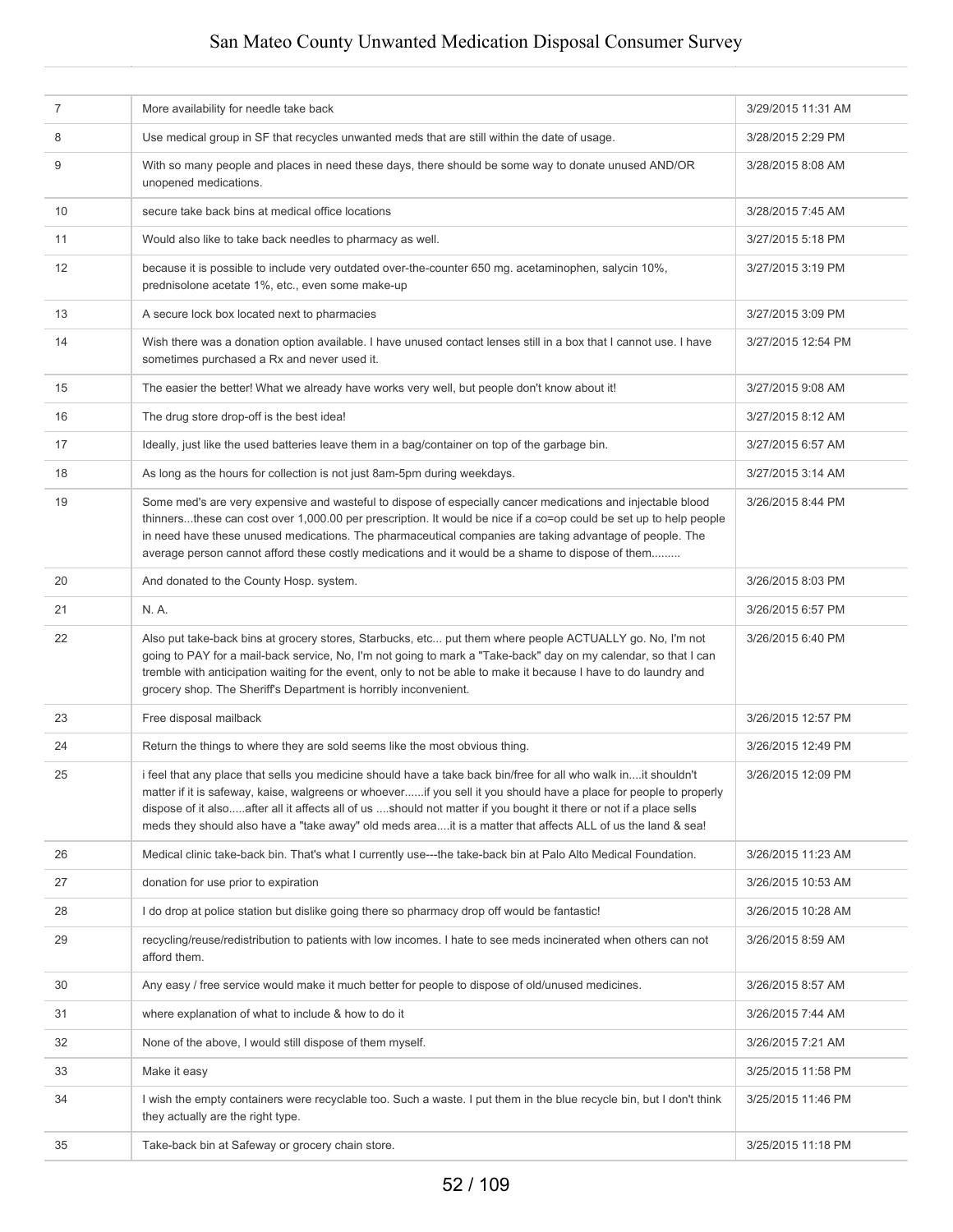| 36 | Prefer pharmacy location                                                                                                                                                                                                                                                                           | 3/25/2015 11:12 PM |
|----|----------------------------------------------------------------------------------------------------------------------------------------------------------------------------------------------------------------------------------------------------------------------------------------------------|--------------------|
| 37 | need convenience and easy access I get mail order Rx or pick up at Safeway pharmacy on Woodside Rd in RWC<br>- they do not accept return Rx.                                                                                                                                                       | 3/25/2015 11:07 PM |
| 38 | Some way to make unused medicines available to people who need them but can't afford them.                                                                                                                                                                                                         | 3/25/2015 10:54 PM |
| 39 | Please include sharps disposal! The police station took all the meds but wouldn't take the sharps. The pharmacy<br>wouldn't take the sharps. Really, my parent just died, why must I deal with a giant hassle to get rid of the<br>sharps!!!!!! I really did NOT appreciate the additional hassle. | 3/25/2015 10:45 PM |
| 40 | Increase number of convenient, free locations                                                                                                                                                                                                                                                      | 3/25/2015 10:26 PM |
| 41 | Coordinate with waste management, like a specified pick up day                                                                                                                                                                                                                                     | 3/25/2015 10:25 PM |
| 42 | Why are we spending \$ on studying this??                                                                                                                                                                                                                                                          | 3/25/2015 10:23 PM |
| 43 | bin at local clinics/hospittals as well PLUS advertise at all pharmacies & clinics WHERE to dispose of                                                                                                                                                                                             | 3/25/2015 10:22 PM |
| 44 | put it out with my trash and recycling-- you really have to make it very easy of people are very unlikely to do it                                                                                                                                                                                 | 3/25/2015 10:16 PM |
| 45 | collection point such that the medicine isn't a target for theft. What do the police/pharmacists do with pills/liquids?<br>do they need to identify the pills first? flushing has a greater or at least more immediate impact on the<br>environment than adding to the garbage.                    | 3/25/2015 9:41 PM  |
| 46 | Has to be easy and convenient or most folks won't participate                                                                                                                                                                                                                                      | 3/25/2015 9:14 PM  |
| 47 | Pharmacy is best and easiest                                                                                                                                                                                                                                                                       | 3/25/2015 9:11 PM  |
| 48 | Make it easy so everyone will do this. Include pharmacies in grocery stores as well as stand alone pharmacies.                                                                                                                                                                                     | 3/25/2015 9:09 PM  |
| 49 | I use a lot of meds so I have a lot that expire. I need something cheap and convenient. I now go out of my way to<br>dispose of my meds properly but it's very inconvenient and I can't imagine many people would do what I do.                                                                    | 3/25/2015 8:25 PM  |
| 50 | I try to take to police station, but they only have 9-5 Mon=Fri and it is hard to get to during those times. Anyplace<br>with a better times.                                                                                                                                                      | 3/25/2015 8:07 PM  |
| 51 | Take back to physician's office.                                                                                                                                                                                                                                                                   | 3/25/2015 7:59 PM  |
| 52 | I really wish there was a way to pass on meds to others rather than just disposing of them                                                                                                                                                                                                         | 3/25/2015 7:16 PM  |
| 53 | Some place easy to get to----- either pharmacy or police station. will not pay andy \$\$.                                                                                                                                                                                                          | 3/25/2015 7:12 PM  |
| 54 | have a take-back (locked/secured) bin at US Post offices                                                                                                                                                                                                                                           | 3/25/2015 7:00 PM  |
| 55 | Re-use of unexpired medications at lower cost to others in need.                                                                                                                                                                                                                                   | 3/25/2015 6:53 PM  |
| 56 | take back bin at Kaiseraltho they may have. PLUSinfo on how long you can keep drugs beyond use date.<br>Possibly with trash, as with batteries. National Drug Take-Back day would be ok tho sounds expensive.                                                                                      | 3/25/2015 6:18 PM  |
| 57 | Some place nearby and convenient.                                                                                                                                                                                                                                                                  | 3/25/2015 5:55 PM  |
| 58 | collection on trash day, put in separate container like we do for batteries, bulbs, other hazordous waste                                                                                                                                                                                          | 3/25/2015 5:40 PM  |
| 59 | collect with garbage like batteries and lightbulbs                                                                                                                                                                                                                                                 | 3/25/2015 5:38 PM  |
| 60 | Need more than one location to dispose of injectables.                                                                                                                                                                                                                                             | 3/25/2015 5:02 PM  |
| 61 | Our once a year recycle day at town center.                                                                                                                                                                                                                                                        | 3/25/2015 4:59 PM  |
| 62 | Use the PD now, it's just not convenient - a separate trip - but do it.                                                                                                                                                                                                                            | 3/25/2015 4:32 PM  |
| 63 | Put out with my recycling in marked baggie - they take care of it. Like we do with batteries and light bulbs.                                                                                                                                                                                      | 3/25/2015 4:31 PM  |
| 64 | Kaiser EpiPen/needle disposal bin                                                                                                                                                                                                                                                                  | 3/25/2015 4:28 PM  |
| 65 | i take it to the police dept but that's a special trip. if there was a take-back bin at the pharmacy, that owuldnt' be as<br>much of a special trip                                                                                                                                                | 3/25/2015 4:20 PM  |
| 66 | Make it easy, convenient, and free to motivate people to dispose of meds properly. Also educate folks about risks<br>of improper disposal.                                                                                                                                                         | 3/25/2015 4:10 PM  |
| 67 | Any local, easily accessible drop off with multiple locations - like pharmacy, grocery, etc.                                                                                                                                                                                                       | 3/25/2015 4:06 PM  |
|    |                                                                                                                                                                                                                                                                                                    |                    |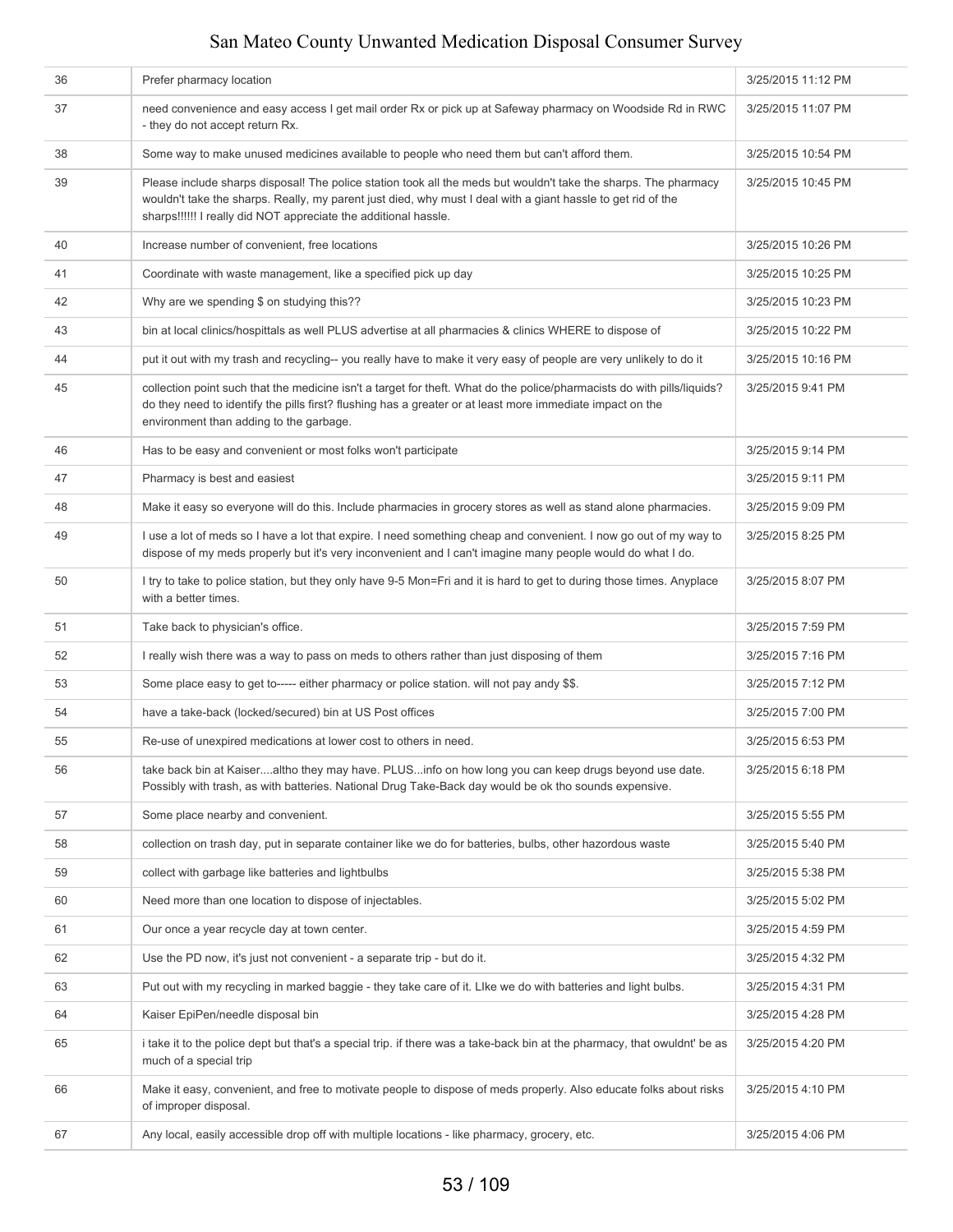| 68 | I would still take back to dr or keep them                                                                                                                                                                                                                                                                                                                                                                                                                                                                              | 3/25/2015 3:58 PM |
|----|-------------------------------------------------------------------------------------------------------------------------------------------------------------------------------------------------------------------------------------------------------------------------------------------------------------------------------------------------------------------------------------------------------------------------------------------------------------------------------------------------------------------------|-------------------|
| 69 | Take-Backs by large medical institutions, like Stanford Med Center, Kaiser, PAMF, etc                                                                                                                                                                                                                                                                                                                                                                                                                                   | 3/25/2015 3:56 PM |
| 70 | See previous                                                                                                                                                                                                                                                                                                                                                                                                                                                                                                            | 3/25/2015 3:54 PM |
| 71 | Willing to drop off at any of the above. Would love to be able to dispose of them properly again!                                                                                                                                                                                                                                                                                                                                                                                                                       | 3/25/2015 3:44 PM |
| 72 | none                                                                                                                                                                                                                                                                                                                                                                                                                                                                                                                    | 3/25/2015 3:43 PM |
| 73 | My workplace hospital is more convenient for meds with sharps vs county hospital                                                                                                                                                                                                                                                                                                                                                                                                                                        | 3/25/2015 3:42 PM |
| 74 | Anything completely safe from folks who would want meds                                                                                                                                                                                                                                                                                                                                                                                                                                                                 | 3/25/2015 3:42 PM |
| 75 | All of these are fabulous!                                                                                                                                                                                                                                                                                                                                                                                                                                                                                              | 3/25/2015 3:41 PM |
| 76 | If they can be re used or recycled, I would prefer options that facilitate this.                                                                                                                                                                                                                                                                                                                                                                                                                                        | 3/25/2015 3:39 PM |
| 77 | Collection once a month or once every other month by garbage truck or other curbside pickup.                                                                                                                                                                                                                                                                                                                                                                                                                            | 3/25/2015 3:33 PM |
| 78 | I want to be extra careful disposing of my medicines for fear they'll contaminate groundwater or get in the hands<br>of abusers. Any opportunity to dispose of them properly is preferred.                                                                                                                                                                                                                                                                                                                              | 3/25/2015 3:31 PM |
| 79 | As many proper disposal sites as can be available seems to me to be the best idea. I store mine until I have<br>enough to go to the County building. More local disposal containers would be very helpful.                                                                                                                                                                                                                                                                                                              | 3/25/2015 3:30 PM |
| 80 | website for selling unused medicine. silk road keeps getting shut down which is very inconvenient.                                                                                                                                                                                                                                                                                                                                                                                                                      | 3/25/2015 3:26 PM |
| 81 | Give to local charity for use in free clinics                                                                                                                                                                                                                                                                                                                                                                                                                                                                           | 3/25/2015 3:12 PM |
| 82 | Like we have a separate trash bin for food / recyclable items, we could have one at home for medicine disposal,<br>that can be collected once a month, instead of weekly, or even once a quarter.                                                                                                                                                                                                                                                                                                                       | 3/25/2015 3:11 PM |
| 83 | Collection bin at LOCAL police department.                                                                                                                                                                                                                                                                                                                                                                                                                                                                              | 3/25/2015 3:00 PM |
| 84 | Any of these would work.                                                                                                                                                                                                                                                                                                                                                                                                                                                                                                | 3/25/2015 2:59 PM |
| 85 | Return to issuing physician or veterinarian for disposal.                                                                                                                                                                                                                                                                                                                                                                                                                                                               | 3/25/2015 2:57 PM |
| 86 | Would happily use any of these services! Currently I just keep the unused medicines because I know it's not safe<br>to dispose of them in my household but don't know what to do with them.                                                                                                                                                                                                                                                                                                                             | 3/25/2015 2:53 PM |
| 87 | Pharmacies are the ideal place for this to happen!                                                                                                                                                                                                                                                                                                                                                                                                                                                                      | 3/25/2015 2:52 PM |
| 88 | Places that are easy and free for drop offs are great. Grocery stores and the like would be fantastic. Or perhaps<br>post offices?                                                                                                                                                                                                                                                                                                                                                                                      | 3/25/2015 2:50 PM |
| 89 | Drop off at Little House senior center in Menlo Park.                                                                                                                                                                                                                                                                                                                                                                                                                                                                   | 3/25/2015 2:45 PM |
| 90 | anything that is "convenient" I no longer just dump my meds. I know it is bad for the environment.                                                                                                                                                                                                                                                                                                                                                                                                                      | 3/25/2015 2:45 PM |
| 91 | The "national drug take-back day" only works if one is available that day, and I would not pay \$4 for a mailer to<br>send back pills. Sorry!                                                                                                                                                                                                                                                                                                                                                                           | 3/25/2015 2:44 PM |
| 92 | Should be easy/simple and FREE                                                                                                                                                                                                                                                                                                                                                                                                                                                                                          | 3/25/2015 2:42 PM |
| 93 | Take-back bins at several convenient locations where I could just drop them quickly: Rite Aid, CVS, Ace,<br>SafewayI don't take medications but my sister and members of my family do and I have old pet meds because I<br>foster dogs that aren't easy to dispose of                                                                                                                                                                                                                                                   | 3/25/2015 2:40 PM |
| 94 | Periodic "Take Back Day" from the waste collection services                                                                                                                                                                                                                                                                                                                                                                                                                                                             | 3/25/2015 2:39 PM |
| 95 | Place meds in plastic bag and place on recycling bin which is picked up by local waste disposal every week                                                                                                                                                                                                                                                                                                                                                                                                              | 3/25/2015 2:38 PM |
| 96 | None. I feel that my method is safe from garbage thieves (no one goes thru my stinky garbage with bags of cat<br>and dog poop). And the pills will degrade in the garbage dump.                                                                                                                                                                                                                                                                                                                                         | 3/25/2015 2:38 PM |
| 97 | Once after a friend passed away i had a very very large garbage bag she died of cancer and had a lot of<br>dangerous drugs I took them to the police station after the home care nurse (hospice)said they couldn't get rid of<br>them the police station said they couldn't either after running around with this bag of drugs I took them to the<br>sheriff dept after trying to find parking here in Redwood city this was quite an experience so yes we do need an<br>easier way of getting rid of these medications | 3/25/2015 2:37 PM |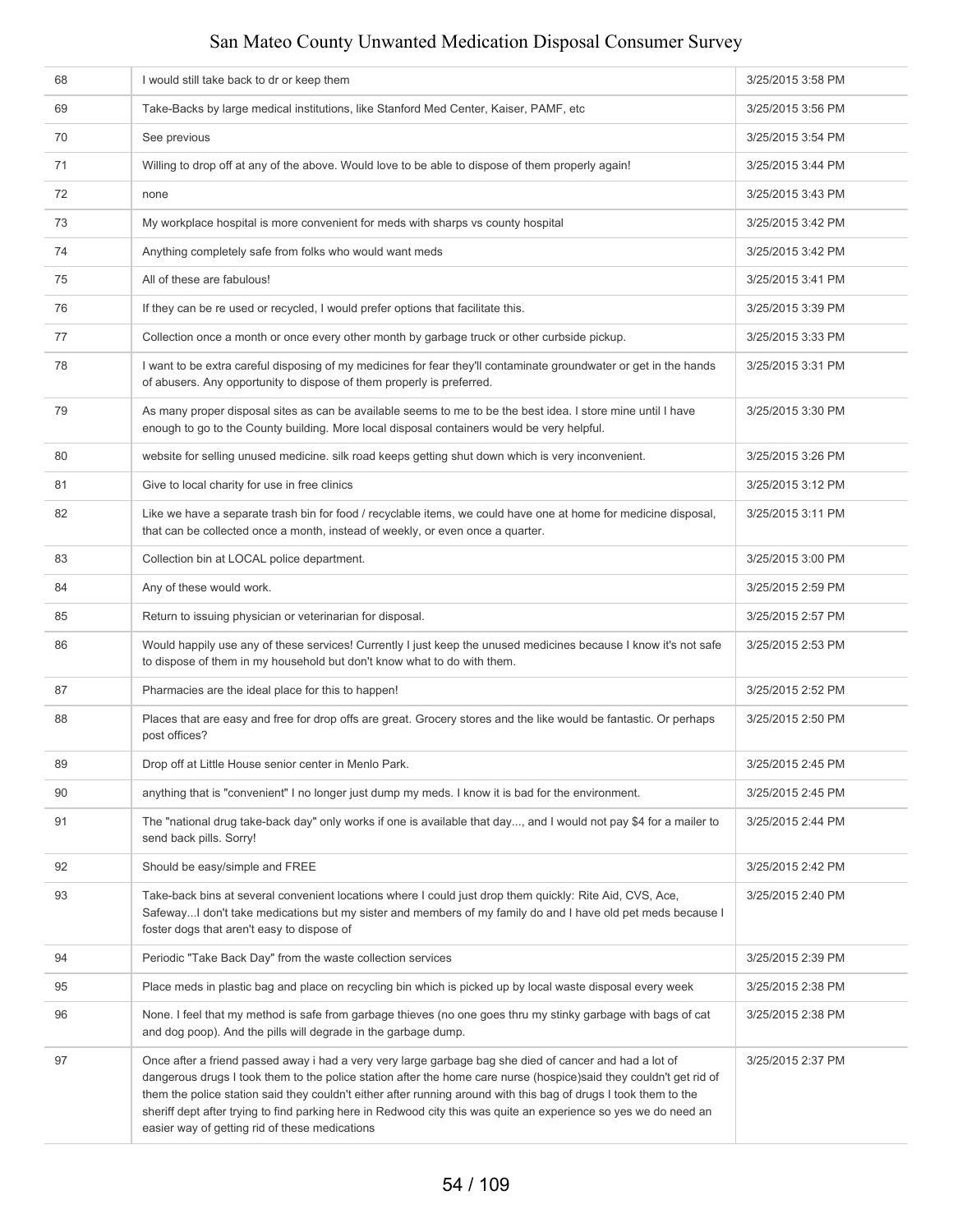| 98  | Hospital take back bin.                                                                                                                                                                                                                                                                                                                                                                                     | 3/25/2015 2:37 PM  |
|-----|-------------------------------------------------------------------------------------------------------------------------------------------------------------------------------------------------------------------------------------------------------------------------------------------------------------------------------------------------------------------------------------------------------------|--------------------|
| 99  | flush toilet                                                                                                                                                                                                                                                                                                                                                                                                | 3/25/2015 2:37 PM  |
| 100 | I would use any of the above. I really don't want them in landfills. I think the pharmaceutical companies should<br>pay for educational campaigns and disposal!                                                                                                                                                                                                                                             | 3/25/2015 2:36 PM  |
| 101 | The trash man pickup the same day as my trash service.                                                                                                                                                                                                                                                                                                                                                      | 3/25/2015 2:35 PM  |
| 102 | None. I think there's a lack of knowledge as to why it's not proper to throw medicine in the trash. You should start<br>with educating the public before you invest in a bin that no one (maybe older people) is going to use.                                                                                                                                                                              | 3/25/2015 2:31 PM  |
| 103 | It is impossible to park at the SM Police Station                                                                                                                                                                                                                                                                                                                                                           | 3/25/2015 2:29 PM  |
| 104 | The easier it is, the more it will be used. E.g. pharmacies are everywhere so easy to find. Having to buy an<br>envelope would only be done by the super-responsible.                                                                                                                                                                                                                                       | 3/25/2015 2:27 PM  |
| 105 | The San Carlos police dept. is only open during business hours--no good if you work outside of town. HHW<br>facility requires an appt.--not convenient. Drug take back day is only 2x year. I would like a combination of take<br>back for reuse and convenient/daily takeback opportunity for disposal. I have been using the bin at the Shoreline<br>Enviro Center but not too many people know about it. | 3/25/2015 2:24 PM  |
| 106 | special bag for putting them into recycle bin (for curbside pickup)                                                                                                                                                                                                                                                                                                                                         | 3/25/2015 2:21 PM  |
| 107 | Free disposal envelopes funded by drug manufacturers.                                                                                                                                                                                                                                                                                                                                                       | 3/25/2015 2:20 PM  |
| 108 | So far the survey has not addressed sharps which we take back to the county hazardous waste. Surprised to see<br>Nordstrom Hillsdale had sharps disposal in the women's restroom                                                                                                                                                                                                                            | 3/25/2015 2:19 PM  |
| 109 | Absolute favourite would be the take-back bin. It would have the advantage of reminding me every time I went to<br>the pharmacy that that's an option.                                                                                                                                                                                                                                                      | 3/25/2015 2:07 PM  |
| 110 | I need to understand probs associated w just throwing it away to go to extra trouble                                                                                                                                                                                                                                                                                                                        | 3/25/2015 2:06 PM  |
| 111 | A way to have them picked up by Recology as a special pickup (similar to their hazardous waste pick up).                                                                                                                                                                                                                                                                                                    | 3/25/2015 1:55 PM  |
| 112 | There should be similar facilities for sharps disposal. Unwanted medicine packaged in syringes cannot be<br>collected at the collection bins at the existing facilities.                                                                                                                                                                                                                                    | 3/25/2015 1:51 PM  |
| 113 | Free postage-paid mail-back envelope.                                                                                                                                                                                                                                                                                                                                                                       | 3/25/2015 1:47 PM  |
| 114 | Drop off site at local hospital                                                                                                                                                                                                                                                                                                                                                                             | 3/25/2015 1:28 PM  |
| 115 | Already have a disposal location at the San Bruno Police station which is a good place since we only need<br>occasionly.                                                                                                                                                                                                                                                                                    | 3/25/2015 1:27 PM  |
| 116 | no idea                                                                                                                                                                                                                                                                                                                                                                                                     | 3/25/2015 1:27 PM  |
| 117 | I honestly just want to be able to dispose of them for free. It seems so weird to have to purchase a bag.                                                                                                                                                                                                                                                                                                   | 3/25/2015 1:24 PM  |
| 118 | As long as I know it is being properly disposed of in an environmentally safe way.                                                                                                                                                                                                                                                                                                                          | 3/25/2015 1:16 PM  |
| 119 | Have my personal physician dispose of them for me when I make my regular office visits.                                                                                                                                                                                                                                                                                                                     | 3/25/2015 12:57 PM |
| 120 | I find the parking situation at the San Bruno PD to be confusing.                                                                                                                                                                                                                                                                                                                                           | 3/25/2015 12:46 PM |
| 121 | None                                                                                                                                                                                                                                                                                                                                                                                                        | 3/25/2015 12:44 PM |
| 122 | Whatever it is, it has to be convenient and part of my routine. I know that there have been collection sites at local<br>police stations, but they aren't near me.                                                                                                                                                                                                                                          | 3/25/2015 12:41 PM |
| 123 | None of these sound ideal                                                                                                                                                                                                                                                                                                                                                                                   | 3/25/2015 12:35 PM |
| 124 | collection bin at local fire department                                                                                                                                                                                                                                                                                                                                                                     | 3/25/2015 12:30 PM |
| 125 | Bring to hospital                                                                                                                                                                                                                                                                                                                                                                                           | 3/25/2015 12:25 PM |
| 126 | Collection bins at hospitals; senior centers; controlled Take Back Days at eco-friendly community events. What<br>system do nursing homes use?                                                                                                                                                                                                                                                              | 3/25/2015 12:24 PM |
| 127 | I like the idea of the pharmacy because I am going there anyway                                                                                                                                                                                                                                                                                                                                             | 3/25/2015 12:23 PM |
| 128 | Donate to business that matches unused medicine w those who need it, but can't afford it                                                                                                                                                                                                                                                                                                                    | 3/25/2015 12:17 PM |
|     |                                                                                                                                                                                                                                                                                                                                                                                                             |                    |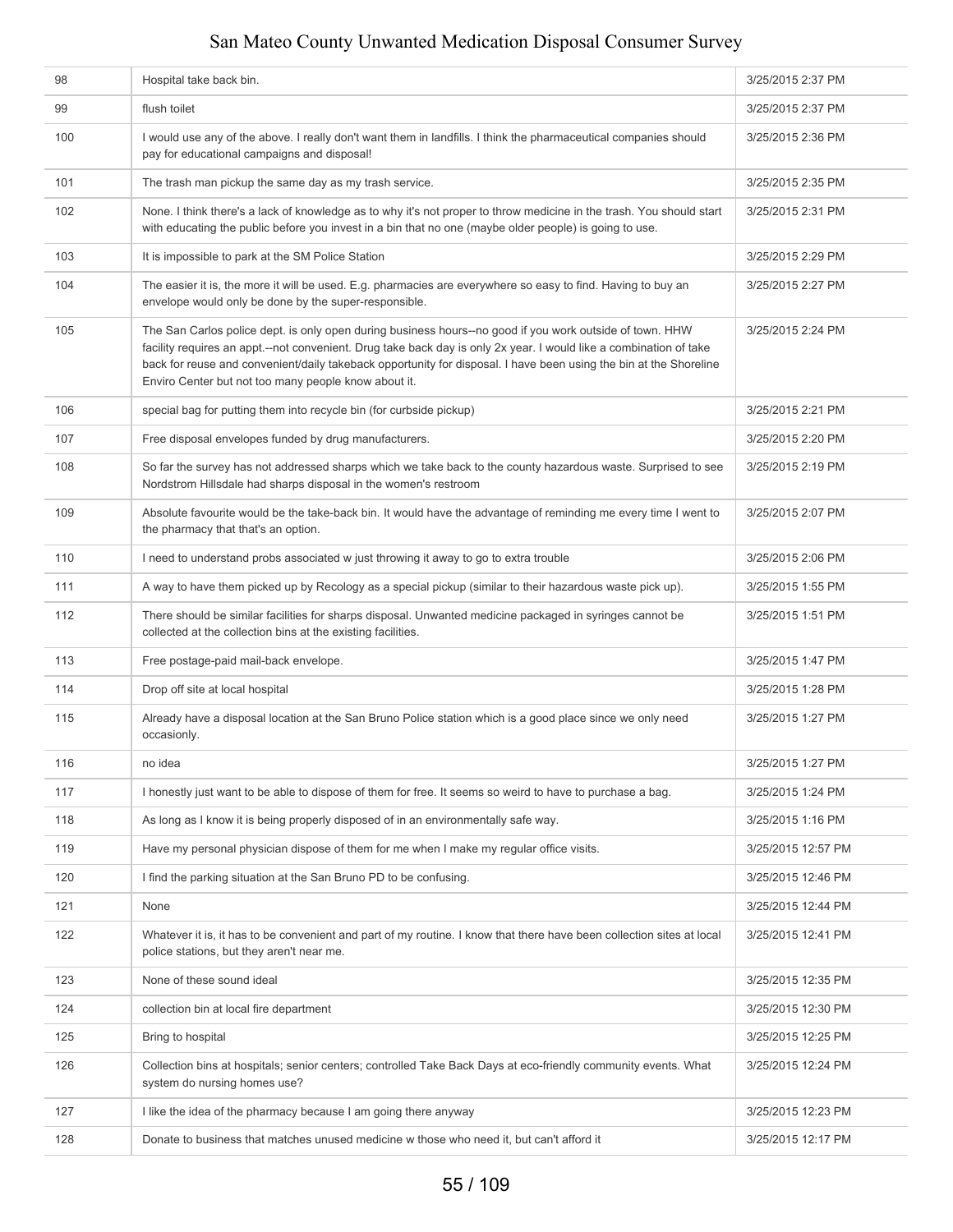| 129 | These are not MY medicines, they are my elderly parents - and there are LOTS of them, as they are often<br>prescribed and sold things that later turn out not to be safe with their condition.                                                                                                                     | 3/25/2015 12:14 PM |
|-----|--------------------------------------------------------------------------------------------------------------------------------------------------------------------------------------------------------------------------------------------------------------------------------------------------------------------|--------------------|
| 130 | Any of the above are good options. Probably can't hurt to have multiple options although I don't think the<br>Police/Sheriffs need to focus on this issue if pharmacies and county health will take it on.                                                                                                         | 3/25/2015 12:12 PM |
| 131 | Any convenient location that has free collection                                                                                                                                                                                                                                                                   | 3/25/2015 12:12 PM |
| 132 | Some way to include with weekly trash/recycling pick-up similar to the battery disposal service through our trash<br>pick up.                                                                                                                                                                                      | 3/25/2015 12:11 PM |
| 133 | Local pharmacy is the most convenient place.                                                                                                                                                                                                                                                                       | 3/25/2015 12:08 PM |
| 134 | Take in garage                                                                                                                                                                                                                                                                                                     | 3/25/2015 12:08 PM |
| 135 | Take-back bins should be at ALL pharmacies whether in hospitals, drugstores, grocery stores or privately run.                                                                                                                                                                                                      | 3/25/2015 12:07 PM |
| 136 | perhaps have other sites as a public service, I.E. at grocery stores                                                                                                                                                                                                                                               | 3/25/2015 12:05 PM |
| 137 | Pharmacies should take them for god's sake! Everyone is just flushing them and they end up in the water supply<br>or the ocean. Paying to dispose of them? No way!                                                                                                                                                 | 3/25/2015 12:04 PM |
| 138 | I like the option of the mail back envelope but that should be at no cost to the disposer. In order to have a<br>successful program, it needs to be convenient to consumers. Consumers do not understand the costs of not<br>properly disposing of medicine enough to be willing to pay to dispose of it properly. | 3/25/2015 11:58 AM |
| 139 | Free disposal at local medical and psyc clinics                                                                                                                                                                                                                                                                    | 3/25/2015 11:50 AM |
| 140 | I need needle disposal also.                                                                                                                                                                                                                                                                                       | 3/25/2015 11:46 AM |
| 141 | If national day allowed you to drive by.                                                                                                                                                                                                                                                                           | 3/25/2015 11:42 AM |
| 142 | Most of the drugs we discard are Rx, or OTC; NOT controlled swubstances. Evrnas monthly or quarterly<br>collection by local municipalities would be fine                                                                                                                                                           | 3/25/2015 11:34 AM |
| 143 | A free Pharmacy drop off container seems like the most convenient and best option but it could be helpful to<br>include a few other options as well.                                                                                                                                                               | 3/25/2015 11:28 AM |
| 144 | isn't there some way we can get unused drugs to people who need them but can't pay for them?                                                                                                                                                                                                                       | 3/25/2015 11:27 AM |
| 145 | IF I had the need, disposal at a local pharmacy would seem to be most convenient; however, marketing<br>associated with a "National Take-Back Day" might provide a good reminder to clean out the medicine chest.                                                                                                  | 3/25/2015 11:23 AM |
| 146 | Bin at library.                                                                                                                                                                                                                                                                                                    | 3/25/2015 11:23 AM |
| 147 | Just set up a bin. Don't over complicate this.                                                                                                                                                                                                                                                                     | 3/25/2015 11:21 AM |
| 148 | FREE SERVICES WOULD PROMOTE A SAFER PROCESS TO DISPOSE AND INCENTIVE FOR PEOPLE TO<br><b>PARTICPATE</b>                                                                                                                                                                                                            | 3/25/2015 11:18 AM |
| 149 | Almost doesn't matter so long as there's a rational and secure way to dispose of the meds after they've been<br>collected.                                                                                                                                                                                         | 3/25/2015 11:17 AM |
| 150 | Getting rid of meds, like getting rid of garbage, should be free, convenient, easy. Otherwise, you are encouraging<br>people to do the wrong thing, e.g., flush drugs down the toilet, throw in the garbage, etc.                                                                                                  | 3/25/2015 11:17 AM |
| 151 | Special container for local trash pickup at home                                                                                                                                                                                                                                                                   | 3/25/2015 11:16 AM |
| 152 | Collection bin at doctor's office.                                                                                                                                                                                                                                                                                 | 3/25/2015 11:15 AM |
| 153 | not sure                                                                                                                                                                                                                                                                                                           | 3/25/2015 11:11 AM |
| 154 | Just like batteries are handled by the waste company allow for bags of unused medicine. Unfortunately, this may<br>pose a health issue or cost issue which then makes the pharmacy the best choice.                                                                                                                | 3/25/2015 11:08 AM |
| 155 | Any free take-back bin conveniently located and tamper-proof.                                                                                                                                                                                                                                                      | 3/25/2015 11:08 AM |
| 156 | There are not enough places to drop off unused medicines. How about city halls as a drop off site?                                                                                                                                                                                                                 | 3/25/2015 11:07 AM |
| 157 | I always take my prescriptions in full, as prescribed. No need for disposal options.                                                                                                                                                                                                                               | 3/25/2015 11:05 AM |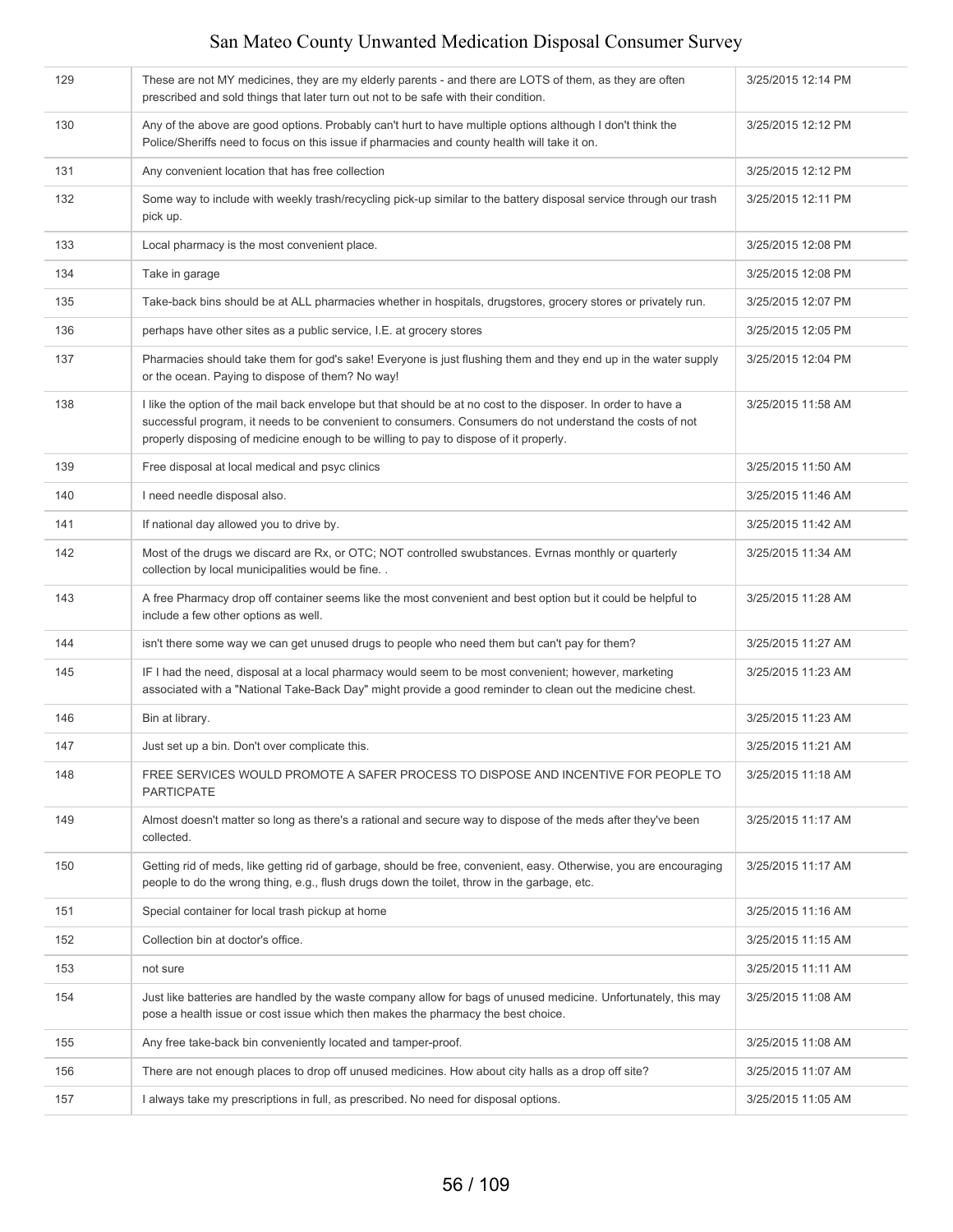| 158 | Picked up with the trash on my regular trash pick-up day -- in a special RED container!!! Do NOT make people<br>drive to get rid of this dangerous stuff, or they will just throw it in the trash. MAKE IT EASY FOR PEOPLE TO DO<br>THE RIGHT THING !! Tall everyone to just put the stuff in a special container and put that container out with the<br>regular carts --- on our regular pick-up day,. The container should be RED plastic with a hinged lid. Yes, this<br>would cost money initially to buy and distribute these red containers, but you should be able to get most people to<br>use those containers, just as most everyone now uses the green, blue, and black carts for stuff and those always<br>get picked up every week. | 3/25/2015 11:04 AM |
|-----|--------------------------------------------------------------------------------------------------------------------------------------------------------------------------------------------------------------------------------------------------------------------------------------------------------------------------------------------------------------------------------------------------------------------------------------------------------------------------------------------------------------------------------------------------------------------------------------------------------------------------------------------------------------------------------------------------------------------------------------------------|--------------------|
| 159 | you guys just dont get it [wise up 7 put bins @pharmas] the sick need meds theres NOT a single one of them<br>EVER going to the PD!                                                                                                                                                                                                                                                                                                                                                                                                                                                                                                                                                                                                              | 3/25/2015 11:03 AM |
| 160 | Have all medical personnell prescribing medications require patients to return expired/unused medications to<br>their office for appropriate destruction.                                                                                                                                                                                                                                                                                                                                                                                                                                                                                                                                                                                        | 3/25/2015 11:01 AM |
| 161 | Secure bins at major grocery chains.                                                                                                                                                                                                                                                                                                                                                                                                                                                                                                                                                                                                                                                                                                             | 3/25/2015 10:59 AM |
| 162 | Give to an organization that can redistribute it to someone in need.                                                                                                                                                                                                                                                                                                                                                                                                                                                                                                                                                                                                                                                                             | 3/25/2015 10:58 AM |
| 163 | Doctors' offices, we take sharps there already, why not meds.                                                                                                                                                                                                                                                                                                                                                                                                                                                                                                                                                                                                                                                                                    | 3/25/2015 10:57 AM |
| 164 | Just about anything would be better than what we have now, which is (as far as I can tell) nothing.                                                                                                                                                                                                                                                                                                                                                                                                                                                                                                                                                                                                                                              | 3/25/2015 10:57 AM |
| 165 | As long as I don't have to separate out the different medicines, and as long as it's free.                                                                                                                                                                                                                                                                                                                                                                                                                                                                                                                                                                                                                                                       | 3/25/2015 10:55 AM |
| 166 | if there's 24/7 drop off box at any public locations, like garbage can, that would be great.                                                                                                                                                                                                                                                                                                                                                                                                                                                                                                                                                                                                                                                     | 3/25/2015 10:55 AM |
| 167 | It would be great to that Take-Back bins in areas that are most commonly visited such at doctors office not just<br>the pharmacies, stores like CVS, Walmart Target maybe even the DMV.                                                                                                                                                                                                                                                                                                                                                                                                                                                                                                                                                          | 3/25/2015 10:54 AM |
| 168 | I never thought that someone may actually sort the garbage to find thrown away expired medicine.                                                                                                                                                                                                                                                                                                                                                                                                                                                                                                                                                                                                                                                 | 3/25/2015 10:54 AM |
| 169 | As long as it was available all the time (daily) at least during business hours and relatively easy to find.                                                                                                                                                                                                                                                                                                                                                                                                                                                                                                                                                                                                                                     | 3/25/2015 10:54 AM |
| 170 | Garbage pick up for OTC medicines in special box                                                                                                                                                                                                                                                                                                                                                                                                                                                                                                                                                                                                                                                                                                 | 3/25/2015 10:53 AM |
| 171 | Similar to batteries, bag on top of recycling                                                                                                                                                                                                                                                                                                                                                                                                                                                                                                                                                                                                                                                                                                    | 3/25/2015 10:53 AM |
| 172 | any place within the community to drop off medicines with extended hours                                                                                                                                                                                                                                                                                                                                                                                                                                                                                                                                                                                                                                                                         | 3/25/2015 10:52 AM |
| 173 | This would be the best method and I would eventually use it.                                                                                                                                                                                                                                                                                                                                                                                                                                                                                                                                                                                                                                                                                     | 3/25/2015 10:52 AM |
| 174 | Sharps disposal for epi-pens at pharmacy or sheriff's dept/police station                                                                                                                                                                                                                                                                                                                                                                                                                                                                                                                                                                                                                                                                        | 3/25/2015 10:52 AM |
| 175 | It would be nice if we could put out with trash pick-up - like batteries in a plastic bag on top of bin.                                                                                                                                                                                                                                                                                                                                                                                                                                                                                                                                                                                                                                         | 3/24/2015 12:33 PM |
| 176 | Local drop off great Hope Foster City gets one soon                                                                                                                                                                                                                                                                                                                                                                                                                                                                                                                                                                                                                                                                                              | 3/24/2015 11:08 AM |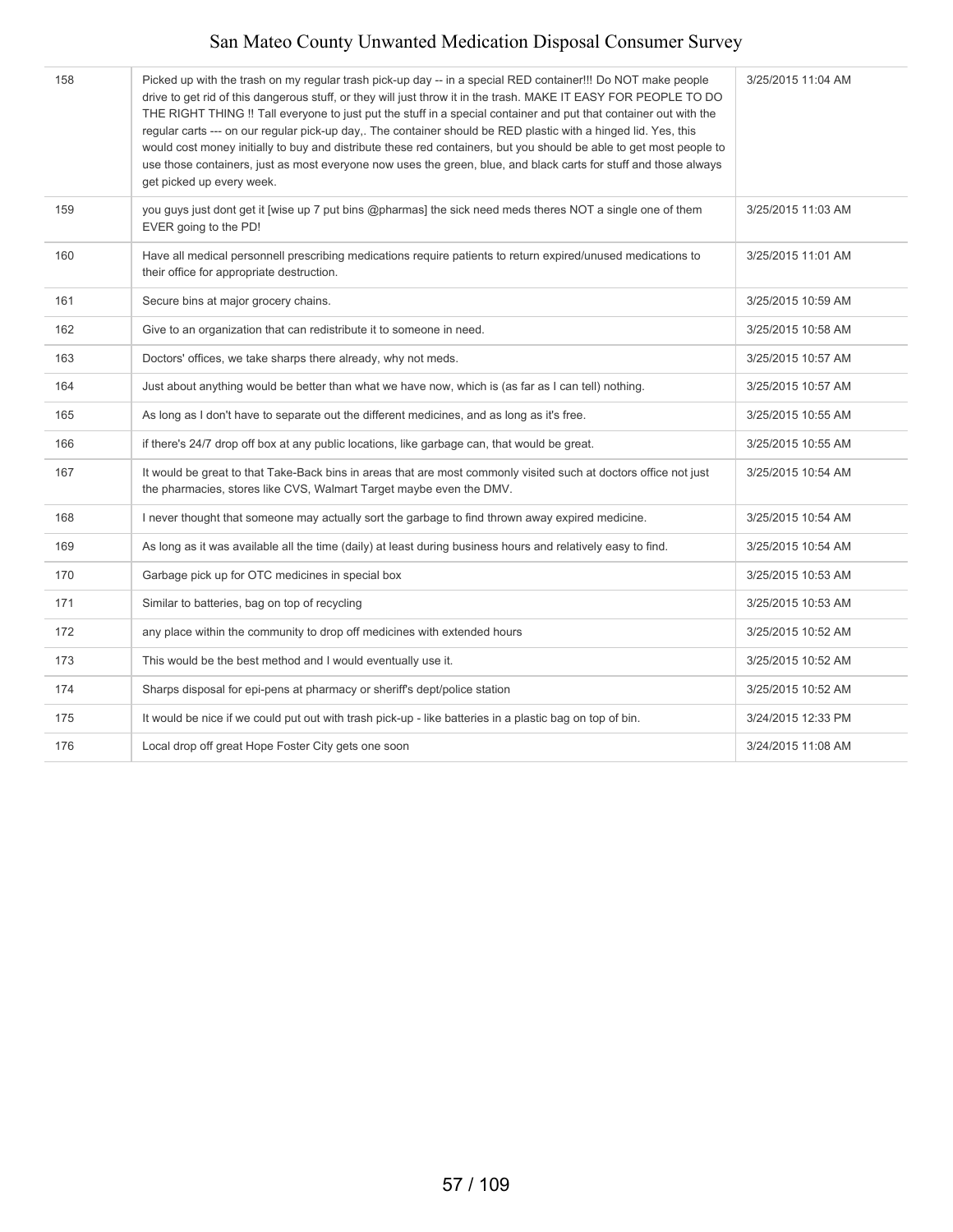#### **Q10 On a scale of 1 (least impact) to 10 (most impact), how much impact do you think flushing or throwing away medicine has on the environment?**

**Answered: 1,775 Skipped: 94**



|            |       | -     |           |               |       | 6     |        | o      |        | 10       | Total | <b>Weighted Average</b> |
|------------|-------|-------|-----------|---------------|-------|-------|--------|--------|--------|----------|-------|-------------------------|
| (no label) | 0.68% | 1.13% | 80%،      | 2.08%         | 4.90% | 4.68% | 10.08% | 16.34% | 16.56% | 41.75%   |       |                         |
|            | ⊢∠    | 20    | つつ<br>JZ. | $\sim$<br>، ت | 87    | 83    | 179    | 290    | 294    | 711<br>∸ | .775  | 8.37                    |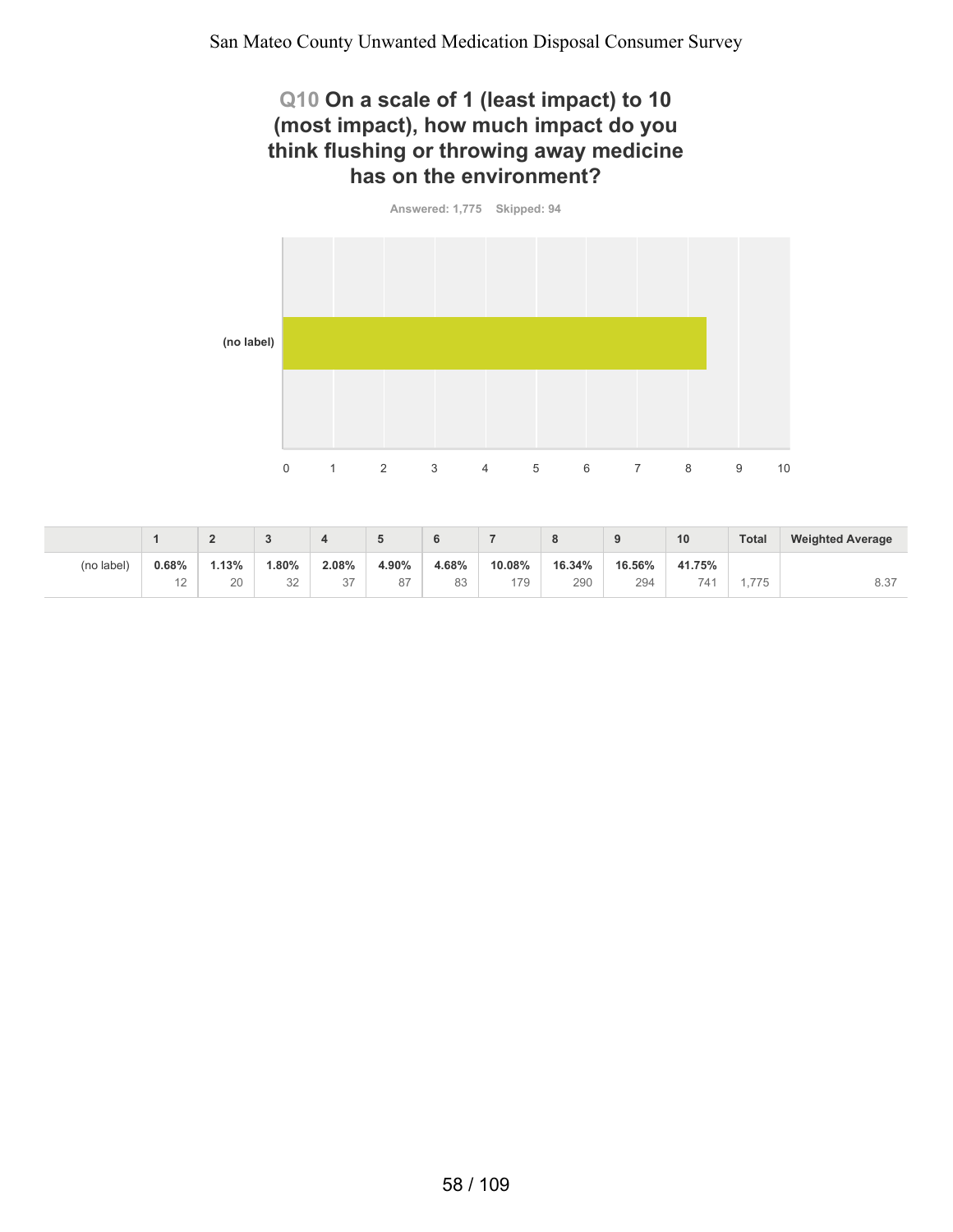

# **Q11 What is your gender?**

| <b>Answer Choices</b> | <b>Responses</b> |
|-----------------------|------------------|
| Female                | 80.37%<br>1,400  |
| Male                  | 19.63%<br>342    |
| <b>Total</b>          | 1,742            |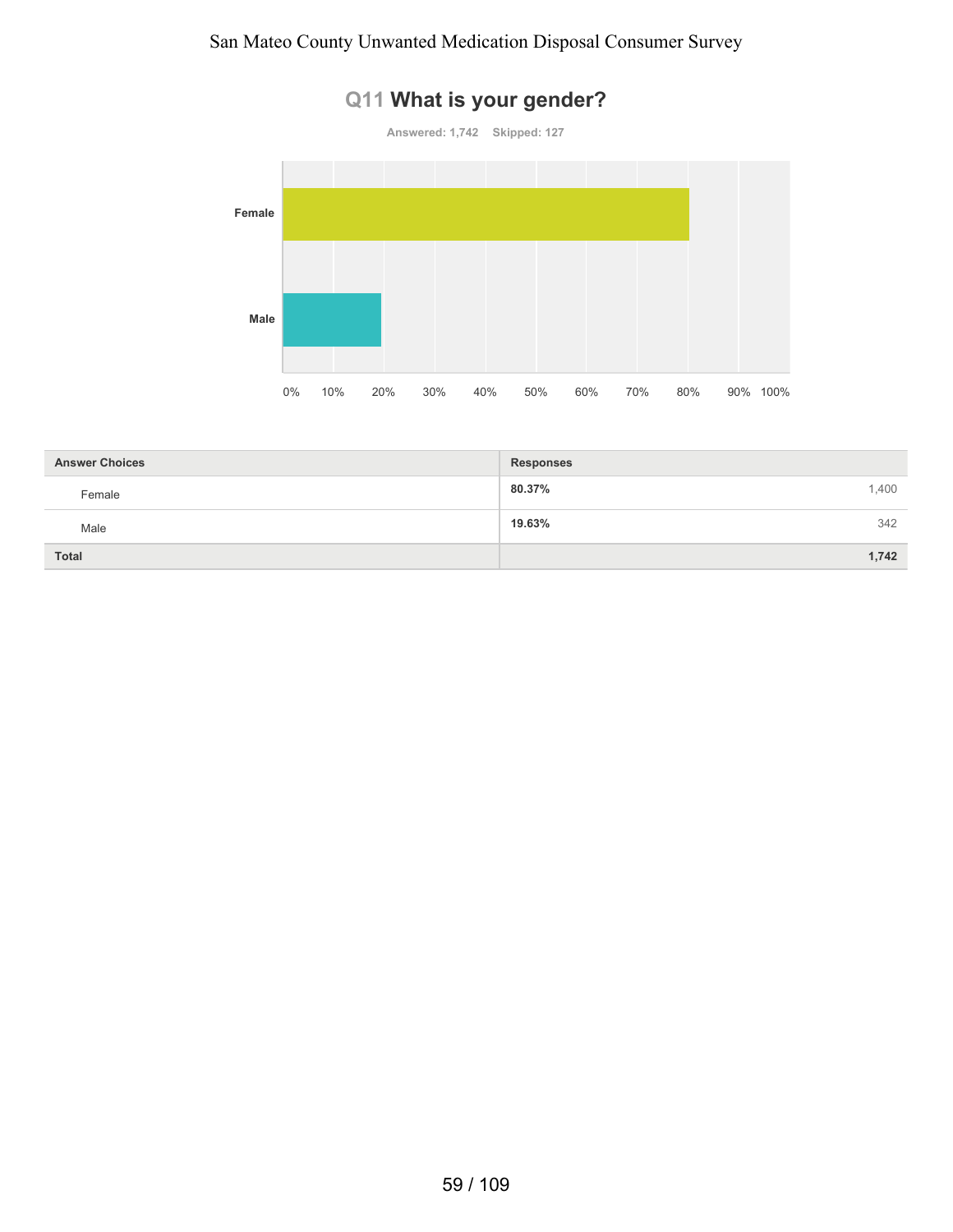

# **Q12 What is your age?**

| <b>Answer Choices</b> | <b>Responses</b> |
|-----------------------|------------------|
| 18-29                 | 1.21%<br>21      |
| 30-39                 | 11.86%<br>206    |
| 40-49                 | 22.11%<br>384    |
| 50-59                 | 25.56%<br>444    |
| 60-69                 | 23.78%<br>413    |
| $70+$                 | 15.49%<br>269    |
| <b>Total</b>          | 1,737            |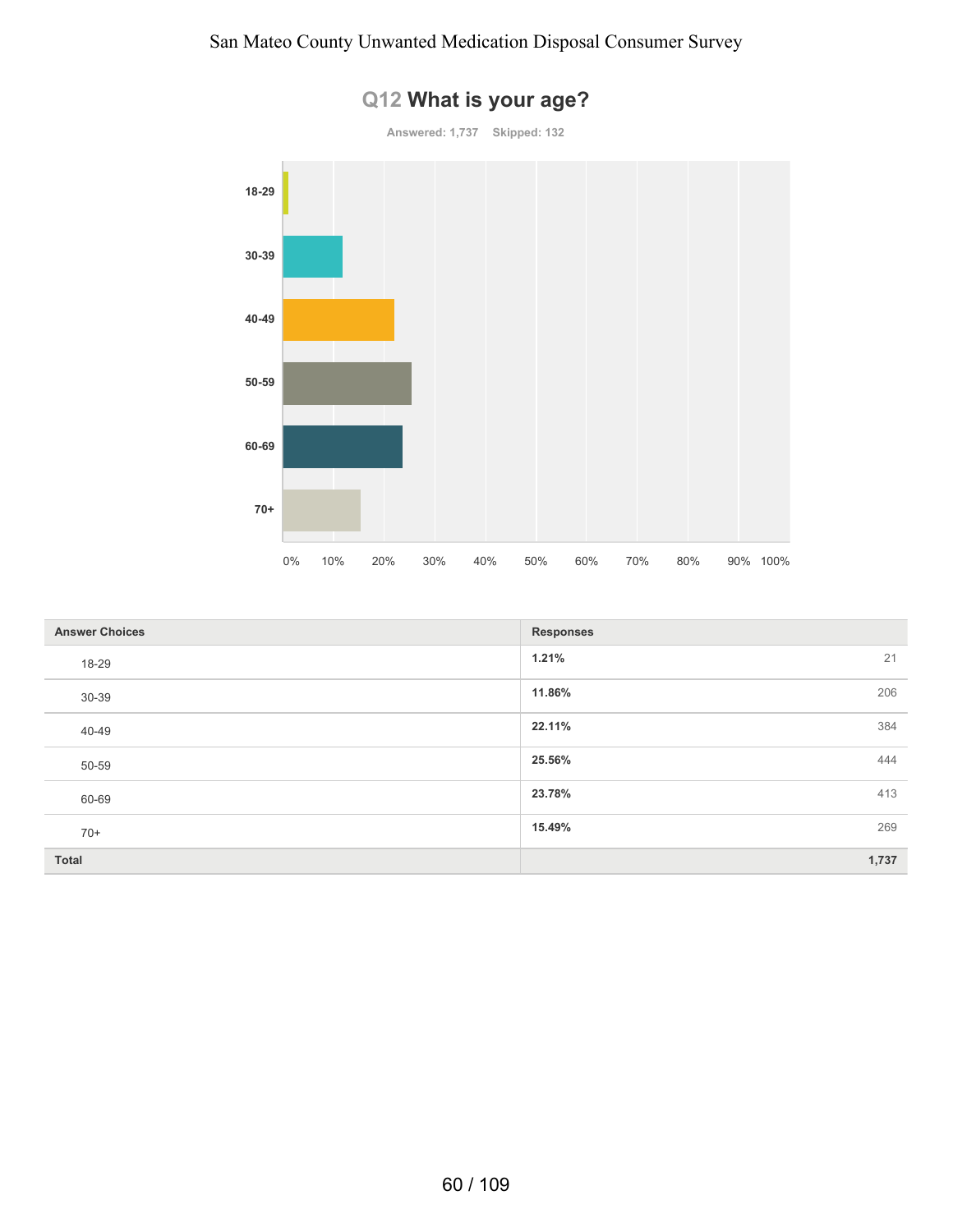

| <b>Answer Choices</b> | <b>Responses</b> |
|-----------------------|------------------|
| Less than high school | 3<br>0.18%       |
| High school           | 140<br>8.34%     |
| College               | 822<br>48.99%    |
| Graduate school       | 713<br>42.49%    |
| <b>Total</b>          | 1,678            |

#### 61 / 109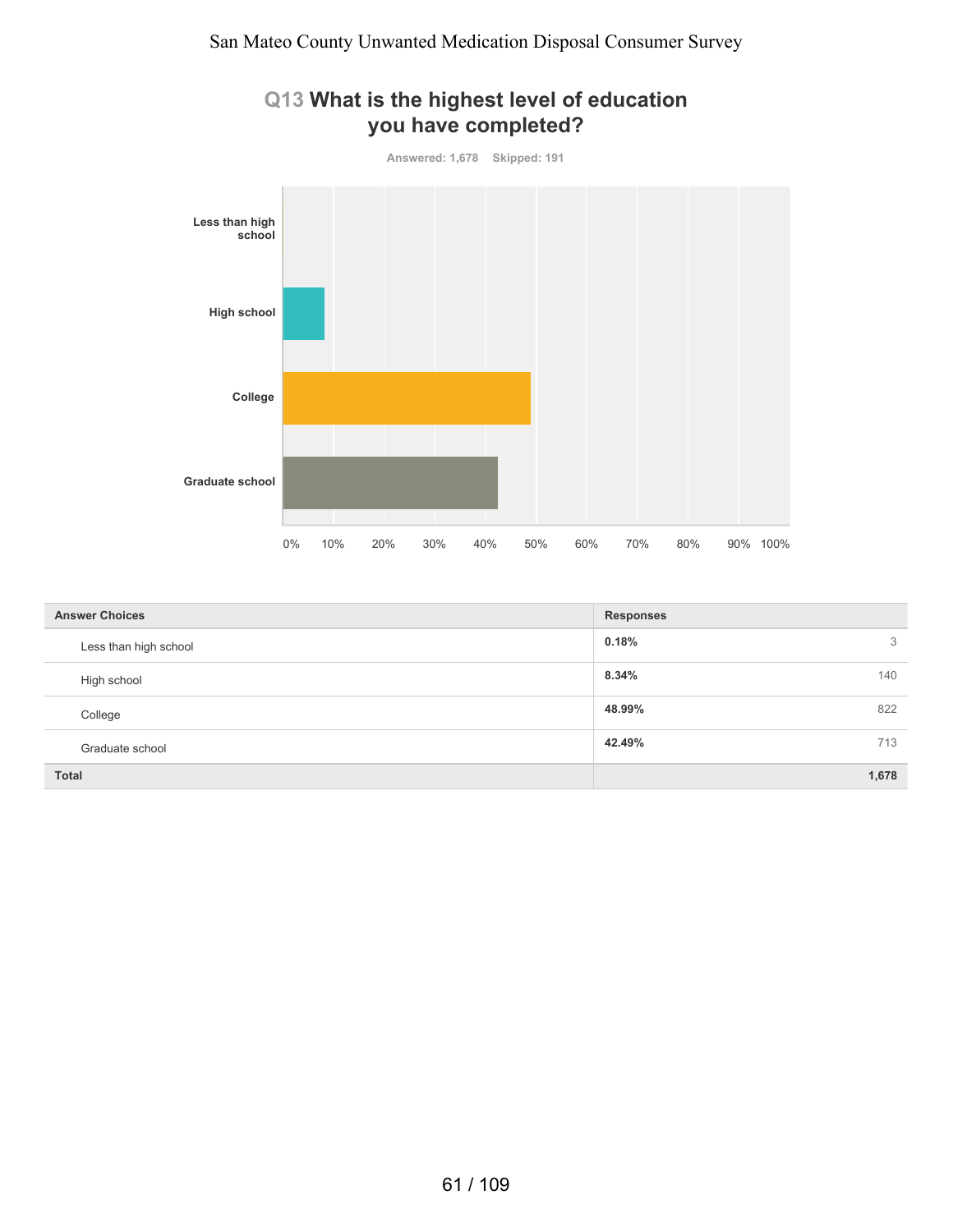

| Q14 How many medications do you take per |  |
|------------------------------------------|--|
| day? (Prescription and Over-the-Counter) |  |

| <b>Answer Choices</b> | <b>Responses</b> |
|-----------------------|------------------|
| None                  | 22.08%<br>384    |
| $1 - 3$               | 46.98%<br>817    |
| $3-5$                 | 16.62%<br>289    |
| $6 - 10$              | 11.39%<br>198    |
| 11 or more            | 51<br>2.93%      |
| Total                 | 1,739            |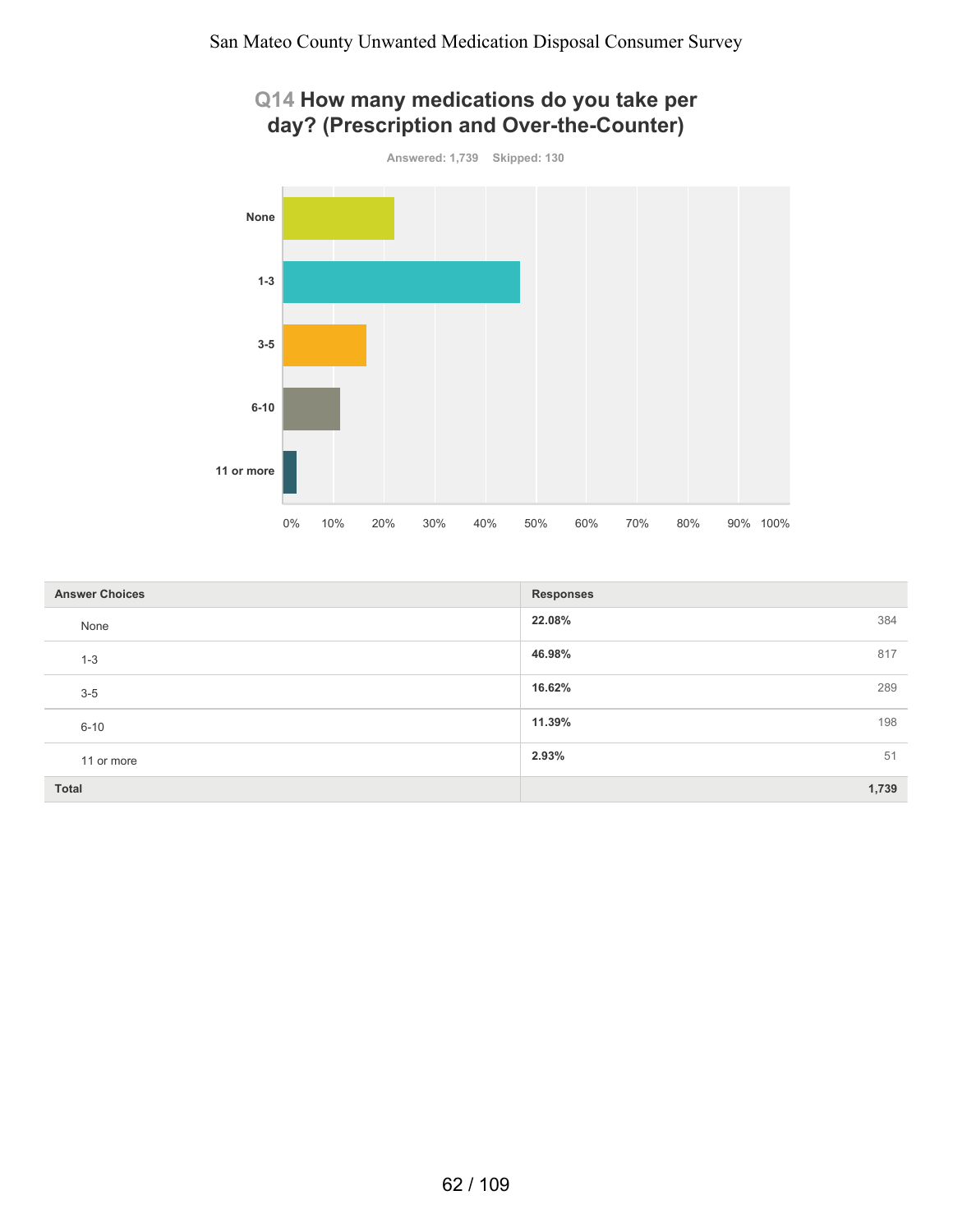### **Q15 In what ZIP code is your home located? (enter 5-digit ZIP code; for example, 00544 or 94305)**

**Answered: 1,765 Skipped: 104**

| #              | <b>Responses</b> | <b>Date</b>        |
|----------------|------------------|--------------------|
| $\mathbf{1}$   | 94044            | 4/3/2015 2:24 PM   |
| 2              | 94010            | 4/3/2015 11:21 AM  |
| 3              | 94044            | 4/2/2015 4:18 PM   |
| 4              | 94019            | 4/2/2015 3:09 PM   |
| 5              | 94403            | 4/2/2015 2:33 PM   |
| 6              | 94403            | 4/2/2015 1:47 PM   |
| $\overline{7}$ | 94061            | 4/2/2015 1:36 PM   |
| 8              | 94080            | 4/2/2015 1:34 PM   |
| 9              | 94402            | 4/2/2015 1:15 PM   |
| 10             | 94015            | 4/2/2015 12:30 PM  |
| 11             | 94025            | 4/2/2015 7:40 AM   |
| 12             | 94010            | 4/1/2015 10:20 PM  |
| 13             | 94401            | 4/1/2015 9:08 PM   |
| 14             | 94025            | 4/1/2015 8:42 PM   |
| 15             | 94066            | 4/1/2015 3:47 PM   |
| 16             | 94027            | 4/1/2015 8:02 AM   |
| 17             | 94005            | 3/31/2015 7:28 PM  |
| 18             | 94010            | 3/31/2015 7:24 PM  |
| 19             | 94061            | 3/31/2015 11:19 AM |
| 20             | 94010            | 3/31/2015 10:58 AM |
| 21             | 94063            | 3/31/2015 10:48 AM |
| 22             | 94403            | 3/31/2015 8:00 AM  |
| 23             | 94005            | 3/31/2015 2:26 AM  |
| 24             | 94019            | 3/31/2015 12:33 AM |
| 25             | 94066            | 3/30/2015 9:51 PM  |
| 26             | 94066            | 3/30/2015 9:33 PM  |
| 27             | 94015            | 3/30/2015 5:56 PM  |
| 28             | 94063            | 3/30/2015 11:10 AM |
| 29             | 94403            | 3/30/2015 10:33 AM |
| 30             | 94063            | 3/30/2015 2:17 AM  |
| 31             | 94025            | 3/29/2015 9:24 PM  |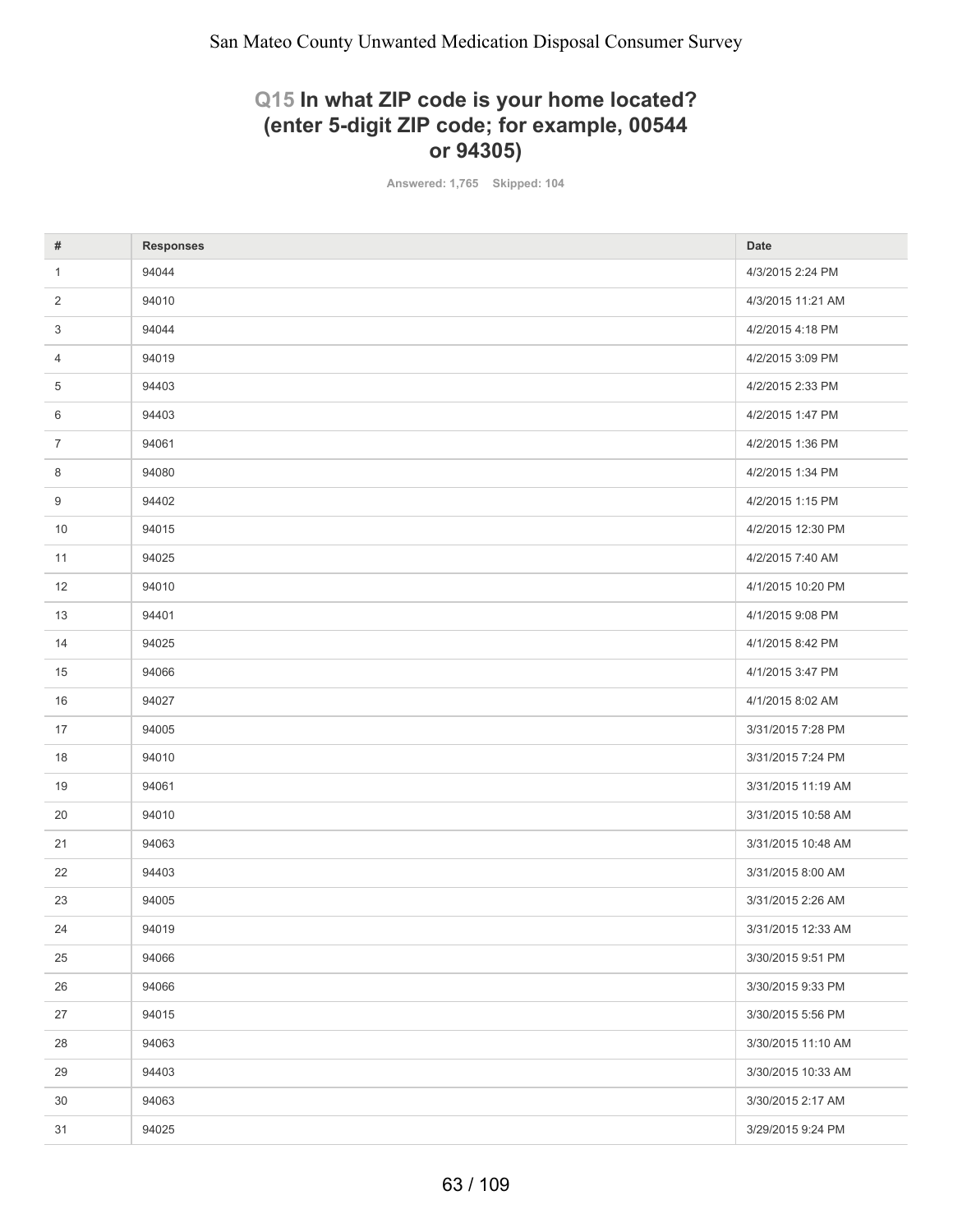| 32 | 94025  | 3/29/2015 9:14 PM  |
|----|--------|--------------------|
| 33 | 94044  | 3/29/2015 6:47 PM  |
| 34 | 94070  | 3/29/2015 6:36 PM  |
| 35 | 94403  | 3/29/2015 6:14 PM  |
| 36 | 94044  | 3/29/2015 6:06 PM  |
| 37 | 94404  | 3/29/2015 4:37 PM  |
| 38 | 94061  | 3/29/2015 3:42 PM  |
| 39 | 94070  | 3/29/2015 3:02 PM  |
| 40 | 94070  | 3/29/2015 1:25 PM  |
| 41 | 94402  | 3/29/2015 1:17 PM  |
| 42 | 94019  | 3/29/2015 12:42 PM |
| 43 | 94044  | 3/29/2015 12:01 PM |
| 44 | 94403  | 3/29/2015 11:32 AM |
| 45 | 94061  | 3/29/2015 11:16 AM |
| 46 | 94062  | 3/29/2015 10:34 AM |
| 47 | 94018  | 3/29/2015 10:26 AM |
| 48 | 94061  | 3/29/2015 8:43 AM  |
| 49 | 94010  | 3/29/2015 7:03 AM  |
| 50 | 94066  | 3/29/2015 12:36 AM |
| 51 | 94019  | 3/28/2015 11:18 PM |
| 52 | 94010  | 3/28/2015 11:13 PM |
| 53 | 94062  | 3/28/2015 10:04 PM |
| 54 | 94061  | 3/28/2015 8:30 PM  |
| 55 | 94061  | 3/28/2015 8:29 PM  |
| 56 | 94401  | 3/28/2015 5:00 PM  |
| 57 | 94063  | 3/28/2015 4:25 PM  |
| 58 | 94010  | 3/28/2015 3:38 PM  |
| 59 | 94080  | 3/28/2015 2:55 PM  |
| 60 | 940708 | 3/28/2015 2:42 PM  |
| 61 | 94404  | 3/28/2015 2:29 PM  |
| 62 | 94303  | 3/28/2015 2:18 PM  |
| 63 | 94025  | 3/28/2015 1:35 PM  |
| 64 | 94037  | 3/28/2015 1:23 PM  |
| 65 | 94403  | 3/28/2015 1:21 PM  |
| 66 | 94002  | 3/28/2015 1:10 PM  |
| 67 | 94063  | 3/28/2015 12:44 PM |
| 68 | 94030  | 3/28/2015 11:26 AM |
| 69 | 94025  | 3/28/2015 11:22 AM |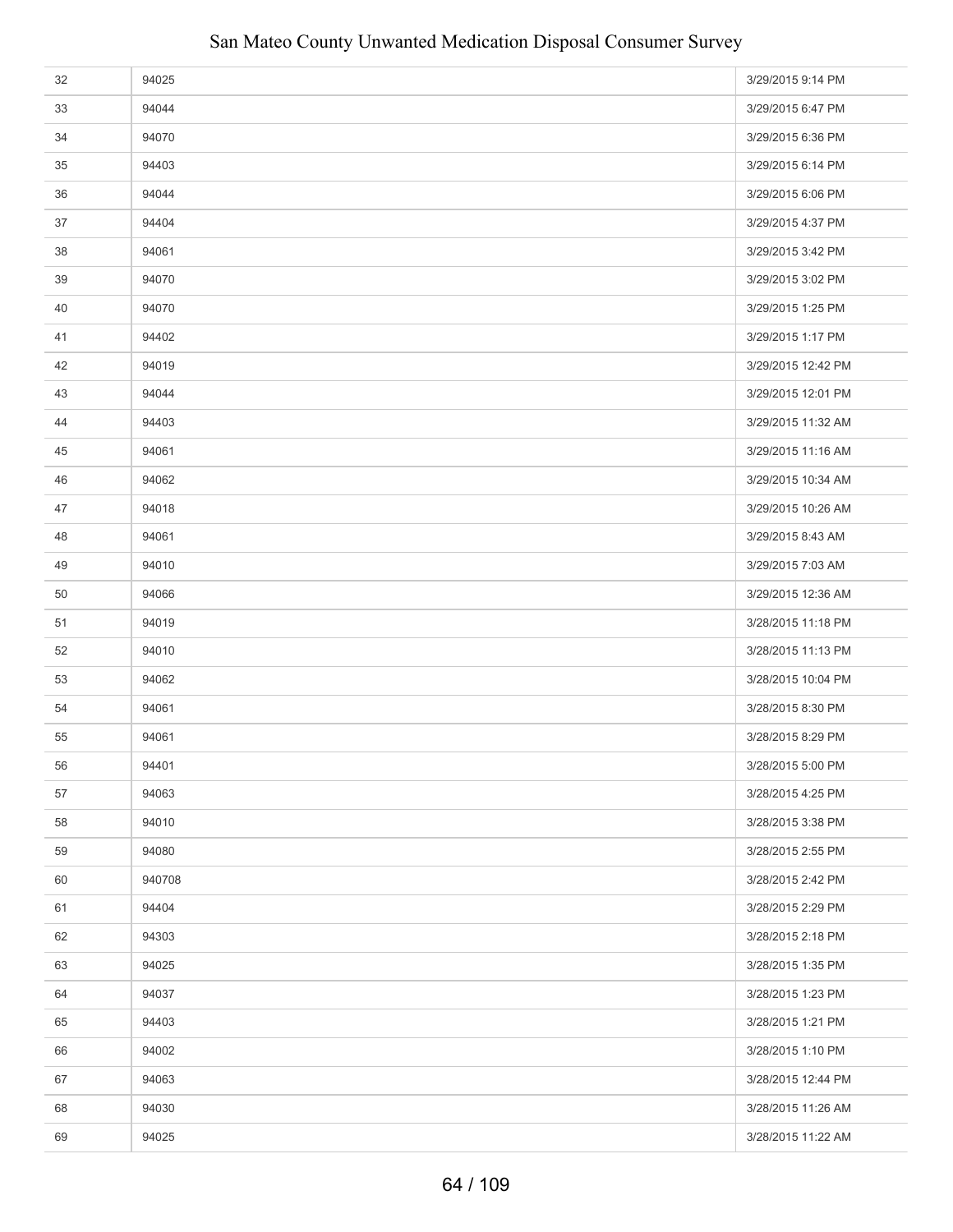| 70  | 94025 | 3/28/2015 10:20 AM |
|-----|-------|--------------------|
| 71  | 94038 | 3/28/2015 8:10 AM  |
| 72  | 94019 | 3/28/2015 8:09 AM  |
| 73  | 94066 | 3/28/2015 7:57 AM  |
| 74  | 94025 | 3/28/2015 7:46 AM  |
| 75  | 94070 | 3/28/2015 7:06 AM  |
| 76  | 94061 | 3/28/2015 5:44 AM  |
| 77  | 94010 | 3/27/2015 11:08 PM |
| 78  | 94044 | 3/27/2015 10:40 PM |
| 79  | 94025 | 3/27/2015 10:06 PM |
| 80  | 94066 | 3/27/2015 9:24 PM  |
| 81  | 94401 | 3/27/2015 8:27 PM  |
| 82  | 94025 | 3/27/2015 8:14 PM  |
| 83  | 94061 | 3/27/2015 8:09 PM  |
| 84  | 94401 | 3/27/2015 7:47 PM  |
| 85  | 95066 | 3/27/2015 7:46 PM  |
| 86  | 94025 | 3/27/2015 6:54 PM  |
| 87  | 94030 | 3/27/2015 5:42 PM  |
| 88  | 94044 | 3/27/2015 5:18 PM  |
| 89  | 94403 | 3/27/2015 5:07 PM  |
| 90  | 94002 | 3/27/2015 4:58 PM  |
| 91  | 94070 | 3/27/2015 4:55 PM  |
| 92  | 94062 | 3/27/2015 4:49 PM  |
| 93  | 94010 | 3/27/2015 4:42 PM  |
| 94  | 94044 | 3/27/2015 3:39 PM  |
| 95  | 94010 | 3/27/2015 3:29 PM  |
| 96  | 94010 | 3/27/2015 3:22 PM  |
| 97  | 94403 | 3/27/2015 3:09 PM  |
| 98  | 94066 | 3/27/2015 3:09 PM  |
| 99  | 94402 | 3/27/2015 2:57 PM  |
| 100 | 94015 | 3/27/2015 2:55 PM  |
| 101 | 94061 | 3/27/2015 2:53 PM  |
| 102 | 94010 | 3/27/2015 2:46 PM  |
| 103 | 94010 | 3/27/2015 2:36 PM  |
| 104 | 94014 | 3/27/2015 2:35 PM  |
| 105 | 94002 | 3/27/2015 2:24 PM  |
| 106 | 94080 | 3/27/2015 2:04 PM  |
| 107 | 94080 | 3/27/2015 1:22 PM  |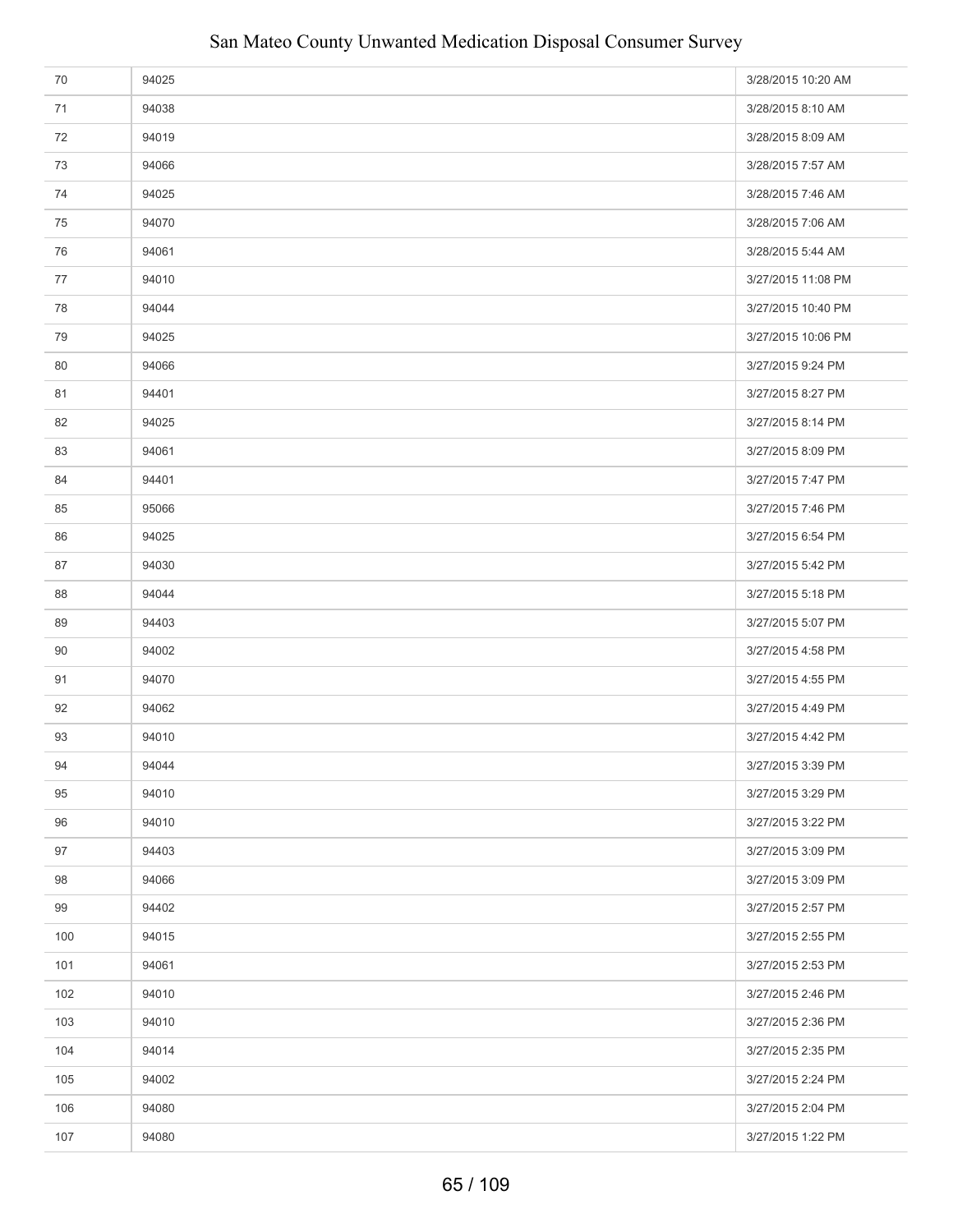| 108 | 94403 | 3/27/2015 12:57 PM |
|-----|-------|--------------------|
| 109 | 94404 | 3/27/2015 12:55 PM |
| 110 | 94005 | 3/27/2015 12:07 PM |
| 111 | 94402 | 3/27/2015 10:22 AM |
| 112 | 94061 | 3/27/2015 10:18 AM |
| 113 | 94025 | 3/27/2015 9:39 AM  |
| 114 | 94044 | 3/27/2015 9:37 AM  |
| 115 | 94044 | 3/27/2015 9:22 AM  |
| 116 | 94070 | 3/27/2015 9:19 AM  |
| 117 | 94010 | 3/27/2015 9:09 AM  |
| 118 | 94070 | 3/27/2015 8:57 AM  |
| 119 | 94044 | 3/27/2015 8:40 AM  |
| 120 | 94027 | 3/27/2015 8:17 AM  |
| 121 | 94062 | 3/27/2015 8:15 AM  |
| 122 | 94044 | 3/27/2015 8:13 AM  |
| 123 | 94044 | 3/27/2015 8:04 AM  |
| 124 | 94002 | 3/27/2015 7:38 AM  |
| 125 | 94044 | 3/27/2015 7:26 AM  |
| 126 | 94025 | 3/27/2015 7:09 AM  |
| 127 | 94063 | 3/27/2015 6:58 AM  |
| 128 | 94044 | 3/27/2015 6:42 AM  |
| 129 | 94044 | 3/27/2015 6:39 AM  |
| 130 | 94063 | 3/27/2015 6:29 AM  |
| 131 | 94066 | 3/27/2015 6:15 AM  |
| 132 | 94062 | 3/27/2015 3:43 AM  |
| 133 | 94025 | 3/27/2015 3:14 AM  |
| 134 | 94402 | 3/27/2015 2:31 AM  |
| 135 | 94025 | 3/26/2015 10:41 PM |
| 136 | 94061 | 3/26/2015 10:33 PM |
| 137 | 94080 | 3/26/2015 10:28 PM |
| 138 | 94025 | 3/26/2015 10:10 PM |
| 139 | 94037 | 3/26/2015 10:02 PM |
| 140 | 94065 | 3/26/2015 9:40 PM  |
| 141 | 94010 | 3/26/2015 9:33 PM  |
| 142 | 94070 | 3/26/2015 9:19 PM  |
| 143 | 94002 | 3/26/2015 9:08 PM  |
| 144 | 94403 | 3/26/2015 9:05 PM  |
| 145 | 94044 | 3/26/2015 8:55 PM  |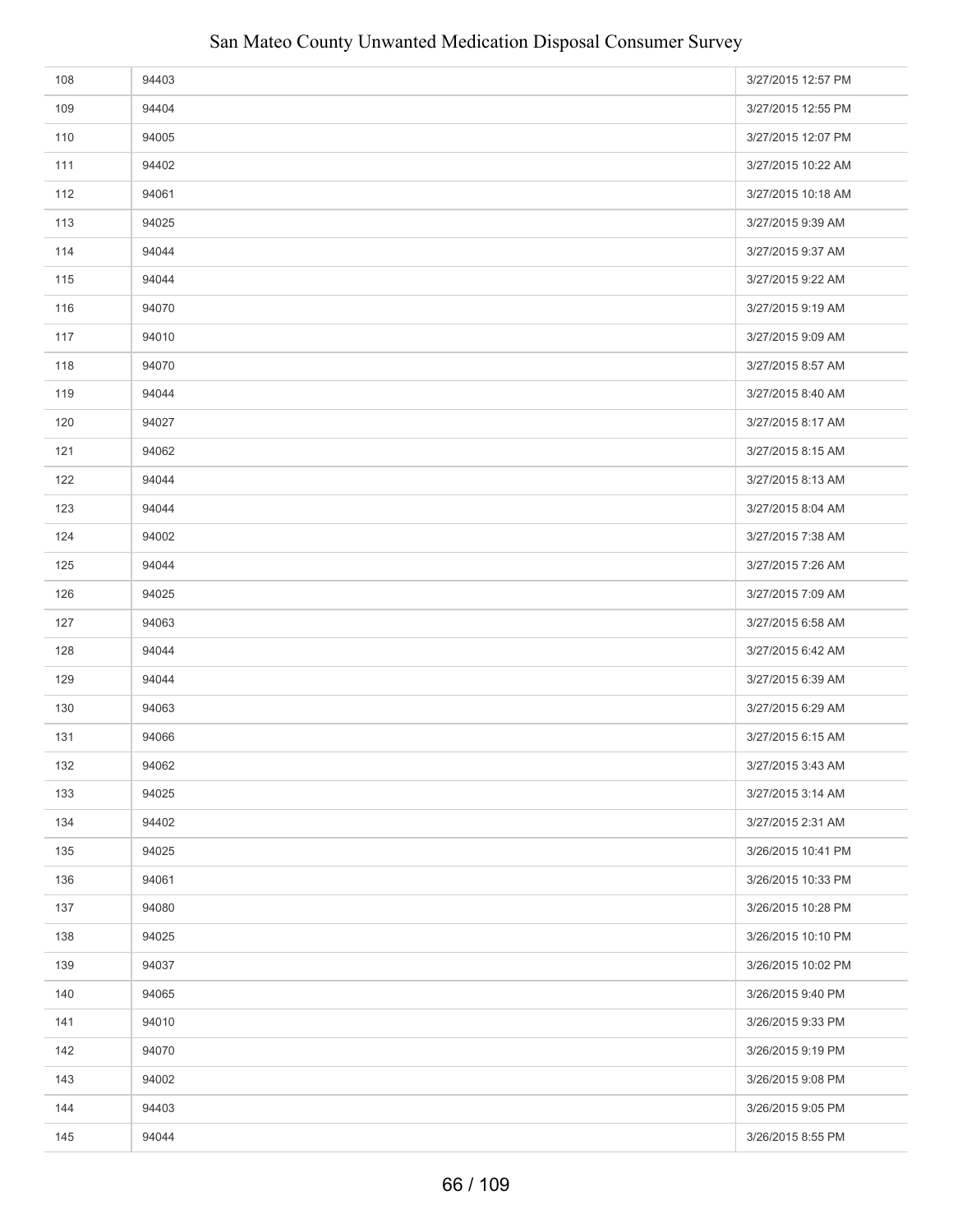| 146 | 94044 | 3/26/2015 8:45 PM |
|-----|-------|-------------------|
| 147 | 94404 | 3/26/2015 8:43 PM |
| 148 | 94044 | 3/26/2015 8:28 PM |
| 149 | 94062 | 3/26/2015 8:22 PM |
| 150 | 94070 | 3/26/2015 8:06 PM |
| 151 | 94025 | 3/26/2015 8:04 PM |
| 152 | 94014 | 3/26/2015 8:04 PM |
| 153 | 94018 | 3/26/2015 7:45 PM |
| 154 | 94062 | 3/26/2015 7:40 PM |
| 155 | 94062 | 3/26/2015 7:26 PM |
| 156 | 94403 | 3/26/2015 7:17 PM |
| 157 | 94002 | 3/26/2015 7:02 PM |
| 158 | 94038 | 3/26/2015 6:58 PM |
| 159 | 94030 | 3/26/2015 6:46 PM |
| 160 | 94025 | 3/26/2015 6:43 PM |
| 161 | 94061 | 3/26/2015 6:41 PM |
| 162 | 94403 | 3/26/2015 6:41 PM |
| 163 | 94402 | 3/26/2015 6:32 PM |
| 164 | 94401 | 3/26/2015 6:13 PM |
| 165 | 94044 | 3/26/2015 6:08 PM |
| 166 | 94044 | 3/26/2015 6:08 PM |
| 167 | 94070 | 3/26/2015 5:54 PM |
| 168 | 94404 | 3/26/2015 5:39 PM |
| 169 | 94063 | 3/26/2015 5:33 PM |
| 170 | 94401 | 3/26/2015 5:22 PM |
| 171 | 94080 | 3/26/2015 5:19 PM |
| 172 | 94066 | 3/26/2015 5:02 PM |
| 173 | 94019 | 3/26/2015 4:49 PM |
| 174 | 94002 | 3/26/2015 4:45 PM |
| 175 | 94044 | 3/26/2015 4:17 PM |
| 176 | 94062 | 3/26/2015 4:04 PM |
| 177 | 94044 | 3/26/2015 3:53 PM |
| 178 | 94070 | 3/26/2015 3:49 PM |
| 179 | 94002 | 3/26/2015 3:46 PM |
| 180 | 94010 | 3/26/2015 3:35 PM |
| 181 | 94403 | 3/26/2015 3:33 PM |
| 182 | 94002 | 3/26/2015 3:18 PM |
| 183 | 94402 | 3/26/2015 3:13 PM |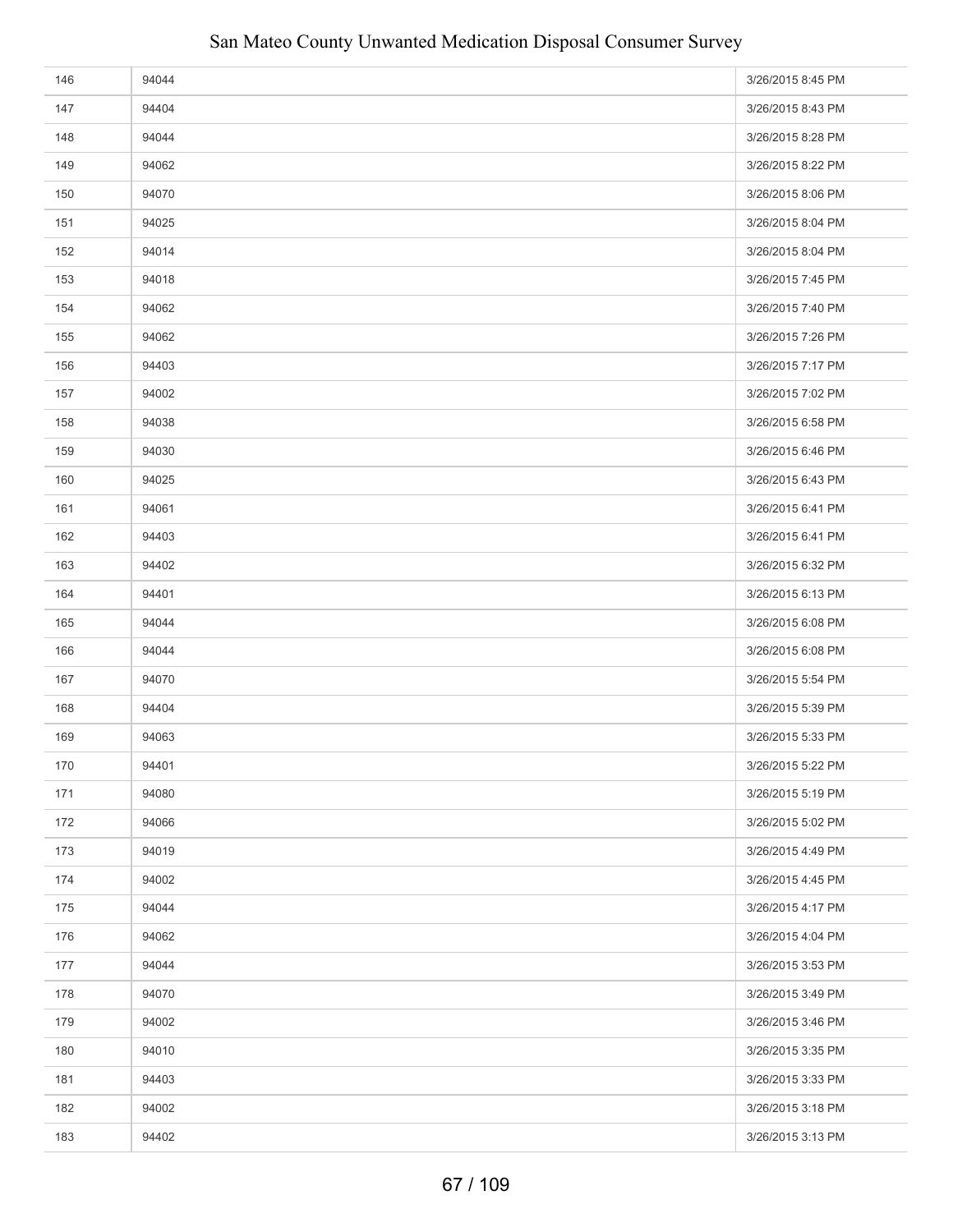| 184 | 94401 | 3/26/2015 3:11 PM  |
|-----|-------|--------------------|
| 185 | 94066 | 3/26/2015 3:05 PM  |
| 186 | 94066 | 3/26/2015 2:53 PM  |
| 187 | 94066 | 3/26/2015 2:50 PM  |
| 188 | 94025 | 3/26/2015 2:47 PM  |
| 189 | 94066 | 3/26/2015 2:42 PM  |
| 190 | 94061 | 3/26/2015 2:41 PM  |
| 191 | 94066 | 3/26/2015 2:40 PM  |
| 192 | 94403 | 3/26/2015 2:38 PM  |
| 193 | 94010 | 3/26/2015 2:38 PM  |
| 194 | 94402 | 3/26/2015 2:31 PM  |
| 195 | 94065 | 3/26/2015 2:28 PM  |
| 196 | 94010 | 3/26/2015 2:28 PM  |
| 197 | 94010 | 3/26/2015 2:26 PM  |
| 198 | 94010 | 3/26/2015 2:16 PM  |
| 199 | 94061 | 3/26/2015 1:54 PM  |
| 200 | 94080 | 3/26/2015 1:39 PM  |
| 201 | 94061 | 3/26/2015 1:29 PM  |
| 202 | 94026 | 3/26/2015 1:28 PM  |
| 203 | 94025 | 3/26/2015 1:22 PM  |
| 204 | 94065 | 3/26/2015 1:20 PM  |
| 205 | 94401 | 3/26/2015 1:17 PM  |
| 206 | 94303 | 3/26/2015 1:13 PM  |
| 207 | 94070 | 3/26/2015 1:00 PM  |
| 208 | 94402 | 3/26/2015 12:59 PM |
| 209 | 94025 | 3/26/2015 12:58 PM |
| 210 | 94063 | 3/26/2015 12:56 PM |
| 211 | 94002 | 3/26/2015 12:56 PM |
| 212 | 94019 | 3/26/2015 12:50 PM |
| 213 | 94044 | 3/26/2015 12:41 PM |
| 214 | 94025 | 3/26/2015 12:39 PM |
| 215 | 94402 | 3/26/2015 12:16 PM |
| 216 | 94062 | 3/26/2015 12:14 PM |
| 217 | 94061 | 3/26/2015 12:12 PM |
| 218 | 94025 | 3/26/2015 12:11 PM |
| 219 | 94038 | 3/26/2015 12:11 PM |
| 220 | 94010 | 3/26/2015 12:09 PM |
| 221 | 94404 | 3/26/2015 11:36 AM |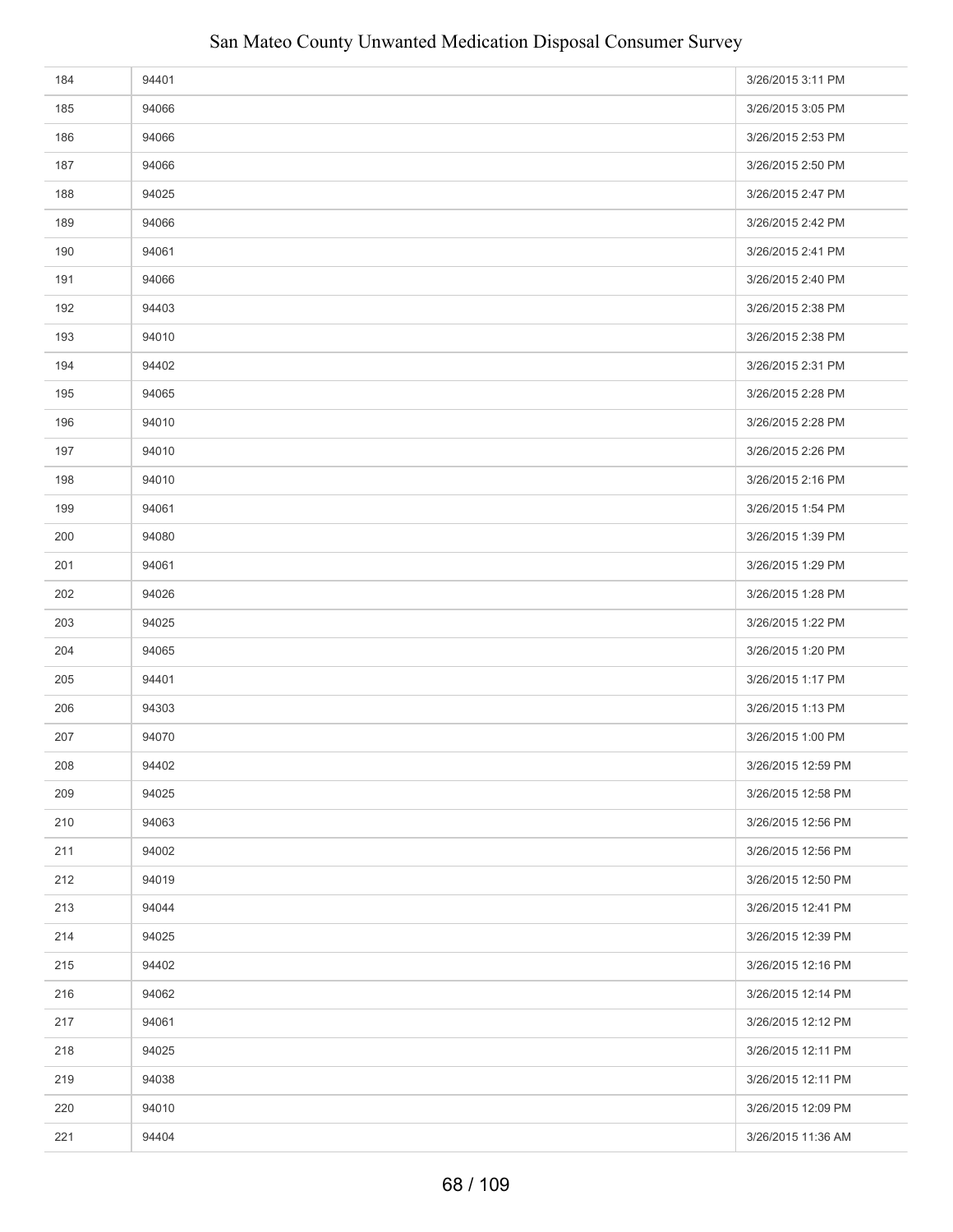| 222 | 94010 | 3/26/2015 11:34 AM |
|-----|-------|--------------------|
| 223 | 94080 | 3/26/2015 11:34 AM |
| 224 | 94080 | 3/26/2015 11:30 AM |
| 225 | 94070 | 3/26/2015 11:29 AM |
| 226 | 94062 | 3/26/2015 11:23 AM |
| 227 | 94044 | 3/26/2015 11:22 AM |
| 228 | 94025 | 3/26/2015 11:22 AM |
| 229 | 94002 | 3/26/2015 11:18 AM |
| 230 | 94402 | 3/26/2015 11:17 AM |
| 231 | 94063 | 3/26/2015 11:09 AM |
| 232 | 94403 | 3/26/2015 11:08 AM |
| 233 | 94070 | 3/26/2015 10:58 AM |
| 234 | 94025 | 3/26/2015 10:53 AM |
| 235 | 94403 | 3/26/2015 10:50 AM |
| 236 | 94002 | 3/26/2015 10:49 AM |
| 237 | 94025 | 3/26/2015 10:44 AM |
| 238 | 94019 | 3/26/2015 10:44 AM |
| 239 | 94402 | 3/26/2015 10:37 AM |
| 240 | 94066 | 3/26/2015 10:36 AM |
| 241 | 94404 | 3/26/2015 10:31 AM |
| 242 | 94010 | 3/26/2015 10:29 AM |
| 243 | 94402 | 3/26/2015 10:27 AM |
| 244 | 94403 | 3/26/2015 10:27 AM |
| 245 | 94010 | 3/26/2015 10:22 AM |
| 246 | 94010 | 3/26/2015 10:21 AM |
| 247 | 94015 | 3/26/2015 10:20 AM |
| 248 | 94010 | 3/26/2015 10:17 AM |
| 249 | 94030 | 3/26/2015 10:15 AM |
| 250 | 94018 | 3/26/2015 10:10 AM |
| 251 | 94402 | 3/26/2015 10:08 AM |
| 252 | 94061 | 3/26/2015 10:03 AM |
| 253 | 94010 | 3/26/2015 10:03 AM |
| 254 | 94070 | 3/26/2015 10:00 AM |
| 255 | 94062 | 3/26/2015 9:54 AM  |
| 256 | 94015 | 3/26/2015 9:54 AM  |
| 257 | 94002 | 3/26/2015 9:47 AM  |
| 258 | 94080 | 3/26/2015 9:47 AM  |
| 259 | 94018 | 3/26/2015 9:47 AM  |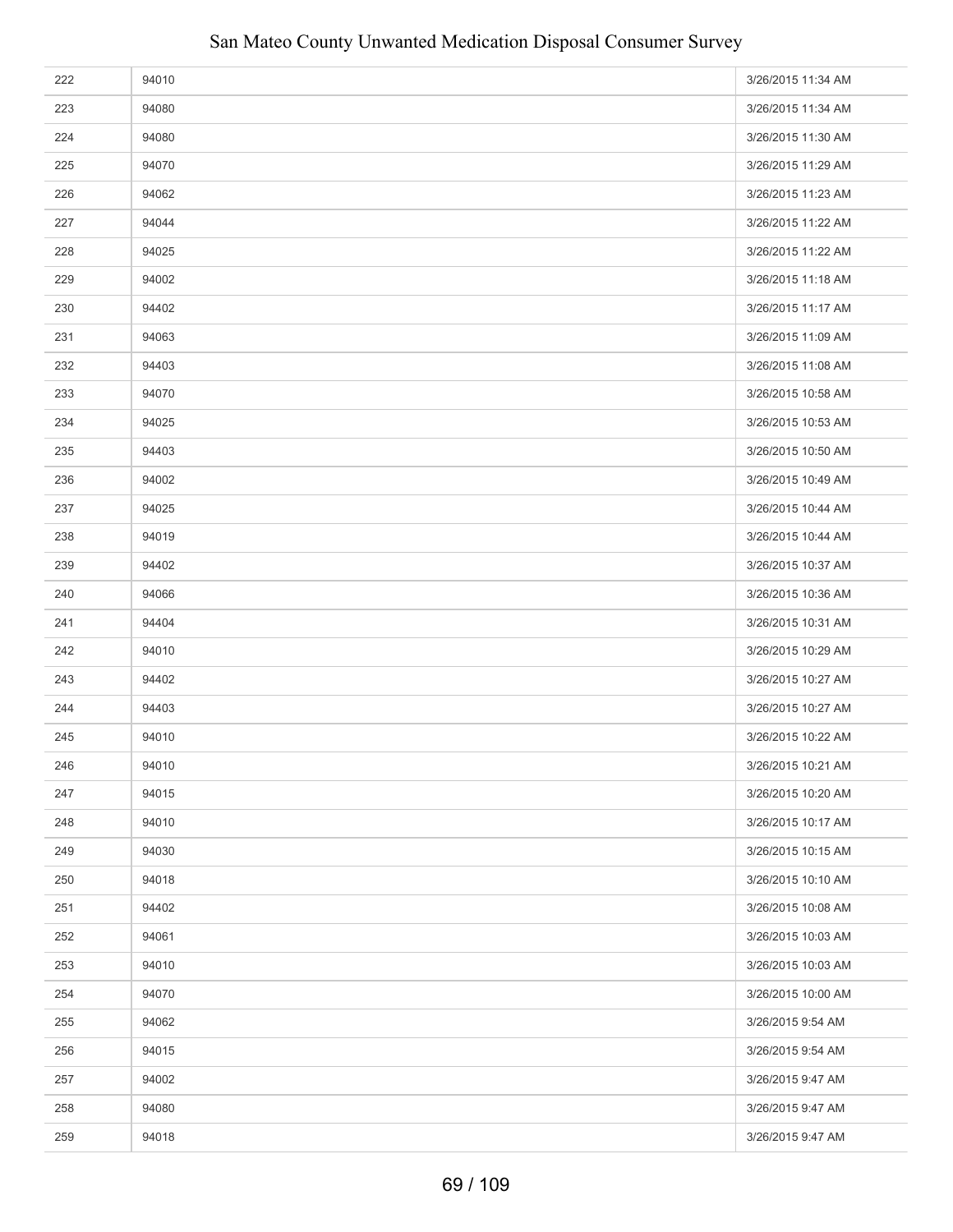| 260 | 94403 | 3/26/2015 9:44 AM |
|-----|-------|-------------------|
| 261 | 94062 | 3/26/2015 9:44 AM |
| 262 | 94404 | 3/26/2015 9:38 AM |
| 263 | 94025 | 3/26/2015 9:35 AM |
| 264 | 94018 | 3/26/2015 9:28 AM |
| 265 | 94025 | 3/26/2015 9:27 AM |
| 266 | 94062 | 3/26/2015 9:25 AM |
| 267 | 94044 | 3/26/2015 9:16 AM |
| 268 | 94402 | 3/26/2015 9:16 AM |
| 269 | 94070 | 3/26/2015 8:59 AM |
| 270 | 94070 | 3/26/2015 8:58 AM |
| 271 | 94070 | 3/26/2015 8:57 AM |
| 272 | 94019 | 3/26/2015 8:56 AM |
| 273 | 94070 | 3/26/2015 8:53 AM |
| 274 | 94015 | 3/26/2015 8:48 AM |
| 275 | 94019 | 3/26/2015 8:48 AM |
| 276 | 94002 | 3/26/2015 8:48 AM |
| 277 | 94044 | 3/26/2015 8:47 AM |
| 278 | 94080 | 3/26/2015 8:45 AM |
| 279 | 94061 | 3/26/2015 8:37 AM |
| 280 | 94403 | 3/26/2015 8:34 AM |
| 281 | 94025 | 3/26/2015 8:28 AM |
| 282 | 94063 | 3/26/2015 8:24 AM |
| 283 | 94025 | 3/26/2015 8:17 AM |
| 284 | 94402 | 3/26/2015 8:12 AM |
| 285 | 94403 | 3/26/2015 8:00 AM |
| 286 | 94061 | 3/26/2015 7:59 AM |
| 287 | 94062 | 3/26/2015 7:55 AM |
| 288 | 94062 | 3/26/2015 7:47 AM |
| 289 | 94015 | 3/26/2015 7:45 AM |
| 290 | 94027 | 3/26/2015 7:40 AM |
| 291 | 94062 | 3/26/2015 7:38 AM |
| 292 | 94044 | 3/26/2015 7:33 AM |
| 293 | 94010 | 3/26/2015 7:26 AM |
| 294 | 94065 | 3/26/2015 7:23 AM |
| 295 | 94010 | 3/26/2015 7:22 AM |
| 296 | 94070 | 3/26/2015 7:20 AM |
| 297 | 94402 | 3/26/2015 7:11 AM |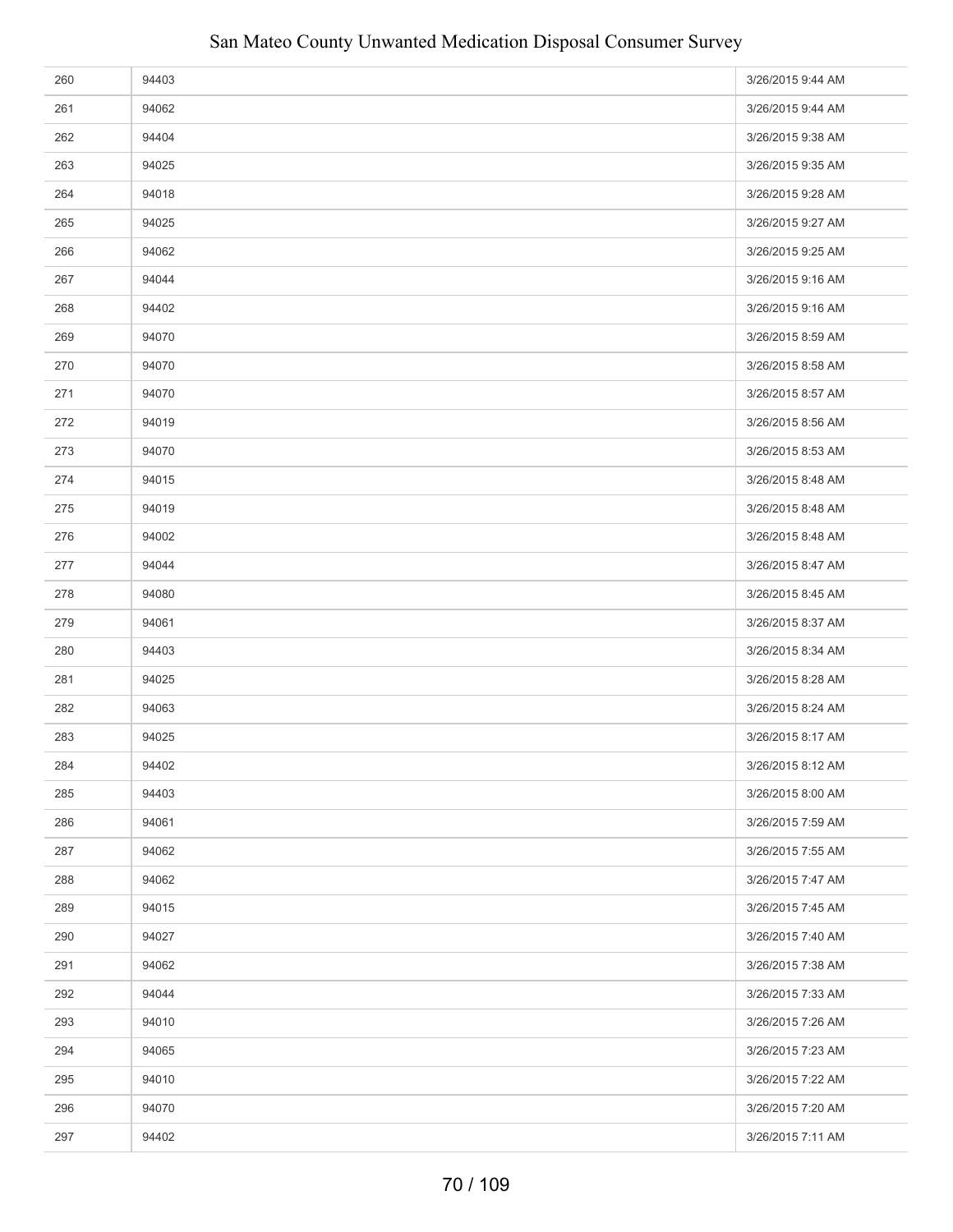| 298 | 94062 | 3/26/2015 7:11 AM  |
|-----|-------|--------------------|
| 299 | 94028 | 3/26/2015 7:07 AM  |
| 300 | 94402 | 3/26/2015 7:06 AM  |
| 301 | 94061 | 3/26/2015 7:06 AM  |
| 302 | 94402 | 3/26/2015 6:45 AM  |
| 303 | 94002 | 3/26/2015 6:20 AM  |
| 304 | 94010 | 3/26/2015 6:18 AM  |
| 305 | 94002 | 3/26/2015 5:57 AM  |
| 306 | 94404 | 3/26/2015 5:56 AM  |
| 307 | 94066 | 3/26/2015 5:45 AM  |
| 308 | 94030 | 3/26/2015 5:23 AM  |
| 309 | 94402 | 3/26/2015 5:19 AM  |
| 310 | 94404 | 3/26/2015 5:14 AM  |
| 311 | 94010 | 3/26/2015 4:18 AM  |
| 312 | 94025 | 3/26/2015 3:09 AM  |
| 313 | 94403 | 3/26/2015 1:55 AM  |
| 314 | 94065 | 3/26/2015 1:20 AM  |
| 315 | 94401 | 3/26/2015 12:41 AM |
| 316 | 94403 | 3/26/2015 12:30 AM |
| 317 | 94010 | 3/26/2015 12:19 AM |
| 318 | 94065 | 3/26/2015 12:14 AM |
| 319 | 94010 | 3/26/2015 12:14 AM |
| 320 | 94002 | 3/26/2015 12:12 AM |
| 321 | 94061 | 3/26/2015 12:00 AM |
| 322 | 94066 | 3/25/2015 11:59 PM |
| 323 | 94010 | 3/25/2015 11:55 PM |
| 324 | 94010 | 3/25/2015 11:50 PM |
| 325 | 94010 | 3/25/2015 11:46 PM |
| 326 | 94403 | 3/25/2015 11:43 PM |
| 327 | 94402 | 3/25/2015 11:32 PM |
| 328 | 94401 | 3/25/2015 11:21 PM |
| 329 | 94070 | 3/25/2015 11:19 PM |
| 330 | 94402 | 3/25/2015 11:18 PM |
| 331 | 94015 | 3/25/2015 11:18 PM |
| 332 | 94062 | 3/25/2015 11:13 PM |
| 333 | 94066 | 3/25/2015 11:11 PM |
| 334 | 94061 | 3/25/2015 11:08 PM |
| 335 | 94;02 | 3/25/2015 11:05 PM |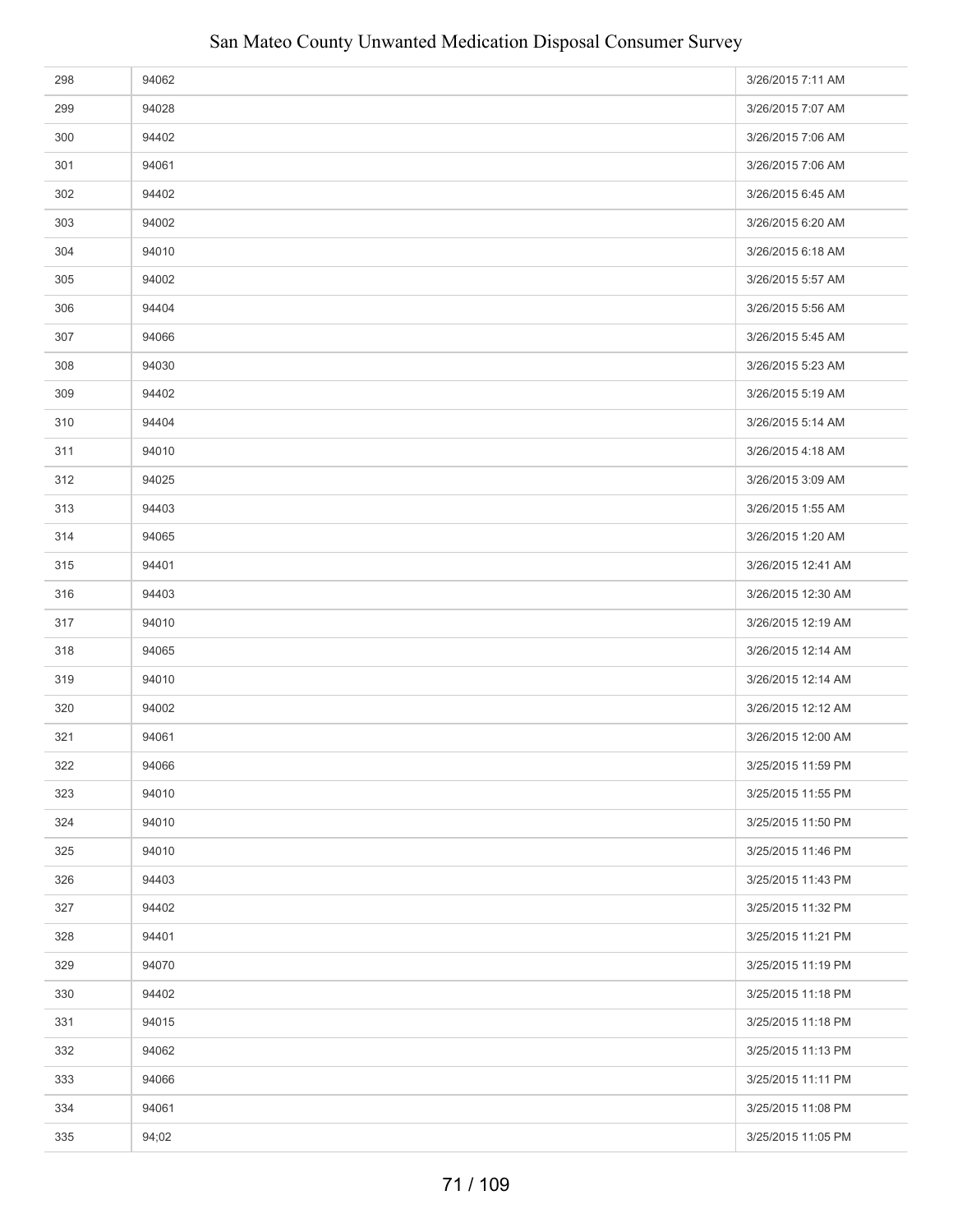| 336 | 94010 | 3/25/2015 11:04 PM |
|-----|-------|--------------------|
| 337 | 94402 | 3/25/2015 10:58 PM |
| 338 | 94402 | 3/25/2015 10:56 PM |
| 339 | 94018 | 3/25/2015 10:55 PM |
| 340 | 94404 | 3/25/2015 10:55 PM |
| 341 | 94404 | 3/25/2015 10:54 PM |
| 342 | 94010 | 3/25/2015 10:51 PM |
| 343 | 94010 | 3/25/2015 10:50 PM |
| 344 | 94402 | 3/25/2015 10:46 PM |
| 345 | 94019 | 3/25/2015 10:46 PM |
| 346 | 94002 | 3/25/2015 10:46 PM |
| 347 | 94063 | 3/25/2015 10:45 PM |
| 348 | 94010 | 3/25/2015 10:44 PM |
| 349 | 94403 | 3/25/2015 10:42 PM |
| 350 | 94063 | 3/25/2015 10:41 PM |
| 351 | 94010 | 3/25/2015 10:39 PM |
| 352 | 94070 | 3/25/2015 10:33 PM |
| 353 | 94044 | 3/25/2015 10:33 PM |
| 354 | 94062 | 3/25/2015 10:27 PM |
| 355 | 94061 | 3/25/2015 10:26 PM |
| 356 | 94402 | 3/25/2015 10:25 PM |
| 357 | 94402 | 3/25/2015 10:24 PM |
| 358 | 94030 | 3/25/2015 10:24 PM |
| 359 | 94025 | 3/25/2015 10:23 PM |
| 360 | 94018 | 3/25/2015 10:21 PM |
| 361 | 94025 | 3/25/2015 10:20 PM |
| 362 | 94402 | 3/25/2015 10:17 PM |
| 363 | 94025 | 3/25/2015 10:16 PM |
| 364 | 94061 | 3/25/2015 10:16 PM |
| 365 | 94002 | 3/25/2015 10:15 PM |
| 366 | 94062 | 3/25/2015 10:13 PM |
| 367 | 94037 | 3/25/2015 10:11 PM |
| 368 | 94025 | 3/25/2015 10:11 PM |
| 369 | 94010 | 3/25/2015 10:10 PM |
| 370 | 94010 | 3/25/2015 10:09 PM |
| 371 | 94080 | 3/25/2015 10:09 PM |
| 372 | 94070 | 3/25/2015 10:08 PM |
| 373 | 94044 | 3/25/2015 10:08 PM |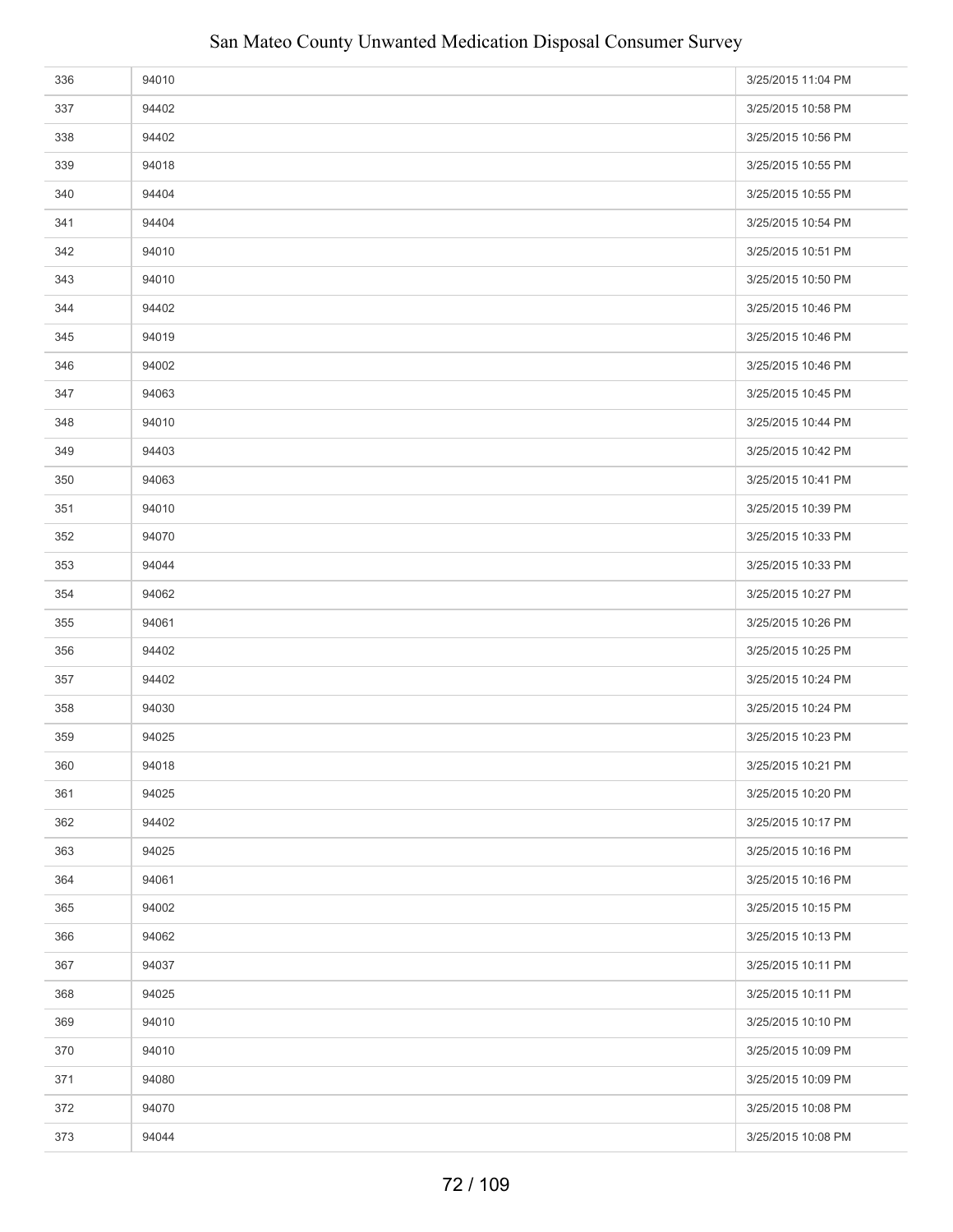| 374 | 94070 | 3/25/2015 10:04 PM |
|-----|-------|--------------------|
| 375 | 94025 | 3/25/2015 10:02 PM |
| 376 | 94062 | 3/25/2015 10:00 PM |
| 377 | 94044 | 3/25/2015 10:00 PM |
| 378 | 94404 | 3/25/2015 9:58 PM  |
| 379 | 94037 | 3/25/2015 9:57 PM  |
| 380 | 94025 | 3/25/2015 9:54 PM  |
| 381 | 94403 | 3/25/2015 9:54 PM  |
| 382 | 94025 | 3/25/2015 9:51 PM  |
| 383 | 94019 | 3/25/2015 9:49 PM  |
| 384 | 94015 | 3/25/2015 9:49 PM  |
| 385 | 94061 | 3/25/2015 9:48 PM  |
| 386 | 94065 | 3/25/2015 9:48 PM  |
| 387 | 94028 | 3/25/2015 9:45 PM  |
| 388 | 94070 | 3/25/2015 9:45 PM  |
| 389 | 94002 | 3/25/2015 9:44 PM  |
| 390 | 94062 | 3/25/2015 9:43 PM  |
| 391 | 94070 | 3/25/2015 9:41 PM  |
| 392 | 94080 | 3/25/2015 9:41 PM  |
| 393 | 94062 | 3/25/2015 9:37 PM  |
| 394 | 94070 | 3/25/2015 9:37 PM  |
| 395 | 94062 | 3/25/2015 9:35 PM  |
| 396 | 94062 | 3/25/2015 9:34 PM  |
| 397 | 94010 | 3/25/2015 9:33 PM  |
| 398 | 94062 | 3/25/2015 9:30 PM  |
| 399 | 94402 | 3/25/2015 9:29 PM  |
| 400 | 94061 | 3/25/2015 9:28 PM  |
| 401 | 94303 | 3/25/2015 9:25 PM  |
| 402 | 94061 | 3/25/2015 9:22 PM  |
| 403 | 94061 | 3/25/2015 9:22 PM  |
| 404 | 9062  | 3/25/2015 9:21 PM  |
| 405 | 94044 | 3/25/2015 9:21 PM  |
| 406 | 94025 | 3/25/2015 9:20 PM  |
| 407 | 94044 | 3/25/2015 9:20 PM  |
| 408 | 94010 | 3/25/2015 9:18 PM  |
| 409 | 94061 | 3/25/2015 9:17 PM  |
| 410 | 94402 | 3/25/2015 9:15 PM  |
| 411 | 94404 | 3/25/2015 9:15 PM  |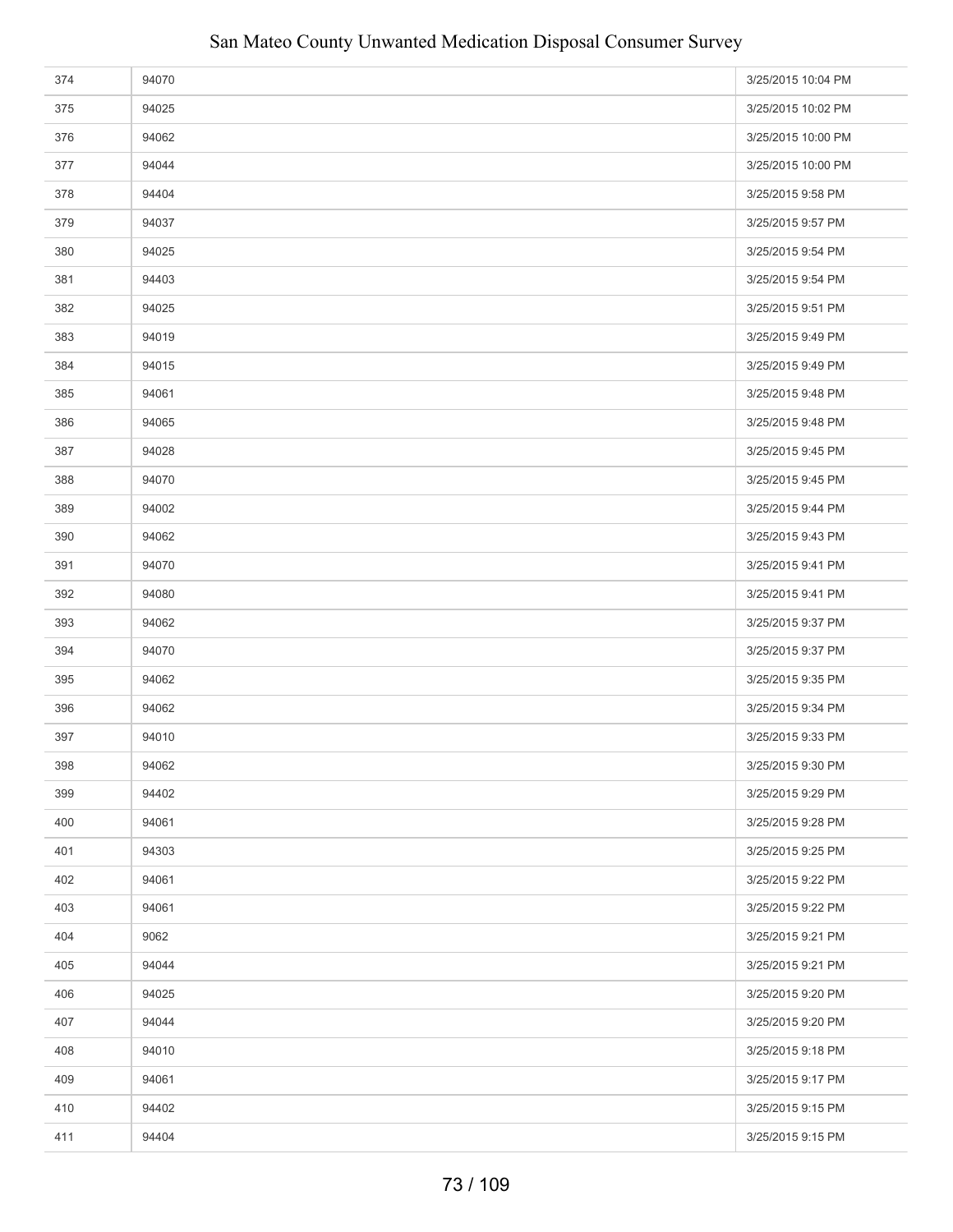| 412 | 94066 | 3/25/2015 9:15 PM |
|-----|-------|-------------------|
| 413 | 94010 | 3/25/2015 9:13 PM |
| 414 | 94019 | 3/25/2015 9:13 PM |
| 415 | 94010 | 3/25/2015 9:12 PM |
| 416 | 94063 | 3/25/2015 9:11 PM |
| 417 | 94070 | 3/25/2015 9:10 PM |
| 418 | 94070 | 3/25/2015 9:09 PM |
| 419 | 94402 | 3/25/2015 9:09 PM |
| 420 | 94070 | 3/25/2015 9:06 PM |
| 421 | 94002 | 3/25/2015 9:05 PM |
| 422 | 94019 | 3/25/2015 9:05 PM |
| 423 | 94070 | 3/25/2015 9:04 PM |
| 424 | 94010 | 3/25/2015 9:03 PM |
| 425 | 94010 | 3/25/2015 9:02 PM |
| 426 | 94010 | 3/25/2015 9:02 PM |
| 427 | 94025 | 3/25/2015 9:02 PM |
| 428 | 94002 | 3/25/2015 8:58 PM |
| 429 | 94018 | 3/25/2015 8:55 PM |
| 430 | 94401 | 3/25/2015 8:55 PM |
| 431 | 94002 | 3/25/2015 8:54 PM |
| 432 | 94070 | 3/25/2015 8:54 PM |
| 433 | 94402 | 3/25/2015 8:54 PM |
| 434 | 94025 | 3/25/2015 8:52 PM |
| 435 | 94038 | 3/25/2015 8:49 PM |
| 436 | 94025 | 3/25/2015 8:49 PM |
| 437 | 94010 | 3/25/2015 8:48 PM |
| 438 | 94025 | 3/25/2015 8:48 PM |
| 439 | 94010 | 3/25/2015 8:46 PM |
| 440 | 94002 | 3/25/2015 8:46 PM |
| 441 | 94061 | 3/25/2015 8:44 PM |
| 442 | 94015 | 3/25/2015 8:41 PM |
| 443 | 94019 | 3/25/2015 8:41 PM |
| 444 | 94066 | 3/25/2015 8:39 PM |
| 445 | 94037 | 3/25/2015 8:39 PM |
| 446 | 94025 | 3/25/2015 8:38 PM |
| 447 | 94025 | 3/25/2015 8:37 PM |
| 448 | 94002 | 3/25/2015 8:36 PM |
| 449 | 94403 | 3/25/2015 8:32 PM |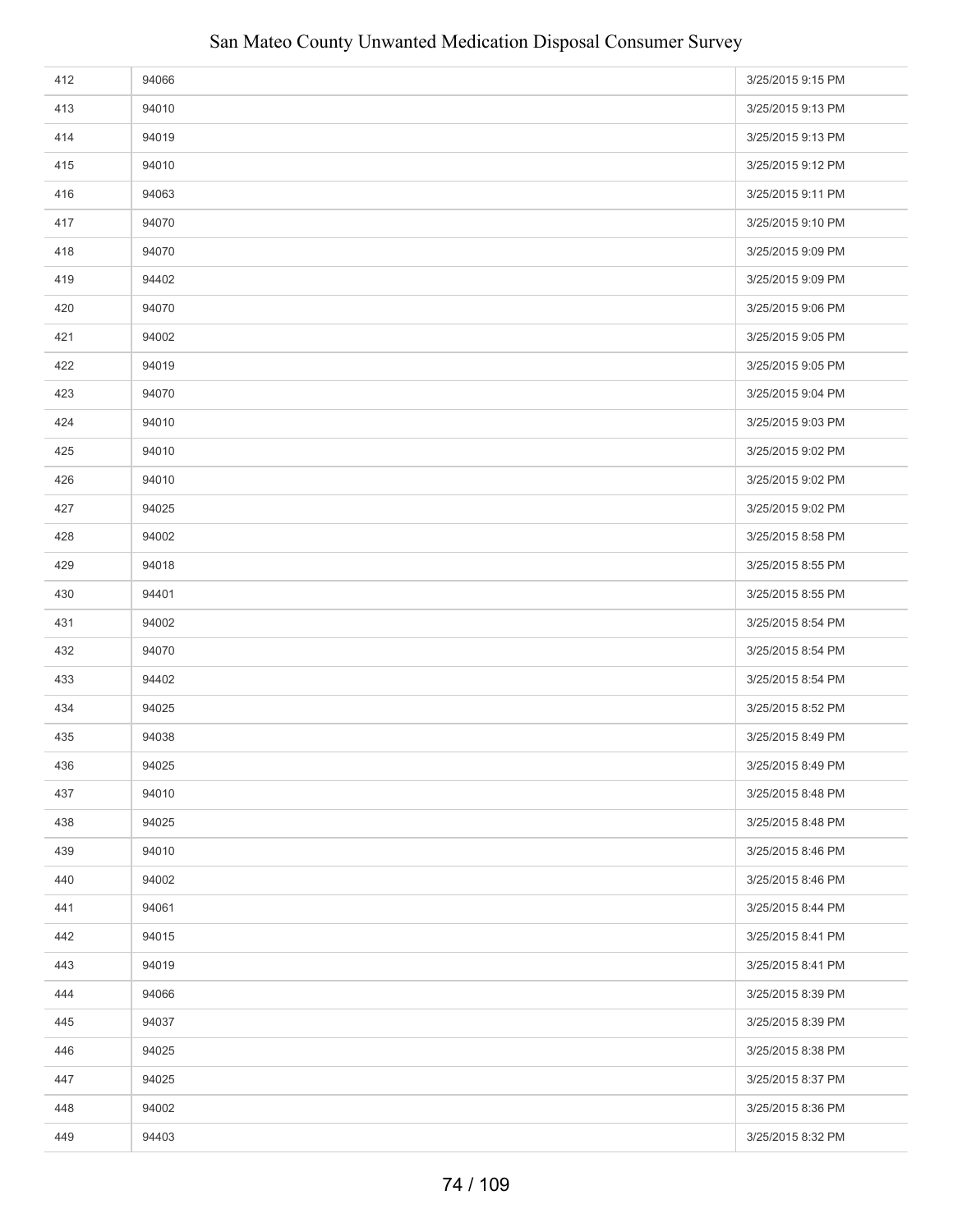| 450 | 94015 | 3/25/2015 8:30 PM |
|-----|-------|-------------------|
| 451 | 94403 | 3/25/2015 8:30 PM |
| 452 | 94010 | 3/25/2015 8:27 PM |
| 453 | 94027 | 3/25/2015 8:26 PM |
| 454 | 94025 | 3/25/2015 8:26 PM |
| 455 | 94070 | 3/25/2015 8:25 PM |
| 456 | 94025 | 3/25/2015 8:25 PM |
| 457 | 94070 | 3/25/2015 8:23 PM |
| 458 | 94002 | 3/25/2015 8:22 PM |
| 459 | 94028 | 3/25/2015 8:21 PM |
| 460 | 94080 | 3/25/2015 8:20 PM |
| 461 | 94401 | 3/25/2015 8:19 PM |
| 462 | 94025 | 3/25/2015 8:19 PM |
| 463 | 94070 | 3/25/2015 8:18 PM |
| 464 | 94066 | 3/25/2015 8:18 PM |
| 465 | 94005 | 3/25/2015 8:18 PM |
| 466 | 94010 | 3/25/2015 8:17 PM |
| 467 | 94005 | 3/25/2015 8:11 PM |
| 468 | 94061 | 3/25/2015 8:10 PM |
| 469 | 94019 | 3/25/2015 8:09 PM |
| 470 | 94063 | 3/25/2015 8:08 PM |
| 471 | 94044 | 3/25/2015 8:07 PM |
| 472 | 94010 | 3/25/2015 8:07 PM |
| 473 | 94070 | 3/25/2015 8:05 PM |
| 474 | 94005 | 3/25/2015 8:03 PM |
| 475 | 94404 | 3/25/2015 8:03 PM |
| 476 | 94002 | 3/25/2015 8:01 PM |
| 477 | 94044 | 3/25/2015 7:59 PM |
| 478 | 94070 | 3/25/2015 7:58 PM |
| 479 | 94044 | 3/25/2015 7:58 PM |
| 480 | 94403 | 3/25/2015 7:56 PM |
| 481 | 94062 | 3/25/2015 7:54 PM |
| 482 | 94403 | 3/25/2015 7:49 PM |
| 483 | 94402 | 3/25/2015 7:44 PM |
| 484 | 94010 | 3/25/2015 7:43 PM |
| 485 | 94402 | 3/25/2015 7:43 PM |
| 486 | 94402 | 3/25/2015 7:42 PM |
| 487 | 94070 | 3/25/2015 7:40 PM |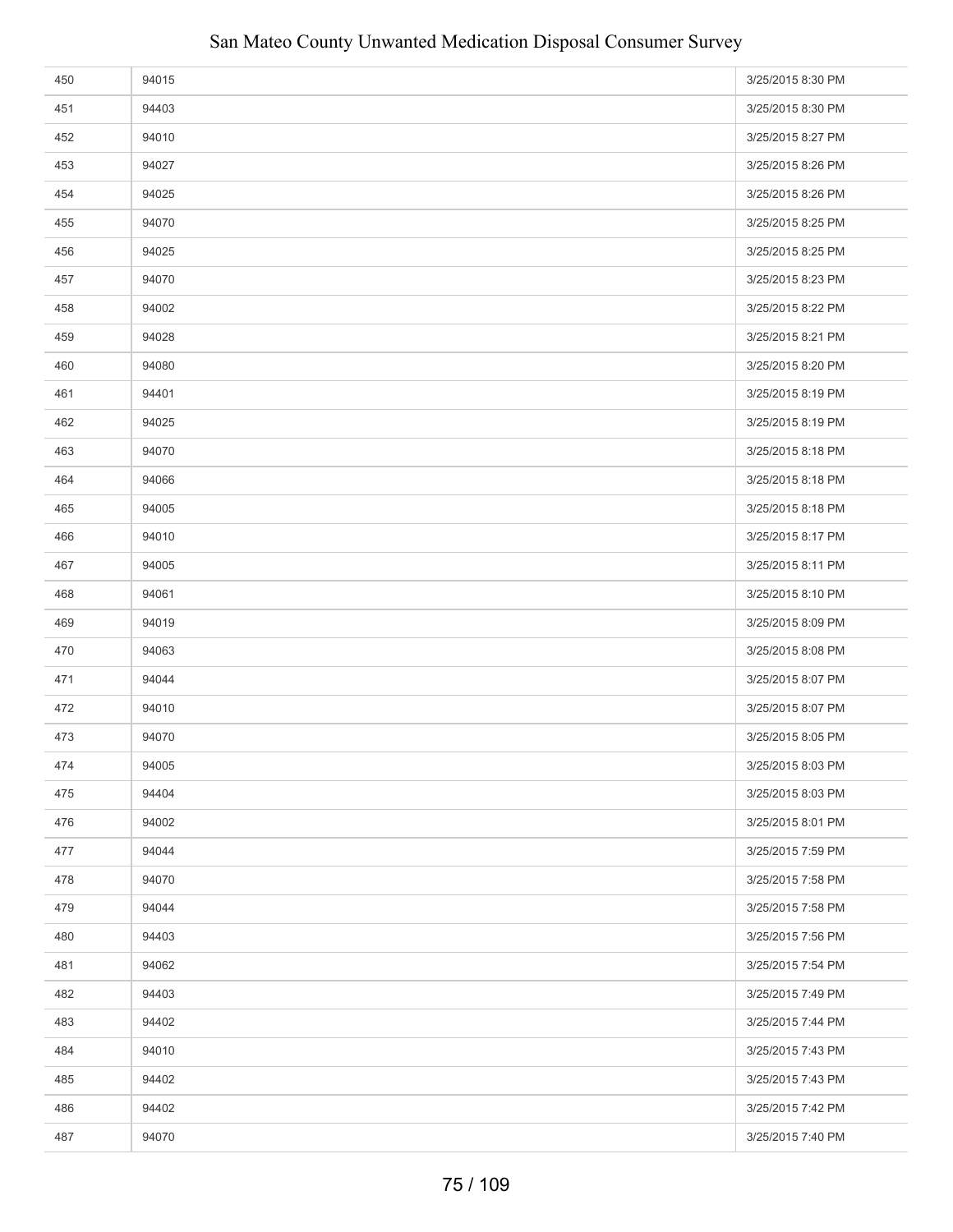| 488 | 94061 | 3/25/2015 7:40 PM |
|-----|-------|-------------------|
| 489 | 94065 | 3/25/2015 7:39 PM |
| 490 | 94401 | 3/25/2015 7:35 PM |
| 491 | 94070 | 3/25/2015 7:33 PM |
| 492 | 94061 | 3/25/2015 7:33 PM |
| 493 | 94025 | 3/25/2015 7:32 PM |
| 494 | 94025 | 3/25/2015 7:31 PM |
| 495 | 94070 | 3/25/2015 7:26 PM |
| 496 | 94063 | 3/25/2015 7:26 PM |
| 497 | 94010 | 3/25/2015 7:23 PM |
| 498 | 94010 | 3/25/2015 7:23 PM |
| 499 | 94025 | 3/25/2015 7:21 PM |
| 500 | 94044 | 3/25/2015 7:17 PM |
| 501 | 94062 | 3/25/2015 7:16 PM |
| 502 | 94002 | 3/25/2015 7:15 PM |
| 503 | 94010 | 3/25/2015 7:13 PM |
| 504 | 94044 | 3/25/2015 7:13 PM |
| 505 | 94062 | 3/25/2015 7:13 PM |
| 506 | 94019 | 3/25/2015 7:12 PM |
| 507 | 94010 | 3/25/2015 7:09 PM |
| 508 | 94401 | 3/25/2015 7:05 PM |
| 509 | 94030 | 3/25/2015 7:04 PM |
| 510 | 94010 | 3/25/2015 7:04 PM |
| 511 | 94019 | 3/25/2015 7:03 PM |
| 512 | 94044 | 3/25/2015 7:02 PM |
| 513 | 94005 | 3/25/2015 7:00 PM |
| 514 | 94970 | 3/25/2015 6:58 PM |
| 515 | 94025 | 3/25/2015 6:58 PM |
| 516 | 94402 | 3/25/2015 6:56 PM |
| 517 | 94401 | 3/25/2015 6:55 PM |
| 518 | 94025 | 3/25/2015 6:54 PM |
| 519 | 94402 | 3/25/2015 6:53 PM |
| 520 | 94062 | 3/25/2015 6:53 PM |
| 521 | 94070 | 3/25/2015 6:52 PM |
| 522 | 94061 | 3/25/2015 6:51 PM |
| 523 | 94025 | 3/25/2015 6:51 PM |
| 524 | 94061 | 3/25/2015 6:49 PM |
| 525 | 94061 | 3/25/2015 6:48 PM |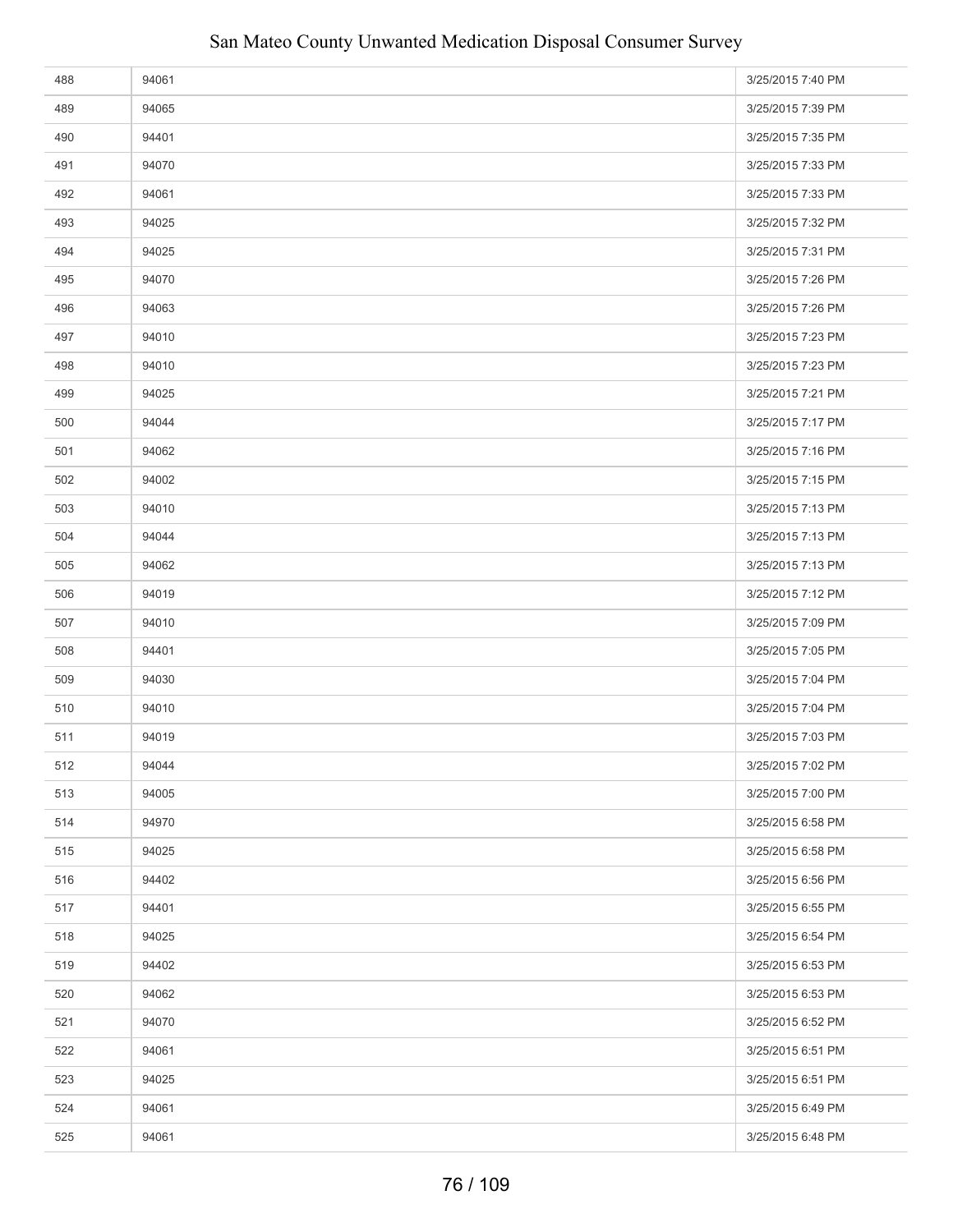| 526 | 94014 | 3/25/2015 6:48 PM |
|-----|-------|-------------------|
| 527 | 94010 | 3/25/2015 6:44 PM |
| 528 | 94044 | 3/25/2015 6:40 PM |
| 529 | 94044 | 3/25/2015 6:37 PM |
| 530 | 94403 | 3/25/2015 6:35 PM |
| 531 | 94402 | 3/25/2015 6:34 PM |
| 532 | 94005 | 3/25/2015 6:34 PM |
| 533 | 95044 | 3/25/2015 6:32 PM |
| 534 | 94002 | 3/25/2015 6:32 PM |
| 535 | 94044 | 3/25/2015 6:26 PM |
| 536 | 94062 | 3/25/2015 6:25 PM |
| 537 | 94025 | 3/25/2015 6:24 PM |
| 538 | 94044 | 3/25/2015 6:23 PM |
| 539 | 94010 | 3/25/2015 6:22 PM |
| 540 | 94404 | 3/25/2015 6:21 PM |
| 541 | 94070 | 3/25/2015 6:20 PM |
| 542 | 94402 | 3/25/2015 6:18 PM |
| 543 | 94010 | 3/25/2015 6:17 PM |
| 544 | 94019 | 3/25/2015 6:15 PM |
| 545 | 94044 | 3/25/2015 6:13 PM |
| 546 | 94403 | 3/25/2015 6:13 PM |
| 547 | 94402 | 3/25/2015 6:13 PM |
| 548 | 94044 | 3/25/2015 6:13 PM |
| 549 | 94070 | 3/25/2015 6:12 PM |
| 550 | 94025 | 3/25/2015 6:12 PM |
| 551 | 94015 | 3/25/2015 6:12 PM |
| 552 | 94061 | 3/25/2015 6:12 PM |
| 553 | 94062 | 3/25/2015 6:11 PM |
| 554 | 94044 | 3/25/2015 6:10 PM |
| 555 | 94061 | 3/25/2015 6:10 PM |
| 556 | 94403 | 3/25/2015 6:08 PM |
| 557 | 94402 | 3/25/2015 6:07 PM |
| 558 | 94080 | 3/25/2015 6:06 PM |
| 559 | 94010 | 3/25/2015 6:06 PM |
| 560 | 94010 | 3/25/2015 6:05 PM |
| 561 | 94010 | 3/25/2015 6:05 PM |
| 562 | 94061 | 3/25/2015 6:05 PM |
| 563 | 94010 | 3/25/2015 6:05 PM |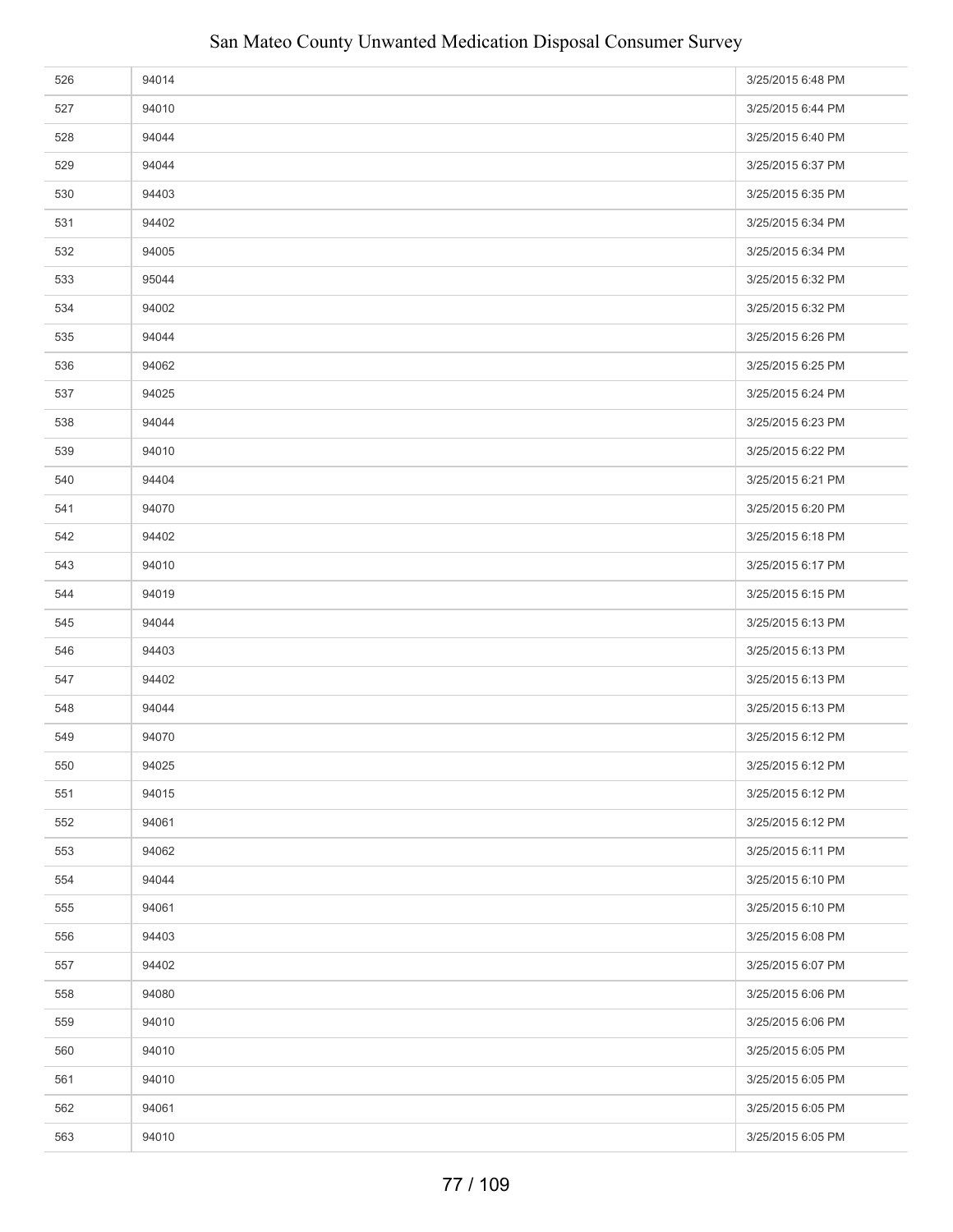| 564 | 94070                   | 3/25/2015 6:05 PM |
|-----|-------------------------|-------------------|
| 565 | 94062                   | 3/25/2015 6:03 PM |
| 566 | 94044                   | 3/25/2015 6:03 PM |
| 567 | 94403                   | 3/25/2015 6:01 PM |
| 568 | 94061                   | 3/25/2015 5:59 PM |
| 569 | 94061                   | 3/25/2015 5:56 PM |
| 570 | 94401                   | 3/25/2015 5:55 PM |
| 571 | 94403                   | 3/25/2015 5:55 PM |
| 572 | 94061                   | 3/25/2015 5:53 PM |
| 573 | 94010                   | 3/25/2015 5:53 PM |
| 574 | 94025                   | 3/25/2015 5:52 PM |
| 575 | 94070                   | 3/25/2015 5:52 PM |
| 576 | 94062                   | 3/25/2015 5:51 PM |
| 577 | 68005, previously 94010 | 3/25/2015 5:50 PM |
| 578 | 94044                   | 3/25/2015 5:49 PM |
| 579 | 94070                   | 3/25/2015 5:47 PM |
| 580 | 94061                   | 3/25/2015 5:46 PM |
| 581 | 94070                   | 3/25/2015 5:46 PM |
| 582 | 94025                   | 3/25/2015 5:46 PM |
| 583 | 94062                   | 3/25/2015 5:43 PM |
| 584 | 94044                   | 3/25/2015 5:42 PM |
| 585 | 94061                   | 3/25/2015 5:42 PM |
| 586 | 94403                   | 3/25/2015 5:41 PM |
| 587 | 94002                   | 3/25/2015 5:41 PM |
| 588 | 94025                   | 3/25/2015 5:39 PM |
| 589 | 94402                   | 3/25/2015 5:39 PM |
| 590 | 94002                   | 3/25/2015 5:39 PM |
| 591 | 94070                   | 3/25/2015 5:36 PM |
| 592 | 94010                   | 3/25/2015 5:35 PM |
| 593 | 94070                   | 3/25/2015 5:34 PM |
| 594 | 94010                   | 3/25/2015 5:33 PM |
| 595 | 94401                   | 3/25/2015 5:33 PM |
| 596 | 94070                   | 3/25/2015 5:33 PM |
| 597 | 94025                   | 3/25/2015 5:32 PM |
| 598 | 94010                   | 3/25/2015 5:32 PM |
| 599 | 94062                   | 3/25/2015 5:31 PM |
| 600 | 94025                   | 3/25/2015 5:30 PM |
| 601 | 94010                   | 3/25/2015 5:30 PM |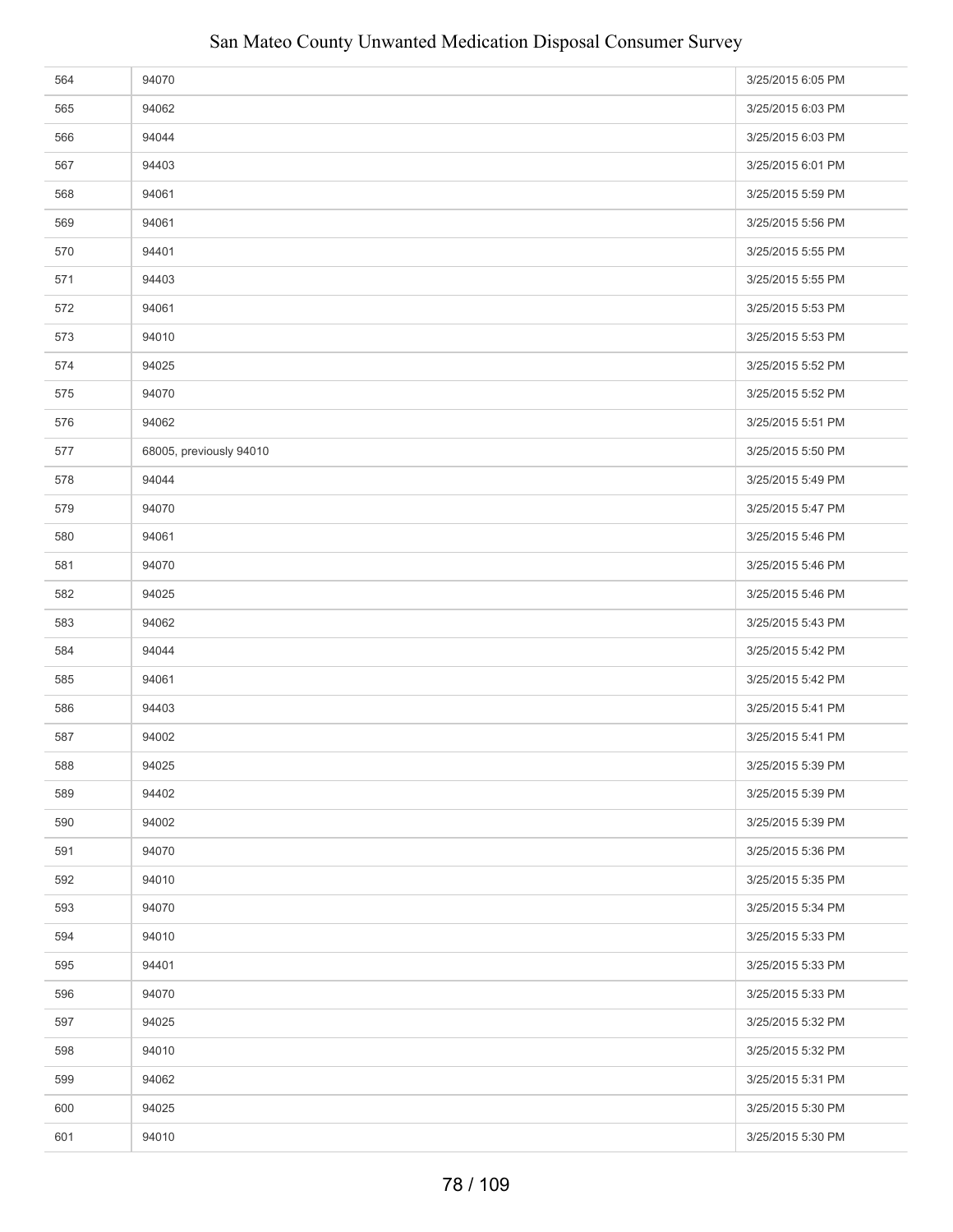| 602 | 94025 | 3/25/2015 5:30 PM |
|-----|-------|-------------------|
| 603 | 94062 | 3/25/2015 5:28 PM |
| 604 | 94062 | 3/25/2015 5:28 PM |
| 605 | 94025 | 3/25/2015 5:27 PM |
| 606 | 94070 | 3/25/2015 5:24 PM |
| 607 | 94061 | 3/25/2015 5:23 PM |
| 608 | 94018 | 3/25/2015 5:23 PM |
| 609 | 94010 | 3/25/2015 5:22 PM |
| 610 | 94019 | 3/25/2015 5:21 PM |
| 611 | 94402 | 3/25/2015 5:20 PM |
| 612 | 94044 | 3/25/2015 5:17 PM |
| 613 | 94025 | 3/25/2015 5:16 PM |
| 614 | 94402 | 3/25/2015 5:16 PM |
| 615 | 94025 | 3/25/2015 5:15 PM |
| 616 | 94030 | 3/25/2015 5:15 PM |
| 617 | 94025 | 3/25/2015 5:13 PM |
| 618 | 94010 | 3/25/2015 5:12 PM |
| 619 | 94025 | 3/25/2015 5:12 PM |
| 620 | 94062 | 3/25/2015 5:12 PM |
| 621 | 94070 | 3/25/2015 5:11 PM |
| 622 | 94061 | 3/25/2015 5:11 PM |
| 623 | 94404 | 3/25/2015 5:08 PM |
| 624 | 94066 | 3/25/2015 5:07 PM |
| 625 | 94044 | 3/25/2015 5:06 PM |
| 626 | 94063 | 3/25/2015 5:06 PM |
| 627 | 94010 | 3/25/2015 5:06 PM |
| 628 | 94025 | 3/25/2015 5:06 PM |
| 629 | 94062 | 3/25/2015 5:06 PM |
| 630 | 94010 | 3/25/2015 5:05 PM |
| 631 | 94025 | 3/25/2015 5:05 PM |
| 632 | 94404 | 3/25/2015 5:04 PM |
| 633 | 94061 | 3/25/2015 5:04 PM |
| 634 | 94025 | 3/25/2015 5:03 PM |
| 635 | 94401 | 3/25/2015 5:02 PM |
| 636 | 94025 | 3/25/2015 5:01 PM |
| 637 | 94027 | 3/25/2015 5:01 PM |
| 638 | 94028 | 3/25/2015 4:59 PM |
| 639 | 94025 | 3/25/2015 4:59 PM |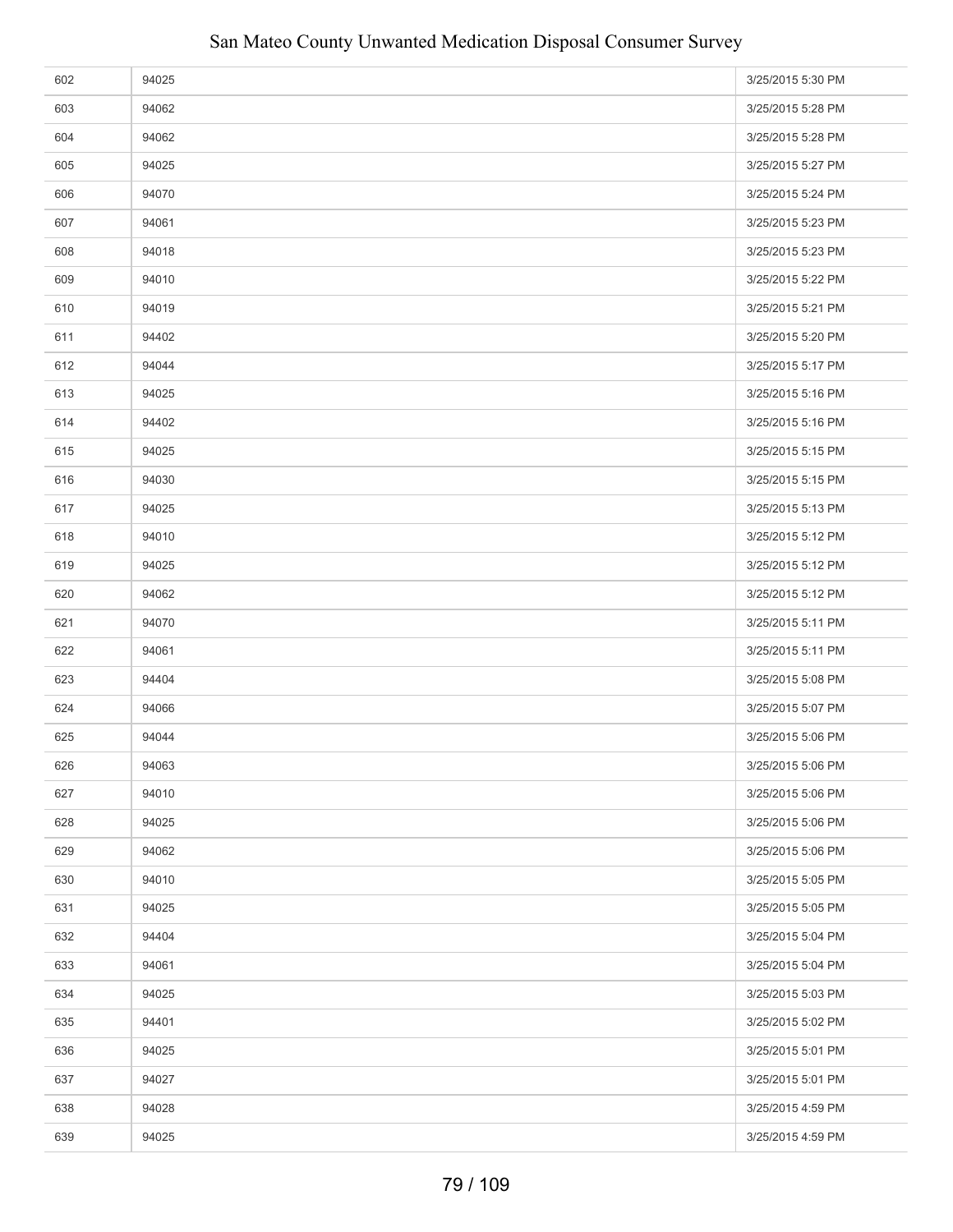| 640 | 94044 | 3/25/2015 4:58 PM |
|-----|-------|-------------------|
| 641 | 94404 | 3/25/2015 4:56 PM |
| 642 | 94002 | 3/25/2015 4:55 PM |
| 643 | 94061 | 3/25/2015 4:54 PM |
| 644 | 94002 | 3/25/2015 4:54 PM |
| 645 | 94061 | 3/25/2015 4:54 PM |
| 646 | 94025 | 3/25/2015 4:52 PM |
| 647 | 94010 | 3/25/2015 4:50 PM |
| 648 | 94070 | 3/25/2015 4:50 PM |
| 649 | 94019 | 3/25/2015 4:50 PM |
| 650 | 94021 | 3/25/2015 4:50 PM |
| 651 | 94402 | 3/25/2015 4:50 PM |
| 652 | 94018 | 3/25/2015 4:50 PM |
| 653 | 94025 | 3/25/2015 4:50 PM |
| 654 | 94063 | 3/25/2015 4:48 PM |
| 655 | 94070 | 3/25/2015 4:48 PM |
| 656 | 94080 | 3/25/2015 4:47 PM |
| 657 | 94062 | 3/25/2015 4:46 PM |
| 658 | 94028 | 3/25/2015 4:45 PM |
| 659 | 94010 | 3/25/2015 4:45 PM |
| 660 | 94010 | 3/25/2015 4:45 PM |
| 661 | 94010 | 3/25/2015 4:44 PM |
| 662 | 94403 | 3/25/2015 4:43 PM |
| 663 | 94402 | 3/25/2015 4:43 PM |
| 664 | 94062 | 3/25/2015 4:42 PM |
| 665 | 94070 | 3/25/2015 4:41 PM |
| 666 | 94025 | 3/25/2015 4:41 PM |
| 667 | 94062 | 3/25/2015 4:40 PM |
| 668 | 94401 | 3/25/2015 4:40 PM |
| 669 | 94401 | 3/25/2015 4:39 PM |
| 670 | 94402 | 3/25/2015 4:39 PM |
| 671 | 94025 | 3/25/2015 4:39 PM |
| 672 | 94025 | 3/25/2015 4:38 PM |
| 673 | 94070 | 3/25/2015 4:37 PM |
| 674 | 94070 | 3/25/2015 4:37 PM |
| 675 | 94010 | 3/25/2015 4:37 PM |
| 676 | 94061 | 3/25/2015 4:36 PM |
| 677 | 94402 | 3/25/2015 4:36 PM |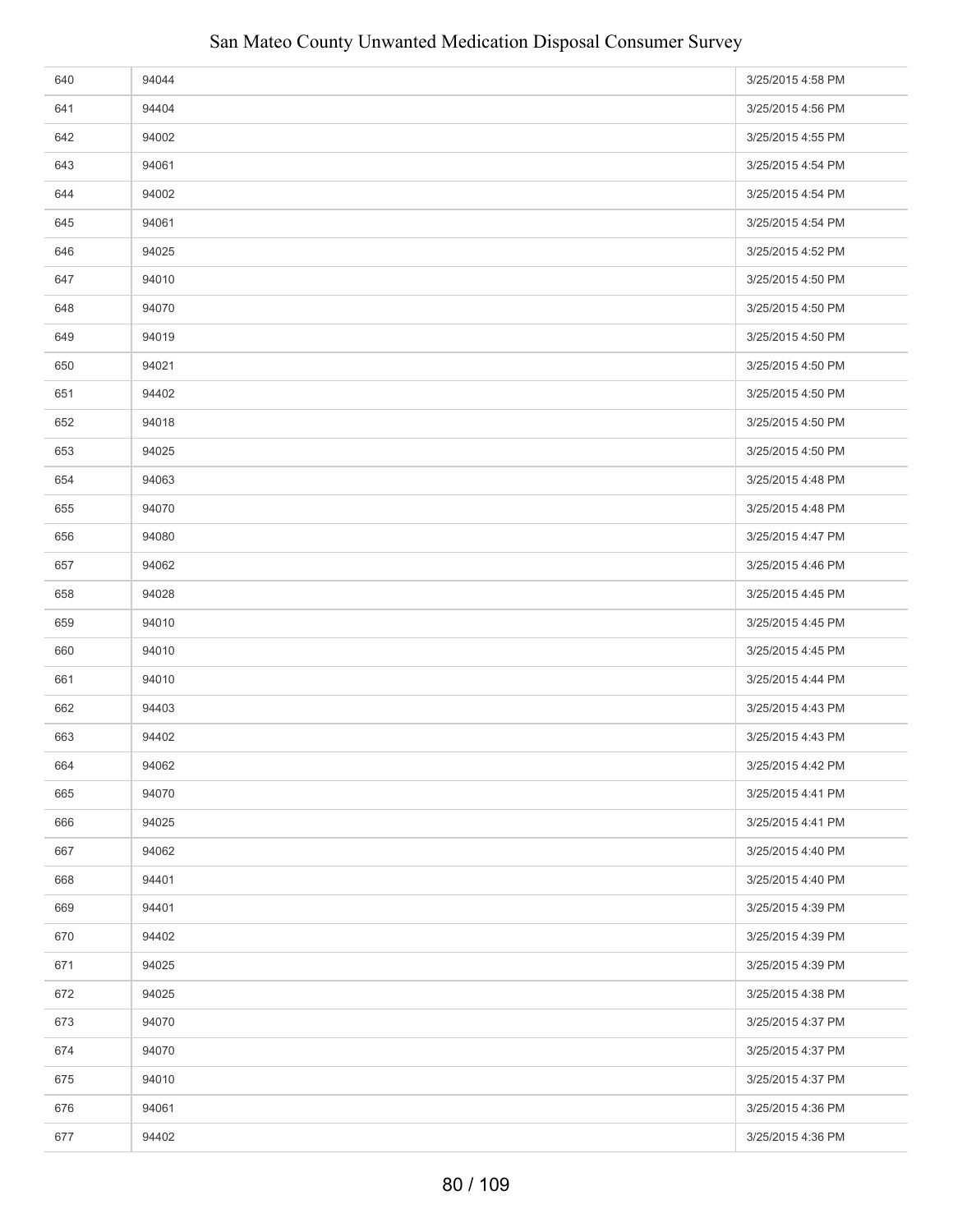| 678 | 94010 | 3/25/2015 4:35 PM |
|-----|-------|-------------------|
| 679 | 94062 | 3/25/2015 4:35 PM |
| 680 | 94010 | 3/25/2015 4:35 PM |
| 681 | 94402 | 3/25/2015 4:35 PM |
| 682 | 94019 | 3/25/2015 4:34 PM |
| 683 | 94044 | 3/25/2015 4:33 PM |
| 684 | 94025 | 3/25/2015 4:33 PM |
| 685 | 94002 | 3/25/2015 4:33 PM |
| 686 | 94062 | 3/25/2015 4:33 PM |
| 687 | 94044 | 3/25/2015 4:33 PM |
| 688 | 94010 | 3/25/2015 4:33 PM |
| 689 | 94401 | 3/25/2015 4:32 PM |
| 690 | 94010 | 3/25/2015 4:32 PM |
| 691 | 94037 | 3/25/2015 4:31 PM |
| 692 | 94403 | 3/25/2015 4:31 PM |
| 693 | 94062 | 3/25/2015 4:31 PM |
| 694 | 94025 | 3/25/2015 4:30 PM |
| 695 | 94065 | 3/25/2015 4:29 PM |
| 696 | 94019 | 3/25/2015 4:29 PM |
| 697 | 94037 | 3/25/2015 4:29 PM |
| 698 | 94002 | 3/25/2015 4:29 PM |
| 699 | 94065 | 3/25/2015 4:28 PM |
| 700 | 94002 | 3/25/2015 4:28 PM |
| 701 | 94401 | 3/25/2015 4:28 PM |
| 702 | 94025 | 3/25/2015 4:26 PM |
| 703 | 94025 | 3/25/2015 4:25 PM |
| 704 | 94002 | 3/25/2015 4:25 PM |
| 705 | 94014 | 3/25/2015 4:25 PM |
| 706 | 94403 | 3/25/2015 4:25 PM |
| 707 | 94065 | 3/25/2015 4:25 PM |
| 708 | 94401 | 3/25/2015 4:24 PM |
| 709 | 94025 | 3/25/2015 4:24 PM |
| 710 | 94010 | 3/25/2015 4:23 PM |
| 711 | 94025 | 3/25/2015 4:23 PM |
| 712 | 94025 | 3/25/2015 4:23 PM |
| 713 | 94044 | 3/25/2015 4:22 PM |
| 714 | 94401 | 3/25/2015 4:22 PM |
| 715 | 94403 | 3/25/2015 4:22 PM |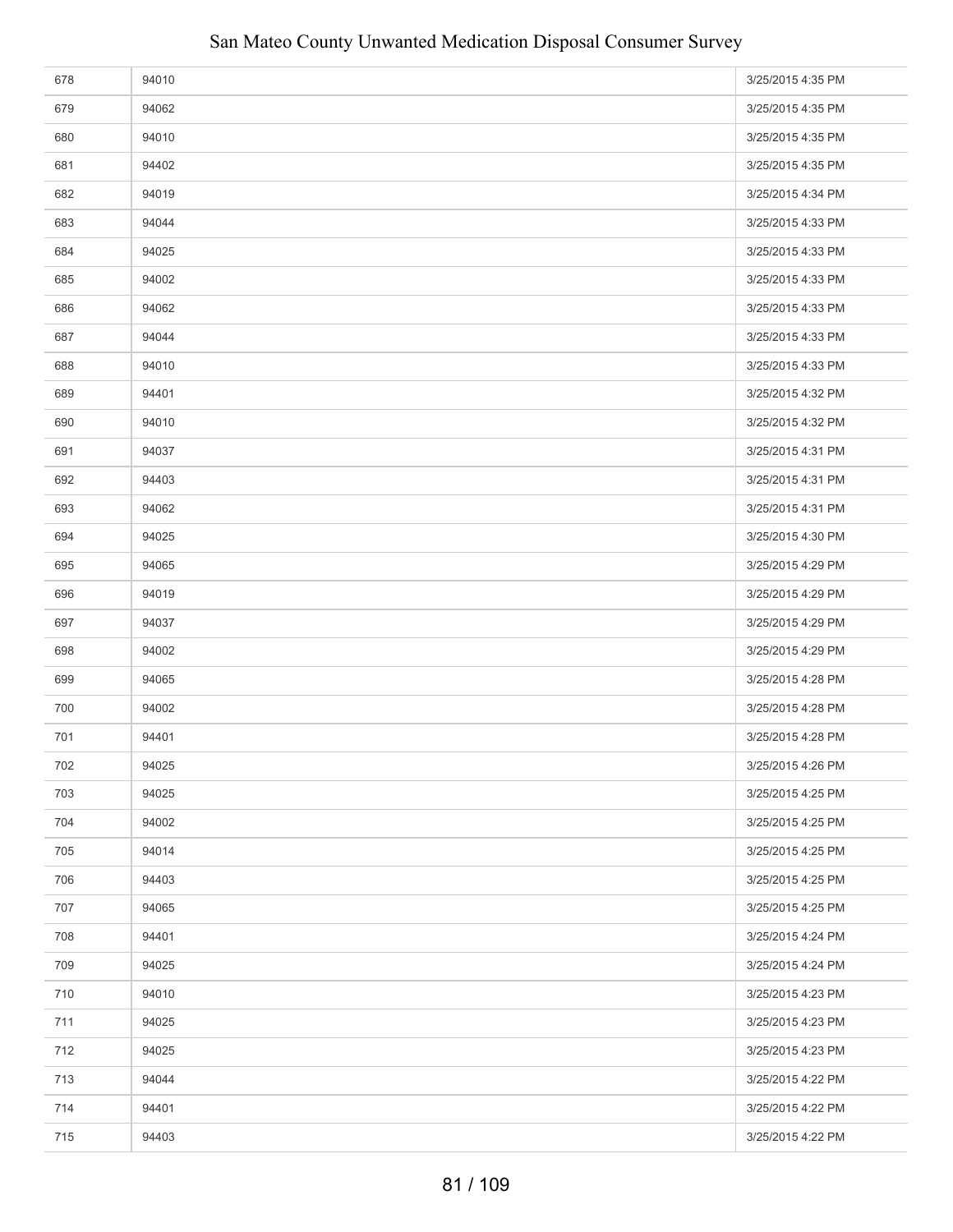| 716 | 94025 | 3/25/2015 4:21 PM |
|-----|-------|-------------------|
| 717 | 94062 | 3/25/2015 4:21 PM |
| 718 | 94404 | 3/25/2015 4:21 PM |
| 719 | 94028 | 3/25/2015 4:21 PM |
| 720 | 94062 | 3/25/2015 4:20 PM |
| 721 | 94070 | 3/25/2015 4:20 PM |
| 722 | 94065 | 3/25/2015 4:20 PM |
| 723 | 94401 | 3/25/2015 4:19 PM |
| 724 | 94019 | 3/25/2015 4:18 PM |
| 725 | 94025 | 3/25/2015 4:18 PM |
| 726 | 94044 | 3/25/2015 4:18 PM |
| 727 | 94019 | 3/25/2015 4:17 PM |
| 728 | 94070 | 3/25/2015 4:16 PM |
| 729 | 94070 | 3/25/2015 4:16 PM |
| 730 | 94062 | 3/25/2015 4:13 PM |
| 731 | 94061 | 3/25/2015 4:13 PM |
| 732 | 94025 | 3/25/2015 4:12 PM |
| 733 | 94044 | 3/25/2015 4:12 PM |
| 734 | 94037 | 3/25/2015 4:12 PM |
| 735 | 94062 | 3/25/2015 4:12 PM |
| 736 | 94070 | 3/25/2015 4:12 PM |
| 737 | 94070 | 3/25/2015 4:11 PM |
| 738 | 94025 | 3/25/2015 4:10 PM |
| 739 | 9437  | 3/25/2015 4:10 PM |
| 740 | 94403 | 3/25/2015 4:10 PM |
| 741 | 95061 | 3/25/2015 4:09 PM |
| 742 | 94025 | 3/25/2015 4:09 PM |
| 743 | 94010 | 3/25/2015 4:08 PM |
| 744 | 94070 | 3/25/2015 4:07 PM |
| 745 | 94062 | 3/25/2015 4:07 PM |
| 746 | 94402 | 3/25/2015 4:06 PM |
| 747 | 94062 | 3/25/2015 4:05 PM |
| 748 | 94015 | 3/25/2015 4:04 PM |
| 749 | 94010 | 3/25/2015 4:04 PM |
| 750 | 94019 | 3/25/2015 4:04 PM |
| 751 | 94002 | 3/25/2015 4:03 PM |
| 752 | 94010 | 3/25/2015 4:03 PM |
| 753 | 94014 | 3/25/2015 4:02 PM |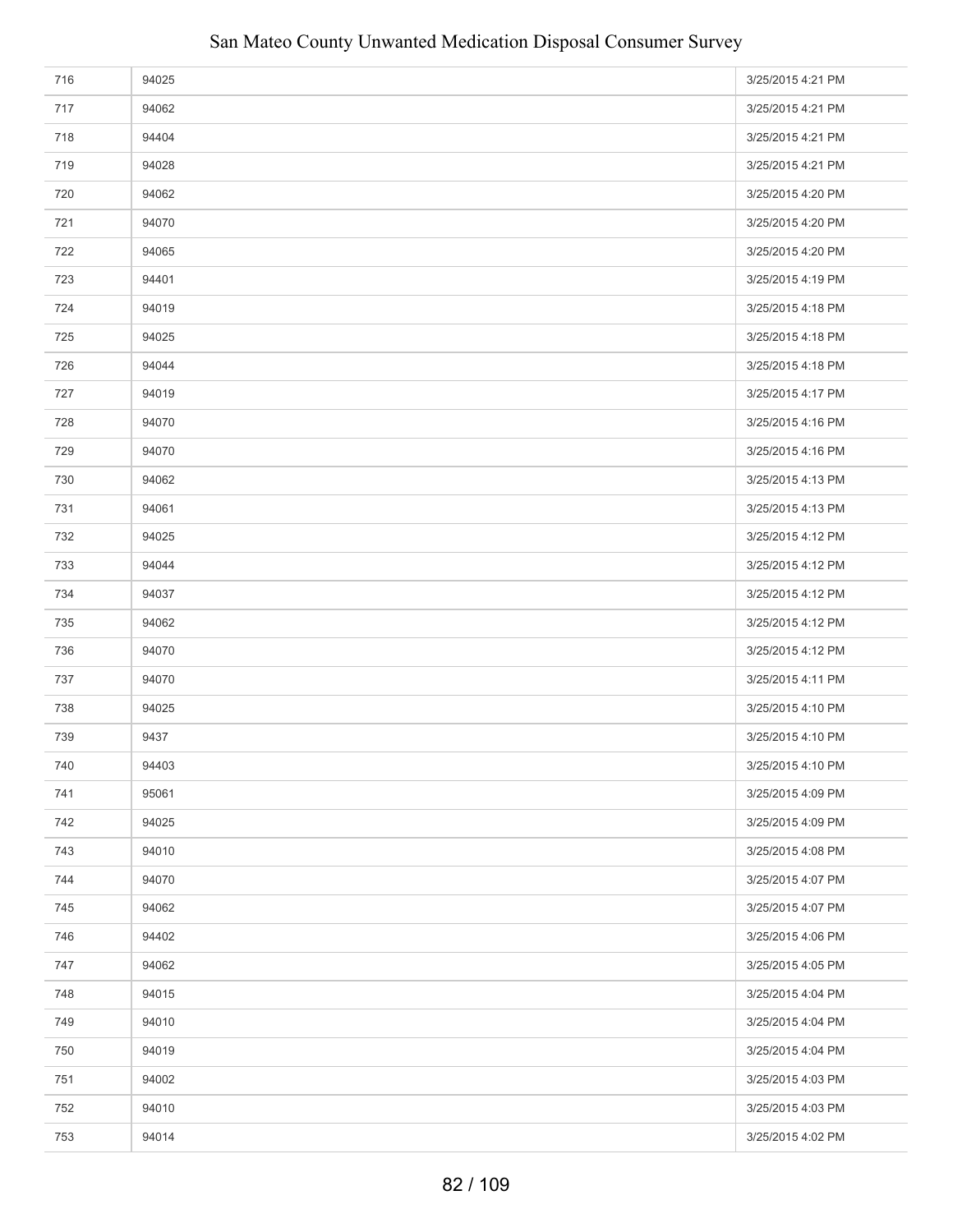| 754 | 94061 | 3/25/2015 4:02 PM |
|-----|-------|-------------------|
| 755 | 94002 | 3/25/2015 4:02 PM |
| 756 | 94010 | 3/25/2015 4:02 PM |
| 757 | 94025 | 3/25/2015 4:01 PM |
| 758 | 94002 | 3/25/2015 4:01 PM |
| 759 | 94404 | 3/25/2015 4:01 PM |
| 760 | 94019 | 3/25/2015 4:00 PM |
| 761 | 94061 | 3/25/2015 3:59 PM |
| 762 | 94403 | 3/25/2015 3:59 PM |
| 763 | 94061 | 3/25/2015 3:59 PM |
| 764 | 94403 | 3/25/2015 3:59 PM |
| 765 | 94010 | 3/25/2015 3:59 PM |
| 766 | 94025 | 3/25/2015 3:59 PM |
| 767 | 94061 | 3/25/2015 3:58 PM |
| 768 | 94010 | 3/25/2015 3:58 PM |
| 769 | 94063 | 3/25/2015 3:58 PM |
| 770 | 94010 | 3/25/2015 3:57 PM |
| 771 | 94061 | 3/25/2015 3:57 PM |
| 772 | 94014 | 3/25/2015 3:57 PM |
| 773 | 94063 | 3/25/2015 3:56 PM |
| 774 | 94044 | 3/25/2015 3:54 PM |
| 775 | 94010 | 3/25/2015 3:54 PM |
| 776 | 94010 | 3/25/2015 3:54 PM |
| 777 | 94002 | 3/25/2015 3:54 PM |
| 778 | 94025 | 3/25/2015 3:53 PM |
| 779 | 94061 | 3/25/2015 3:52 PM |
| 780 | 94062 | 3/25/2015 3:52 PM |
| 781 | 94010 | 3/25/2015 3:52 PM |
| 782 | 94025 | 3/25/2015 3:52 PM |
| 783 | 94010 | 3/25/2015 3:51 PM |
| 784 | 94015 | 3/25/2015 3:51 PM |
| 785 | 94402 | 3/25/2015 3:51 PM |
| 786 | 94066 | 3/25/2015 3:50 PM |
| 787 | 94010 | 3/25/2015 3:50 PM |
| 788 | 94010 | 3/25/2015 3:50 PM |
| 789 | 94070 | 3/25/2015 3:50 PM |
| 790 | 94070 | 3/25/2015 3:50 PM |
| 791 | 94025 | 3/25/2015 3:49 PM |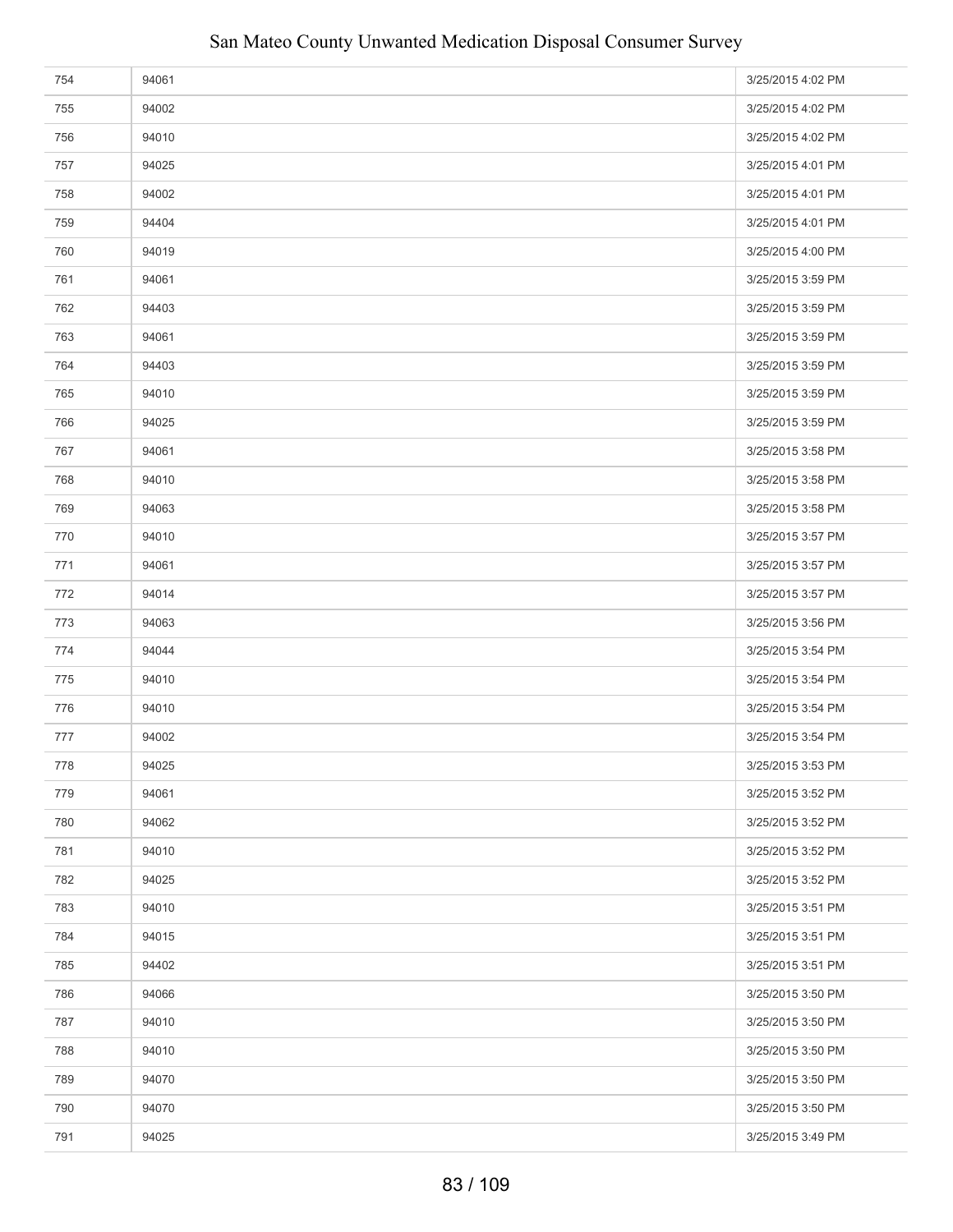| 792 | 94025 | 3/25/2015 3:47 PM |
|-----|-------|-------------------|
| 793 | 94061 | 3/25/2015 3:46 PM |
| 794 | 94025 | 3/25/2015 3:46 PM |
| 795 | 94061 | 3/25/2015 3:45 PM |
| 796 | 94403 | 3/25/2015 3:45 PM |
| 797 | 94025 | 3/25/2015 3:44 PM |
| 798 | 94044 | 3/25/2015 3:44 PM |
| 799 | 94030 | 3/25/2015 3:43 PM |
| 800 | 94403 | 3/25/2015 3:43 PM |
| 801 | 94002 | 3/25/2015 3:43 PM |
| 802 | 94025 | 3/25/2015 3:43 PM |
| 803 | 94025 | 3/25/2015 3:42 PM |
| 804 | 94002 | 3/25/2015 3:42 PM |
| 805 | 94402 | 3/25/2015 3:42 PM |
| 806 | 94403 | 3/25/2015 3:42 PM |
| 807 | 94403 | 3/25/2015 3:42 PM |
| 808 | 94403 | 3/25/2015 3:42 PM |
| 809 | 94025 | 3/25/2015 3:42 PM |
| 810 | 94019 | 3/25/2015 3:41 PM |
| 811 | 94062 | 3/25/2015 3:41 PM |
| 812 | 94002 | 3/25/2015 3:41 PM |
| 813 | 94403 | 3/25/2015 3:40 PM |
| 814 | 94025 | 3/25/2015 3:40 PM |
| 815 | 94070 | 3/25/2015 3:40 PM |
| 816 | 94062 | 3/25/2015 3:39 PM |
| 817 | 94044 | 3/25/2015 3:39 PM |
| 818 | 94027 | 3/25/2015 3:39 PM |
| 819 | 94002 | 3/25/2015 3:38 PM |
| 820 | 94062 | 3/25/2015 3:38 PM |
| 821 | 94044 | 3/25/2015 3:37 PM |
| 822 | 94402 | 3/25/2015 3:37 PM |
| 823 | 94025 | 3/25/2015 3:37 PM |
| 824 | 94027 | 3/25/2015 3:37 PM |
| 825 | 94010 | 3/25/2015 3:37 PM |
| 826 | 94025 | 3/25/2015 3:37 PM |
| 827 | 94062 | 3/25/2015 3:36 PM |
| 828 | 94402 | 3/25/2015 3:36 PM |
| 829 | 94025 | 3/25/2015 3:36 PM |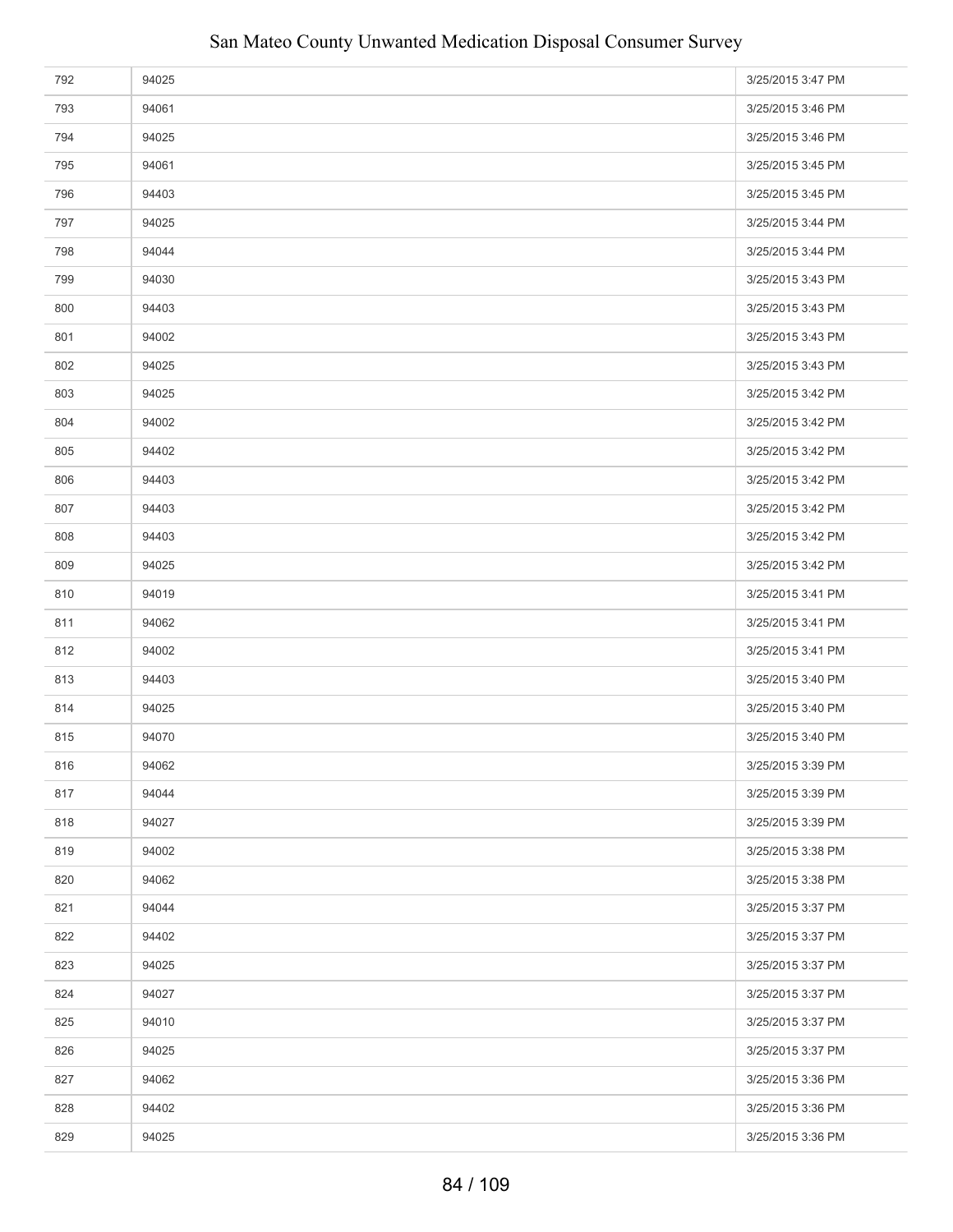| 830 | 94010 | 3/25/2015 3:36 PM |
|-----|-------|-------------------|
| 831 | 94404 | 3/25/2015 3:35 PM |
| 832 | 94402 | 3/25/2015 3:35 PM |
| 833 | 94002 | 3/25/2015 3:34 PM |
| 834 | 94005 | 3/25/2015 3:34 PM |
| 835 | 94010 | 3/25/2015 3:33 PM |
| 836 | 94403 | 3/25/2015 3:33 PM |
| 837 | 94044 | 3/25/2015 3:32 PM |
| 838 | 94066 | 3/25/2015 3:32 PM |
| 839 | 94070 | 3/25/2015 3:32 PM |
| 840 | 94025 | 3/25/2015 3:32 PM |
| 841 | 94025 | 3/25/2015 3:32 PM |
| 842 | 94010 | 3/25/2015 3:32 PM |
| 843 | 94025 | 3/25/2015 3:31 PM |
| 844 | 94080 | 3/25/2015 3:30 PM |
| 845 | 94010 | 3/25/2015 3:30 PM |
| 846 | 94002 | 3/25/2015 3:29 PM |
| 847 | 94028 | 3/25/2015 3:29 PM |
| 848 | 94005 | 3/25/2015 3:29 PM |
| 849 | 94080 | 3/25/2015 3:29 PM |
| 850 | 94062 | 3/25/2015 3:28 PM |
| 851 | 94010 | 3/25/2015 3:28 PM |
| 852 | 94002 | 3/25/2015 3:27 PM |
| 853 | 94002 | 3/25/2015 3:26 PM |
| 854 | 94044 | 3/25/2015 3:26 PM |
| 855 | 94305 | 3/25/2015 3:26 PM |
| 856 | 94025 | 3/25/2015 3:25 PM |
| 857 | 94028 | 3/25/2015 3:25 PM |
| 858 | 94037 | 3/25/2015 3:25 PM |
| 859 | 94010 | 3/25/2015 3:25 PM |
| 860 | 94010 | 3/25/2015 3:25 PM |
| 861 | 94303 | 3/25/2015 3:25 PM |
| 862 | 94061 | 3/25/2015 3:25 PM |
| 863 | 94070 | 3/25/2015 3:24 PM |
| 864 | 94061 | 3/25/2015 3:23 PM |
| 865 | 94402 | 3/25/2015 3:23 PM |
| 866 | 94010 | 3/25/2015 3:22 PM |
| 867 | 94061 | 3/25/2015 3:22 PM |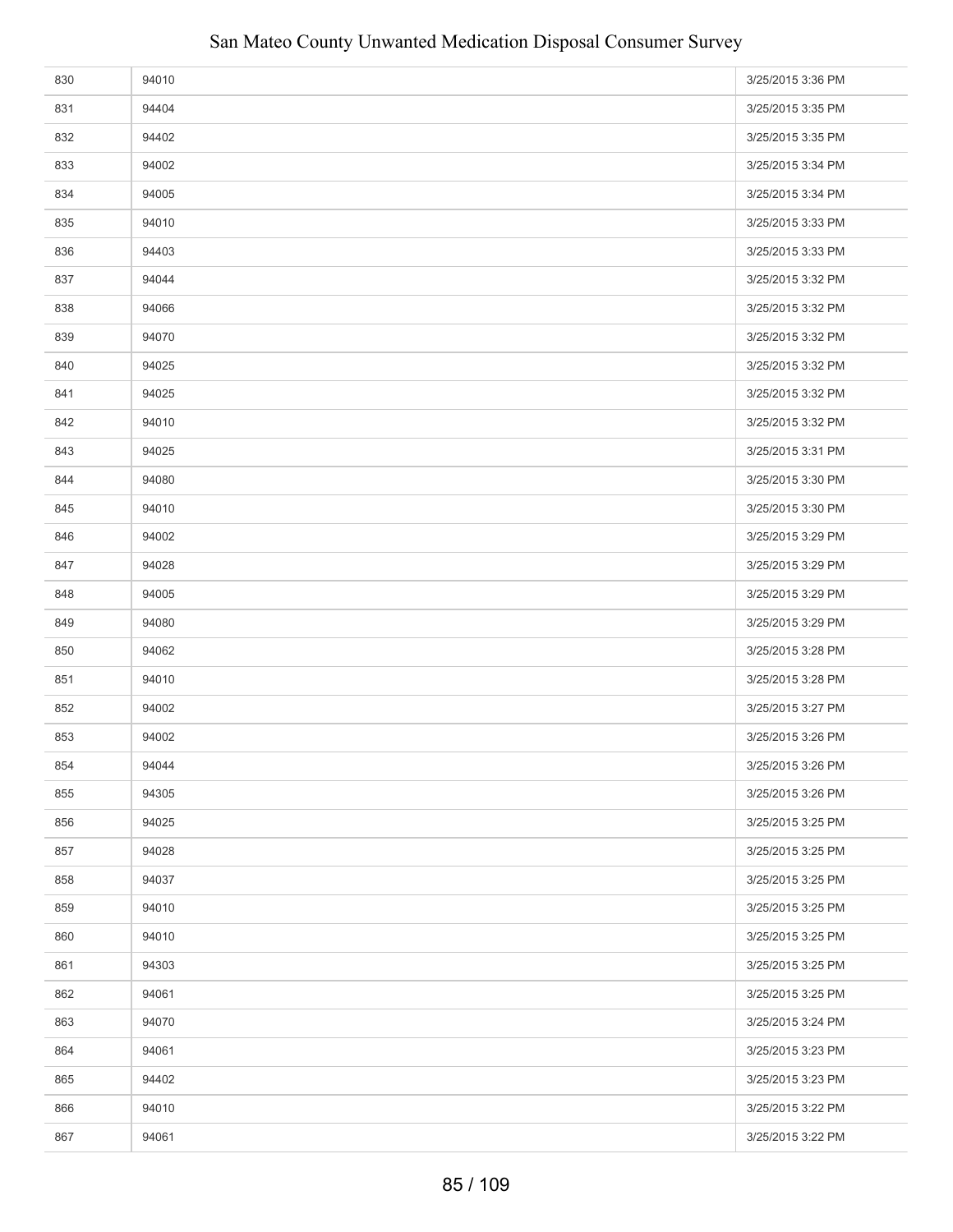| 868 | 94025 | 3/25/2015 3:22 PM |
|-----|-------|-------------------|
| 869 | 94070 | 3/25/2015 3:21 PM |
| 870 | 94061 | 3/25/2015 3:20 PM |
| 871 | 94019 | 3/25/2015 3:19 PM |
| 872 | 94014 | 3/25/2015 3:19 PM |
| 873 | 94025 | 3/25/2015 3:19 PM |
| 874 | 94010 | 3/25/2015 3:18 PM |
| 875 | 94061 | 3/25/2015 3:17 PM |
| 876 | 94062 | 3/25/2015 3:16 PM |
| 877 | 94061 | 3/25/2015 3:16 PM |
| 878 | 94403 | 3/25/2015 3:16 PM |
| 879 | 94025 | 3/25/2015 3:15 PM |
| 880 | 94010 | 3/25/2015 3:14 PM |
| 881 | 94015 | 3/25/2015 3:14 PM |
| 882 | 94025 | 3/25/2015 3:14 PM |
| 883 | 94070 | 3/25/2015 3:13 PM |
| 884 | 94402 | 3/25/2015 3:13 PM |
| 885 | 94404 | 3/25/2015 3:12 PM |
| 886 | 94024 | 3/25/2015 3:12 PM |
| 887 | 94062 | 3/25/2015 3:11 PM |
| 888 | 94062 | 3/25/2015 3:11 PM |
| 889 | 94025 | 3/25/2015 3:10 PM |
| 890 | 94070 | 3/25/2015 3:10 PM |
| 891 | 94404 | 3/25/2015 3:09 PM |
| 892 | 94019 | 3/25/2015 3:09 PM |
| 893 | 94010 | 3/25/2015 3:08 PM |
| 894 | 94025 | 3/25/2015 3:08 PM |
| 895 | 94010 | 3/25/2015 3:06 PM |
| 896 | 94002 | 3/25/2015 3:06 PM |
| 897 | 94402 | 3/25/2015 3:05 PM |
| 898 | 94030 | 3/25/2015 3:05 PM |
| 899 | 94019 | 3/25/2015 3:05 PM |
| 900 | 94062 | 3/25/2015 3:05 PM |
| 901 | 94401 | 3/25/2015 3:05 PM |
| 902 | 94010 | 3/25/2015 3:05 PM |
| 903 | 94403 | 3/25/2015 3:05 PM |
| 904 | 94044 | 3/25/2015 3:04 PM |
| 905 | 94061 | 3/25/2015 3:03 PM |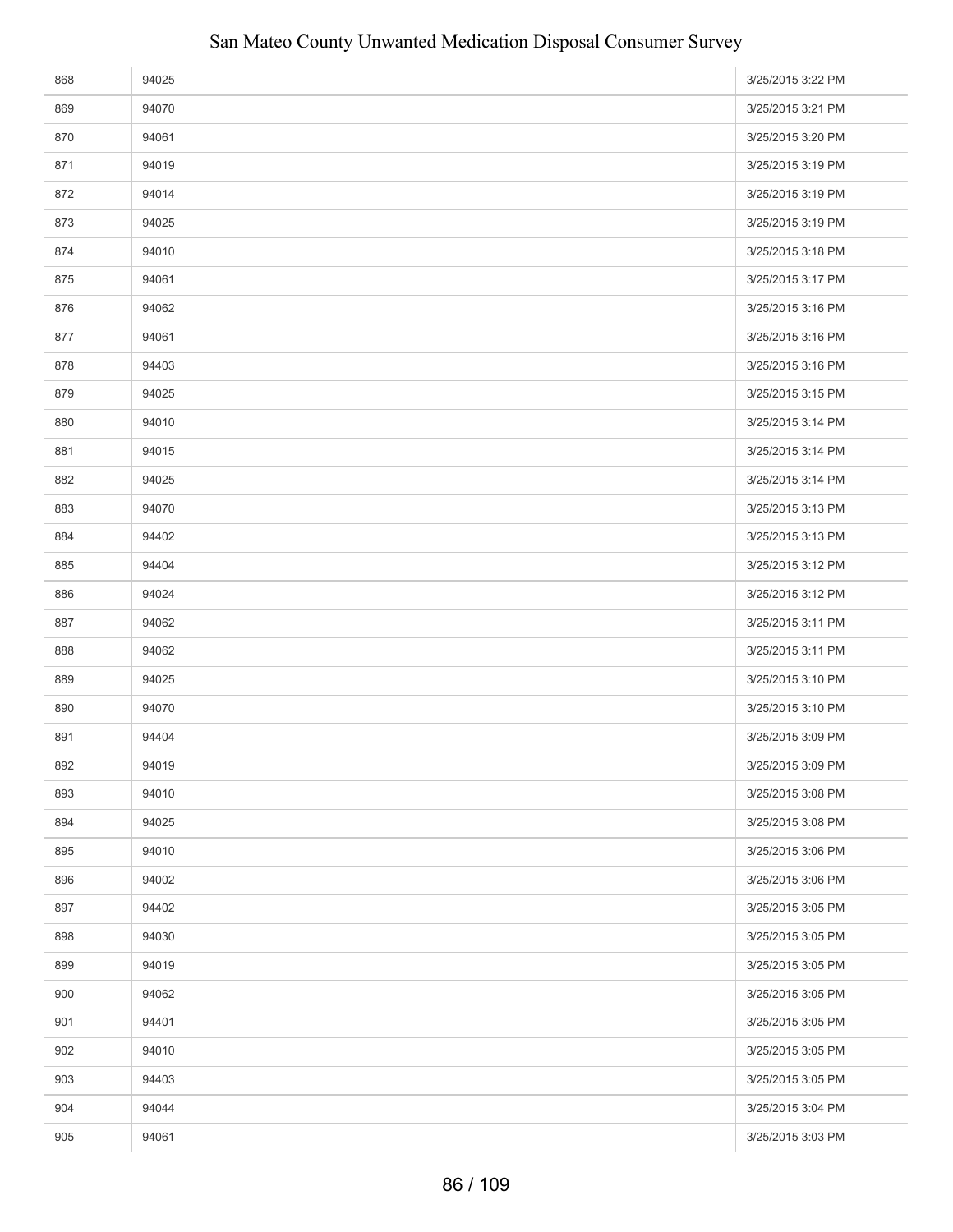| 906 | 94030 | 3/25/2015 3:03 PM |
|-----|-------|-------------------|
| 907 | 94062 | 3/25/2015 3:02 PM |
| 908 | 94070 | 3/25/2015 3:02 PM |
| 909 | 94027 | 3/25/2015 3:02 PM |
| 910 | 94401 | 3/25/2015 3:02 PM |
| 911 | 94403 | 3/25/2015 3:02 PM |
| 912 | 94002 | 3/25/2015 3:01 PM |
| 913 | 94044 | 3/25/2015 3:01 PM |
| 914 | 94061 | 3/25/2015 3:00 PM |
| 915 | 94066 | 3/25/2015 3:00 PM |
| 916 | 94062 | 3/25/2015 3:00 PM |
| 917 | 94025 | 3/25/2015 2:59 PM |
| 918 | 94002 | 3/25/2015 2:59 PM |
| 919 | 94070 | 3/25/2015 2:59 PM |
| 920 | 94025 | 3/25/2015 2:59 PM |
| 921 | 94062 | 3/25/2015 2:59 PM |
| 922 | 94044 | 3/25/2015 2:58 PM |
| 923 | 94062 | 3/25/2015 2:58 PM |
| 924 | 94061 | 3/25/2015 2:58 PM |
| 925 | 94306 | 3/25/2015 2:57 PM |
| 926 | 94070 | 3/25/2015 2:57 PM |
| 927 | 94002 | 3/25/2015 2:56 PM |
| 928 | 94061 | 3/25/2015 2:56 PM |
| 929 | 94404 | 3/25/2015 2:56 PM |
| 930 | 94061 | 3/25/2015 2:55 PM |
| 931 | 94403 | 3/25/2015 2:55 PM |
| 932 | 94002 | 3/25/2015 2:55 PM |
| 933 | 94010 | 3/25/2015 2:55 PM |
| 934 | 94402 | 3/25/2015 2:55 PM |
| 935 | 94061 | 3/25/2015 2:55 PM |
| 936 | 94061 | 3/25/2015 2:54 PM |
| 937 | 94403 | 3/25/2015 2:54 PM |
| 938 | 94061 | 3/25/2015 2:54 PM |
| 939 | 94037 | 3/25/2015 2:54 PM |
| 940 | 94092 | 3/25/2015 2:54 PM |
| 941 | 94062 | 3/25/2015 2:53 PM |
| 942 | 94403 | 3/25/2015 2:53 PM |
| 943 | 94061 | 3/25/2015 2:53 PM |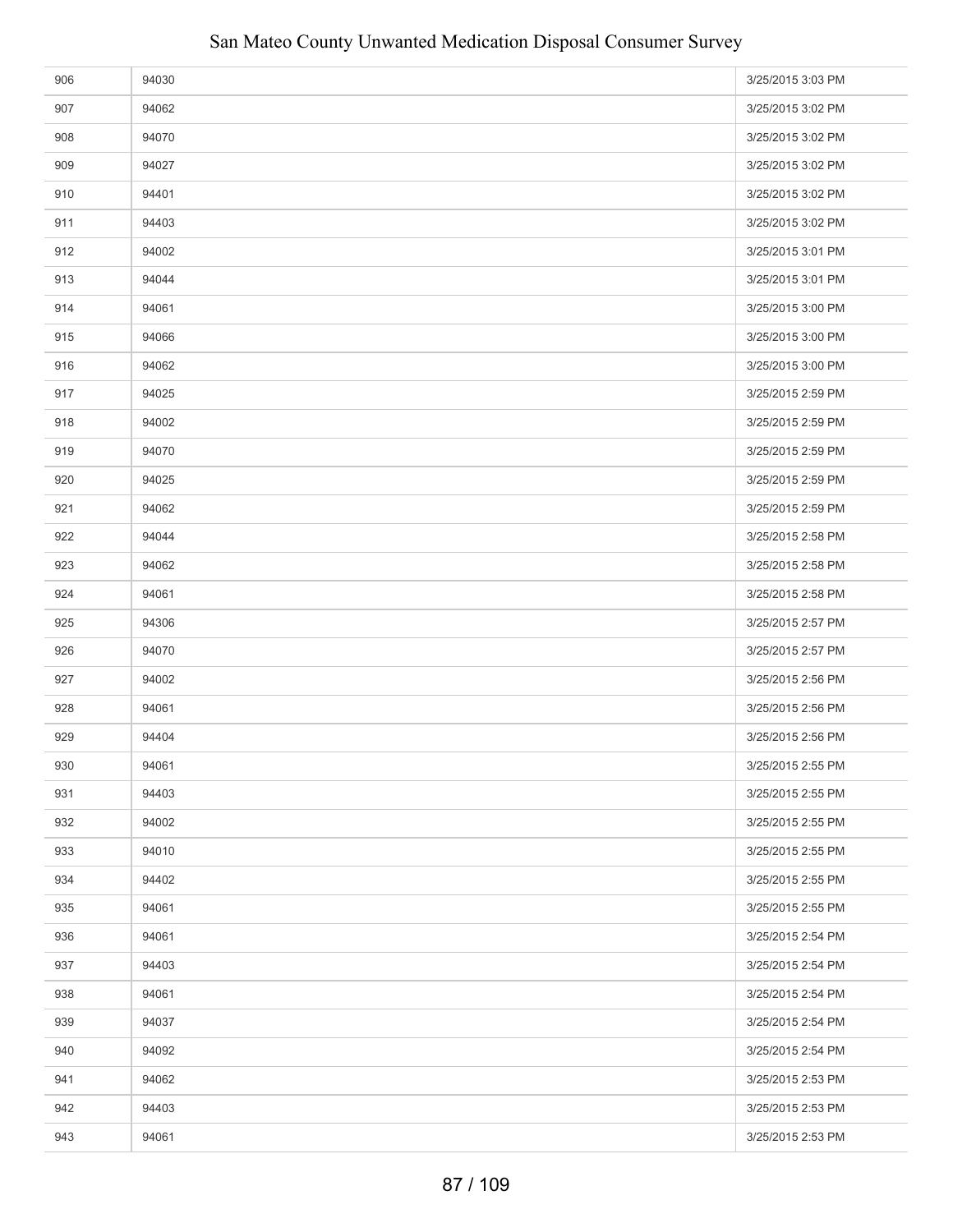| 944 | 94402 | 3/25/2015 2:53 PM |
|-----|-------|-------------------|
| 945 | 94401 | 3/25/2015 2:53 PM |
| 946 | 94063 | 3/25/2015 2:53 PM |
| 947 | 94061 | 3/25/2015 2:53 PM |
| 948 | 94403 | 3/25/2015 2:52 PM |
| 949 | 94070 | 3/25/2015 2:52 PM |
| 950 | 94402 | 3/25/2015 2:52 PM |
| 951 | 94061 | 3/25/2015 2:51 PM |
| 952 | 94401 | 3/25/2015 2:51 PM |
| 953 | 94038 | 3/25/2015 2:51 PM |
| 954 | 94010 | 3/25/2015 2:51 PM |
| 955 | 94025 | 3/25/2015 2:51 PM |
| 956 | 94402 | 3/25/2015 2:51 PM |
| 957 | 94070 | 3/25/2015 2:51 PM |
| 958 | 94402 | 3/25/2015 2:51 PM |
| 959 | 94025 | 3/25/2015 2:51 PM |
| 960 | 94025 | 3/25/2015 2:51 PM |
| 961 | 94025 | 3/25/2015 2:50 PM |
| 962 | 64025 | 3/25/2015 2:49 PM |
| 963 | 94402 | 3/25/2015 2:48 PM |
| 964 | 94404 | 3/25/2015 2:48 PM |
| 965 | 94401 | 3/25/2015 2:47 PM |
| 966 | 94044 | 3/25/2015 2:47 PM |
| 967 | 94070 | 3/25/2015 2:47 PM |
| 968 | 94002 | 3/25/2015 2:46 PM |
| 969 | 94403 | 3/25/2015 2:46 PM |
| 970 | 94025 | 3/25/2015 2:46 PM |
| 971 | 94403 | 3/25/2015 2:46 PM |
| 972 | 94062 | 3/25/2015 2:46 PM |
| 973 | 94080 | 3/25/2015 2:46 PM |
| 974 | 94061 | 3/25/2015 2:46 PM |
| 975 | 94010 | 3/25/2015 2:46 PM |
| 976 | 94403 | 3/25/2015 2:46 PM |
| 977 | 94401 | 3/25/2015 2:46 PM |
| 978 | 94080 | 3/25/2015 2:46 PM |
| 979 | 94010 | 3/25/2015 2:46 PM |
| 980 | 94025 | 3/25/2015 2:45 PM |
| 981 | 94061 | 3/25/2015 2:45 PM |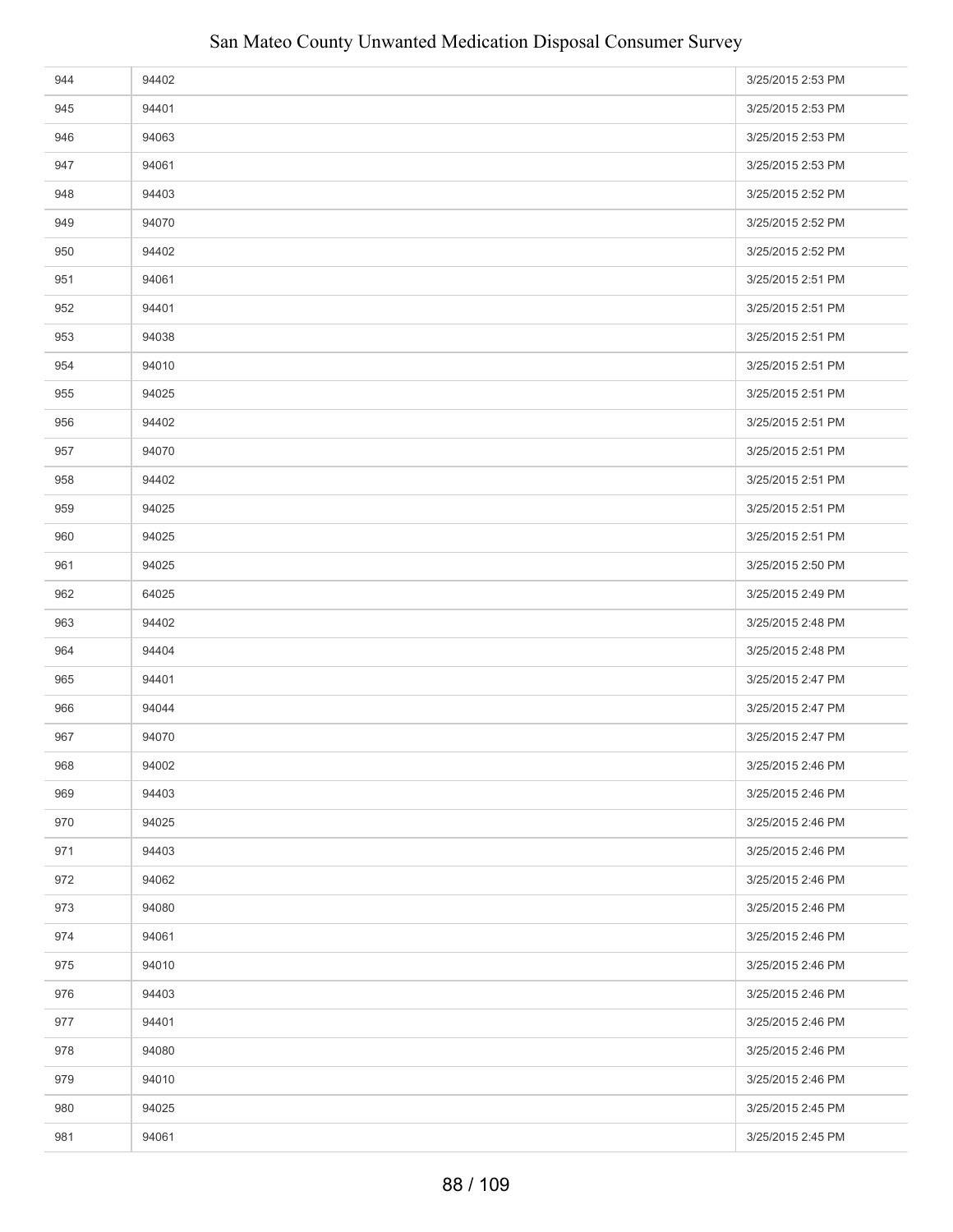| 982  | 94025 | 3/25/2015 2:45 PM |
|------|-------|-------------------|
| 983  | 94025 | 3/25/2015 2:45 PM |
| 984  | 94402 | 3/25/2015 2:44 PM |
| 985  | 94402 | 3/25/2015 2:44 PM |
| 986  | 94044 | 3/25/2015 2:44 PM |
| 987  | 94402 | 3/25/2015 2:44 PM |
| 988  | 94025 | 3/25/2015 2:43 PM |
| 989  | 94025 | 3/25/2015 2:43 PM |
| 990  | 94010 | 3/25/2015 2:42 PM |
| 991  | 94402 | 3/25/2015 2:42 PM |
| 992  | 94010 | 3/25/2015 2:42 PM |
| 993  | 94070 | 3/25/2015 2:41 PM |
| 994  | 94010 | 3/25/2015 2:41 PM |
| 995  | 94019 | 3/25/2015 2:40 PM |
| 996  | 94025 | 3/25/2015 2:40 PM |
| 997  | 94062 | 3/25/2015 2:40 PM |
| 998  | 94025 | 3/25/2015 2:39 PM |
| 999  | 94061 | 3/25/2015 2:39 PM |
| 1000 | 94025 | 3/25/2015 2:39 PM |
| 1001 | 94070 | 3/25/2015 2:39 PM |
| 1002 | 94025 | 3/25/2015 2:39 PM |
| 1003 | 94025 | 3/25/2015 2:39 PM |
| 1004 | 94025 | 3/25/2015 2:39 PM |
| 1005 | 94002 | 3/25/2015 2:39 PM |
| 1006 | 94025 | 3/25/2015 2:39 PM |
| 1007 | 94061 | 3/25/2015 2:38 PM |
| 1008 | 94062 | 3/25/2015 2:38 PM |
| 1009 | 94070 | 3/25/2015 2:38 PM |
| 1010 | 94025 | 3/25/2015 2:38 PM |
| 1011 | 94044 | 3/25/2015 2:37 PM |
| 1012 | 94062 | 3/25/2015 2:37 PM |
| 1013 | 94402 | 3/25/2015 2:37 PM |
| 1014 | 94025 | 3/25/2015 2:36 PM |
| 1015 | 94010 | 3/25/2015 2:36 PM |
| 1016 | 94025 | 3/25/2015 2:36 PM |
| 1017 | 94010 | 3/25/2015 2:36 PM |
| 1018 | 94010 | 3/25/2015 2:36 PM |
| 1019 | 94025 | 3/25/2015 2:36 PM |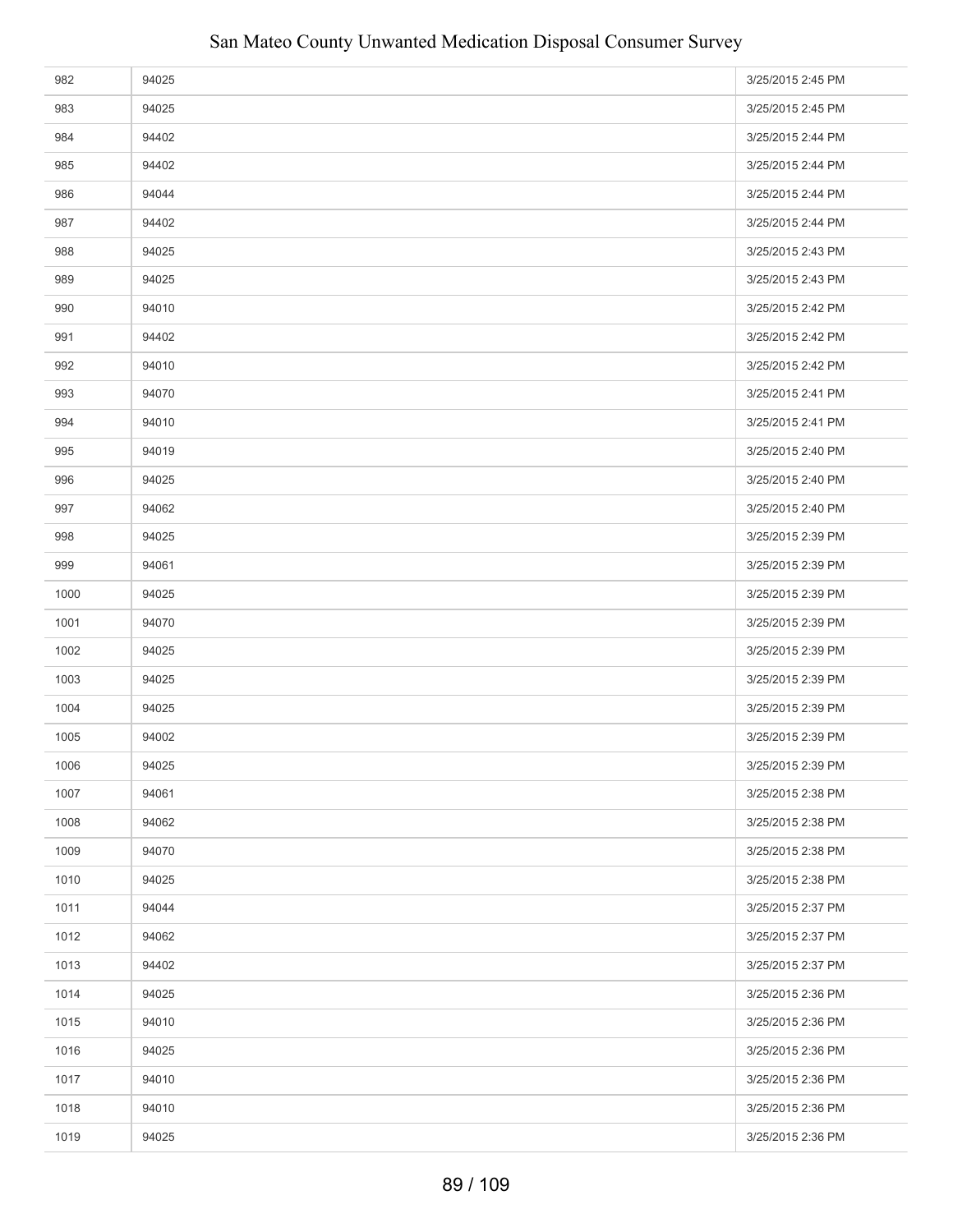| 1020 | 94063 | 3/25/2015 2:36 PM |
|------|-------|-------------------|
| 1021 | 94080 | 3/25/2015 2:35 PM |
| 1022 | 94044 | 3/25/2015 2:35 PM |
| 1023 | 94403 | 3/25/2015 2:35 PM |
| 1024 | 94065 | 3/25/2015 2:35 PM |
| 1025 | 94010 | 3/25/2015 2:35 PM |
| 1026 | 94010 | 3/25/2015 2:35 PM |
| 1027 | 94002 | 3/25/2015 2:35 PM |
| 1028 | 94070 | 3/25/2015 2:34 PM |
| 1029 | 94025 | 3/25/2015 2:34 PM |
| 1030 | 94025 | 3/25/2015 2:34 PM |
| 1031 | 94070 | 3/25/2015 2:33 PM |
| 1032 | 94065 | 3/25/2015 2:33 PM |
| 1033 | 94070 | 3/25/2015 2:33 PM |
| 1034 | 94066 | 3/25/2015 2:33 PM |
| 1035 | 94062 | 3/25/2015 2:33 PM |
| 1036 | 94402 | 3/25/2015 2:32 PM |
| 1037 | 94025 | 3/25/2015 2:32 PM |
| 1038 | 94025 | 3/25/2015 2:32 PM |
| 1039 | 94403 | 3/25/2015 2:32 PM |
| 1040 | 94044 | 3/25/2015 2:32 PM |
| 1041 | 94010 | 3/25/2015 2:32 PM |
| 1042 | 94002 | 3/25/2015 2:31 PM |
| 1043 | 94402 | 3/25/2015 2:31 PM |
| 1044 | 94019 | 3/25/2015 2:30 PM |
| 1045 | 94402 | 3/25/2015 2:30 PM |
| 1046 | 94066 | 3/25/2015 2:30 PM |
| 1047 | 94403 | 3/25/2015 2:30 PM |
| 1048 | 94403 | 3/25/2015 2:29 PM |
| 1049 | 94025 | 3/25/2015 2:29 PM |
| 1050 | 94010 | 3/25/2015 2:29 PM |
| 1051 | 94010 | 3/25/2015 2:29 PM |
| 1052 | 94010 | 3/25/2015 2:29 PM |
| 1053 | 94025 | 3/25/2015 2:29 PM |
| 1054 | 94403 | 3/25/2015 2:28 PM |
| 1055 | 94062 | 3/25/2015 2:28 PM |
| 1056 | 94025 | 3/25/2015 2:28 PM |
| 1057 | 94010 | 3/25/2015 2:28 PM |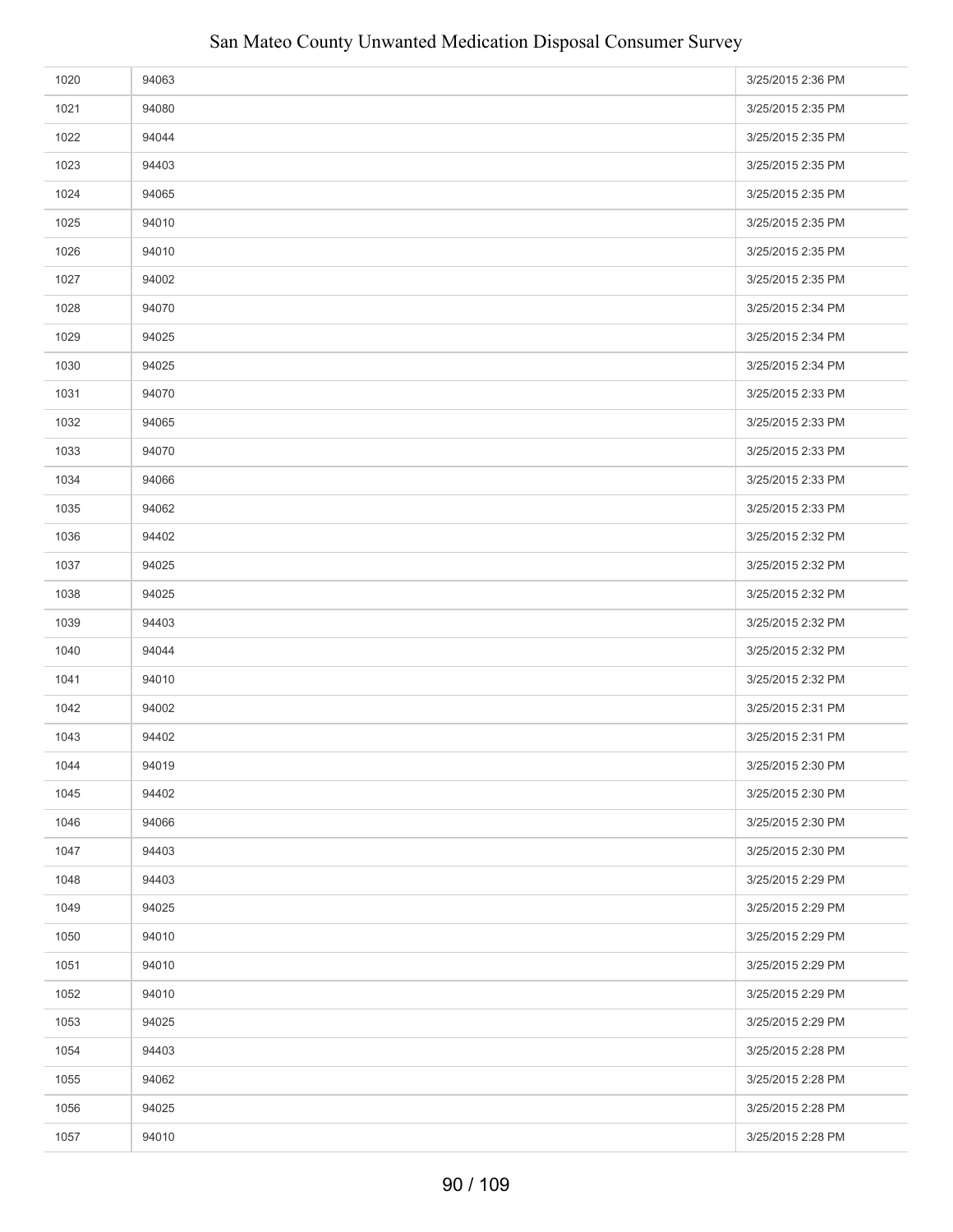| 1058 | 94063 | 3/25/2015 2:28 PM |
|------|-------|-------------------|
| 1059 | 94063 | 3/25/2015 2:27 PM |
| 1060 | 94066 | 3/25/2015 2:27 PM |
| 1061 | 94025 | 3/25/2015 2:27 PM |
| 1062 | 94027 | 3/25/2015 2:27 PM |
| 1063 | 94070 | 3/25/2015 2:27 PM |
| 1064 | 94070 | 3/25/2015 2:27 PM |
| 1065 | 94404 | 3/25/2015 2:27 PM |
| 1066 | 94044 | 3/25/2015 2:27 PM |
| 1067 | 94040 | 3/25/2015 2:27 PM |
| 1068 | 94044 | 3/25/2015 2:26 PM |
| 1069 | 94062 | 3/25/2015 2:26 PM |
| 1070 | 94403 | 3/25/2015 2:26 PM |
| 1071 | 94070 | 3/25/2015 2:25 PM |
| 1072 | 94010 | 3/25/2015 2:25 PM |
| 1073 | 94403 | 3/25/2015 2:25 PM |
| 1074 | 94044 | 3/25/2015 2:25 PM |
| 1075 | 94025 | 3/25/2015 2:25 PM |
| 1076 | 94044 | 3/25/2015 2:24 PM |
| 1077 | 94027 | 3/25/2015 2:24 PM |
| 1078 | 94061 | 3/25/2015 2:24 PM |
| 1079 | 94402 | 3/25/2015 2:24 PM |
| 1080 | 94010 | 3/25/2015 2:24 PM |
| 1081 | 94066 | 3/25/2015 2:23 PM |
| 1082 | 94401 | 3/25/2015 2:23 PM |
| 1083 | 94070 | 3/25/2015 2:23 PM |
| 1084 | 94010 | 3/25/2015 2:22 PM |
| 1085 | 94002 | 3/25/2015 2:21 PM |
| 1086 | 94044 | 3/25/2015 2:21 PM |
| 1087 | 94062 | 3/25/2015 2:21 PM |
| 1088 | 94062 | 3/25/2015 2:21 PM |
| 1089 | 94062 | 3/25/2015 2:21 PM |
| 1090 | 94019 | 3/25/2015 2:20 PM |
| 1091 | 94403 | 3/25/2015 2:20 PM |
| 1092 | 94070 | 3/25/2015 2:20 PM |
| 1093 | 94019 | 3/25/2015 2:20 PM |
| 1094 | 94002 | 3/25/2015 2:20 PM |
| 1095 | 94010 | 3/25/2015 2:19 PM |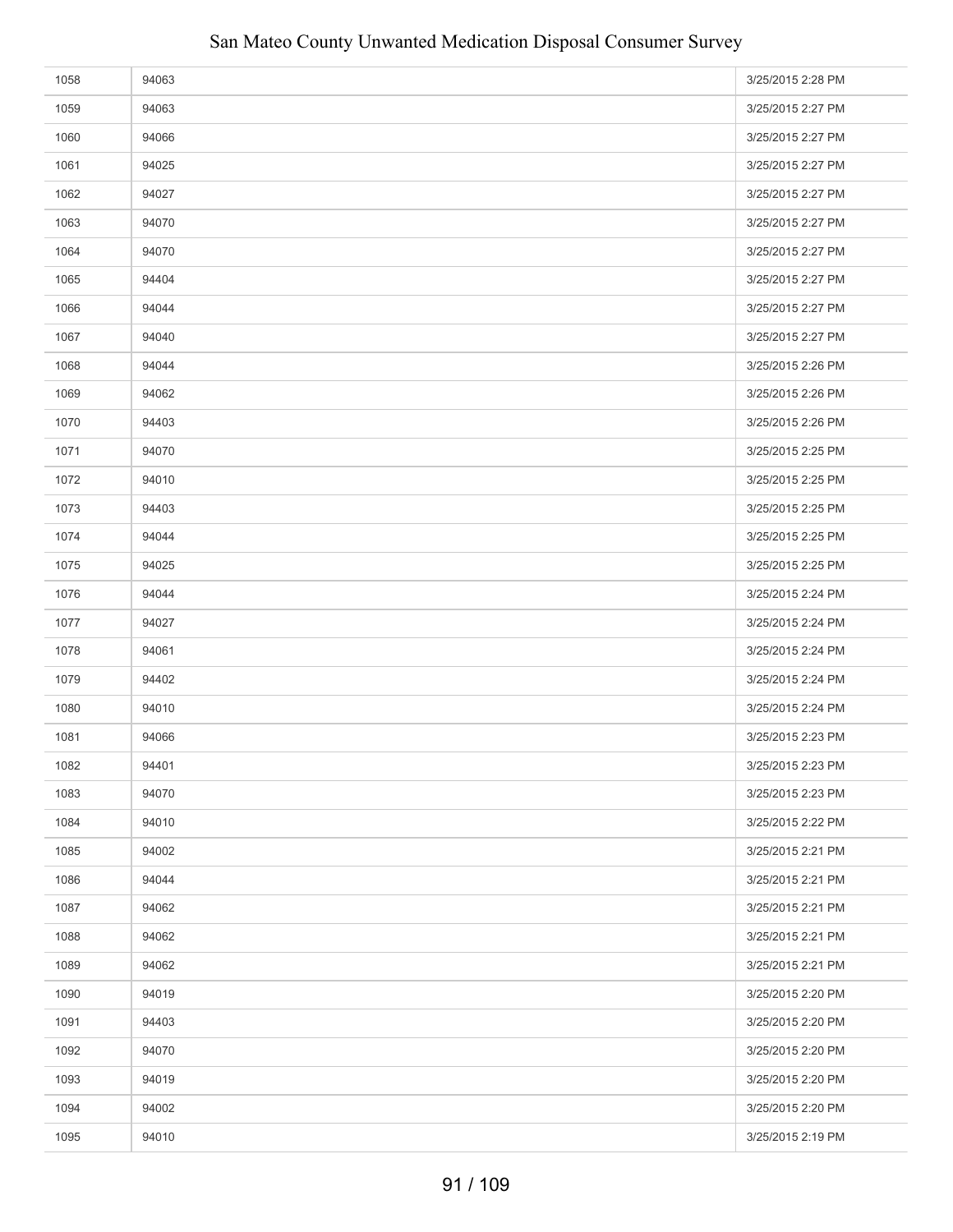| 1096 | 94402 | 3/25/2015 2:19 PM |
|------|-------|-------------------|
| 1097 | 94025 | 3/25/2015 2:18 PM |
| 1098 | 94002 | 3/25/2015 2:18 PM |
| 1099 | 94402 | 3/25/2015 2:18 PM |
| 1100 | 94044 | 3/25/2015 2:18 PM |
| 1101 | 94402 | 3/25/2015 2:18 PM |
| 1102 | 94061 | 3/25/2015 2:16 PM |
| 1103 | 94403 | 3/25/2015 2:16 PM |
| 1104 | 94403 | 3/25/2015 2:15 PM |
| 1105 | 94010 | 3/25/2015 2:15 PM |
| 1106 | 94010 | 3/25/2015 2:15 PM |
| 1107 | 94080 | 3/25/2015 2:15 PM |
| 1108 | 94015 | 3/25/2015 2:15 PM |
| 1109 | 94010 | 3/25/2015 2:15 PM |
| 1110 | 94010 | 3/25/2015 2:14 PM |
| 1111 | 94044 | 3/25/2015 2:14 PM |
| 1112 | 94010 | 3/25/2015 2:14 PM |
| 1113 | 94062 | 3/25/2015 2:14 PM |
| 1114 | 94402 | 3/25/2015 2:14 PM |
| 1115 | 94066 | 3/25/2015 2:13 PM |
| 1116 | 94010 | 3/25/2015 2:12 PM |
| 1117 | 94402 | 3/25/2015 2:12 PM |
| 1118 | 94025 | 3/25/2015 2:12 PM |
| 1119 | 94025 | 3/25/2015 2:11 PM |
| 1120 | 94061 | 3/25/2015 2:11 PM |
| 1121 | 94015 | 3/25/2015 2:11 PM |
| 1122 | 94404 | 3/25/2015 2:10 PM |
| 1123 | 94065 | 3/25/2015 2:10 PM |
| 1124 | 94025 | 3/25/2015 2:09 PM |
| 1125 | 94303 | 3/25/2015 2:09 PM |
| 1126 | 94025 | 3/25/2015 2:08 PM |
| 1127 | 94002 | 3/25/2015 2:08 PM |
| 1128 | 94010 | 3/25/2015 2:08 PM |
| 1129 | 94010 | 3/25/2015 2:08 PM |
| 1130 | 94010 | 3/25/2015 2:07 PM |
| 1131 | 94061 | 3/25/2015 2:07 PM |
| 1132 | 94066 | 3/25/2015 2:07 PM |
| 1133 | 94044 | 3/25/2015 2:07 PM |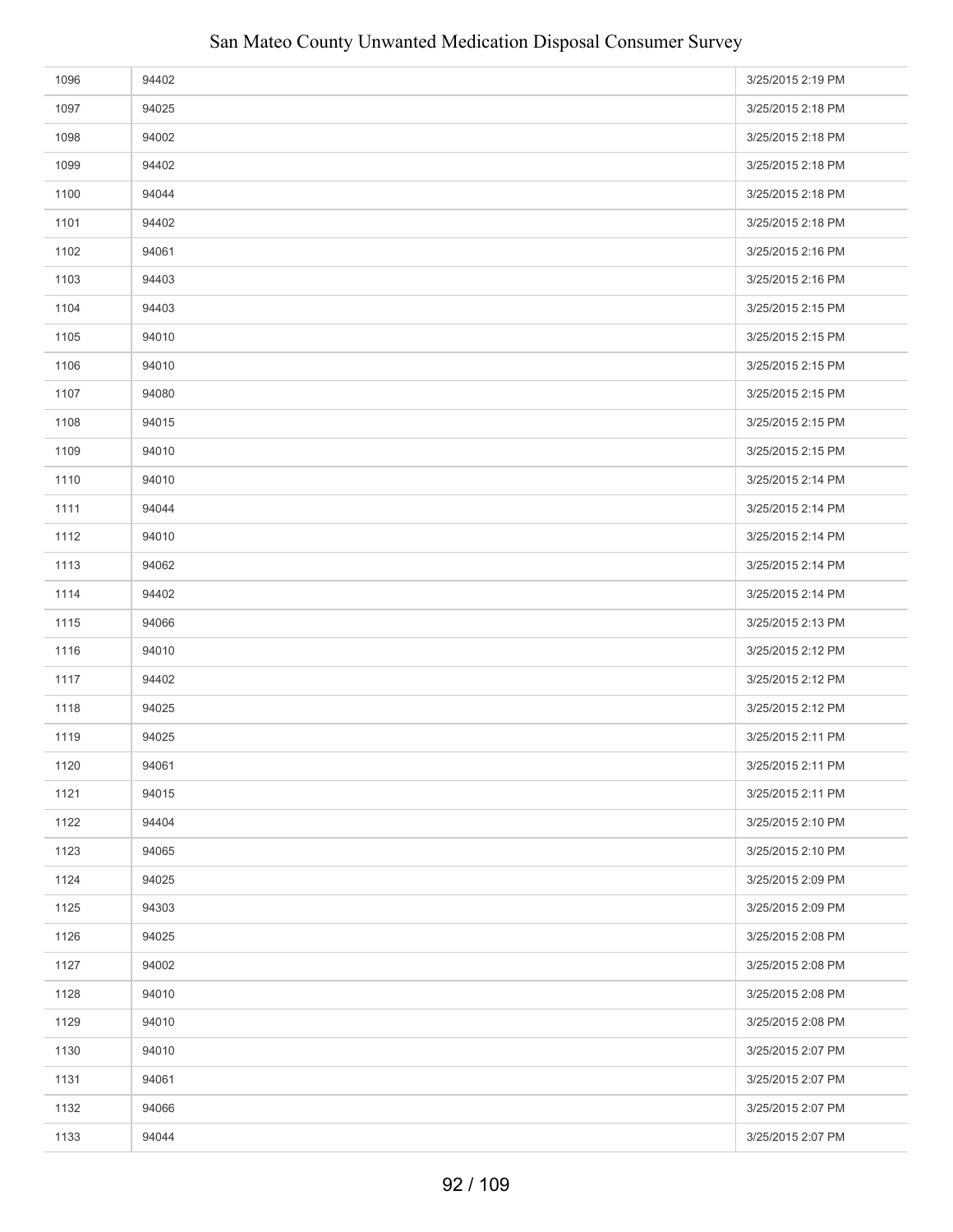| 1134 | 94070 | 3/25/2015 2:07 PM |
|------|-------|-------------------|
| 1135 | 94010 | 3/25/2015 2:07 PM |
| 1136 | 94010 | 3/25/2015 2:06 PM |
| 1137 | 94010 | 3/25/2015 2:06 PM |
| 1138 | 94010 | 3/25/2015 2:06 PM |
| 1139 | 94010 | 3/25/2015 2:06 PM |
| 1140 | 94002 | 3/25/2015 2:05 PM |
| 1141 | 94092 | 3/25/2015 2:03 PM |
| 1142 | 94010 | 3/25/2015 2:03 PM |
| 1143 | 94010 | 3/25/2015 2:03 PM |
| 1144 | 94010 | 3/25/2015 2:02 PM |
| 1145 | 94010 | 3/25/2015 2:02 PM |
| 1146 | 94015 | 3/25/2015 2:01 PM |
| 1147 | 94010 | 3/25/2015 2:01 PM |
| 1148 | 94010 | 3/25/2015 2:01 PM |
| 1149 | 94019 | 3/25/2015 1:58 PM |
| 1150 | 94010 | 3/25/2015 1:57 PM |
| 1151 | 94402 | 3/25/2015 1:56 PM |
| 1152 | 94015 | 3/25/2015 1:56 PM |
| 1153 | 94025 | 3/25/2015 1:55 PM |
| 1154 | 94044 | 3/25/2015 1:54 PM |
| 1155 | 94030 | 3/25/2015 1:54 PM |
| 1156 | 94025 | 3/25/2015 1:53 PM |
| 1157 | 94061 | 3/25/2015 1:53 PM |
| 1158 | 94061 | 3/25/2015 1:51 PM |
| 1159 | 94019 | 3/25/2015 1:51 PM |
| 1160 | 94002 | 3/25/2015 1:48 PM |
| 1161 | 94019 | 3/25/2015 1:48 PM |
| 1162 | 94061 | 3/25/2015 1:48 PM |
| 1163 | 94403 | 3/25/2015 1:48 PM |
| 1164 | 94010 | 3/25/2015 1:47 PM |
| 1165 | 94044 | 3/25/2015 1:46 PM |
| 1166 | 94401 | 3/25/2015 1:45 PM |
| 1167 | 94062 | 3/25/2015 1:44 PM |
| 1168 | 94061 | 3/25/2015 1:44 PM |
| 1169 | 94044 | 3/25/2015 1:43 PM |
| 1170 | 94002 | 3/25/2015 1:43 PM |
| 1171 | 94010 | 3/25/2015 1:42 PM |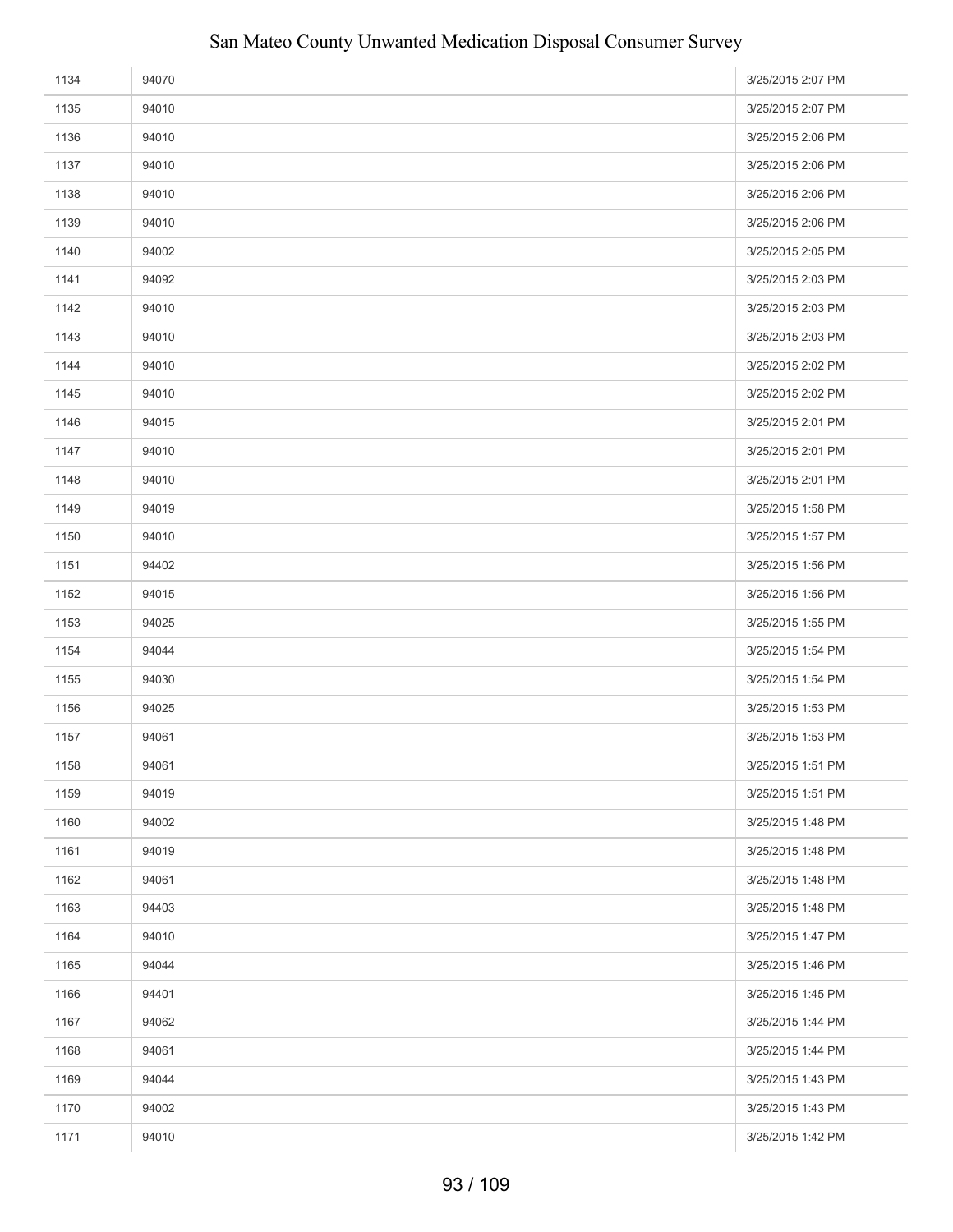| 1172 | 94063 | 3/25/2015 1:42 PM |
|------|-------|-------------------|
| 1173 | 94025 | 3/25/2015 1:42 PM |
| 1174 | 94063 | 3/25/2015 1:41 PM |
| 1175 | 94010 | 3/25/2015 1:39 PM |
| 1176 | 94402 | 3/25/2015 1:39 PM |
| 1177 | 94403 | 3/25/2015 1:38 PM |
| 1178 | 94061 | 3/25/2015 1:37 PM |
| 1179 | 94037 | 3/25/2015 1:37 PM |
| 1180 | 94002 | 3/25/2015 1:36 PM |
| 1181 | 94401 | 3/25/2015 1:36 PM |
| 1182 | 94402 | 3/25/2015 1:35 PM |
| 1183 | 94019 | 3/25/2015 1:35 PM |
| 1184 | 94403 | 3/25/2015 1:35 PM |
| 1185 | 94402 | 3/25/2015 1:35 PM |
| 1186 | 94062 | 3/25/2015 1:34 PM |
| 1187 | 94037 | 3/25/2015 1:33 PM |
| 1188 | 94002 | 3/25/2015 1:33 PM |
| 1189 | 94062 | 3/25/2015 1:32 PM |
| 1190 | 94027 | 3/25/2015 1:32 PM |
| 1191 | 94025 | 3/25/2015 1:31 PM |
| 1192 | 94403 | 3/25/2015 1:31 PM |
| 1193 | 94027 | 3/25/2015 1:31 PM |
| 1194 | 94404 | 3/25/2015 1:31 PM |
| 1195 | 94002 | 3/25/2015 1:30 PM |
| 1196 | 94063 | 3/25/2015 1:30 PM |
| 1197 | 94010 | 3/25/2015 1:29 PM |
| 1198 | 94061 | 3/25/2015 1:29 PM |
| 1199 | 94066 | 3/25/2015 1:28 PM |
| 1200 | 94044 | 3/25/2015 1:28 PM |
| 1201 | 94002 | 3/25/2015 1:26 PM |
| 1202 | 94061 | 3/25/2015 1:26 PM |
| 1203 | 94061 | 3/25/2015 1:25 PM |
| 1204 | 94402 | 3/25/2015 1:25 PM |
| 1205 | 94061 | 3/25/2015 1:25 PM |
| 1206 | 94025 | 3/25/2015 1:23 PM |
| 1207 | 94070 | 3/25/2015 1:22 PM |
| 1208 | 94070 | 3/25/2015 1:22 PM |
| 1209 | 94044 | 3/25/2015 1:21 PM |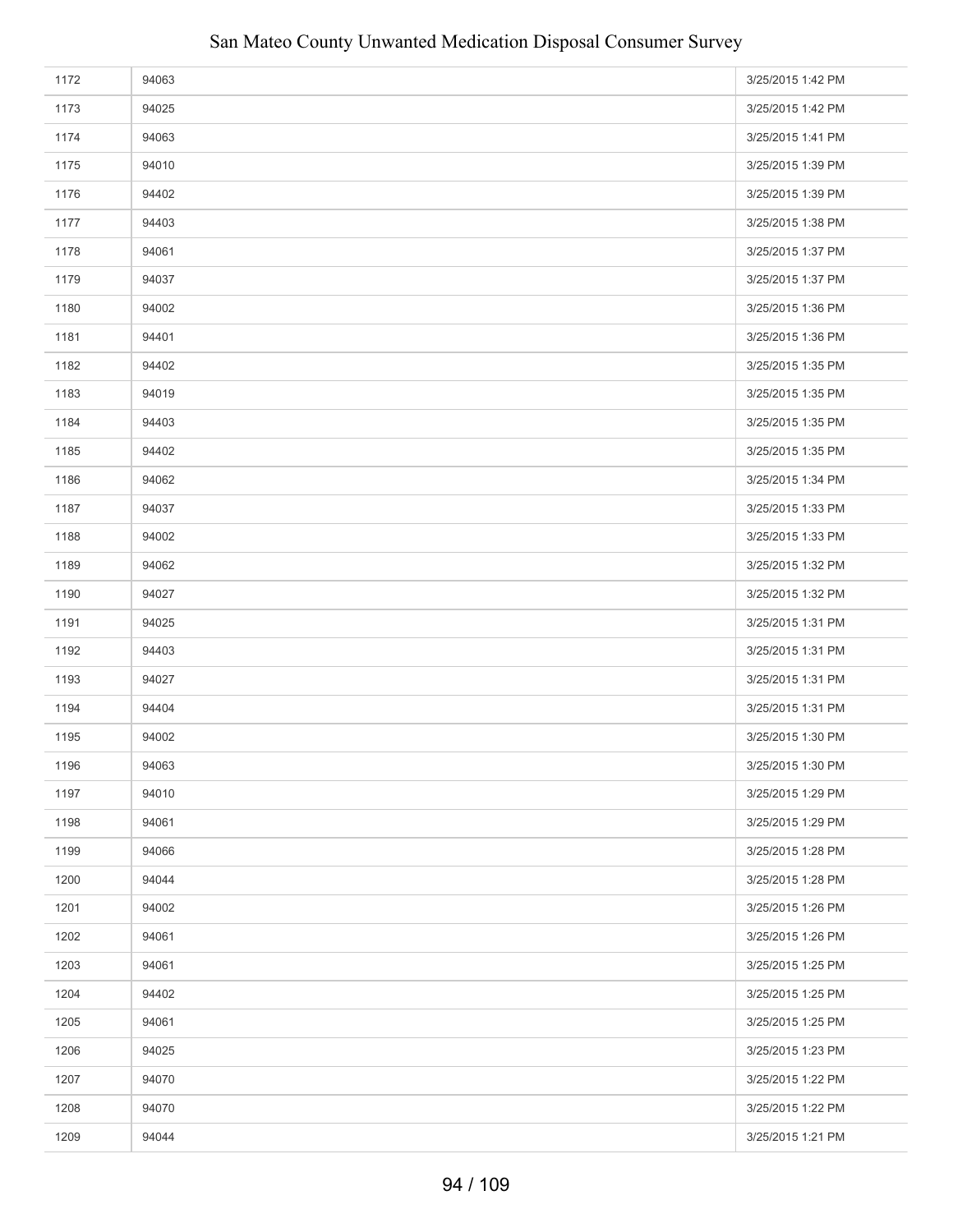| 1210 | 94066 | 3/25/2015 1:21 PM  |
|------|-------|--------------------|
| 1211 | 94061 | 3/25/2015 1:20 PM  |
| 1212 | 94025 | 3/25/2015 1:19 PM  |
| 1213 | 94070 | 3/25/2015 1:19 PM  |
| 1214 | 94062 | 3/25/2015 1:19 PM  |
| 1215 | 94080 | 3/25/2015 1:18 PM  |
| 1216 | 94025 | 3/25/2015 1:17 PM  |
| 1217 | 94002 | 3/25/2015 1:17 PM  |
| 1218 | 94066 | 3/25/2015 1:12 PM  |
| 1219 | 94044 | 3/25/2015 1:12 PM  |
| 1220 | 94010 | 3/25/2015 1:09 PM  |
| 1221 | 94014 | 3/25/2015 1:07 PM  |
| 1222 | 94062 | 3/25/2015 1:07 PM  |
| 1223 | 94030 | 3/25/2015 1:06 PM  |
| 1224 | 94025 | 3/25/2015 1:05 PM  |
| 1225 | 94037 | 3/25/2015 1:05 PM  |
| 1226 | 94002 | 3/25/2015 1:04 PM  |
| 1227 | 94025 | 3/25/2015 1:04 PM  |
| 1228 | 94025 | 3/25/2015 1:03 PM  |
| 1229 | 94070 | 3/25/2015 1:03 PM  |
| 1230 | 94044 | 3/25/2015 1:03 PM  |
| 1231 | 94402 | 3/25/2015 1:02 PM  |
| 1232 | 94403 | 3/25/2015 1:02 PM  |
| 1233 | 94070 | 3/25/2015 1:02 PM  |
| 1234 | 94025 | 3/25/2015 1:02 PM  |
| 1235 | 94025 | 3/25/2015 12:59 PM |
| 1236 | 94062 | 3/25/2015 12:59 PM |
| 1237 | 94070 | 3/25/2015 12:59 PM |
| 1238 | 94062 | 3/25/2015 12:58 PM |
| 1239 | 94025 | 3/25/2015 12:57 PM |
| 1240 | 94070 | 3/25/2015 12:57 PM |
| 1241 | 94066 | 3/25/2015 12:57 PM |
| 1242 | 94038 | 3/25/2015 12:56 PM |
| 1243 | 94025 | 3/25/2015 12:56 PM |
| 1244 | 94044 | 3/25/2015 12:55 PM |
| 1245 | 94070 | 3/25/2015 12:55 PM |
| 1246 | 94010 | 3/25/2015 12:53 PM |
| 1247 | 94403 | 3/25/2015 12:53 PM |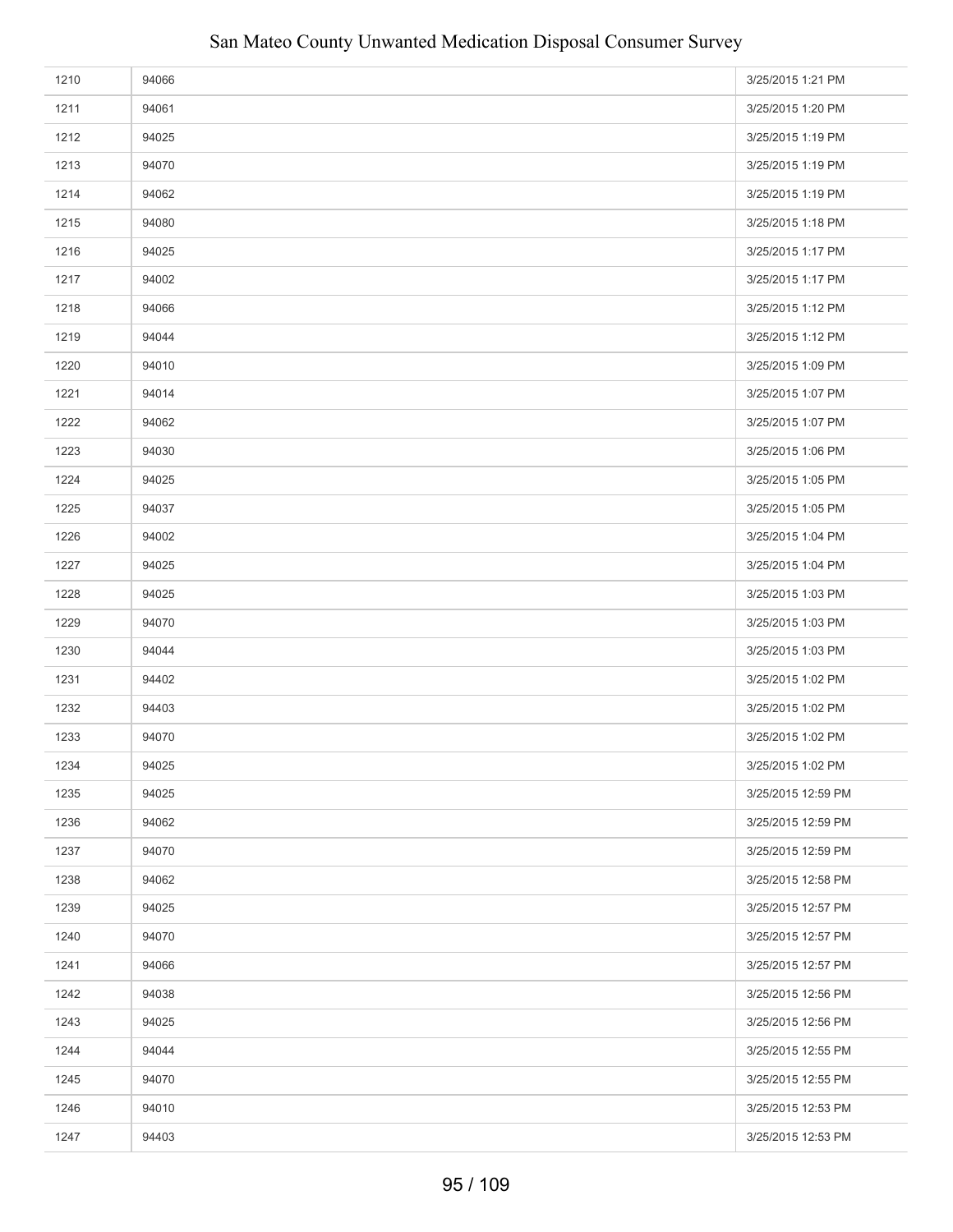| 1248 | 94010  | 3/25/2015 12:52 PM |
|------|--------|--------------------|
| 1249 | 94027  | 3/25/2015 12:51 PM |
| 1250 | 94019  | 3/25/2015 12:51 PM |
| 1251 | 94018  | 3/25/2015 12:50 PM |
| 1252 | 94002  | 3/25/2015 12:49 PM |
| 1253 | 94010  | 3/25/2015 12:48 PM |
| 1254 | 94025  | 3/25/2015 12:48 PM |
| 1255 | 94066  | 3/25/2015 12:47 PM |
| 1256 | 940100 | 3/25/2015 12:47 PM |
| 1257 | 94403  | 3/25/2015 12:45 PM |
| 1258 | 94018  | 3/25/2015 12:44 PM |
| 1259 | 94061  | 3/25/2015 12:44 PM |
| 1260 | 94070  | 3/25/2015 12:44 PM |
| 1261 | 94025  | 3/25/2015 12:44 PM |
| 1262 | 94015  | 3/25/2015 12:43 PM |
| 1263 | 94037  | 3/25/2015 12:43 PM |
| 1264 | 94061  | 3/25/2015 12:43 PM |
| 1265 | 93044  | 3/25/2015 12:42 PM |
| 1266 | 94062  | 3/25/2015 12:42 PM |
| 1267 | 94044  | 3/25/2015 12:42 PM |
| 1268 | 94080  | 3/25/2015 12:42 PM |
| 1269 | 94010  | 3/25/2015 12:41 PM |
| 1270 | 94062  | 3/25/2015 12:40 PM |
| 1271 | 94044  | 3/25/2015 12:39 PM |
| 1272 | 94062  | 3/25/2015 12:39 PM |
| 1273 | 94025  | 3/25/2015 12:39 PM |
| 1274 | 94010  | 3/25/2015 12:39 PM |
| 1275 | 94070  | 3/25/2015 12:38 PM |
| 1276 | 94061  | 3/25/2015 12:36 PM |
| 1277 | 94038  | 3/25/2015 12:35 PM |
| 1278 | 94044  | 3/25/2015 12:35 PM |
| 1279 | 94027  | 3/25/2015 12:35 PM |
| 1280 | 94021  | 3/25/2015 12:35 PM |
| 1281 | 94401  | 3/25/2015 12:34 PM |
| 1282 | 94063  | 3/25/2015 12:33 PM |
| 1283 | 94025  | 3/25/2015 12:32 PM |
| 1284 | 94010  | 3/25/2015 12:32 PM |
| 1285 | 94025  | 3/25/2015 12:31 PM |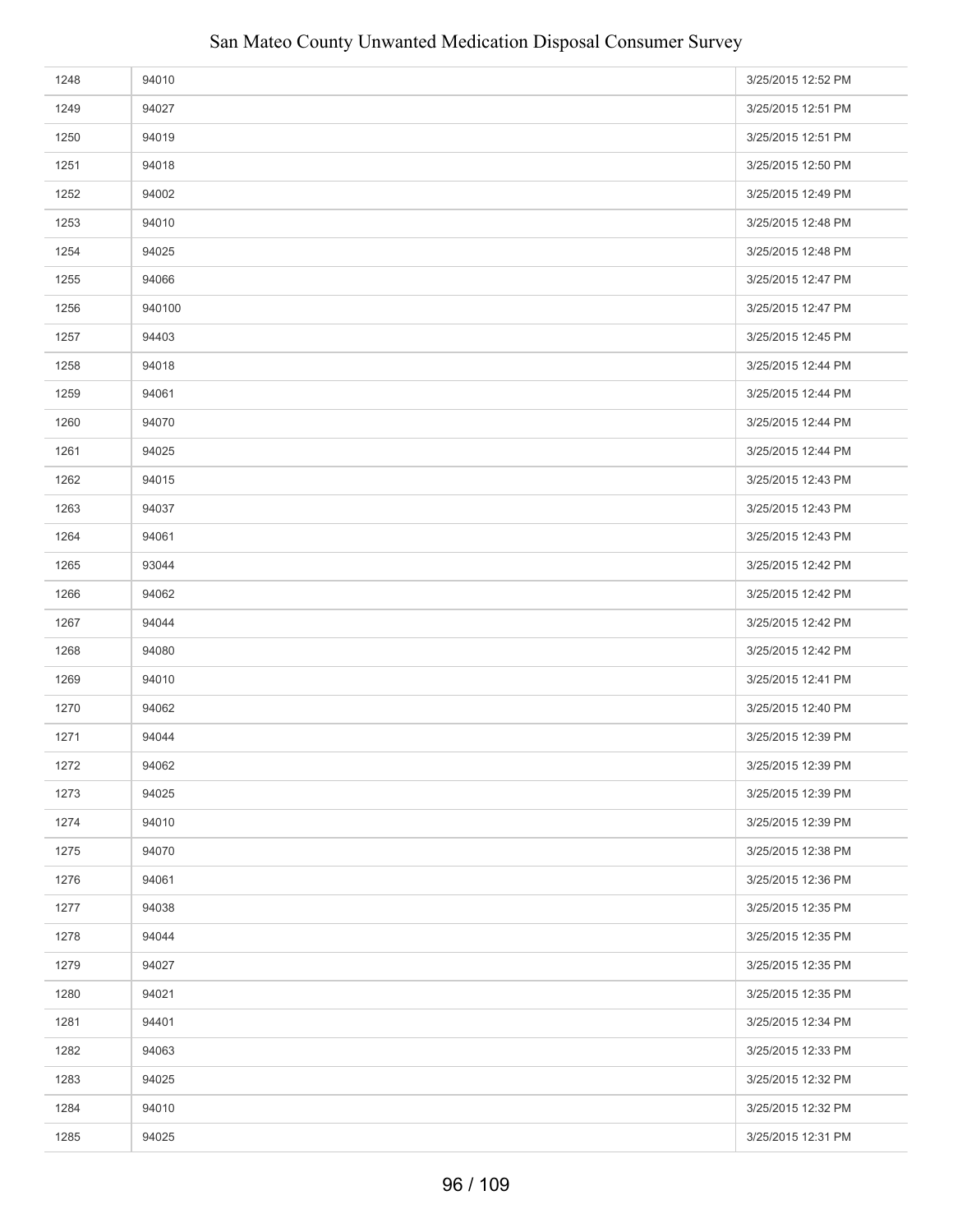| 1286 | 94037 | 3/25/2015 12:31 PM |
|------|-------|--------------------|
| 1287 | 94061 | 3/25/2015 12:31 PM |
| 1288 | 94025 | 3/25/2015 12:31 PM |
| 1289 | 94044 | 3/25/2015 12:30 PM |
| 1290 | 94025 | 3/25/2015 12:29 PM |
| 1291 | 94038 | 3/25/2015 12:29 PM |
| 1292 | 94066 | 3/25/2015 12:28 PM |
| 1293 | 94025 | 3/25/2015 12:28 PM |
| 1294 | 94403 | 3/25/2015 12:27 PM |
| 1295 | 94061 | 3/25/2015 12:27 PM |
| 1296 | 94044 | 3/25/2015 12:27 PM |
| 1297 | 94005 | 3/25/2015 12:27 PM |
| 1298 | 94025 | 3/25/2015 12:27 PM |
| 1299 | 94080 | 3/25/2015 12:26 PM |
| 1300 | 94010 | 3/25/2015 12:26 PM |
| 1301 | 94037 | 3/25/2015 12:25 PM |
| 1302 | 94038 | 3/25/2015 12:25 PM |
| 1303 | 94002 | 3/25/2015 12:24 PM |
| 1304 | 94402 | 3/25/2015 12:23 PM |
| 1305 | 94070 | 3/25/2015 12:23 PM |
| 1306 | 94044 | 3/25/2015 12:22 PM |
| 1307 | 94018 | 3/25/2015 12:22 PM |
| 1308 | 94002 | 3/25/2015 12:21 PM |
| 1309 | 94018 | 3/25/2015 12:20 PM |
| 1310 | 94037 | 3/25/2015 12:19 PM |
| 1311 | 94401 | 3/25/2015 12:19 PM |
| 1312 | 94002 | 3/25/2015 12:19 PM |
| 1313 | 94025 | 3/25/2015 12:18 PM |
| 1314 | 94402 | 3/25/2015 12:18 PM |
| 1315 | 94037 | 3/25/2015 12:17 PM |
| 1316 | 94025 | 3/25/2015 12:17 PM |
| 1317 | 94025 | 3/25/2015 12:17 PM |
| 1318 | 94066 | 3/25/2015 12:17 PM |
| 1319 | 94002 | 3/25/2015 12:16 PM |
| 1320 | 94070 | 3/25/2015 12:15 PM |
| 1321 | 94402 | 3/25/2015 12:14 PM |
| 1322 | 94025 | 3/25/2015 12:14 PM |
| 1323 | 94030 | 3/25/2015 12:14 PM |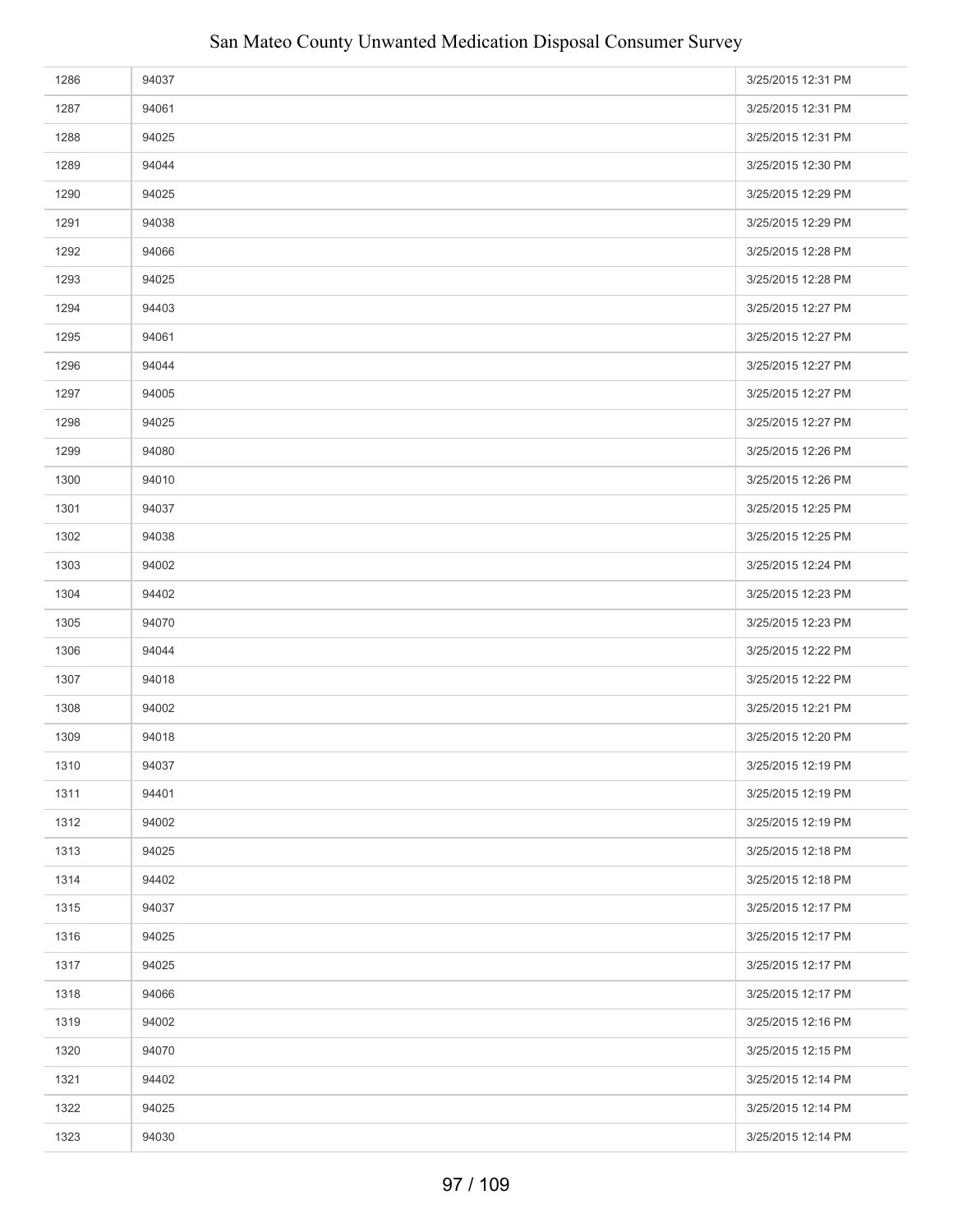| 1324 | 94002 | 3/25/2015 12:13 PM |
|------|-------|--------------------|
| 1325 | 94062 | 3/25/2015 12:13 PM |
| 1326 | 94044 | 3/25/2015 12:13 PM |
| 1327 | 94010 | 3/25/2015 12:13 PM |
| 1328 | 94025 | 3/25/2015 12:13 PM |
| 1329 | 94063 | 3/25/2015 12:13 PM |
| 1330 | 94015 | 3/25/2015 12:12 PM |
| 1331 | 94025 | 3/25/2015 12:12 PM |
| 1332 | 94025 | 3/25/2015 12:11 PM |
| 1333 | 94002 | 3/25/2015 12:11 PM |
| 1334 | 94402 | 3/25/2015 12:10 PM |
| 1335 | 94044 | 3/25/2015 12:10 PM |
| 1336 | 94403 | 3/25/2015 12:09 PM |
| 1337 | 94403 | 3/25/2015 12:09 PM |
| 1338 | 94002 | 3/25/2015 12:08 PM |
| 1339 | 94061 | 3/25/2015 12:08 PM |
| 1340 | 94402 | 3/25/2015 12:08 PM |
| 1341 | 94065 | 3/25/2015 12:08 PM |
| 1342 | 94070 | 3/25/2015 12:07 PM |
| 1343 | 94025 | 3/25/2015 12:07 PM |
| 1344 | 94402 | 3/25/2015 12:06 PM |
| 1345 | 94070 | 3/25/2015 12:06 PM |
| 1346 | 94025 | 3/25/2015 12:05 PM |
| 1347 | 94061 | 3/25/2015 12:05 PM |
| 1348 | 94002 | 3/25/2015 12:04 PM |
| 1349 | 94044 | 3/25/2015 12:03 PM |
| 1350 | 94044 | 3/25/2015 12:03 PM |
| 1351 | 94403 | 3/25/2015 12:02 PM |
| 1352 | 94303 | 3/25/2015 12:02 PM |
| 1353 | 94066 | 3/25/2015 12:01 PM |
| 1354 | 94403 | 3/25/2015 12:01 PM |
| 1355 | 94002 | 3/25/2015 12:01 PM |
| 1356 | 94070 | 3/25/2015 12:00 PM |
| 1357 | 94402 | 3/25/2015 12:00 PM |
| 1358 | 94010 | 3/25/2015 12:00 PM |
| 1359 | 94044 | 3/25/2015 12:00 PM |
| 1360 | 94044 | 3/25/2015 11:59 AM |
| 1361 | 94404 | 3/25/2015 11:59 AM |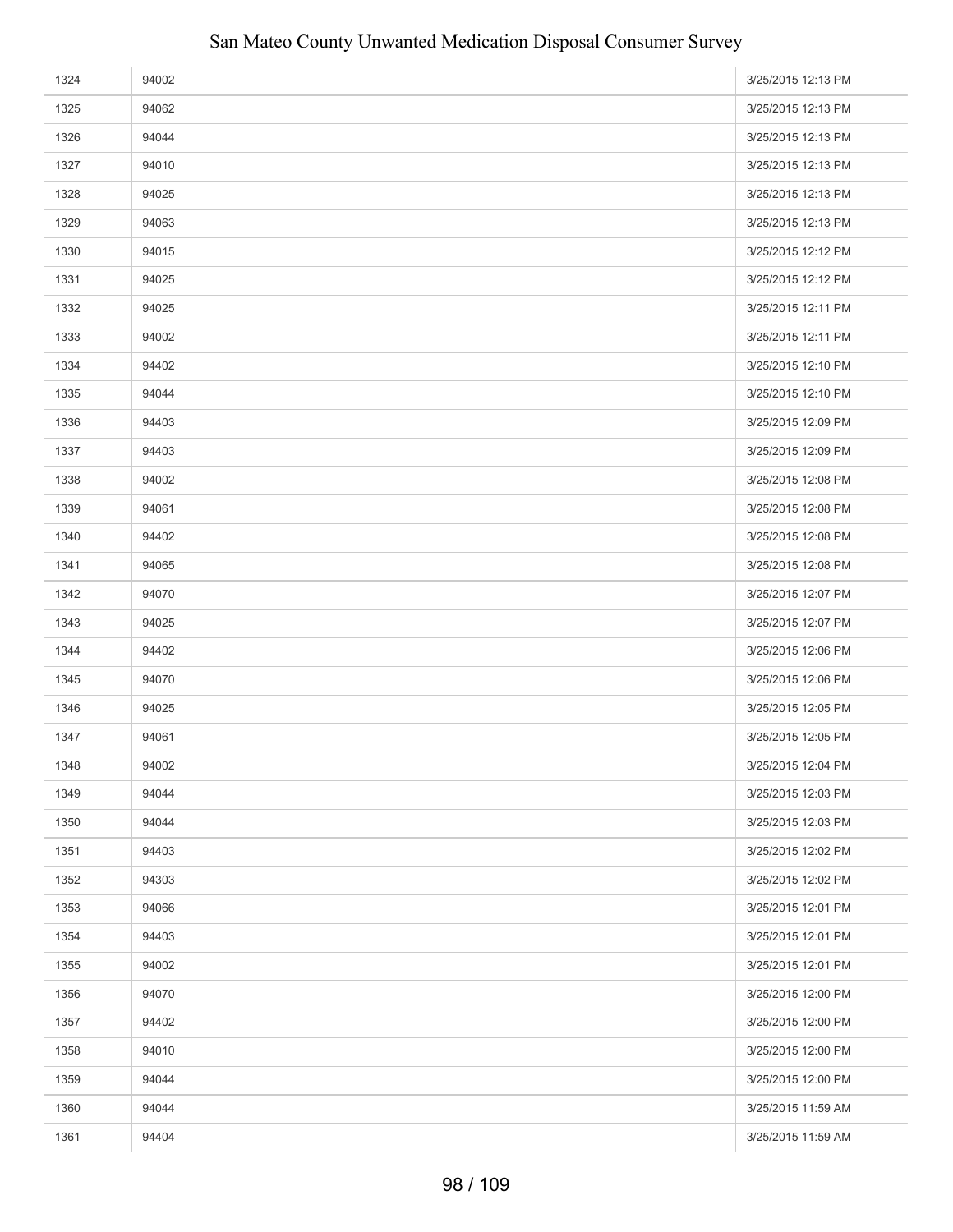| 1362 | 94037 | 3/25/2015 11:59 AM |
|------|-------|--------------------|
| 1363 | 94061 | 3/25/2015 11:59 AM |
| 1364 | 94002 | 3/25/2015 11:59 AM |
| 1365 | 94019 | 3/25/2015 11:58 AM |
| 1366 | 94025 | 3/25/2015 11:58 AM |
| 1367 | 94061 | 3/25/2015 11:58 AM |
| 1368 | 94070 | 3/25/2015 11:57 AM |
| 1369 | 94061 | 3/25/2015 11:54 AM |
| 1370 | 94002 | 3/25/2015 11:53 AM |
| 1371 | 94025 | 3/25/2015 11:53 AM |
| 1372 | 94062 | 3/25/2015 11:53 AM |
| 1373 | 94025 | 3/25/2015 11:53 AM |
| 1374 | 94025 | 3/25/2015 11:52 AM |
| 1375 | 94080 | 3/25/2015 11:52 AM |
| 1376 | 94030 | 3/25/2015 11:51 AM |
| 1377 | 94403 | 3/25/2015 11:51 AM |
| 1378 | 94062 | 3/25/2015 11:50 AM |
| 1379 | 94027 | 3/25/2015 11:50 AM |
| 1380 | 94025 | 3/25/2015 11:50 AM |
| 1381 | 94037 | 3/25/2015 11:50 AM |
| 1382 | 94019 | 3/25/2015 11:49 AM |
| 1383 | 94070 | 3/25/2015 11:49 AM |
| 1384 | 94403 | 3/25/2015 11:48 AM |
| 1385 | 94404 | 3/25/2015 11:48 AM |
| 1386 | 94025 | 3/25/2015 11:47 AM |
| 1387 | 94404 | 3/25/2015 11:47 AM |
| 1388 | 94002 | 3/25/2015 11:47 AM |
| 1389 | 94066 | 3/25/2015 11:47 AM |
| 1390 | 94403 | 3/25/2015 11:47 AM |
| 1391 | 94402 | 3/25/2015 11:47 AM |
| 1392 | 94070 | 3/25/2015 11:47 AM |
| 1393 | 94028 | 3/25/2015 11:46 AM |
| 1394 | 94025 | 3/25/2015 11:45 AM |
| 1395 | 94062 | 3/25/2015 11:45 AM |
| 1396 | 94065 | 3/25/2015 11:45 AM |
| 1397 | 94002 | 3/25/2015 11:44 AM |
| 1398 | 94030 | 3/25/2015 11:44 AM |
| 1399 | 94002 | 3/25/2015 11:43 AM |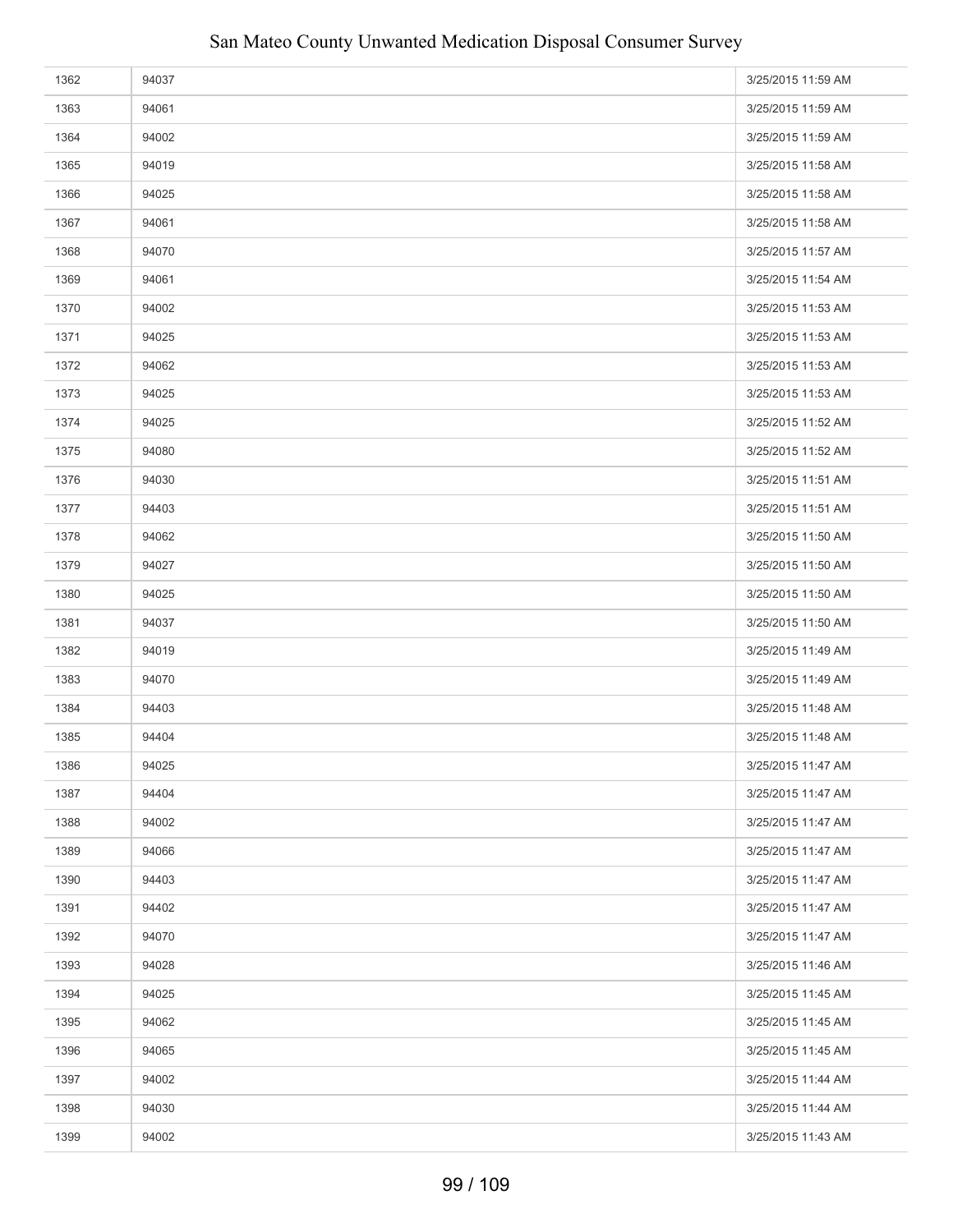| 1400 | 94062 | 3/25/2015 11:43 AM |
|------|-------|--------------------|
| 1401 | 94061 | 3/25/2015 11:43 AM |
| 1402 | 94403 | 3/25/2015 11:42 AM |
| 1403 | 94025 | 3/25/2015 11:41 AM |
| 1404 | 94010 | 3/25/2015 11:41 AM |
| 1405 | 94025 | 3/25/2015 11:39 AM |
| 1406 | 94002 | 3/25/2015 11:39 AM |
| 1407 | 94062 | 3/25/2015 11:39 AM |
| 1408 | 94010 | 3/25/2015 11:39 AM |
| 1409 | 94025 | 3/25/2015 11:38 AM |
| 1410 | 94070 | 3/25/2015 11:38 AM |
| 1411 | 94010 | 3/25/2015 11:37 AM |
| 1412 | 94062 | 3/25/2015 11:37 AM |
| 1413 | 94402 | 3/25/2015 11:37 AM |
| 1414 | 94025 | 3/25/2015 11:37 AM |
| 1415 | 94403 | 3/25/2015 11:37 AM |
| 1416 | 94019 | 3/25/2015 11:36 AM |
| 1417 | 94002 | 3/25/2015 11:36 AM |
| 1418 | 94005 | 3/25/2015 11:36 AM |
| 1419 | 94070 | 3/25/2015 11:35 AM |
| 1420 | 94025 | 3/25/2015 11:35 AM |
| 1421 | 94402 | 3/25/2015 11:35 AM |
| 1422 | 94038 | 3/25/2015 11:35 AM |
| 1423 | 94080 | 3/25/2015 11:35 AM |
| 1424 | 94065 | 3/25/2015 11:35 AM |
| 1425 | 94010 | 3/25/2015 11:34 AM |
| 1426 | 94404 | 3/25/2015 11:34 AM |
| 1427 | 94070 | 3/25/2015 11:34 AM |
| 1428 | 94025 | 3/25/2015 11:34 AM |
| 1429 | 94010 | 3/25/2015 11:33 AM |
| 1430 | 94070 | 3/25/2015 11:32 AM |
| 1431 | 94404 | 3/25/2015 11:32 AM |
| 1432 | 94080 | 3/25/2015 11:31 AM |
| 1433 | 94019 | 3/25/2015 11:31 AM |
| 1434 | 94402 | 3/25/2015 11:30 AM |
| 1435 | 94403 | 3/25/2015 11:30 AM |
| 1436 | 94025 | 3/25/2015 11:30 AM |
| 1437 | 94025 | 3/25/2015 11:29 AM |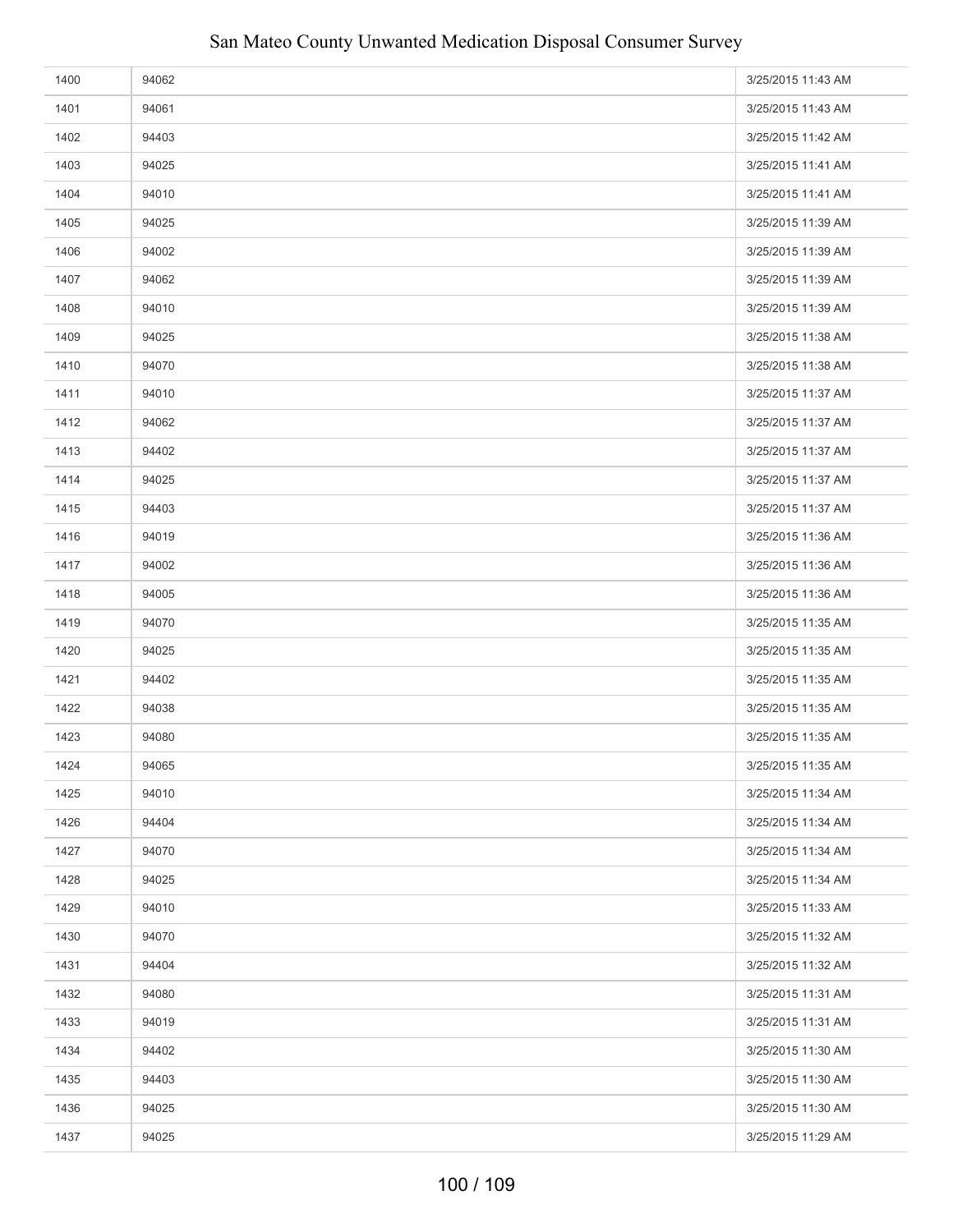| 1438 | 94010 | 3/25/2015 11:29 AM |
|------|-------|--------------------|
| 1439 | 94025 | 3/25/2015 11:29 AM |
| 1440 | 94403 | 3/25/2015 11:29 AM |
| 1441 | 94037 | 3/25/2015 11:29 AM |
| 1442 | 94002 | 3/25/2015 11:29 AM |
| 1443 | 94027 | 3/25/2015 11:28 AM |
| 1444 | 94402 | 3/25/2015 11:28 AM |
| 1445 | 94070 | 3/25/2015 11:28 AM |
| 1446 | 94070 | 3/25/2015 11:28 AM |
| 1447 | 94010 | 3/25/2015 11:28 AM |
| 1448 | 94062 | 3/25/2015 11:27 AM |
| 1449 | 94061 | 3/25/2015 11:27 AM |
| 1450 | 94025 | 3/25/2015 11:27 AM |
| 1451 | 94401 | 3/25/2015 11:27 AM |
| 1452 | 94019 | 3/25/2015 11:27 AM |
| 1453 | 94044 | 3/25/2015 11:26 AM |
| 1454 | 94025 | 3/25/2015 11:26 AM |
| 1455 | 94062 | 3/25/2015 11:26 AM |
| 1456 | 94404 | 3/25/2015 11:26 AM |
| 1457 | 94025 | 3/25/2015 11:25 AM |
| 1458 | 94061 | 3/25/2015 11:25 AM |
| 1459 | 94061 | 3/25/2015 11:25 AM |
| 1460 | 94044 | 3/25/2015 11:25 AM |
| 1461 | 94403 | 3/25/2015 11:25 AM |
| 1462 | 94005 | 3/25/2015 11:25 AM |
| 1463 | 00000 | 3/25/2015 11:24 AM |
| 1464 | 94062 | 3/25/2015 11:24 AM |
| 1465 | 94030 | 3/25/2015 11:24 AM |
| 1466 | 94019 | 3/25/2015 11:24 AM |
| 1467 | 94025 | 3/25/2015 11:24 AM |
| 1468 | 94025 | 3/25/2015 11:23 AM |
| 1469 | 94022 | 3/25/2015 11:23 AM |
| 1470 | 94025 | 3/25/2015 11:23 AM |
| 1471 | 94061 | 3/25/2015 11:23 AM |
| 1472 | 94061 | 3/25/2015 11:23 AM |
| 1473 | 94403 | 3/25/2015 11:23 AM |
| 1474 | 94019 | 3/25/2015 11:23 AM |
| 1475 | 94402 | 3/25/2015 11:23 AM |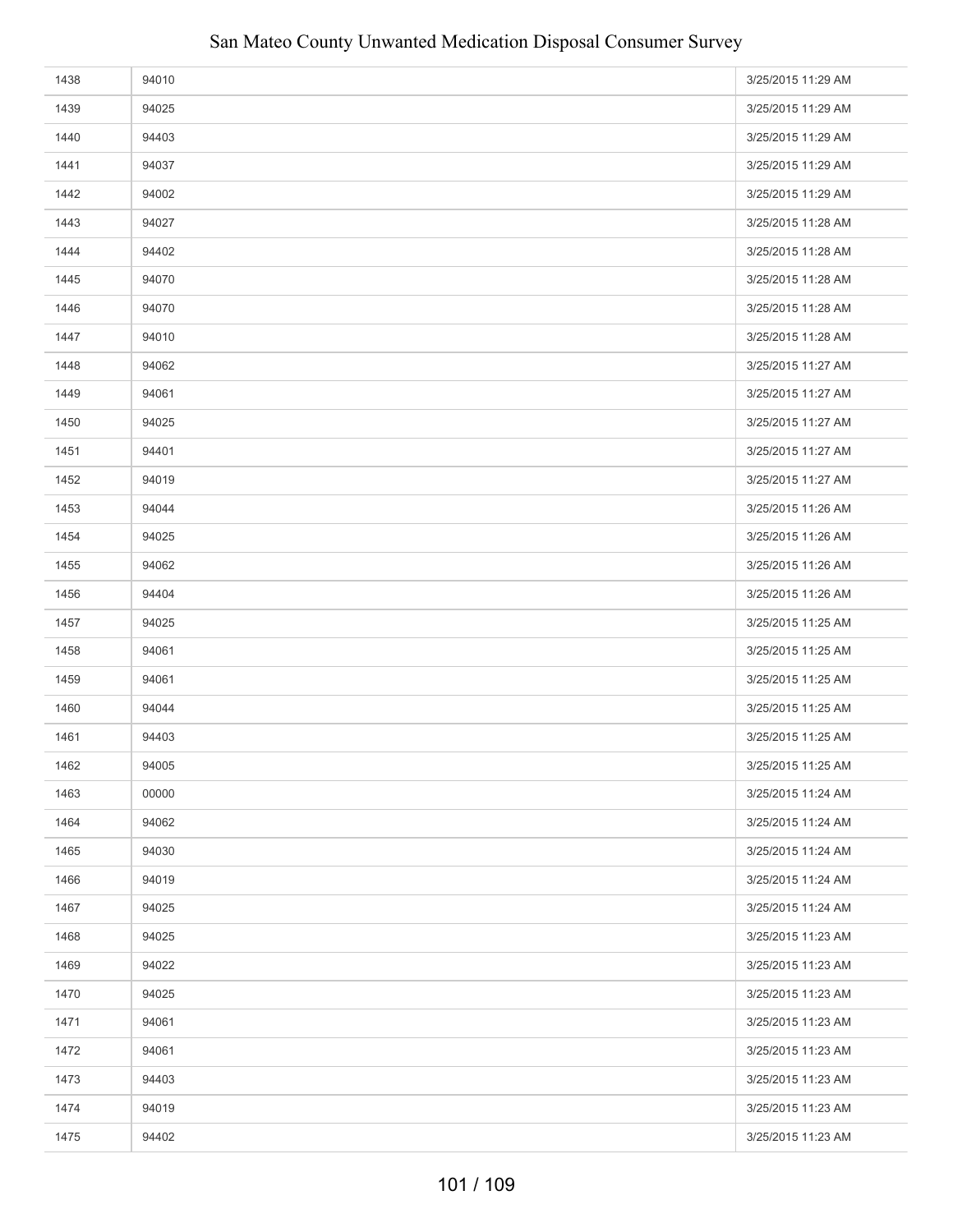| 1476 | 94010 | 3/25/2015 11:23 AM |
|------|-------|--------------------|
| 1477 | 94065 | 3/25/2015 11:22 AM |
| 1478 | 94025 | 3/25/2015 11:22 AM |
| 1479 | 94070 | 3/25/2015 11:22 AM |
| 1480 | 94070 | 3/25/2015 11:21 AM |
| 1481 | 94401 | 3/25/2015 11:21 AM |
| 1482 | 94402 | 3/25/2015 11:21 AM |
| 1483 | 94061 | 3/25/2015 11:21 AM |
| 1484 | 94030 | 3/25/2015 11:21 AM |
| 1485 | 94025 | 3/25/2015 11:21 AM |
| 1486 | 94002 | 3/25/2015 11:21 AM |
| 1487 | 94037 | 3/25/2015 11:20 AM |
| 1488 | 94044 | 3/25/2015 11:19 AM |
| 1489 | 94070 | 3/25/2015 11:19 AM |
| 1490 | 94070 | 3/25/2015 11:19 AM |
| 1491 | 94070 | 3/25/2015 11:19 AM |
| 1492 | 94062 | 3/25/2015 11:18 AM |
| 1493 | 94066 | 3/25/2015 11:18 AM |
| 1494 | 94062 | 3/25/2015 11:17 AM |
| 1495 | 94402 | 3/25/2015 11:17 AM |
| 1496 | 94403 | 3/25/2015 11:17 AM |
| 1497 | 94025 | 3/25/2015 11:17 AM |
| 1498 | 94401 | 3/25/2015 11:17 AM |
| 1499 | 94063 | 3/25/2015 11:17 AM |
| 1500 | 94018 | 3/25/2015 11:16 AM |
| 1501 | 94021 | 3/25/2015 11:16 AM |
| 1502 | 94066 | 3/25/2015 11:16 AM |
| 1503 | 94061 | 3/25/2015 11:16 AM |
| 1504 | 94002 | 3/25/2015 11:15 AM |
| 1505 | 94010 | 3/25/2015 11:15 AM |
| 1506 | 04401 | 3/25/2015 11:15 AM |
| 1507 | 94010 | 3/25/2015 11:15 AM |
| 1508 | 94062 | 3/25/2015 11:15 AM |
| 1509 | 94010 | 3/25/2015 11:15 AM |
| 1510 | 94061 | 3/25/2015 11:15 AM |
| 1511 | 94403 | 3/25/2015 11:15 AM |
| 1512 | 94061 | 3/25/2015 11:15 AM |
| 1513 | 94019 | 3/25/2015 11:14 AM |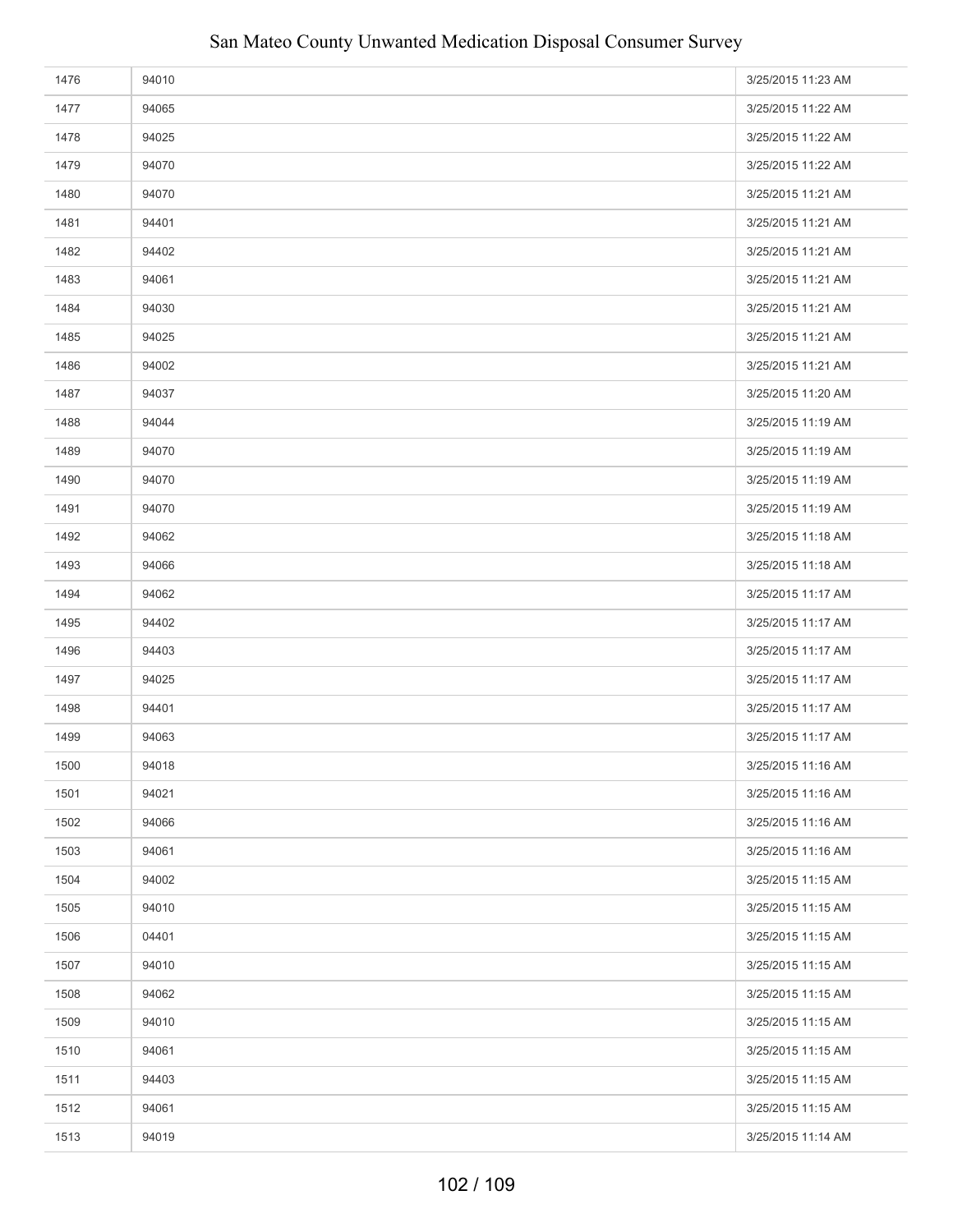| 1514 | 94027 | 3/25/2015 11:14 AM |
|------|-------|--------------------|
| 1515 | 94025 | 3/25/2015 11:13 AM |
| 1516 | 94010 | 3/25/2015 11:13 AM |
| 1517 | 94025 | 3/25/2015 11:13 AM |
| 1518 | 94062 | 3/25/2015 11:13 AM |
| 1519 | 94070 | 3/25/2015 11:13 AM |
| 1520 | 94070 | 3/25/2015 11:12 AM |
| 1521 | 94025 | 3/25/2015 11:12 AM |
| 1522 | 94404 | 3/25/2015 11:12 AM |
| 1523 | 94063 | 3/25/2015 11:12 AM |
| 1524 | 94061 | 3/25/2015 11:12 AM |
| 1525 | 94025 | 3/25/2015 11:12 AM |
| 1526 | 94403 | 3/25/2015 11:12 AM |
| 1527 | 94025 | 3/25/2015 11:11 AM |
| 1528 | 94070 | 3/25/2015 11:11 AM |
| 1529 | 94025 | 3/25/2015 11:11 AM |
| 1530 | 94070 | 3/25/2015 11:11 AM |
| 1531 | 94030 | 3/25/2015 11:11 AM |
| 1532 | 94025 | 3/25/2015 11:11 AM |
| 1533 | 94402 | 3/25/2015 11:11 AM |
| 1534 | 94062 | 3/25/2015 11:11 AM |
| 1535 | 94065 | 3/25/2015 11:11 AM |
| 1536 | 94303 | 3/25/2015 11:10 AM |
| 1537 | 94044 | 3/25/2015 11:10 AM |
| 1538 | 94025 | 3/25/2015 11:10 AM |
| 1539 | 94019 | 3/25/2015 11:10 AM |
| 1540 | 94010 | 3/25/2015 11:10 AM |
| 1541 | 94010 | 3/25/2015 11:09 AM |
| 1542 | 94010 | 3/25/2015 11:09 AM |
| 1543 | 94066 | 3/25/2015 11:09 AM |
| 1544 | 94061 | 3/25/2015 11:09 AM |
| 1545 | 94070 | 3/25/2015 11:09 AM |
| 1546 | 94062 | 3/25/2015 11:09 AM |
| 1547 | 94062 | 3/25/2015 11:08 AM |
| 1548 | 94070 | 3/25/2015 11:08 AM |
| 1549 | 94404 | 3/25/2015 11:08 AM |
| 1550 | 94038 | 3/25/2015 11:08 AM |
| 1551 | 94403 | 3/25/2015 11:07 AM |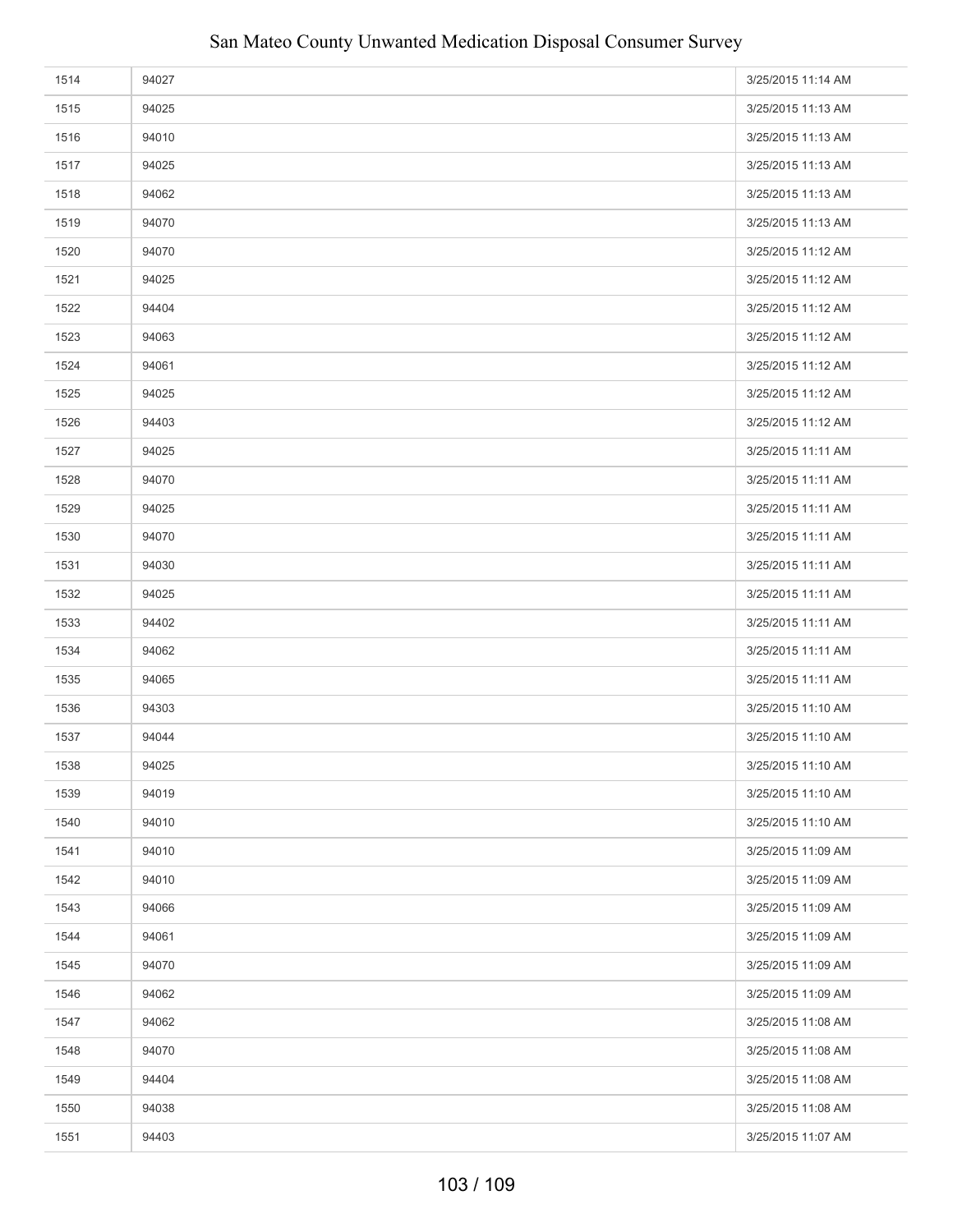| 1552 | 94404 | 3/25/2015 11:07 AM |
|------|-------|--------------------|
| 1553 | 94010 | 3/25/2015 11:07 AM |
| 1554 | 94061 | 3/25/2015 11:07 AM |
| 1555 | 94402 | 3/25/2015 11:07 AM |
| 1556 | 94002 | 3/25/2015 11:07 AM |
| 1557 | 94404 | 3/25/2015 11:06 AM |
| 1558 | 94002 | 3/25/2015 11:06 AM |
| 1559 | 94070 | 3/25/2015 11:06 AM |
| 1560 | 94028 | 3/25/2015 11:06 AM |
| 1561 | 94002 | 3/25/2015 11:06 AM |
| 1562 | 94010 | 3/25/2015 11:06 AM |
| 1563 | 94044 | 3/25/2015 11:06 AM |
| 1564 | 94025 | 3/25/2015 11:06 AM |
| 1565 | 94066 | 3/25/2015 11:06 AM |
| 1566 | 94025 | 3/25/2015 11:05 AM |
| 1567 | 94063 | 3/25/2015 11:05 AM |
| 1568 | 94025 | 3/25/2015 11:05 AM |
| 1569 | 94062 | 3/25/2015 11:05 AM |
| 1570 | 94025 | 3/25/2015 11:05 AM |
| 1571 | 94063 | 3/25/2015 11:05 AM |
| 1572 | 94044 | 3/25/2015 11:05 AM |
| 1573 | 94027 | 3/25/2015 11:05 AM |
| 1574 | 94038 | 3/25/2015 11:05 AM |
| 1575 | 94025 | 3/25/2015 11:05 AM |
| 1576 | 94063 | 3/25/2015 11:05 AM |
| 1577 | 94402 | 3/25/2015 11:04 AM |
| 1578 | 94404 | 3/25/2015 11:04 AM |
| 1579 | 94002 | 3/25/2015 11:04 AM |
| 1580 | 94080 | 3/25/2015 11:04 AM |
| 1581 | 84019 | 3/25/2015 11:04 AM |
| 1582 | 94025 | 3/25/2015 11:04 AM |
| 1583 | 94070 | 3/25/2015 11:04 AM |
| 1584 | 94002 | 3/25/2015 11:04 AM |
| 1585 | 94061 | 3/25/2015 11:04 AM |
| 1586 | 94030 | 3/25/2015 11:04 AM |
| 1587 | 94025 | 3/25/2015 11:04 AM |
| 1588 | 94080 | 3/25/2015 11:04 AM |
| 1589 | 94025 | 3/25/2015 11:03 AM |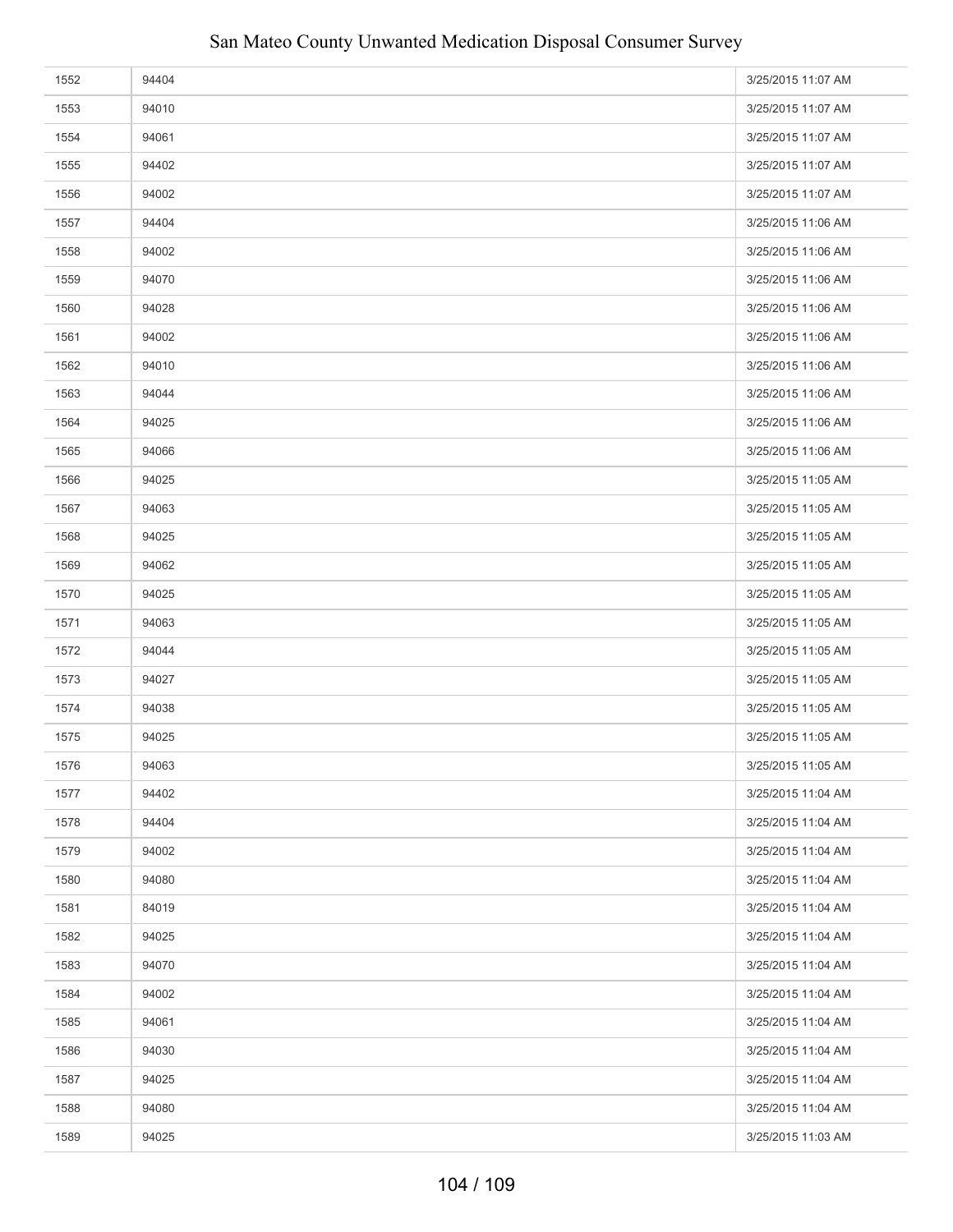| 1590 | 94044 | 3/25/2015 11:03 AM |
|------|-------|--------------------|
| 1591 | 94062 | 3/25/2015 11:03 AM |
| 1592 | 94025 | 3/25/2015 11:03 AM |
| 1593 | 94010 | 3/25/2015 11:03 AM |
| 1594 | 94025 | 3/25/2015 11:03 AM |
| 1595 | 94025 | 3/25/2015 11:02 AM |
| 1596 | 94070 | 3/25/2015 11:02 AM |
| 1597 | 94063 | 3/25/2015 11:02 AM |
| 1598 | 94044 | 3/25/2015 11:02 AM |
| 1599 | 94404 | 3/25/2015 11:02 AM |
| 1600 | 94010 | 3/25/2015 11:02 AM |
| 1601 | 94025 | 3/25/2015 11:02 AM |
| 1602 | 94005 | 3/25/2015 11:02 AM |
| 1603 | 94063 | 3/25/2015 11:01 AM |
| 1604 | 94065 | 3/25/2015 11:01 AM |
| 1605 | 94080 | 3/25/2015 11:01 AM |
| 1606 | 94403 | 3/25/2015 11:01 AM |
| 1607 | 94080 | 3/25/2015 11:01 AM |
| 1608 | 94070 | 3/25/2015 11:01 AM |
| 1609 | 94019 | 3/25/2015 11:01 AM |
| 1610 | 94002 | 3/25/2015 11:01 AM |
| 1611 | 94061 | 3/25/2015 11:01 AM |
| 1612 | 94063 | 3/25/2015 11:01 AM |
| 1613 | 94037 | 3/25/2015 11:00 AM |
| 1614 | 94080 | 3/25/2015 11:00 AM |
| 1615 | 94019 | 3/25/2015 11:00 AM |
| 1616 | 94063 | 3/25/2015 11:00 AM |
| 1617 | 94005 | 3/25/2015 11:00 AM |
| 1618 | 94019 | 3/25/2015 11:00 AM |
| 1619 | 94065 | 3/25/2015 11:00 AM |
| 1620 | 94010 | 3/25/2015 11:00 AM |
| 1621 | 94062 | 3/25/2015 11:00 AM |
| 1622 | 94404 | 3/25/2015 10:59 AM |
| 1623 | 94002 | 3/25/2015 10:59 AM |
| 1624 | 94070 | 3/25/2015 10:59 AM |
| 1625 | 94019 | 3/25/2015 10:59 AM |
| 1626 | 94002 | 3/25/2015 10:59 AM |
| 1627 | 94018 | 3/25/2015 10:59 AM |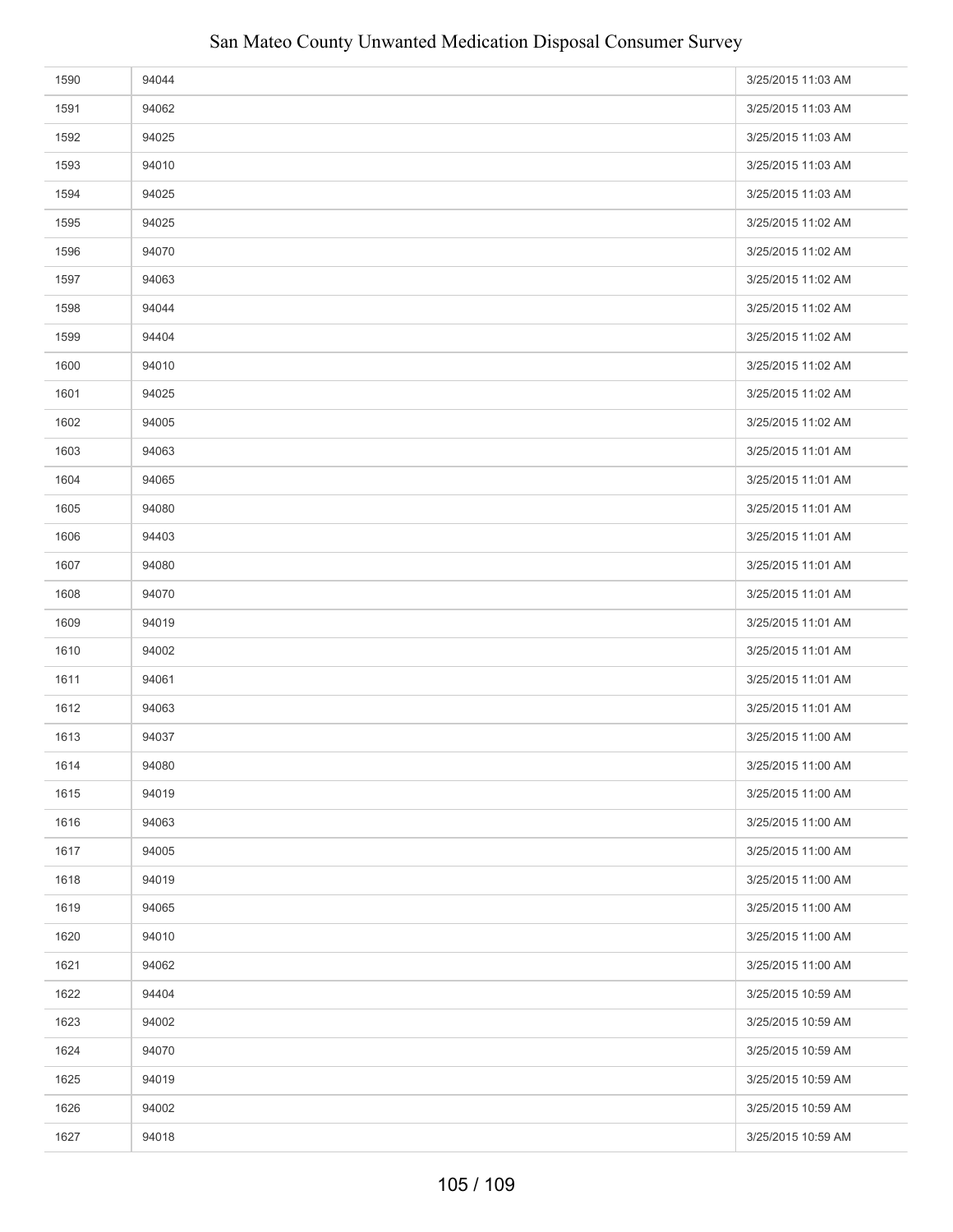| 1628 | 94401 | 3/25/2015 10:59 AM |
|------|-------|--------------------|
| 1629 | 94021 | 3/25/2015 10:59 AM |
| 1630 | 94063 | 3/25/2015 10:59 AM |
| 1631 | 94062 | 3/25/2015 10:59 AM |
| 1632 | 94404 | 3/25/2015 10:59 AM |
| 1633 | 94062 | 3/25/2015 10:58 AM |
| 1634 | 94038 | 3/25/2015 10:58 AM |
| 1635 | 94025 | 3/25/2015 10:58 AM |
| 1636 | 94062 | 3/25/2015 10:58 AM |
| 1637 | 94010 | 3/25/2015 10:58 AM |
| 1638 | 94002 | 3/25/2015 10:58 AM |
| 1639 | 94062 | 3/25/2015 10:58 AM |
| 1640 | 94402 | 3/25/2015 10:58 AM |
| 1641 | 94019 | 3/25/2015 10:58 AM |
| 1642 | 94025 | 3/25/2015 10:58 AM |
| 1643 | 94062 | 3/25/2015 10:58 AM |
| 1644 | 94025 | 3/25/2015 10:58 AM |
| 1645 | 94025 | 3/25/2015 10:58 AM |
| 1646 | 94002 | 3/25/2015 10:57 AM |
| 1647 | 94025 | 3/25/2015 10:57 AM |
| 1648 | 94019 | 3/25/2015 10:57 AM |
| 1649 | 94010 | 3/25/2015 10:57 AM |
| 1650 | 94002 | 3/25/2015 10:57 AM |
| 1651 | 94025 | 3/25/2015 10:57 AM |
| 1652 | 94030 | 3/25/2015 10:57 AM |
| 1653 | 94063 | 3/25/2015 10:57 AM |
| 1654 | 94061 | 3/25/2015 10:57 AM |
| 1655 | 94028 | 3/25/2015 10:57 AM |
| 1656 | 94044 | 3/25/2015 10:57 AM |
| 1657 | 94015 | 3/25/2015 10:57 AM |
| 1658 | 94063 | 3/25/2015 10:57 AM |
| 1659 | 94404 | 3/25/2015 10:57 AM |
| 1660 | 94019 | 3/25/2015 10:56 AM |
| 1661 | 94403 | 3/25/2015 10:56 AM |
| 1662 | 94061 | 3/25/2015 10:56 AM |
| 1663 | 94002 | 3/25/2015 10:56 AM |
| 1664 | 94025 | 3/25/2015 10:56 AM |
| 1665 | 94025 | 3/25/2015 10:56 AM |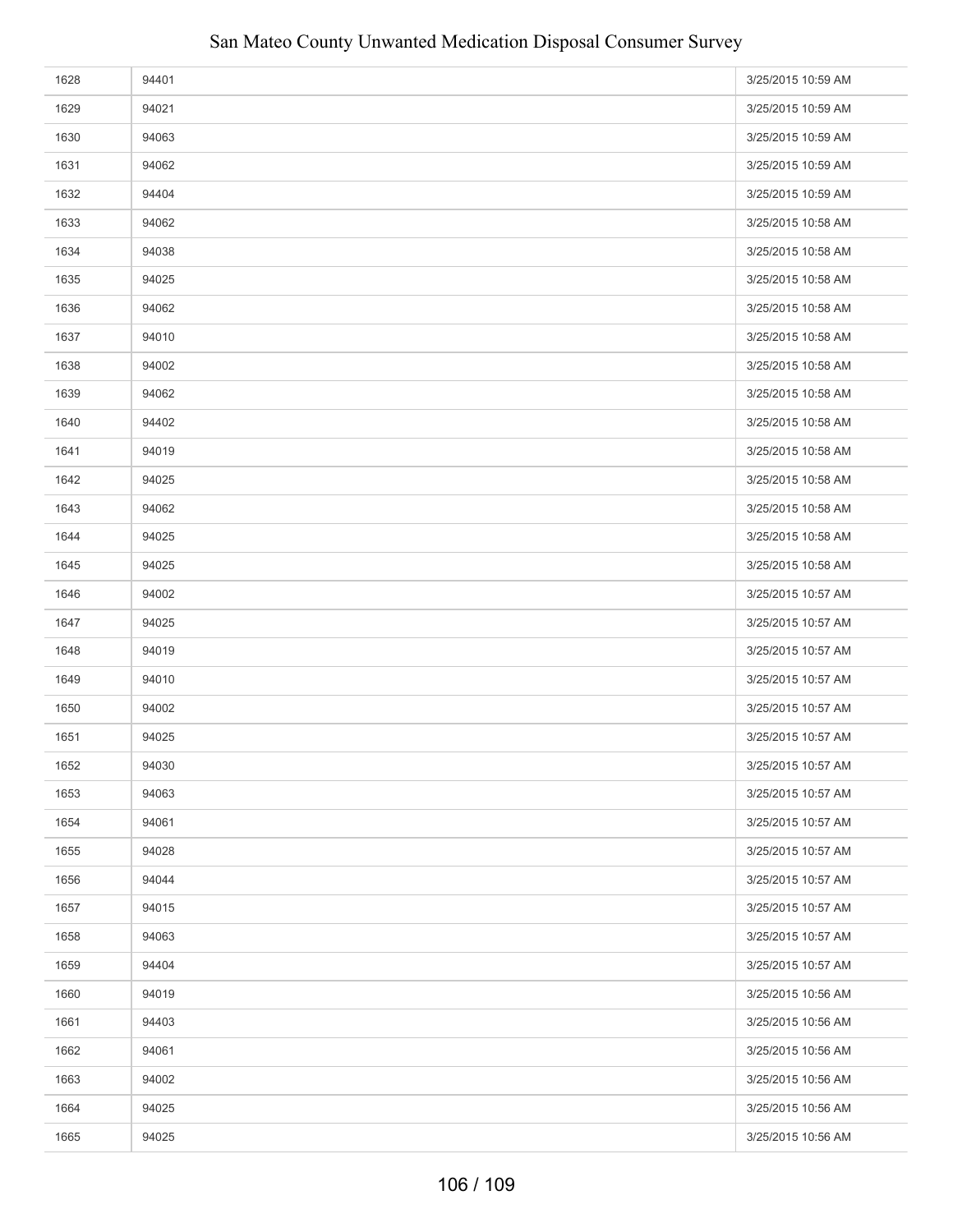| 1666 | 94030  | 3/25/2015 10:56 AM |
|------|--------|--------------------|
| 1667 | 94025  | 3/25/2015 10:56 AM |
| 1668 | 94019  | 3/25/2015 10:56 AM |
| 1669 | 94403  | 3/25/2015 10:56 AM |
| 1670 | 94044  | 3/25/2015 10:56 AM |
| 1671 | 94025  | 3/25/2015 10:55 AM |
| 1672 | 94005  | 3/25/2015 10:55 AM |
| 1673 | 94080  | 3/25/2015 10:55 AM |
| 1674 | 94062  | 3/25/2015 10:55 AM |
| 1675 | 94080  | 3/25/2015 10:55 AM |
| 1676 | `94025 | 3/25/2015 10:55 AM |
| 1677 | 94002  | 3/25/2015 10:55 AM |
| 1678 | 94061  | 3/25/2015 10:55 AM |
| 1679 | 94403  | 3/25/2015 10:55 AM |
| 1680 | 94062  | 3/25/2015 10:55 AM |
| 1681 | 94002  | 3/25/2015 10:55 AM |
| 1682 | 94019  | 3/25/2015 10:55 AM |
| 1683 | 94404  | 3/25/2015 10:54 AM |
| 1684 | 94303  | 3/25/2015 10:54 AM |
| 1685 | 94002  | 3/25/2015 10:54 AM |
| 1686 | 94070  | 3/25/2015 10:54 AM |
| 1687 | 94061  | 3/25/2015 10:54 AM |
| 1688 | 94025  | 3/25/2015 10:54 AM |
| 1689 | 94010  | 3/25/2015 10:54 AM |
| 1690 | 94044  | 3/25/2015 10:54 AM |
| 1691 | 94025  | 3/25/2015 10:54 AM |
| 1692 | 94019  | 3/25/2015 10:54 AM |
| 1693 | 94402  | 3/25/2015 10:54 AM |
| 1694 | 94044  | 3/25/2015 10:54 AM |
| 1695 | 94044  | 3/25/2015 10:54 AM |
| 1696 | 94403  | 3/25/2015 10:54 AM |
| 1697 | 94062  | 3/25/2015 10:54 AM |
| 1698 | 94019  | 3/25/2015 10:54 AM |
| 1699 | 94062  | 3/25/2015 10:54 AM |
| 1700 | 94402  | 3/25/2015 10:54 AM |
| 1701 | 94027  | 3/25/2015 10:54 AM |
| 1702 | 94070  | 3/25/2015 10:54 AM |
| 1703 | 94044  | 3/25/2015 10:54 AM |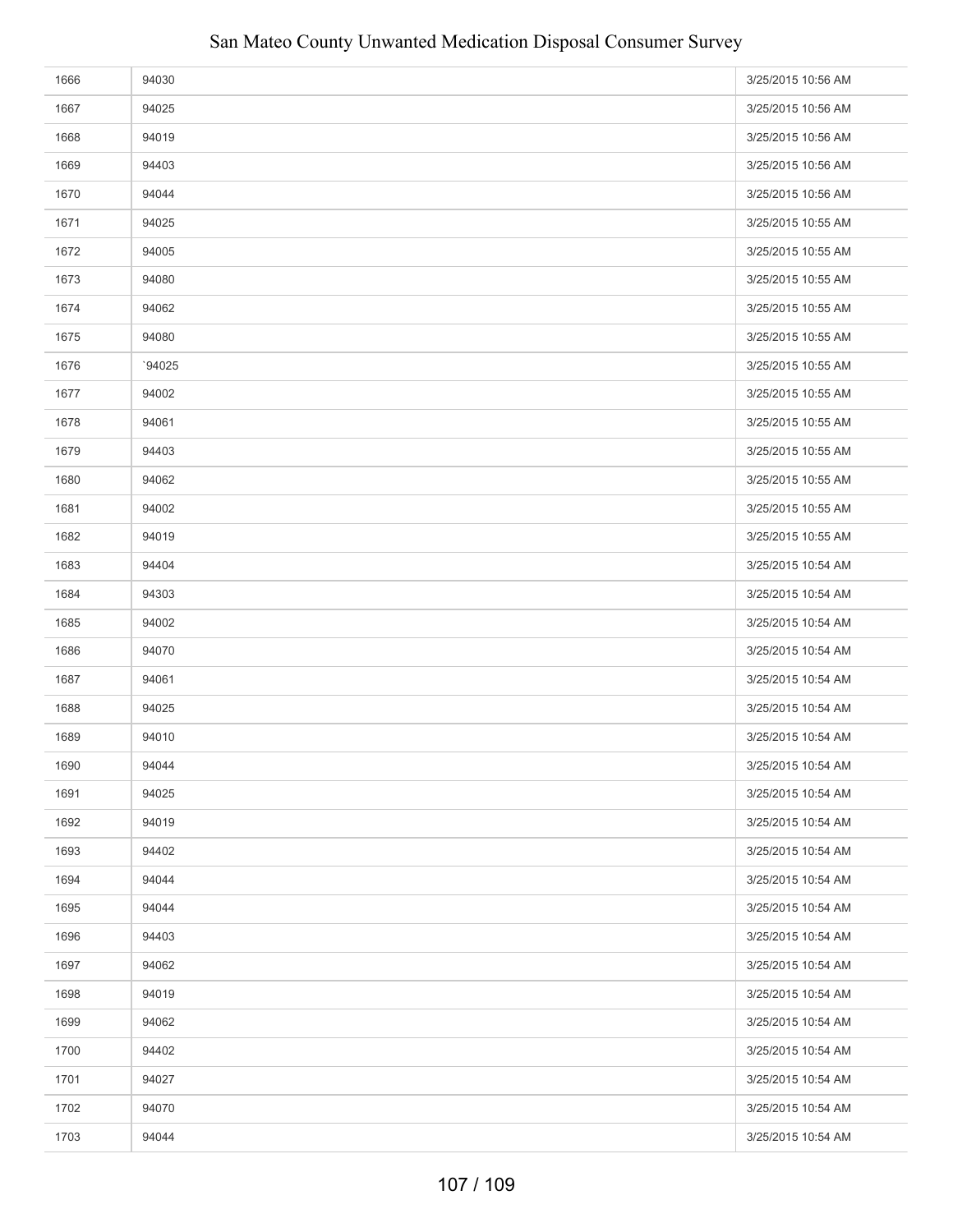| 1704 | 94065 | 3/25/2015 10:54 AM |
|------|-------|--------------------|
| 1705 | 94070 | 3/25/2015 10:53 AM |
| 1706 | 94025 | 3/25/2015 10:53 AM |
| 1707 | 94061 | 3/25/2015 10:53 AM |
| 1708 | 94070 | 3/25/2015 10:53 AM |
| 1709 | 94010 | 3/25/2015 10:53 AM |
| 1710 | 94062 | 3/25/2015 10:53 AM |
| 1711 | 94002 | 3/25/2015 10:53 AM |
| 1712 | 94402 | 3/25/2015 10:53 AM |
| 1713 | 94002 | 3/25/2015 10:53 AM |
| 1714 | 94002 | 3/25/2015 10:53 AM |
| 1715 | 94010 | 3/25/2015 10:53 AM |
| 1716 | 94025 | 3/25/2015 10:53 AM |
| 1717 | 94062 | 3/25/2015 10:53 AM |
| 1718 | 94060 | 3/25/2015 10:53 AM |
| 1719 | 94070 | 3/25/2015 10:53 AM |
| 1720 | 94070 | 3/25/2015 10:53 AM |
| 1721 | 94403 | 3/25/2015 10:53 AM |
| 1722 | 94025 | 3/25/2015 10:53 AM |
| 1723 | 94025 | 3/25/2015 10:53 AM |
| 1724 | 94025 | 3/25/2015 10:53 AM |
| 1725 | 94025 | 3/25/2015 10:53 AM |
| 1726 | 94025 | 3/25/2015 10:52 AM |
| 1727 | 94002 | 3/25/2015 10:52 AM |
| 1728 | 94402 | 3/25/2015 10:52 AM |
| 1729 | 94025 | 3/25/2015 10:52 AM |
| 1730 | 94018 | 3/25/2015 10:52 AM |
| 1731 | 94025 | 3/25/2015 10:52 AM |
| 1732 | 94027 | 3/25/2015 10:52 AM |
| 1733 | 94070 | 3/25/2015 10:52 AM |
| 1734 | 94070 | 3/25/2015 10:52 AM |
| 1735 | 94402 | 3/25/2015 10:52 AM |
| 1736 | 94025 | 3/25/2015 10:52 AM |
| 1737 | 94402 | 3/25/2015 10:52 AM |
| 1738 | 94025 | 3/25/2015 10:52 AM |
| 1739 | 94010 | 3/25/2015 10:52 AM |
| 1740 | 94025 | 3/25/2015 10:52 AM |
| 1741 | 94010 | 3/25/2015 10:52 AM |